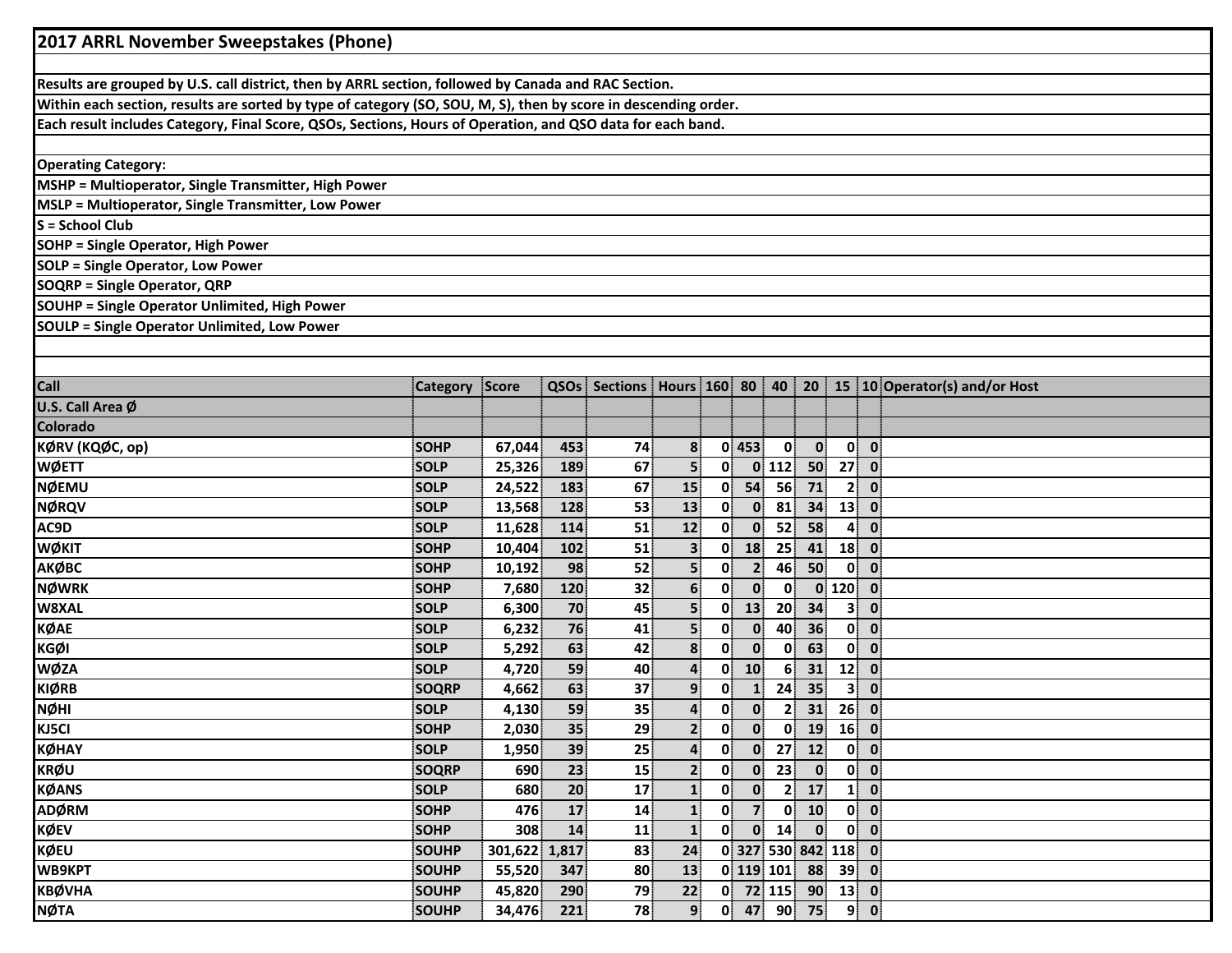| <b>N6KL</b>      | SOUHP        | 30,876        | 249                     | 62           | 7 <sup>1</sup>   | $\mathbf{0}$             | 86                      | 86               | 77              |                         | $0$ $0$                                      |
|------------------|--------------|---------------|-------------------------|--------------|------------------|--------------------------|-------------------------|------------------|-----------------|-------------------------|----------------------------------------------|
| <b>WØGM</b>      | <b>SOUHP</b> | 29,492        | 202                     | 73           | 12               | $\mathbf{0}^{\parallel}$ |                         | 0 103            | 93              | 6 <sup>1</sup>          | $\mathbf{0}$                                 |
| <b>KØUK</b>      | <b>SOULP</b> | 27,040        | 208                     | 65           | $\boldsymbol{4}$ | 0                        |                         | 23 106           | 20              | 59                      | $\mathbf 0$                                  |
| <b>WD5ACR</b>    | <b>SOUHP</b> | 17,284        | 149                     | 58           | 5 <sup>1</sup>   | $\mathbf{0}$             | 37                      | 67               | 42              | 3 <sup>1</sup>          | $\mathbf{0}$                                 |
| AE2L             | <b>SOULP</b> | 1,026         | 27                      | 19           | 3 <sup>1</sup>   | $\mathbf{0}$             | 3 <sup>1</sup>          | 17               | 7 <sup>1</sup>  | $\mathbf{0}$            | $\mathbf{0}$                                 |
| K8TE             | <b>MSLP</b>  | 82,080        | 540                     | 76           | 18               | $\mathbf{0}$             |                         |                  | 93 183 117 147  |                         | $\mathbf{0}$                                 |
| <b>KUØC</b>      | $\mathsf{S}$ | 13,456        | 116                     | 58           | 12               | $\mathbf{0}$             | $\overline{2}$          | 45               | 69              | $\mathbf{0}$            | 0 (Ops: WØASB, WØSYD)                        |
| lowa             |              |               |                         |              |                  |                          |                         |                  |                 |                         |                                              |
| <b>WØEWD</b>     | <b>SOHP</b>  | 229,878       | 1,419                   | 81           | 24               |                          |                         |                  | 0 438 495 467   | 19                      | $\overline{\mathbf{0}}$                      |
| N5KB             | <b>SOHP</b>  | 31,682        | 217                     | 73           | 11               | 0                        | 59                      |                  | 52 100          | 6 <sup>1</sup>          | $\overline{\mathbf{0}}$                      |
| <b>WAØROI</b>    | <b>SOQRP</b> | 20,352        | 159                     | 64           | 11               | 0                        | $\overline{\mathbf{8}}$ | 50 <sup>1</sup>  | 78              | 23                      | $\mathbf{0}$                                 |
| <b>KØSRL</b>     | <b>SOHP</b>  | 19,050        | 127                     | 75           | $\overline{9}$   | $\mathbf{0}$             | $\mathbf{0}$            | 76               | 46              | $\overline{\mathbf{5}}$ | $\mathbf{0}$                                 |
| N1XK             | <b>SOHP</b>  | 18,070        | 139                     | 65           | $\overline{7}$   | $\mathbf{0}$             | 50                      | 18               | 55              | 16                      | $\mathbf{0}$                                 |
| <b>KEØIAA</b>    | <b>SOLP</b>  | 17,980        | 155                     | 58           | 15               | 0                        | 27                      | 67               | 56              | 5 <sup>1</sup>          | $\mathbf{0}$                                 |
| <b>NØHD</b>      | <b>SOLP</b>  | 15,478        | 109                     | 71           | 8                | $\mathbf{0}$             | 37                      | 29               | 27              | 16                      | $\mathbf{0}$                                 |
| <b>KEØITC</b>    | <b>SOLP</b>  | 15,120        | 126                     | 60           | 11               | $\mathbf{0}$             | $\overline{9}$          | 61               | 52              | $\mathbf{4}$            | $\mathbf 0$                                  |
| <b>WØPPF</b>     | <b>SOHP</b>  | 13,500        | 124                     | 57           | $\mathbf{0}$     | $\mathbf{0}$             | $\mathbf{0}$            | $\mathbf{0}$     | $\mathbf{0}$    | $\mathbf{0}$            | $\mathbf{0}$                                 |
| <b>WØGJ</b>      | <b>SOLP</b>  | 5,600         | 70                      | 40           | $\mathbf{2}$     | $\mathbf{0}$             | 59                      | $\mathbf{0}$     | $\mathbf{0}$    | 11                      | $\mathbf{0}$                                 |
| <b>NØSFH</b>     | <b>SOHP</b>  | 4,836         | 62                      | 39           | $6 \overline{6}$ | $\mathbf{0}$             | $\mathbf{0}$            | $\mathbf{1}$     | 56              | 5 <sup>1</sup>          | $\mathbf 0$                                  |
| <b>ADØH</b>      | <b>SOHP</b>  | 3,248         | 58                      | 28           | $\mathbf{2}$     | 0                        | $\mathbf{0}$            | $\mathbf{0}$     | 34              | 24                      | $\mathbf 0$                                  |
| NØXR (@NØNI)     | <b>SOUHP</b> | 237,214       | 1,429                   | 83           | 24               |                          |                         |                  | 0 549 357 521   | 2 <sup>1</sup>          | $\mathbf{0}$                                 |
| <b>ADØRW</b>     | <b>SOUHP</b> | 26,208        | 168                     | 78           | 14               | 0                        | $\mathbf{0}$            | 76               | 58              | 34                      | $\mathbf{0}$                                 |
| <b>KDØNMZ</b>    | <b>SOUHP</b> | 9,372         | 71                      | 66           | 8                | $\mathbf{0}$             | 10                      | 27               | 34              |                         | $0$ $0$                                      |
| KØINR            | <b>SOUHP</b> | 6,240         | 65                      | 48           | 8                | $\mathbf{0}$             | $\mathbf{0}$            | 16               | 43              | 6 <sup>1</sup>          | $\mathbf{0}$                                 |
| <b>KEØIAT</b>    | <b>SOULP</b> | 3,136         | 49                      | 32           | 5                | $\mathbf{0}$             | 30 <sup>°</sup>         | 17               | $\overline{2}$  | 0                       | $\mathbf{0}$                                 |
|                  |              |               |                         |              |                  |                          |                         |                  |                 |                         | (Ops: KØDAS, KBØNRP, KCØUMQ, KCØYGW,         |
|                  |              |               |                         |              |                  |                          |                         |                  |                 |                         | KDØSXF, KEØAND, KEØLYD, KX9Y, NØLNO,         |
| <b>NØMA</b>      | <b>MSHP</b>  | 164,492 1,003 |                         | 82           | 24               |                          |                         |                  |                 |                         | 0 261 440 261 41 0 NØMMA, WØIY, W3ACO, W7II) |
| <b>Kansas</b>    |              |               |                         |              |                  |                          |                         |                  |                 |                         |                                              |
| <b>KØVXU</b>     | <b>SOHP</b>  | 144,180       | 890                     | 81           | 17               |                          |                         |                  | 0311 179 347    |                         | $53$ 0                                       |
| <b>WAØN</b>      | <b>SOHP</b>  | 123,360       | 771                     | 80           | 16               |                          |                         |                  | 0 122 177 472   | $\mathbf{0}$            | $\mathbf{0}$                                 |
| KKØL (WØKAN, op) | <b>SOLP</b>  | 30,514        | 209                     | 73           | 13               | $\mathbf{0}$             |                         | $0$ 140          | 69              | $\mathbf{0}$            | $\mathbf{0}$                                 |
| <b>NØTEK</b>     | <b>SOHP</b>  | 9,558         | 81                      | 59           | 5 <sup>1</sup>   | $\mathbf{0}$             | 27                      | 21               | 33 <sup>3</sup> | $\mathbf{0}$            | $\overline{\mathbf{0}}$                      |
| <b>KAØRID</b>    | SOLP         | 7,912         | 92                      | 43           | 8 <sup>1</sup>   |                          | $0$ 71                  | $\boldsymbol{8}$ | 13              | 0                       | $\mathbf{0}$                                 |
| <b>KEØCAZ</b>    | <b>SOLP</b>  | 6,532         | 71                      | 46           | 5                | $\mathbf{0}$             |                         | $0 \quad 16$     |                 | $35$ 20 0               |                                              |
| <b>KØWRY</b>     | SOLP         | 1,488         | 31                      | 24           | $\overline{4}$   | $\mathbf{0}$             | $\mathbf{0}$            | 9 <sup>1</sup>   | 22              |                         | $\overline{0}$ $\overline{0}$                |
| W6BRD            | <b>SOHP</b>  | 98            | $\overline{\mathbf{z}}$ | 7            | $\mathbf{1}$     | $\mathbf{0}$             | $\mathbf{0}$            | $\mathbf{0}$     | $\overline{7}$  | $\mathbf{0}$            | $\overline{\mathbf{0}}$                      |
| <b>KØAVL</b>     | <b>SOLP</b>  | $\mathbf{2}$  | $\mathbf{1}$            | $\mathbf{1}$ | $\mathbf{0}$     | $\mathbf{0}$             | $\mathbf{1}$            | $\mathbf{0}$     | $\mathbf{0}$    | $\mathbf{0}$            | $\mathbf{0}$                                 |
| <b>WØYJT</b>     | <b>SOULP</b> | 27,738        | 201                     | 69           | 13               | $\mathbf{0}$             | 10                      | 77               | 84              |                         | $30$ 0                                       |
| <b>NØLRA</b>     | <b>SOUHP</b> | 16,320        | 102                     | 80           | 10               | 0                        | 34                      | 30 <sup>°</sup>  | 31              | $\mathbf{7}$            | $\mathbf{0}$                                 |
| <b>KØBJ</b>      | <b>SOUHP</b> | 9,408         | 98                      | 48           | $\overline{2}$   | 0                        | $\mathbf{0}$            | 44               | 41              | 13                      | $\mathbf{0}$                                 |
| <b>KØVBU</b>     | <b>SOULP</b> | 900           | 25                      | 18           | $\mathbf{1}$     | $\mathbf{0}$             | $\overline{7}$          | 18               | $\mathbf{0}$    |                         | $\overline{0}$ $\overline{0}$                |
| <b>WØNO</b>      | <b>MSHP</b>  | 271,092 1,653 |                         | 82           | 24               |                          |                         |                  | 0 302 702 645   | $\mathbf{4}$            | 0 (Ops: ABØS, KØWA, WØNO)                    |
| WØMI             | <b>MSHP</b>  | 25,740        | 165                     | 78           | 12               |                          |                         |                  | $0$ 70 15 76    | $\mathbf{A}$            | 0 (Ops: ACØE, KØBAJ, K5ZG, KDØEZS)           |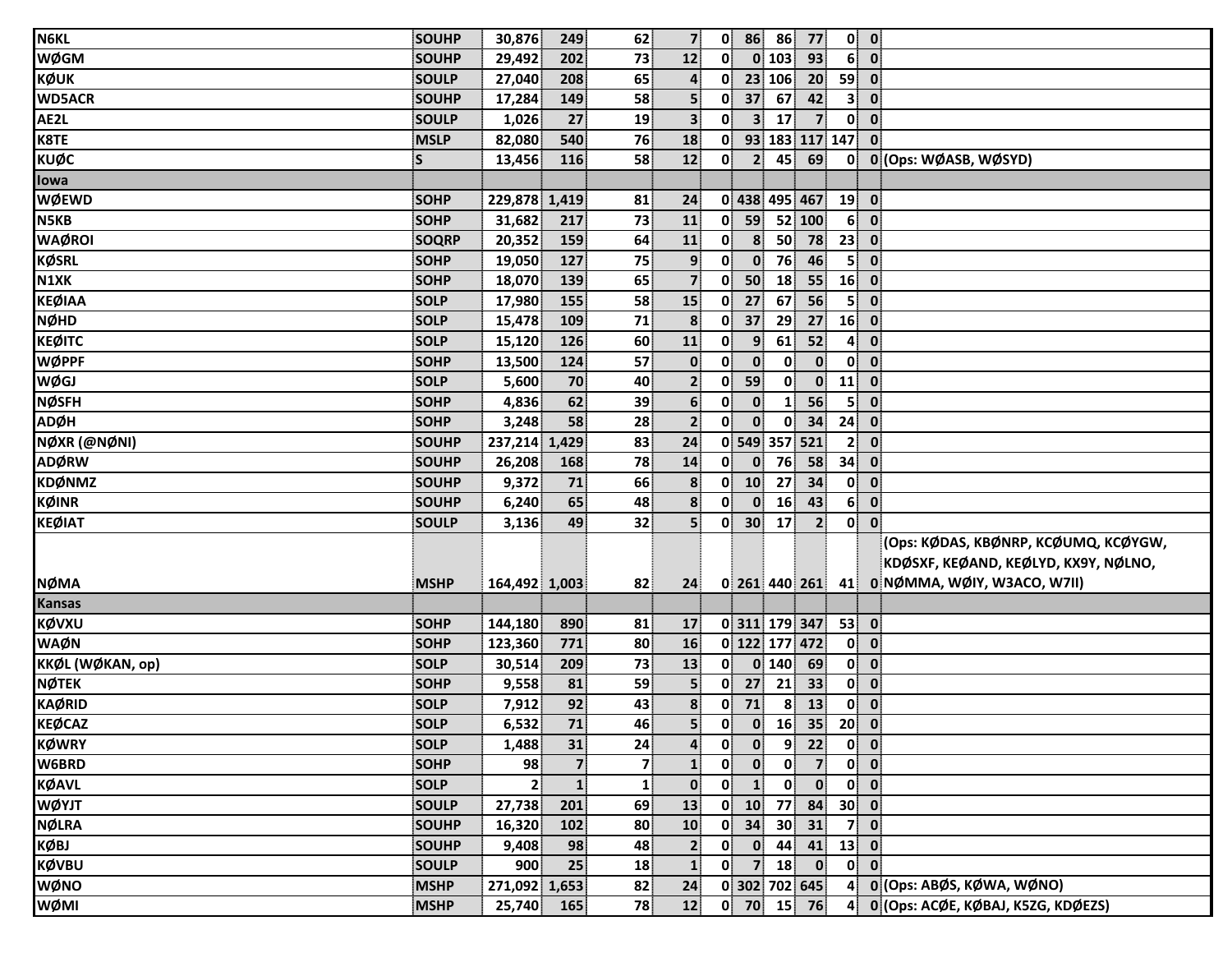| кøнс             | <b>S</b>     | 211,152 1,272 |       | 83 | 24               |              |                 |                     | $0$ 264 550 430  |                          | 28 $0$ (Ops: WØBH)                     |
|------------------|--------------|---------------|-------|----|------------------|--------------|-----------------|---------------------|------------------|--------------------------|----------------------------------------|
| <b>Minnesota</b> |              |               |       |    |                  |              |                 |                     |                  |                          |                                        |
| <b>NEØU</b>      | <b>SOHP</b>  | 166,996       | 1,006 | 83 | 21               |              |                 | 0 224 166 616       |                  |                          | $\begin{bmatrix} 0 \\ 0 \end{bmatrix}$ |
| <b>ACØW</b>      | <b>SOLP</b>  | 124,312       | 758   | 82 | 20               |              |                 | 0 259 178 275       |                  | 46                       | $\mathbf 0$                            |
| NØKK (@NØAT)     | <b>SOLP</b>  | 103,806       | 657   | 79 | 16               |              |                 |                     | 0 100 193 328    | 36                       | $\overline{\mathbf{0}}$                |
| <b>NIØK</b>      | <b>SOHP</b>  | 87,750        | 585   | 75 | 16               |              | $0$ 140         |                     | 46 374           | 25                       | $\mathbf 0$                            |
| <b>KØCN</b>      | SOHP         | 69,174        | 427   | 81 | 15               |              |                 | 0 77 111 172        |                  | 67                       | $\mathbf 0$                            |
| K3WT             | <b>SOHP</b>  | 65,250        | 435   | 75 | 9                |              | $0$ 37          |                     | 37 342           | 19                       | $\mathbf{0}$                           |
| <b>NDØC</b>      | SOQRP        | 56,210        | 365   | 77 | 20               |              | $0$ 76          |                     | 93 176           | 20 <sup>1</sup>          | $\mathbf 0$                            |
| KØJJR            | <b>SOHP</b>  | 52,728        | 338   | 78 | 17               |              | $0$ 127         | 76                  | 98               | 37 <sup>1</sup>          | $\mathbf 0$                            |
| КØРС             | <b>SOHP</b>  | 47,952        | 324   | 74 | 9                | $\mathbf{0}$ | 26              |                     | 40 238           | 20 <sup>1</sup>          | $\mathbf 0$                            |
| <b>NØHJZ</b>     | SOLP         | 40,064        | 313   | 64 | 5 <sup>1</sup>   | $\mathbf{0}$ |                 | $\boxed{0}$ 197 104 |                  | 12                       | $\bullet$                              |
| <b>WAØMHJ</b>    | <b>SOQRP</b> | 34,602        | 237   | 73 | 10               | $\mathbf{0}$ | 32              |                     | 70 117           | 18                       | $\mathbf 0$                            |
| WØJM             | <b>SOLP</b>  | 33,000        | 220   | 75 | 14               | $\mathbf{0}$ | 69              | 61                  | 78               | 12                       | $\overline{\mathbf{0}}$                |
| <b>WØOR</b>      | <b>SOHP</b>  | 29,700        | 225   | 66 | $6 \overline{6}$ | 0            | 87              | 74                  | 58               | 6 <sup>1</sup>           | $\mathbf 0$                            |
| <b>KØRJW</b>     | <b>SOHP</b>  | 27,064        | 199   | 68 | 14               | $\mathbf{0}$ | 29              | 76                  | 77               | 17                       | $\mathbf 0$                            |
| <b>NGØC</b>      | <b>SOLP</b>  | 25,090        | 193   | 65 | 10               | $\mathbf{0}$ | 96              | 17                  | 80               | $\mathbf{0}$             | $\mathbf 0$                            |
| NØUY             | <b>SOLP</b>  | 22,720        | 160   | 71 | $6 \overline{6}$ | $\mathbf{0}$ | 37              | 58                  | 47               | 18                       | $\mathbf 0$                            |
| <b>WØRX</b>      | <b>SOLP</b>  | 21,120        | 160   | 66 | 6 <sup>1</sup>   | $\mathbf{0}$ | 5               | 57                  | 88               | 10 <sup>1</sup>          | $\mathbf{0}$                           |
| <b>AEØEE</b>     | <b>SOLP</b>  | 20,096        | 157   | 64 | $\overline{7}$   | 0            | 62              | 39                  | 42               | 14                       | $\mathbf 0$                            |
| <b>NUØW</b>      | <b>SOHP</b>  | 18,084        | 137   | 66 | 14               | $\mathbf{0}$ | 11              | 50 <sup>1</sup>     | 49               | 23                       | $\overline{4}$                         |
| <b>KØTG</b>      | <b>SOLP</b>  | 17,584        | 157   | 56 | $\boldsymbol{4}$ | $\mathbf{0}$ | $\mathbf{0}$    |                     | 26 121           | 10 <sup>1</sup>          | $\mathbf{0}$                           |
| <b>WØZF</b>      | <b>SOLP</b>  | 16,896        | 132   | 64 | 10               | $\mathbf{0}$ | 30 <sup>°</sup> | 63                  | 23               | 16                       | $\mathbf 0$                            |
| <b>NØVRM</b>     | <b>SOLP</b>  | 16,080        | 134   | 60 | 12               | $\mathbf{0}$ | 5 <sup>1</sup>  |                     | 9 104            | 12                       | $\overline{\mathbf{4}}$                |
| KØQMU            | <b>SOLP</b>  | 15,972        | 121   | 66 | $6 \overline{6}$ | $\mathbf{0}$ | $\mathbf{0}$    | 51                  | 57               | 13                       | $\bullet$                              |
| <b>WØZQ</b>      | <b>SOLP</b>  | 15,276        | 134   | 57 | $\boldsymbol{4}$ | $\mathbf{0}$ | 10              | 58                  | 48               | 18                       | $\overline{\mathbf{0}}$                |
| <b>KØVG</b>      | <b>SOHP</b>  | 14,112        | 126   | 56 | 7 <sup>1</sup>   | 0            | 49              | 29                  | 40               | 8 <sup>1</sup>           | $\mathbf{0}$                           |
| <b>NGØZ</b>      | <b>SOHP</b>  | 13,328        | 119   | 56 | 6                | 0            | 24              | 20                  | 58               | 17                       | $\mathbf 0$                            |
| <b>KØTLG</b>     | <b>SOLP</b>  | 11,536        | 103   | 56 | 10               | 0            | 29              | 26                  | 37               | $\mathbf{11}$            | $\mathbf 0$                            |
| <b>WBØU</b>      | <b>SOLP</b>  | 11,000        | 110   | 50 | 10               | 0            | 25              | 47                  | 26               | $12$ 0                   |                                        |
| <b>KA8HDE</b>    | <b>SOLP</b>  | 10,658        | 73    | 73 | $6 \overline{6}$ | $\mathbf{0}$ | 13              | 15                  | 39               | 6 <sup>1</sup>           | $\mathbf 0$                            |
| <b>AAØME</b>     | SOLP         | 9,800         | 100   | 49 | 8 <sup>1</sup>   | $\mathbf{0}$ | $\mathbf{0}$    | $\overline{2}$      | 90               | $\mathbf{A}^{\parallel}$ | $\overline{\mathbf{4}}$                |
| КØТС             | <b>SOLP</b>  | 9,696         | 101   | 48 | 7 <sup>1</sup>   | $\mathbf{0}$ | 6 <sup>1</sup>  | 75                  | 20               |                          | $0$ $0$                                |
| <b>WAØWOV</b>    | <b>SOLP</b>  | 9,504         | 99    | 48 | $6 \overline{6}$ | $\mathbf{0}$ | $\mathbf{2}$    | 52                  | 43               | $\mathbf{2}$             | $\mathbf 0$                            |
| <b>ADØDB</b>     | SOHP         | 9,408         | 98    | 48 | $\mathbf{7}$     | $\mathbf{0}$ | 28              |                     | $31 \mid 38$     |                          | $1 \vert 0 \vert$                      |
| <b>WAØLIM</b>    | <b>SOLP</b>  | 9,384         | 102   | 46 | 6 <sup>1</sup>   | $\mathbf{0}$ | 2 <sub>1</sub>  | 33 <sup>1</sup>     | 47               | $20$ 0                   |                                        |
| <b>KEØCRP</b>    | <b>SOHP</b>  | 8,526         | 87    | 49 | 5                | $\mathbf{1}$ | 15              | 36                  | 35               |                          | $0$ $0$                                |
| KØDSL            | SOLP         | 8,460         | 94    | 45 | 10               | $\mathbf{0}$ | $\mathbf{0}$    | $\mathbf{0}$        | 90               |                          | $0 \mid 4$                             |
| <b>WØREW</b>     | <b>SOLP</b>  | 8,372         | 91    | 46 | 9                | 0            | $\mathbf{0}$    | 21                  | 70               |                          | $0$ 0                                  |
| <b>NØAT</b>      | <b>SOLP</b>  | 6,930         | 99    | 35 | $\mathbf{1}$     | 0            | 91              | $\mathbf{2}$        | $6 \overline{6}$ |                          | $0$ $0$                                |
| W6GMT            | <b>SOLP</b>  | 6,660         | 74    | 45 | 10               |              | $0$ 17          | 25                  | 32               |                          | $0 \quad 0$                            |
| <b>KDØFZT</b>    | SOLP         | 6,240         | 80    | 39 | 4                | $\mathbf{0}$ | 8               | 41                  | 26               | 5 <sup>1</sup>           | $\mathbf 0$                            |
| <b>NØUK</b>      | SOLP         | 5,680         | 71    | 40 | 5                | $\mathbf{0}$ | $\mathbf{0}$    | 19                  | 51               | 1 <sup>1</sup>           | $\mathbf 0$                            |
| <b>KCØVRV</b>    | <b>SOLP</b>  | 5,016         | 66    | 38 | 6                | $\mathbf{0}$ | $\mathbf{0}$    | 16                  | 44               |                          | 6 0                                    |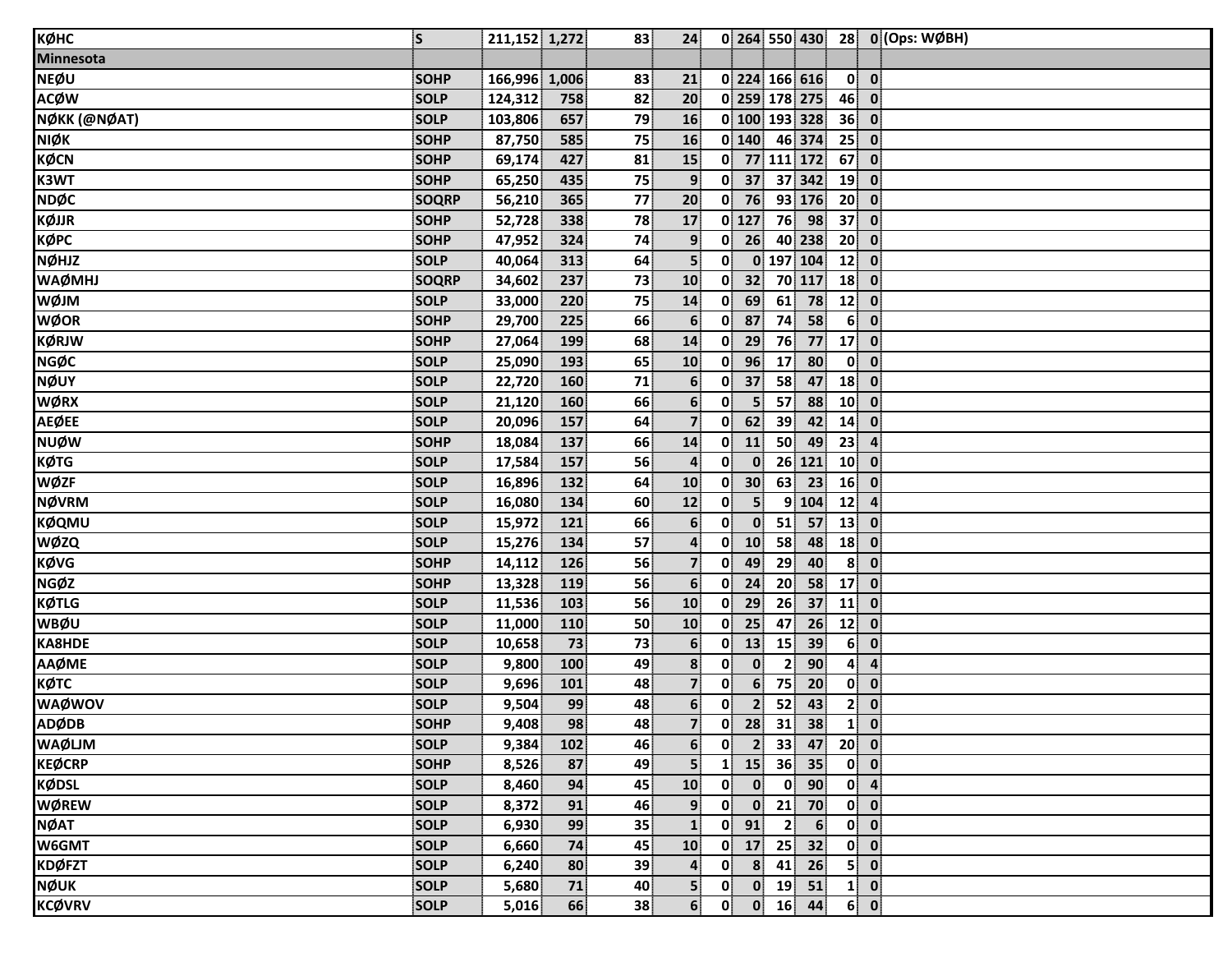| <b>KJØP</b>          | <b>SOLP</b>  | 4,130           | 59              | 35 | 3 <sup>1</sup>          | 0            | 19             | 32 <sup>1</sup> | $\mathbf{0}$            | 8 <sup>1</sup>          | $\mathbf{0}$                           |
|----------------------|--------------|-----------------|-----------------|----|-------------------------|--------------|----------------|-----------------|-------------------------|-------------------------|----------------------------------------|
| <b>KØVH</b>          | <b>SOLP</b>  | 3,400           | 50              | 34 | $\mathbf{1}$            | $\mathbf{0}$ | $\mathbf{0}$   | $\mathbf{0}$    | 45                      | 5                       | $\mathbf{0}$                           |
| <b>KAØZLG</b>        | <b>SOLP</b>  | 3,108           | 42              | 37 | 6 <sup>1</sup>          | $\mathbf{0}$ | $\mathbf{0}$   | $\mathbf{0}$    | 42                      | $\mathbf{0}$            | $\mathbf{0}$                           |
| WØAA (NØKK, op WØAA) | <b>SOHP</b>  | 2,600           | 50              | 26 | $\mathbf{1}$            | $\mathbf{0}$ | 50             | $\mathbf{0}$    | $\mathbf{0}$            | 0                       | $\mathbf{0}$                           |
| <b>KØTNT</b>         | <b>SOLP</b>  | 2,200           | 44              | 25 | $\overline{\mathbf{3}}$ | $\mathbf{0}$ | $\mathbf{0}$   | $\mathbf{0}$    | 33                      | 11                      | $\mathbf{0}$                           |
| <b>WØUC</b>          | <b>SOLP</b>  | 1,050           | 25              | 21 | $\mathbf{1}$            | 0            | 8              | 17              | $\mathbf{0}$            | $\mathbf{0}$            | $\mathbf{0}$                           |
| <b>KCØWCF</b>        | <b>SOLP</b>  | 745             | 30              | 13 | $\mathbf{0}$            | $\mathbf{0}$ | $\mathbf{0}$   | $\mathbf{0}$    | $\mathbf{0}$            | $\mathbf{0}$            | $\mathbf 0$                            |
| <b>AEØMT</b>         | <b>SOLP</b>  | 660             | 22              | 15 | $\mathbf{1}$            | $\mathbf{0}$ | $\mathbf{0}$   | 3 <sup>1</sup>  | 18                      | $\mathbf{1}$            | $\mathbf 0$                            |
| N9DVT                | <b>SOHP</b>  | 520             | 20              | 13 | 2 <sup>1</sup>          | $\mathbf{0}$ | $\mathbf{0}$   | 20              | $\mathbf{0}$            | $\mathbf{0}$            | $\mathbf 0$                            |
| <b>KØAUG</b>         | <b>SOQRP</b> | 200             | 10              | 10 | $\mathbf{1}$            | 0            | $\mathbf{0}$   | $\mathbf{0}$    | 10 <sup>1</sup>         | $\mathbf{0}$            | $\mathbf 0$                            |
| <b>NØSUW</b>         | <b>SOQRP</b> | 72              | $6\phantom{1}6$ | 6  | $\mathbf{0}$            | $\mathbf{0}$ | $\mathbf{0}$   | 6               | $\bf{0}$                | $\mathbf{0}$            | $\mathbf{0}$                           |
| <b>WBØSIO</b>        | <b>SOQRP</b> | 30 <sup>°</sup> | 5               | 3  | $\mathbf{0}$            | $\mathbf{0}$ | $\mathbf{0}$   | $\mathbf{2}$    | $\overline{\mathbf{3}}$ | $\mathbf{0}$            | $\mathbf{0}$                           |
| K1KD                 | <b>SOUHP</b> | 211,982 1,277   |                 | 83 | 24                      |              |                |                 | 0 379 431 464           | 3 <sup>1</sup>          | $\mathbf{0}$                           |
| <b>KØAD</b>          | <b>SOUHP</b> | 100,926         | 623             | 81 | 12                      |              |                |                 | 0 117 171 316           | 19                      | $\mathbf{0}$                           |
| <b>KIØF</b>          | <b>SOUHP</b> | 79,872          | 512             | 78 | 14                      |              |                | 0 225 192       | 94                      | $\mathbf{0}$            | $\mathbf{1}$                           |
| KTØR (KØOB, op)      | <b>SOUHP</b> | 78,684          | 498             | 79 | $\overline{7}$          | $\mathbf{0}$ |                |                 | 0 138 319               | 41                      | $\mathbf{0}$                           |
| <b>NØUR</b>          | <b>SOULP</b> | 62,568          | 396             | 79 | 14                      | 0            |                |                 | 77 103 191              | 25                      | $\mathbf{0}$                           |
| <b>WBØN</b>          | <b>SOUHP</b> | 52,592          | 346             | 76 | 13                      | $\mathbf{0}$ | 52             |                 | 59 200                  | 35                      | $\mathbf 0$                            |
| NØEO (AAØAW, op)     | <b>SOULP</b> | 48,356          | 314             | 77 | 10                      | 0            |                | 62 163          | 46                      | 39                      | $\overline{4}$                         |
| <b>NØBK</b>          | <b>SOUHP</b> | 26,600          | 175             | 76 | $\boldsymbol{8}$        | 0            | 52             | 34              | 82                      | $\overline{7}$          | $\mathbf{0}$                           |
| <b>NØBUI</b>         | <b>SOUHP</b> | 23,392          | 172             | 68 | $\boldsymbol{8}$        | 0            | 62             | 39              | 58                      | 11                      | $\overline{2}$                         |
| <b>KØMD</b>          | <b>SOUHP</b> | 17,024          | 133             | 64 | 2 <sup>1</sup>          |              | $0$ 105        | 7 <sup>1</sup>  | $\overline{4}$          | 17                      | $\mathbf{0}$                           |
| <b>KØMPH</b>         | <b>SOULP</b> | 15,080          | 130             | 58 | $\overline{\mathbf{5}}$ | $\mathbf{0}$ | 3 <sup>1</sup> |                 | $0$ 122                 | $\overline{\mathbf{5}}$ | $\mathbf{0}$                           |
| кøкх                 | <b>SOUHP</b> | 13,266          | 99              | 67 | 2 <sup>1</sup>          | $\mathbf{0}$ | 22             | 10 <sup>1</sup> | 67                      | 0                       | $\mathbf{0}$                           |
| <b>KØMDJ</b>         | <b>SOULP</b> | 10,752          | 112             | 48 | $\overline{7}$          | 0            | $\mathbf{0}$   | 10              | 76                      | 26                      | $\mathbf 0$                            |
| <b>KCØRET</b>        | <b>SOUHP</b> | 9,292           | 101             | 46 | $\overline{\mathbf{3}}$ | 0            | $\mathbf{0}$   | 29              | 69                      | 3                       | $\mathbf 0$                            |
| <b>NØRPM</b>         | <b>SOULP</b> | 7,176           | 78              | 46 | $\overline{\mathbf{5}}$ | 0            | $\mathbf{0}$   | 51              | 27                      | $\mathbf{0}$            | $\mathbf{0}$                           |
| <b>WØAD</b>          | <b>SOUHP</b> | 6,474           | 83              | 39 | $\mathbf{2}$            | 0            | 15             | 15              | 45                      | 8                       | $\mathbf{0}$                           |
| <b>KCØQGB</b>        | <b>SOULP</b> | 2,240           | 40              | 28 | 4                       | $\mathbf{0}$ | $\mathbf{1}$   |                 | 38                      | 0                       | $\mathbf{0}$                           |
| <b>WØLM</b>          | <b>SOUHP</b> | 1,960           | 35              | 28 | $\mathbf{1}$            | 0            | 4              | 31              | $\mathbf{0}$            | $\mathbf{0}$            | $\mathbf{0}$                           |
| <b>KØRC</b>          | <b>SOULP</b> | 988             | 26              | 19 | $\mathbf{1}$            | 0            | $\mathbf{0}$   | 26              | $\mathbf{0}$            | 0                       | $\mathbf{0}$                           |
| <b>WØMN</b>          | <b>SOUHP</b> | 936             | 26              | 18 | 2 <sup>1</sup>          | 0            | $\mathbf{0}$   | 14              | 12                      | $\mathbf{0}$            | $\mathbf{0}$                           |
| <b>KØFVF</b>         | <b>MSHP</b>  | 116,112         | 708             | 82 | 19                      |              |                |                 | 0 97 359 202            | 50                      | 0 (Ops: KØTG, KØTI)                    |
| <b>NRØT</b>          | <b>MSHP</b>  | 78,842          | 499             | 79 | 21                      |              |                |                 | 0 122 214 119           |                         | 44 0 (Ops: KEØOR, NØMK, NRØT)          |
| <b>WCØAAA</b>        | <b>MSLP</b>  | 4,680           | 65              | 36 |                         |              |                |                 |                         |                         |                                        |
| <b>Missouri</b>      |              |                 |                 |    |                         |              |                |                 |                         |                         |                                        |
| N7WY                 | <b>SOHP</b>  | 99,200          | 620             | 80 | 14                      |              | $0$   281      |                 | $64$ 215                | 60 0                    |                                        |
| <b>WBØSND</b>        | <b>SOHP</b>  | 81,432          | 522             | 78 | 12                      |              |                |                 | $0$ 286 85 110          | 41 0                    |                                        |
| <b>KØDEQ</b>         | <b>SOHP</b>  | 39,296          | 307             | 64 | $\overline{a}$          |              |                |                 | $0$ 2 233 72            |                         | $\begin{bmatrix} 0 \\ 0 \end{bmatrix}$ |
| <b>WAØRVK</b>        | <b>SOLP</b>  | 39,026          | 247             | 79 | 12                      |              | $0$   132      | 29              | 64                      | 22                      | $\mathbf{0}$                           |
| KIØI                 | <b>SOLP</b>  | 30,388          | 214             | 71 | 10                      |              | $0$ 108        | 45              | 40                      | $21$ 0                  |                                        |
| <b>WBØQLU</b>        | <b>SOLP</b>  | 26,196          | 177             | 74 | $\overline{9}$          |              | $0$ 59         | 43              | 45                      | $30$ 0                  |                                        |
| <b>WØHBH</b>         | <b>SOLP</b>  | 15,504          | 136             | 57 | $\overline{\mathbf{r}}$ |              | $0$ 14         | 52              | 65                      |                         | $5$ 0                                  |
| <b>ACØQK</b>         | <b>SOHP</b>  | 14,964          | 129             | 58 | 8 <sup>1</sup>          |              |                |                 | $0$ 55 41 33            |                         | $\mathbf{0}$ $\mathbf{0}$              |
|                      |              |                 |                 |    |                         |              |                |                 |                         |                         |                                        |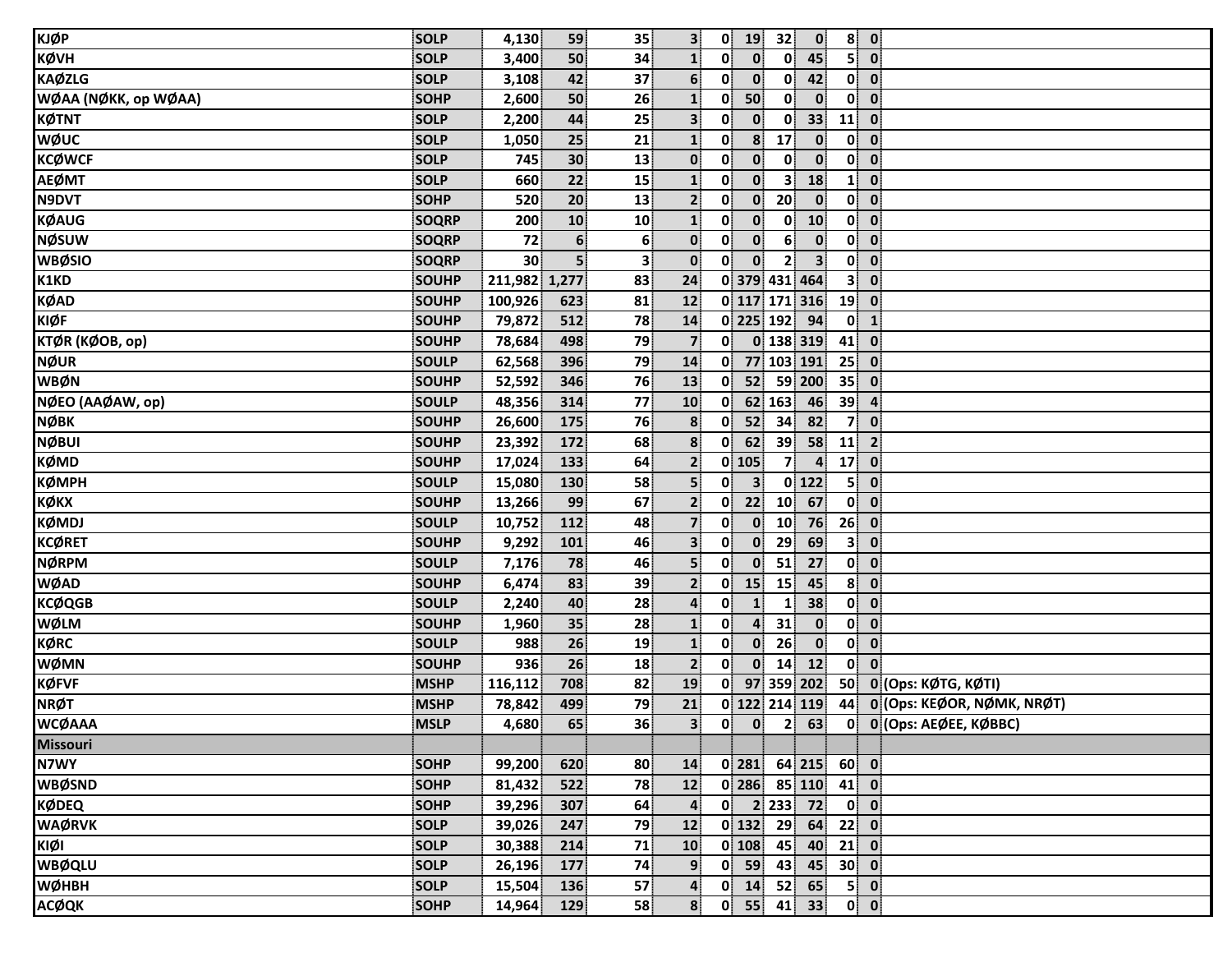| N8GOU                           | <b>SOLP</b>  | 13,216        | 118                     | 56             | 8                       | $\mathbf{0}$ | 2 <sup>1</sup> | 35               | 64                                                                  | $17$ 0                   |                                                                                                         |
|---------------------------------|--------------|---------------|-------------------------|----------------|-------------------------|--------------|----------------|------------------|---------------------------------------------------------------------|--------------------------|---------------------------------------------------------------------------------------------------------|
| <b>KØJPL</b>                    | <b>SOHP</b>  | 13,122        | 81                      | 81             | 6 <sup>1</sup>          | 0            | 21             | 17               | 33                                                                  | $10$ 0                   |                                                                                                         |
| W7KAM                           | <b>SOLP</b>  | 10,192        | 98                      | 52             | $\overline{7}$          | 0            | $\mathbf{0}$   | 66               | 29                                                                  | 3 <sup>1</sup>           | $\bullet$                                                                                               |
| <b>NØUB</b>                     | <b>SOLP</b>  | 9,604         | 98                      | 49             | $\overline{\mathbf{a}}$ | 0            | 15             | 14               | 69                                                                  |                          | $0 \quad 0$                                                                                             |
| <b>NØAX</b>                     | <b>SOLP</b>  | 9,312         | 97                      | 48             | 2 <sup>1</sup>          | $\mathbf{0}$ | 41             | 27               | 29                                                                  |                          | $0\ 0$                                                                                                  |
| <b>KØSCO</b>                    | <b>SOLP</b>  | 7,400         | 74                      | 50             | 8 <sup>1</sup>          | $\mathbf{0}$ | 9 <sup>1</sup> | 35               | 17                                                                  | 13                       | $\overline{\mathbf{0}}$                                                                                 |
| W1TBM                           | <b>SOLP</b>  | 4,992         | 64                      | 39             | 8                       | $\mathbf{0}$ | $\mathbf{0}$   | 59               | 5 <sub>1</sub>                                                      | $\mathbf{0}$             | $\mathbf{0}$                                                                                            |
| <b>WØMLH</b>                    | <b>SOLP</b>  | 4,896         | 68                      | 36             | 9 <sub>1</sub>          | 0            | 2 <sup>1</sup> | 45               | 14                                                                  | 7 <sup>1</sup>           | $\mathbf{0}$                                                                                            |
| <b>KØKEV</b>                    | SOLP         | 3,400         | 50                      | 34             | $\overline{\mathbf{3}}$ | $\mathbf{0}$ | $\mathbf{0}$   | 27               | 13                                                                  | 10 <sup>1</sup>          | $\bullet$                                                                                               |
| <b>KØGOB</b>                    | <b>SOLP</b>  | 2,856         | 42                      | 34             | $\overline{\mathbf{3}}$ | 0            | $\mathbf{0}$   | 4                | 37                                                                  | $\mathbf{1}$             | $\mathbf{0}$                                                                                            |
| <b>WØRDE</b>                    | SOHP         | 2,624         | 41                      | 32             | 5 <sup>1</sup>          | $\mathbf{0}$ | 9 <sup>1</sup> | 17               | 11                                                                  | $\mathbf{A}^{\parallel}$ | $\overline{\mathbf{0}}$                                                                                 |
| <b>KEØCZQ</b>                   | SOHP         | 2,430         | 45                      | 27             | $\overline{\mathbf{r}}$ | $\mathbf{0}$ | $\mathbf{0}$   | $\boldsymbol{8}$ | 32                                                                  | 5 <sup>1</sup>           | $\overline{\mathbf{0}}$                                                                                 |
| <b>NØRSN</b>                    | <b>SOLP</b>  | 2,040         | 34                      | 30             | $\mathbf{2}$            | $\mathbf{0}$ | $\mathbf{1}$   | 9                | 24                                                                  | $\mathbf{0}$             | $\overline{\mathbf{0}}$                                                                                 |
| <b>NØYCY</b>                    | <b>SOHP</b>  | 1,440         | 30                      | 24             | 3 <sup>1</sup>          | 0            | 10             | 10 <sup>1</sup>  | $\mathbf{3}$                                                        |                          | 7 0                                                                                                     |
| K <sub>2HT</sub>                | SOLP         | 798           | 21                      | 19             | $\mathbf{1}$            | 0            | 13             | 8 <sup>1</sup>   | $\mathbf{0}$                                                        |                          | $0$ $0$                                                                                                 |
| NØMII                           | <b>SOLP</b>  | 84            | $\overline{\mathbf{z}}$ | 6 <sup>1</sup> | $\mathbf{0}$            | $\mathbf{0}$ | $\mathbf{0}$   | 7 <sup>1</sup>   | $\mathbf{0}$                                                        |                          | $0 \quad 0$                                                                                             |
| WØTT                            | <b>SOUHP</b> | 147,436       | 899                     | 82             | 17                      |              |                |                  | 0 492 239 160                                                       |                          | $8$ 0                                                                                                   |
| <b>NWØM</b>                     | SOULP        | 74,620        | 455                     | 82             | 17                      |              |                | 0 163 133        | 84                                                                  | 75                       | $\overline{\mathbf{0}}$                                                                                 |
| <b>KØOU</b>                     | SOUHP        | 60,984        | 396                     | 77             | 14                      |              |                |                  | 0 120 137 113                                                       | 26                       | $\overline{\mathbf{0}}$                                                                                 |
| KIØHA                           | <b>SOUHP</b> | 24,320        | 160                     | 76             | 10                      | 0            | 60             | 52               | 19                                                                  | 29                       | $\overline{\mathbf{0}}$                                                                                 |
| WØMB                            | <b>SOUHP</b> | 16,184        | 119                     | 68             | $6 \overline{6}$        | 0            | 21             | 86               | 12                                                                  | $\mathbf{0}$             | $\mathbf{0}$                                                                                            |
| <b>WBØPYF</b>                   | SOUHP        | 14,060        | 95                      | 74             | 8 <sup>1</sup>          | 0            | 25             | 27               | 32                                                                  | 11                       | $\mathbf{0}$                                                                                            |
| <b>AAØA</b>                     | <b>SOULP</b> | 9,408         | 96                      | 49             | $\overline{7}$          | $\mathbf{0}$ | $\mathbf{0}$   | 51               | 30 <sup>°</sup>                                                     | $15$ 0                   |                                                                                                         |
| <b>NØBDS</b>                    | SOULP        | 1,798         | 31                      | 29             | $\overline{2}$          | $\mathbf{0}$ | $\mathbf{0}$   | 31               | $\mathbf{0}$                                                        | $\mathbf{0}$             | $\mathbf{0}$                                                                                            |
| <b>NØPVZ</b>                    | <b>MSLP</b>  | 30,000        | 200                     | 75             | 15                      | $\mathbf{0}$ | 66             | 89               | 37                                                                  | 8 <sup>1</sup>           | 0 (Ops: NØPVZ, WEØG)                                                                                    |
| <b>WØAU</b>                     | <b>MSLP</b>  | 24,424        | 172                     | 71             | 14                      | $\mathbf{0}$ | 55             | 36               | 75                                                                  | 6 <sup>1</sup>           | 0 (Ops: KBØHV, KBØVZP, KEØAVT)                                                                          |
| <b>WØKC</b>                     | <b>MSLP</b>  | 15,912        | 117                     | 68             | 14                      | 0            | 42             | 64               | 11                                                                  |                          | 0 0 (Ops: N5SIQ, NFØM, WØKC, WØTBL)                                                                     |
| <b>WØEEE</b><br><b>Nebraska</b> | S            | 91,692        | 566                     | 81             | 24                      |              |                |                  |                                                                     |                          | [(Ops: AAØRN, KCØCDG, KEØKIZ, KEØMLK, KXØSTL, <br>0 102 211 243 10 0 KYØLE, NØSFR, NØSSC, WØEEE, WØMST) |
| KEØJYJ                          | <b>SOLP</b>  | 11,036        | 89                      | 62             | 8                       | $\mathbf{0}$ | 34             | 21               | 34                                                                  |                          | $\begin{bmatrix} 0 \\ 0 \end{bmatrix}$                                                                  |
| <b>N5SEZ</b>                    | <b>SOQRP</b> | 11,000        | 110                     | 50             | 11                      | $\mathbf{0}$ | $\mathbf{0}$   | 81               | 28                                                                  |                          | $1 \vert 0 \vert$                                                                                       |
| <b>KCØJRW</b>                   | <b>SOLP</b>  | 6,930         | 77                      | 45             | $\overline{\mathbf{5}}$ | 0            | $\mathbf{0}$   | 43               | 34                                                                  | $\mathbf{0}$             | $\overline{\mathbf{0}}$                                                                                 |
| КØІТС                           | SOHP         | 6,636         | 79                      | 42             | 3 <sup>1</sup>          | $\mathbf{0}$ |                |                  | $\begin{array}{ c c c }\n\hline\n1 & 27 & 51\n\end{array}$          |                          | $\begin{bmatrix} 0 \\ 0 \end{bmatrix}$                                                                  |
| W8MZ                            | <b>SOQRP</b> | 3,410         | 55                      | 31             | 5 <sup>1</sup>          | $\mathbf{0}$ | $\mathbf{0}$   |                  | $3 \begin{array}{ c c c } \hline 41 & 11 & 0 \\ \hline \end{array}$ |                          |                                                                                                         |
| <b>NØWLX</b>                    | SOLP         | 2,262         | 39                      | 29             | $\mathbf{3}$            | $\mathbf{0}$ | 6              | $\overline{7}$   | 26                                                                  |                          | $0\vert 0\vert$                                                                                         |
| <b>KØNEB</b>                    | <b>SOULP</b> | 93,972        | 573                     | 82             | 17                      | $\mathbf{0}$ |                |                  | 44 140 386                                                          |                          | 3 0                                                                                                     |
| <b>KRØP</b>                     | <b>MSHP</b>  | 207,200 1,295 |                         | 80             | 24 <sup>1</sup>         |              |                |                  | 0 249 483 562                                                       |                          | 1 0 (Ops: KBØQH, KRØP, W9LG, WBØYYE)                                                                    |
| <b>North Dakota</b>             |              |               |                         |                |                         |              |                |                  |                                                                     |                          |                                                                                                         |
| <b>KDØCVZ</b>                   | <b>SOLP</b>  | 21,350        | 175                     | 61             | 11                      |              |                |                  | $0$ 20 79 65 11 0                                                   |                          |                                                                                                         |
| <b>KDØWUQ</b>                   | SOLP         | 1,400         | 28                      | 25             | $\overline{2}$          |              | $0$ 10         |                  | $7 \mid 11 \mid$                                                    |                          | $\overline{0}$ $\overline{0}$                                                                           |
| <b>KØAJW</b>                    | <b>MSLP</b>  |               | 207                     | 67             | 8 <sup>1</sup>          |              | $0$ 89         | 23               |                                                                     |                          | 76 19 0 (Ops: N7IV)                                                                                     |
| <b>South Dakota</b>             |              | 27,738        |                         |                |                         |              |                |                  |                                                                     |                          |                                                                                                         |
|                                 |              |               |                         |                |                         |              |                |                  |                                                                     |                          |                                                                                                         |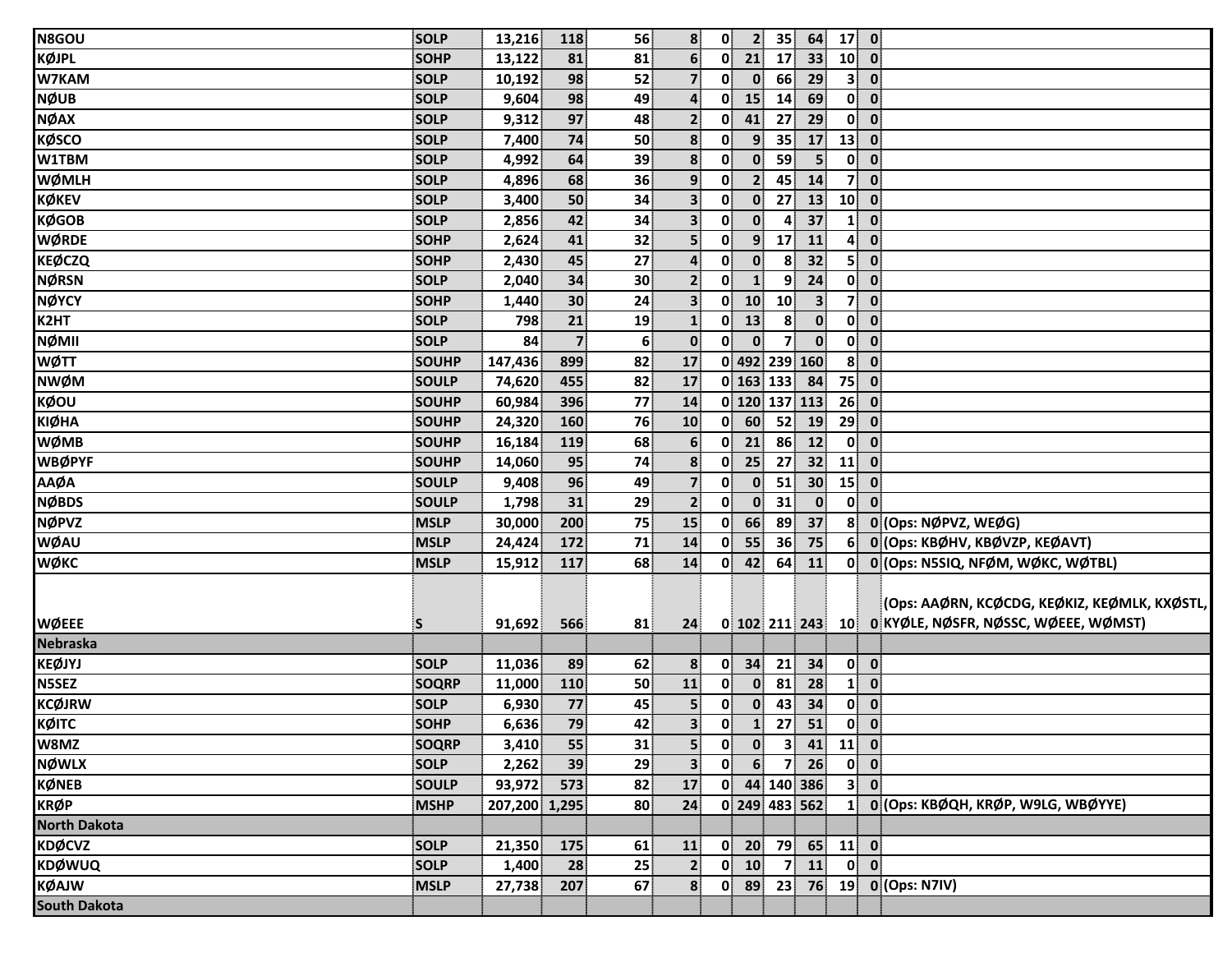| WØSD (WØDB, op)               | <b>SOHP</b>  | 249,156 1,538 |     | 81                      | 23 <sup>3</sup>         |                          | 0 334 652 550           |                         |                                                   |                          | 2 0                     |                                                                      |
|-------------------------------|--------------|---------------|-----|-------------------------|-------------------------|--------------------------|-------------------------|-------------------------|---------------------------------------------------|--------------------------|-------------------------|----------------------------------------------------------------------|
| <b>WDØT</b>                   | <b>SOLP</b>  | 55,024        | 362 | 76                      | 10                      |                          |                         |                         | 0 102 123 116                                     | $21$ 0                   |                         |                                                                      |
| κøιν                          | <b>SOLP</b>  | 240           | 12  | 10                      | $\mathbf{1}$            | 0                        | 3 <sup>1</sup>          | 3                       | 6                                                 | $\mathbf{0}$             | $\overline{\mathbf{0}}$ |                                                                      |
| <b>NCØK</b>                   | <b>SOLP</b>  | 50            | 5   | $\overline{\mathbf{5}}$ | $\mathbf{1}$            | $\mathbf{0}$             | $\mathbf{1}$            | 1                       | $\overline{2}$                                    | $\mathbf{1}$             | $\mathbf{0}$            |                                                                      |
| <b>WBØULX</b>                 | <b>SOULP</b> | 21,900        | 150 | 73                      | 11                      | $\mathbf{0}$             | 33 <sup>1</sup>         | 38 <sup>1</sup>         | 70                                                | 9 <sup>1</sup>           | $\overline{\mathbf{0}}$ |                                                                      |
|                               |              |               |     |                         |                         |                          |                         |                         |                                                   |                          |                         | (Ops: KCØWEU, KDØGTE, KEØWM, N7HRO, NCØK,                            |
| <b>KØHS</b>                   | <b>MSLP</b>  | 17,898        | 157 | 57                      | <b>19</b>               | $\mathbf{0}$             | 53                      | 24                      | 76                                                | 4                        |                         | 0 WØFUI, WØFW, WSØV)                                                 |
| <b>WØZWY</b>                  | <b>MSHP</b>  | 17,732        | 143 | 62                      | 5 <sup>1</sup>          |                          | $0$ 12                  | 46                      | 77                                                | 8                        |                         | 0 (Ops: KDØBUF, KEØZ)                                                |
|                               |              |               |     |                         |                         |                          |                         |                         |                                                   |                          |                         |                                                                      |
| Call                          | Category     |               |     |                         |                         |                          |                         |                         |                                                   |                          |                         | Score QSOs Sections Hours 160 80 40 20 15 10 Operator(s) and/or Host |
| U.S. Call Area 1              |              |               |     |                         |                         |                          |                         |                         |                                                   |                          |                         |                                                                      |
| <b>Connecticut</b>            |              |               |     |                         |                         |                          |                         |                         |                                                   |                          |                         |                                                                      |
| W1WEF                         | <b>SOHP</b>  | 182,600 1,100 |     | 83                      | 20                      |                          | 5 283 393 419           |                         |                                                   | $\mathbf{0}$             | $\overline{\mathbf{0}}$ |                                                                      |
| W1VEM                         | <b>SOHP</b>  | 76,752        | 492 | 78                      | 15                      |                          | $0$   242               |                         | 21 165                                            | 64                       | $\overline{\mathbf{0}}$ |                                                                      |
| $\overline{K1}$ KI            | <b>SOHP</b>  | 63,640        | 430 | 74                      | $\overline{\mathbf{4}}$ |                          | 0 134 152 90            |                         |                                                   | 54                       | $\mathbf 0$             |                                                                      |
| N <sub>1DID</sub>             | <b>SOLP</b>  | 52,350        | 349 | 75                      | 17                      |                          | 0 109 146               |                         | 72                                                | 22                       | $\overline{\mathbf{0}}$ |                                                                      |
| AA1JM                         | <b>SOLP</b>  | 36,348        | 233 | 78                      | 14                      |                          | $0$ 94                  | 61                      | 63                                                | 15                       | $\overline{\mathbf{0}}$ |                                                                      |
| KQ2M                          | <b>SOHP</b>  | 19,800        | 180 | 55                      | $\mathbf{1}$            |                          | $0$ 162                 | 18                      | $\mathbf{0}$                                      | $\mathbf{0}$             | $\overline{\mathbf{0}}$ |                                                                      |
| W1ZFG                         | <b>SOLP</b>  | 9,114         | 93  | 49                      | 7 <sup>1</sup>          | $\mathbf{0}$             | 18                      | 41                      | 30 <sup>°</sup>                                   | 4                        | $\mathbf{0}$            |                                                                      |
| WA10TZ                        | <b>SOLP</b>  | 8,514         | 99  | 43                      | $\overline{7}$          | 0                        | 67                      | 8                       | 22                                                | 2 <sup>1</sup>           | $\mathbf 0$             |                                                                      |
| <b>K1MTD</b>                  | <b>SOLP</b>  | 3,036         | 46  | 33                      | 6 <sup>1</sup>          | 0                        | $\mathbf{0}$            | 30 <sup>1</sup>         | <b>16</b>                                         |                          | $0\ 0$                  |                                                                      |
| KC1SA                         | <b>SOLP</b>  | 2,838         | 43  | 33                      | $\overline{2}$          | 0                        | $\overline{\mathbf{3}}$ | $\overline{2}$          | 35                                                | 3                        | $\mathbf 0$             |                                                                      |
| <b>KC1HTT</b>                 | <b>SOLP</b>  | 1,960         | 35  | 28                      | 5 <sup>1</sup>          | $\mathbf{0}$             | $\overline{7}$          | 11                      | 8                                                 | 9                        | $\mathbf 0$             |                                                                      |
| <b>KC1CQS</b>                 | <b>SOLP</b>  | 1,886         | 41  | 23                      | 6 <sup>1</sup>          | $\mathbf{0}^{\parallel}$ | 37                      | $\overline{\mathbf{3}}$ | $\mathbf{1}$                                      | $\mathbf{0}^{\parallel}$ | $\mathbf 0$             |                                                                      |
| <b>KC1EDN</b>                 | <b>SOLP</b>  | 1,332         | 37  | 18                      | $\overline{\mathbf{5}}$ | 0                        | 17                      | 19                      | $\mathbf{0}$                                      | $\mathbf{1}$             | $\mathbf 0$             |                                                                      |
| WB2JVB                        | <b>SOLP</b>  | 1,144         | 26  | 22                      | $\overline{2}$          | 0                        | 3 <sup>1</sup>          | 19                      | $\overline{\mathbf{4}}$                           | 0                        | $\boldsymbol{0}$        |                                                                      |
| KE1R                          | <b>SOLP</b>  | 1,008         | 28  | 18                      | $\overline{\mathbf{3}}$ | 0                        | 26                      | $\mathbf{2}$            | $\mathbf{0}$                                      |                          | $0$ $0$                 |                                                                      |
| NP2GG                         | <b>SOLP</b>  | 312           | 13  | 12                      | $\mathbf{1}$            | $\mathbf{0}$             | $\mathbf{0}$            | 5.                      | $\overline{\mathbf{3}}$                           | 5 <sup>1</sup>           | $\overline{\mathbf{0}}$ |                                                                      |
| W <sub>1</sub> AN             | SOUHP        | 67,894        | 409 | 83                      | 12                      | $\mathbf{0}$             |                         |                         | 67 173 157                                        | 12                       | $\overline{\mathbf{0}}$ |                                                                      |
| W3EP                          | <b>SOUHP</b> | 53,404        | 338 | 79                      | 10                      | 0                        |                         |                         | 0 133 178                                         | 27                       | $\overline{\mathbf{0}}$ |                                                                      |
| W1CTN                         | <b>SOUHP</b> | 47,142        | 291 | 81                      | $\overline{7}$          |                          | $0$ 129                 | 88                      | 52                                                | 22                       | $\overline{\mathbf{0}}$ |                                                                      |
| WV1M                          | <b>SOUHP</b> | 39,680        | 248 | 80                      | $\overline{9}$          | $\mathbf{0}$             | 61                      | 91                      | 52                                                | 44                       | $\mathbf 0$             |                                                                      |
| N <sub>1IXF</sub>             | <b>SOULP</b> | 33,280        | 208 | 80                      | 10                      |                          | $0$ 57                  | 82                      | 51                                                | $18$ 0                   |                         |                                                                      |
| W1RPG                         | <b>SOUHP</b> | 23,616        | 164 | 72                      | 7 <sup>1</sup>          |                          | $0$ 105                 | $\overline{13}$         | 41                                                | 5 <sup>1</sup>           | $\overline{\mathbf{0}}$ |                                                                      |
| <b>N1YKH</b>                  | <b>SOULP</b> | 14,976        | 96  | 78                      | 13                      |                          |                         |                         | $0$ 27 20 37 12 0                                 |                          |                         |                                                                      |
| W1QK                          | <b>MSLP</b>  | 78,720        | 480 | 82                      | 24                      |                          |                         |                         | 0 181 117 134                                     |                          |                         | 45 3 (Ops: NG1R, W1MAT, W1QK)                                        |
| N <sub>2</sub> G <sub>Z</sub> | <b>MSLP</b>  | 62,484        | 381 | 82                      | 21                      |                          |                         |                         | $0$ 152 120 91                                    |                          |                         | 18 0 (Ops: N2GZ, WE2W)                                               |
| <b>KC1CIL</b>                 | <b>MSLP</b>  | 12,312        | 114 | 54                      | 17                      | $\mathbf{0}$             |                         |                         | $\begin{bmatrix} 0 & 100 \\ 1 & 14 \end{bmatrix}$ |                          | $0$ $0$                 |                                                                      |
| W1YU                          | <b>MSLP</b>  | 7,144         | 94  | 38                      | $\overline{7}$          | $\mathbf{0}$             | 20 <sup>°</sup>         | 49                      | 25                                                |                          |                         | $0$ $0$ (Ops: AB1DQ, N3NFP)                                          |
| <b>Eastern Massachusetts</b>  |              |               |     |                         |                         |                          |                         |                         |                                                   |                          |                         |                                                                      |
| N <sub>1</sub> D <sub>D</sub> | <b>SOLP</b>  | 48,048        | 312 | 77                      | $\overline{7}$          |                          |                         |                         | $0$ 75 77 112                                     | 48 0                     |                         |                                                                      |
| N1ALO                         | <b>SOLP</b>  | 40,296        | 276 | 73                      | 21                      | $\mathbf{0}$             |                         | 85 80                   | 96                                                | $15$ 0                   |                         |                                                                      |
| K1SM                          | <b>SOHP</b>  | 33,984        | 236 | 72                      | 10                      |                          | $\mathbf{0}$            |                         | $0$ 120 90                                        | $26$ 0                   |                         |                                                                      |
| K1MC                          | <b>SOLP</b>  | 17,940        | 138 | 65                      | 12                      |                          |                         |                         | $0$ 26 58 45                                      |                          | $9$ 0                   |                                                                      |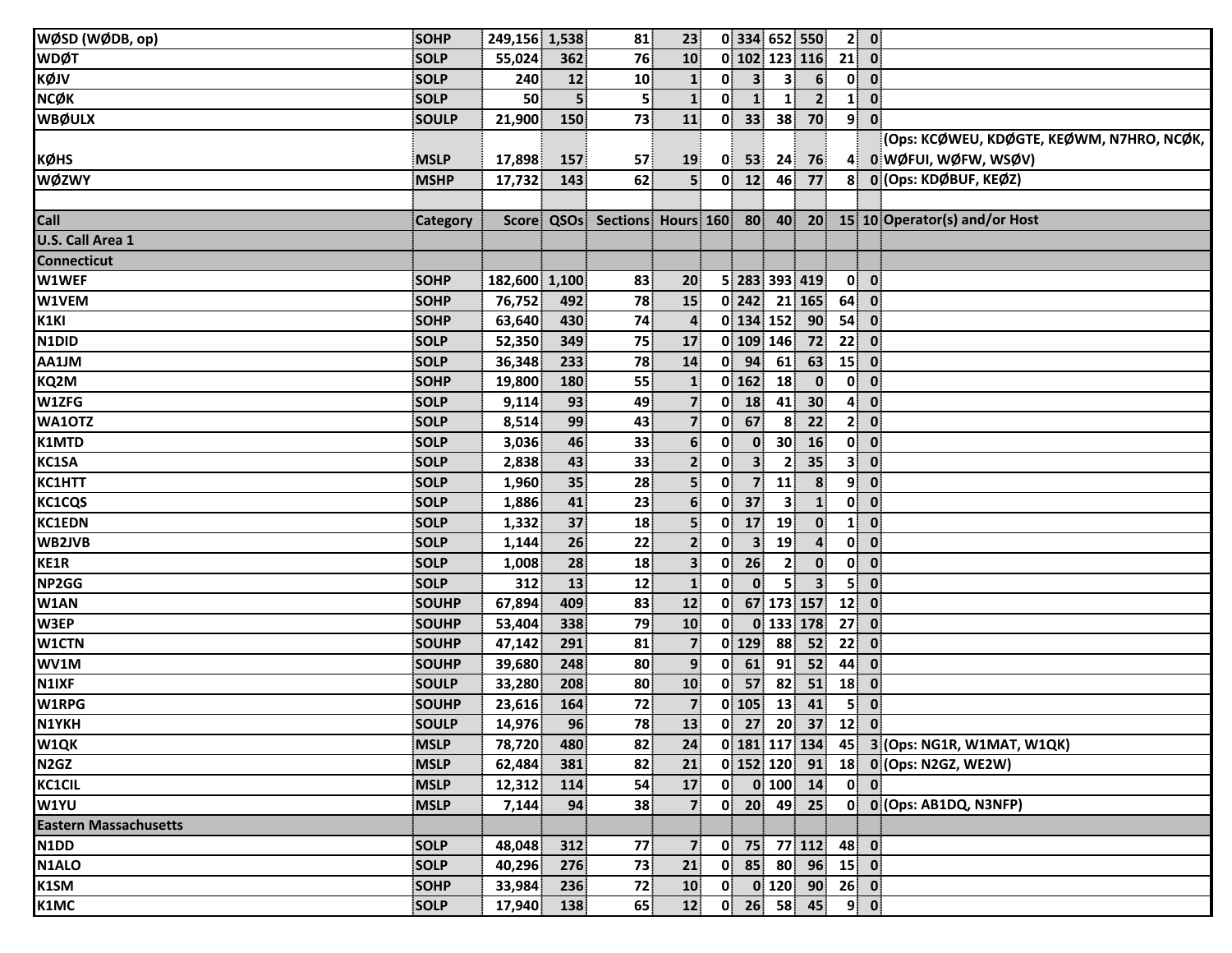| AB1WQ                               | <b>SOLP</b>  | 13,356         | 126            | 53              | 14                      |                          | $0$ 14          | 85             | 21                       |                | 6 0                                    |                                |
|-------------------------------------|--------------|----------------|----------------|-----------------|-------------------------|--------------------------|-----------------|----------------|--------------------------|----------------|----------------------------------------|--------------------------------|
| KJ2G                                | <b>SOQRP</b> | 10,800         | 120            | 45              | 10                      | $\mathbf{0}$             | 75              | 12             | 26                       | 7              | $\mathbf 0$                            |                                |
| N1RR                                | <b>SOHP</b>  | 9,702          | 147            | 33              | $\mathbf{2}$            | 0                        |                 | $0$ 147        | $\mathbf{0}$             | $\mathbf{0}$   | $\mathbf{0}$                           |                                |
| <b>K1VUT</b>                        | <b>SOLP</b>  | 9,016          | 98             | 46              | $\mathbf{4}$            | $\mathbf{0}$             | 35 <sup>°</sup> | 24             | 23                       | 16             | $\mathbf 0$                            |                                |
| <b>KR1DX (KC1CWF, op)</b>           | <b>SOHP</b>  | 6,864          | 88             | 39              | $\mathbf{1}$            | $\mathbf{0}$             | $\mathbf{0}$    | $\bf{0}$       | 88                       | 0              | $\mathbf 0$                            |                                |
| <b>WA1SYH</b>                       | <b>SOHP</b>  | 6,162          | 79             | 39              | 7 <sup>1</sup>          | $\mathbf{0}$             | 15              | 18             | 35                       | 11             | $\mathbf 0$                            |                                |
| N1DC                                | <b>SOLP</b>  | 6,160          | 77             | 40              | $\overline{\mathbf{3}}$ | $\mathbf{0}$             | $\mathbf{0}$    | 28             | 41                       | 8 <sup>1</sup> | $\mathbf 0$                            |                                |
| <b>KB1FRK</b>                       | <b>SOLP</b>  | 5,292          | 63             | 42              | 6 <sup>1</sup>          | $\mathbf{0}$             | $\mathbf{0}$    | 28             | 29                       | 6              | $\mathbf 0$                            |                                |
| W1FM                                | <b>SOQRP</b> | 4,608          | 72             | 32              | $\overline{\mathbf{z}}$ | 0                        | 38              | 24             | $\overline{7}$           | 3              | $\mathbf 0$                            |                                |
| <b>WA1RCH</b>                       | <b>SOLP</b>  | 2,842          | 49             | 29              | 5 <sup>1</sup>          | $\mathbf{0}$             | 16              | 27             | $6 \overline{6}$         | $\mathbf{0}$   | $\mathbf{0}$                           |                                |
| KC1HSE                              | <b>SOLP</b>  | 2,652          | 51             | 26              | $\overline{\mathbf{5}}$ | $\mathbf{0}$             | $\mathbf{0}$    | $\mathbf{0}$   | 51                       | 0              | $\mathbf 0$                            |                                |
| KC1FSZ                              | <b>SOQRP</b> | 1,512          | 36             | 21              | $\overline{\mathbf{3}}$ | $\mathbf{0}$             | $\mathbf{0}$    | 36             | $\mathbf{0}$             | 0              | $\mathbf{0}$                           |                                |
| W1BJ                                | <b>SOLP</b>  | 532            | 19             | 14              | $\mathbf{2}$            | $\mathbf{0}$             | $\mathbf{3}$    | $\mathbf{2}$   | 14                       | $\mathbf{0}$   | $\mathbf 0$                            |                                |
| W1XP                                | <b>SOQRP</b> | 240            | 12             | 10              | $\mathbf{2}$            | $\mathbf{0}$             | $\mathbf{0}$    | 5 <sup>1</sup> | 3 <sup>1</sup>           | 41             | $\mathbf 0$                            |                                |
| <b>KB1VXY</b>                       | <b>SOQRP</b> | 8              | $\overline{2}$ | $\mathbf{2}$    | 0                       | 0                        | $\mathbf{0}$    | $\mathbf{0}$   | $\mathbf{2}$             | 0              | $\mathbf 0$                            |                                |
| KB1HFT                              | <b>SOHP</b>  | 2 <sup>1</sup> | $\mathbf{1}$   | $\mathbf{1}$    | $\mathbf{0}$            | 0                        | $\mathbf{0}$    | $\mathbf{0}$   | $\mathbf{1}$             | $\mathbf{0}$   | $\mathbf 0$                            |                                |
| K1KP (K1KP N1RD NF1A NQ1D W1MJ, op) | <b>SOUHP</b> | 182,574 1,127  |                | 81              | 23                      |                          |                 |                | 0 125 499 488            | 15             | $\mathbf 0$                            |                                |
| K1DJ                                | <b>SOULP</b> | 35,076         | 237            | 74              | 13                      | $\mathbf{0}$             |                 | 69 109         | 20                       | 39             | $\mathbf 0$                            |                                |
| N8CWU                               | <b>SOULP</b> | 24,978         | 181            | 69              | 13                      | $\mathbf{0}$             | 58              | 41             | 61                       | 21             | $\boldsymbol{0}$                       |                                |
| N1VH                                | <b>SOULP</b> | 18,270         | 145            | 63              | 14                      | 0                        | 60              | 39             | 33                       | 13             | $\mathbf{0}$                           |                                |
| K1DBO                               | <b>SOUHP</b> | 9,996          | 98             | 51              | $\overline{9}$          | 0                        | 47              | 28             | 23                       | 0              | $\mathbf 0$                            |                                |
| K1TH                                | <b>SOUHP</b> | 9,660          | 105            | 46              | 2 <sup>1</sup>          | $\mathbf{0}$             | 18              | 24             | 63                       | $\mathbf{0}$   | $\mathbf 0$                            |                                |
| NF1A                                | <b>SOUHP</b> | 4,116          | 49             | 42              | $\overline{\mathbf{r}}$ | 0                        | 19              | 12             | 18                       | $\mathbf{0}$   | $\mathbf 0$                            |                                |
| N1SOH                               | <b>MSLP</b>  | 47,952         | 296            | 81              | 17                      |                          | $0$ 139         | 67             | 58                       | 32             |                                        | 0 (Ops: N1SOH, W1FM)           |
| <b>Maine</b>                        |              |                |                |                 |                         |                          |                 |                |                          |                |                                        |                                |
| KC1SQ                               | <b>SOLP</b>  | 58,800         | 392            | 75              | 12                      |                          |                 | $0$ 187 119    | 72                       |                | $14$ 0                                 |                                |
| <b>KD10</b>                         | SOLP         | 39,192         | 284            | 69              | 18                      |                          | 0 100           |                | 57 115                   | 11             | $\mathbf{1}$                           |                                |
| N1STN                               | <b>SOLP</b>  | 27,776         | 224            | 62              | 14                      | 0                        | 90              | 56             | 73                       | 5              | $\mathbf 0$                            |                                |
| WW1ME                               | <b>SOLP</b>  | 23,084         | 199            | 58              | 6 <sup>1</sup>          | $\mathbf{0}$             | 68              | 71             | 60                       | 0              | $\mathbf 0$                            |                                |
| <b>КØВВС</b>                        | <b>SOHP</b>  | 20,880         | 180            | 58              | $\overline{\mathbf{a}}$ | $\bf{0}$                 |                 | $5$ 132        | 29                       | 14             | $\mathbf 0$                            |                                |
| W2LP                                | <b>SOLP</b>  | 9,072          | 108            | 42              | $\overline{\mathbf{z}}$ | $\mathbf{0}$             | 33              | 62             | 11                       | $\mathbf{2}$   | $\mathbf{0}$                           |                                |
| <b>K7RB/1</b>                       | <b>SOHP</b>  | 7,920          | 90             | 44              | $\overline{\mathbf{3}}$ | $\mathbf{0}$             | 62              | 27             | $\mathbf{1}$             | $\mathbf{0}$   | $\mathbf 0$                            |                                |
| AB1KI                               | <b>SOLP</b>  | 5,244          | 69             | 38              | $\overline{7}$          | $\mathbf{0}$             | $\mathbf{0}$    | 51             | 18                       | 0              | $\boldsymbol{0}$                       |                                |
| KX1E                                | <b>SOQRP</b> | 2,700          | 50             | 27              | $\overline{\mathbf{5}}$ | 0                        | 17              | 25             | 6 <sup>1</sup>           | 2              | $\mathbf 0$                            |                                |
| <b>KC1EKB</b>                       | <b>SOLP</b>  | 260            | 13             | 10 <sup>1</sup> | $\overline{2}$          |                          |                 |                | $0$ $0$ $13$ $0$ $0$ $0$ |                |                                        |                                |
| K1JB                                | <b>SOUHP</b> | 120,204        | 742            | 81              | 10                      |                          |                 |                | $0$ 169 308 250 15 0     |                |                                        |                                |
| W1DYJ                               | <b>SOULP</b> | 15,872         | 124            | 64              | 10                      | $\mathbf{1}$             | 48              | 41             | 20                       |                | $14$ 0                                 |                                |
| <b>W1KMG</b>                        | <b>MSLP</b>  | 3,072          | 48             | 32              | $\mathbf{A}$            | $\mathbf{0}^{\parallel}$ | 5 <sub>1</sub>  | $\overline{7}$ | 36                       |                |                                        | 0 0 (Ops: KC1FXF, N1EP, N1NUA) |
| <b>New Hampshire</b>                |              |                |                |                 |                         |                          |                 |                |                          |                |                                        |                                |
| AF1T                                | <b>SOHP</b>  | 210,845 1,330  |                | 83              | $\mathbf{0}$            | 0                        | $\mathbf{0}$    | $\mathbf{0}$   | $\mathbf{0}$             |                | $\begin{bmatrix} 0 \\ 0 \end{bmatrix}$ |                                |
| <b>NS10</b>                         | <b>SOLP</b>  | 17,980         | 155            | 58              | 11                      |                          | $0$ 70          | 35             | 34                       |                | $16$ 0                                 |                                |
| K1DG                                | <b>SOHP</b>  | 13,356         | 126            | 53              | $\mathbf{1}$            |                          |                 | $0$ 108 18     | $\mathbf{0}$             |                | $0$ $0$                                |                                |
| N1JHJ                               | <b>SOHP</b>  | 11,448         | 108            | 53              | 10                      |                          |                 |                | $0$ 25 56 22             |                | 5 0                                    |                                |
| NF1L                                | <b>SOHP</b>  | 7,110          | 79             | 45              | 5 <sub>1</sub>          | $\mathbf{0}$             | $\mathbf{0}$    |                | $30 \mid 44$             |                | 5 0                                    |                                |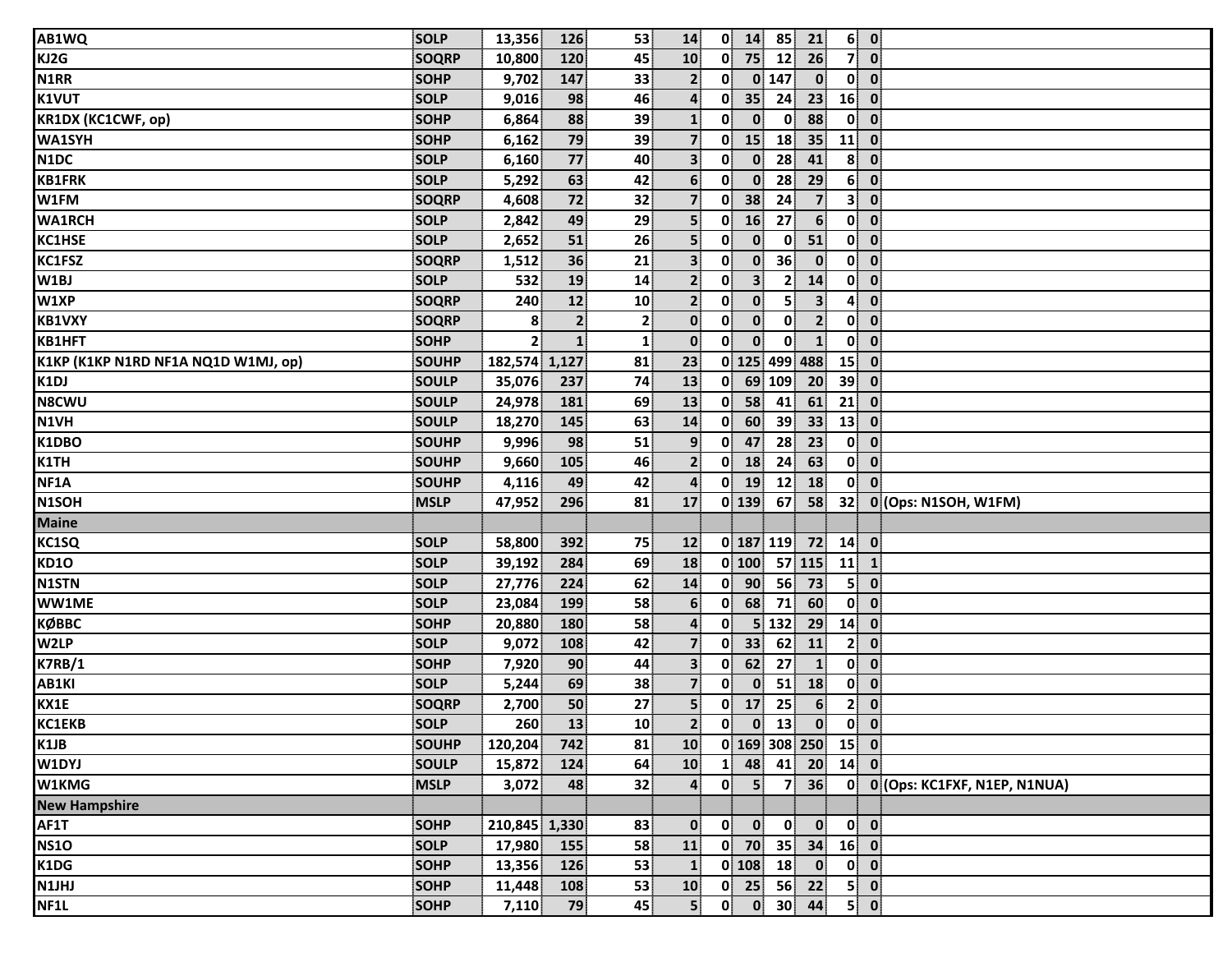| <b>KG6CIH</b>                | <b>SOLP</b>  | 6,478         | 79                      | 41             | 6 <sup>1</sup> |                          | $0$ 16                  | 6 <sup>1</sup> |                         | $44$ 13 0      |                                                                      |
|------------------------------|--------------|---------------|-------------------------|----------------|----------------|--------------------------|-------------------------|----------------|-------------------------|----------------|----------------------------------------------------------------------|
| <b>W1AKI</b>                 | <b>SOLP</b>  | 1,820         | 35                      | 26             | 3 <sup>1</sup> | 0                        | $\mathbf{0}$            | 14             | 21                      |                | $0 \quad 0$                                                          |
| W1HMM                        | <b>SOLP</b>  | 736           | 23                      | 16             | 2 <sup>1</sup> | $\mathbf{0}$             | $\mathbf{0}$            | 1              | 22                      |                | $0 \quad 0$                                                          |
| <b>W1AYL</b>                 | <b>SOLP</b>  | 494           | 19                      | 13             | 3 <sup>1</sup> | $\mathbf{0}$             | $\mathbf{0}$            | $\mathbf{0}$   | 19                      |                | $0$ $0$                                                              |
| WA1N                         | SOLP         | 240           | $12$                    | 10             | $\mathbf{0}$   | $\mathbf{0}$             | $\mathbf{0}$            | $\mathbf{0}$   | 12                      | $\mathbf{0}$   | $\overline{\mathbf{0}}$                                              |
| W10HM                        | <b>SOLP</b>  | 234           | 13                      | 9              | $\mathbf{1}$   | $\mathbf{0}$             | $\mathbf{0}$            | $\mathbf{0}$   | 5 <sup>1</sup>          | 8 <sup>1</sup> | $\mathbf{0}$                                                         |
| W1PEF                        | <b>SOHP</b>  | 32            | $\overline{a}$          | $\mathbf{4}$   | $\mathbf{1}$   | $\mathbf{0}$             | $\mathbf{0}$            | 4              | $\mathbf{0}$            |                | $0 \quad 0$                                                          |
| AB1XX                        | SOUHP        | 36,856        | 271                     | 68             | 6 <sup>1</sup> |                          | $0$ 192                 | 36             | 42                      | 1 <sup>1</sup> | $\overline{\mathbf{0}}$                                              |
| W1HS                         | <b>SOULP</b> | 33,634        | 251                     | 67             | 14             | $\mathbf{0}$             | 91                      | 94             | 56                      | 10             | $\overline{\mathbf{0}}$                                              |
| <b>WA1ZYX</b>                | <b>MSHP</b>  | 46,768        | 296                     | 79             | 15             |                          |                         | $0$ 119 68     |                         |                | 94 15 0 (Ops: K1PH, WA1ZYX)                                          |
| <b>Rhode Island</b>          |              |               |                         |                |                |                          |                         |                |                         |                |                                                                      |
| WA1BXY                       | <b>SOLP</b>  | 47,450        | 325                     | 73             | 13             |                          | 0 171                   | 70             | 79                      | 5 <sup>1</sup> | $\overline{\mathbf{0}}$                                              |
| K1VSJ                        | <b>SOLP</b>  | 22,032        | 162                     | 68             | 4              | 0                        | 56                      | 31             | 60                      | 15 O           |                                                                      |
| KS1J                         | <b>SOULP</b> | 21,888        | 171                     | 64             | 6 <sup>1</sup> | $\mathbf{0}^{\parallel}$ |                         | $0$ 106        | 65                      | $\mathbf{0}$   | $\overline{\mathbf{0}}$                                              |
| W1XX                         | <b>MSHP</b>  | 225,926 1,361 |                         | 83             | 24             |                          |                         |                | $0$ 330 689 302         |                | 40 0 (Ops: K1XA, W1XX)                                               |
| Vermont                      |              |               |                         |                |                |                          |                         |                |                         |                |                                                                      |
| KC1SS                        | <b>SOLP</b>  | 20,234        | 151                     | 67             | 8              | $\mathbf{0}$             | 16                      | 74             | 58                      |                | 3 0                                                                  |
| AB1ZQ                        | <b>SOLP</b>  | 2,376         | 44                      | 27             | 8 <sup>1</sup> | $\mathbf{0}$             | $\overline{3}$          | $\mathbf{0}$   | 39                      | $\overline{2}$ | $\overline{\mathbf{0}}$                                              |
| W1SJ                         | <b>SOUHP</b> | 224,764 1,354 |                         | 83             | 24             |                          |                         |                | 0 693 251 410           |                | $0 \quad 0$                                                          |
| W1FP                         | <b>SOULP</b> | 420           | 15                      | 14             | 2 <sup>1</sup> | $\mathbf{0}$             | $\mathbf{1}$            | $\mathbf{0}$   | $\overline{\mathbf{3}}$ | $11$ 0         |                                                                      |
| <b>Western Massachusetts</b> |              |               |                         |                |                |                          |                         |                |                         |                |                                                                      |
| NC1I (K9PW, op)              | <b>SOHP</b>  | 248,502 1,497 |                         | 83             | 24             |                          |                         |                | $0$ 316 745 426 10 0    |                |                                                                      |
| K5ZD                         | <b>SOHP</b>  | 89,760        | 561                     | 80             | 6 <sup>1</sup> | $\mathbf{0}$             |                         |                | 79 284 156              | 42 0           |                                                                      |
| <b>N1TYH</b>                 | <b>SOLP</b>  | 4,900         | 70                      | 35             | 6 <sup>1</sup> | $\mathbf{0}$             | $\overline{\mathbf{0}}$ | 43             | 17                      | $10$ 0         |                                                                      |
| AB1XB                        | <b>SOLP</b>  | 2,816         | 44                      | 32             | $\overline{4}$ | 0                        | 29                      | 15             | $\mathbf{0}$            | $\mathbf{0}$   | $\overline{\mathbf{0}}$                                              |
| KX1X                         | <b>SOLP</b>  | 2,392         | 46                      | 26             | 2 <sup>1</sup> | 0                        | 39                      | $\overline{7}$ | $\mathbf{0}$            |                | $0 \quad 0$                                                          |
| WA1J (K1NZ, op @K1TTT)       | <b>SOHP</b>  | 1,386         | 33                      | 21             | $\mathbf{0}$   | 0                        | $\mathbf{0}$            | 33             | $\mathbf{0}$            |                | $0$ $0$                                                              |
| <b>KC1CRS</b>                | <b>SOLP</b>  | 832           | 26                      | 16             | 2 <sup>1</sup> | 0                        | 23                      | $\mathbf{3}$   | $\mathbf{0}$            |                | $0 \quad 0$                                                          |
| AC1CO                        | <b>SOHP</b>  | 200           | 10                      | 10             | $\mathbf{1}$   | 0                        | 3 <sup>1</sup>          | $\mathbf{7}$   | $\mathbf{0}$            |                | $0$ $0$                                                              |
| W4FEB                        | SOLP         | 84            | $\overline{\mathbf{z}}$ | 6 <sup>1</sup> | $\mathbf{1}$   | 0                        | $\mathbf{0}$            | $\overline{7}$ | $\mathbf{0}$            | $\mathbf{0}$   | $\overline{\mathbf{0}}$                                              |
| K1BG                         | SOUHP        | 135,108       | 834                     | 81             | 13             |                          | $0$ 463                 |                | 34 335                  | 2 <sup>1</sup> | $\mathbf{0}$                                                         |
| W1PJE                        | <b>SOULP</b> | 21,798        | 173                     | 63             | 13             | $\mathbf{0}$             |                         | $0$ 148        | 15                      | $10$ 0         |                                                                      |
| W <sub>1</sub> TO            | <b>SOUHP</b> | 8,576         | 67                      | 64             | $\overline{4}$ | 0                        |                         | $20$ 11        | 26                      | $10$ 0         |                                                                      |
| W1PY                         | <b>SOULP</b> | 7,020         | 78                      | 45             | 3 <sup>1</sup> | 0                        | 5 <sup>1</sup>          | 18             |                         | $36 \mid 18$   | $\vert 1 \vert$                                                      |
|                              | SOULP        | 4,624         | 68                      | 34             |                | 6                        |                         |                |                         |                |                                                                      |
| AG1C<br>NJ1F                 | <b>MSHP</b>  | 184,426 1,111 |                         | 83             | 24             |                          |                         |                |                         |                | 0 343 442 282 44 0 (Ops: K1NZ, K1TTT, KB1W, NJ1F)                    |
| W1YK                         | S            | 16,348        | 134                     | 61             | 14             |                          |                         |                | $0$ 21 65 44            |                | $4 \mid 0$                                                           |
|                              |              |               |                         |                |                |                          |                         |                |                         |                |                                                                      |
| Call                         | Category     |               |                         |                |                |                          |                         |                |                         |                | Score QSOs Sections Hours 160 80 40 20 15 10 Operator(s) and/or Host |
| U.S. Call Area 2             |              |               |                         |                |                |                          |                         |                |                         |                |                                                                      |
| <b>Eastern New York</b>      |              |               |                         |                |                |                          |                         |                |                         |                |                                                                      |
| WC2W                         | SOHP         | 85,624        | 556                     | 77             | 18             |                          |                         |                | $0$ 300 33 204 19 0     |                |                                                                      |
| W2XL                         | <b>SOHP</b>  | 69,732        | 447                     | 78             | $\overline{7}$ |                          |                         |                | $0$ 50 192 190 15 0     |                |                                                                      |
| AB2KX                        | <b>SOHP</b>  | 68,068        | 442                     | 77             | 18             |                          |                         |                | $0$ 132 242 30 38 0     |                |                                                                      |
|                              |              |               |                         |                |                |                          |                         |                |                         |                |                                                                      |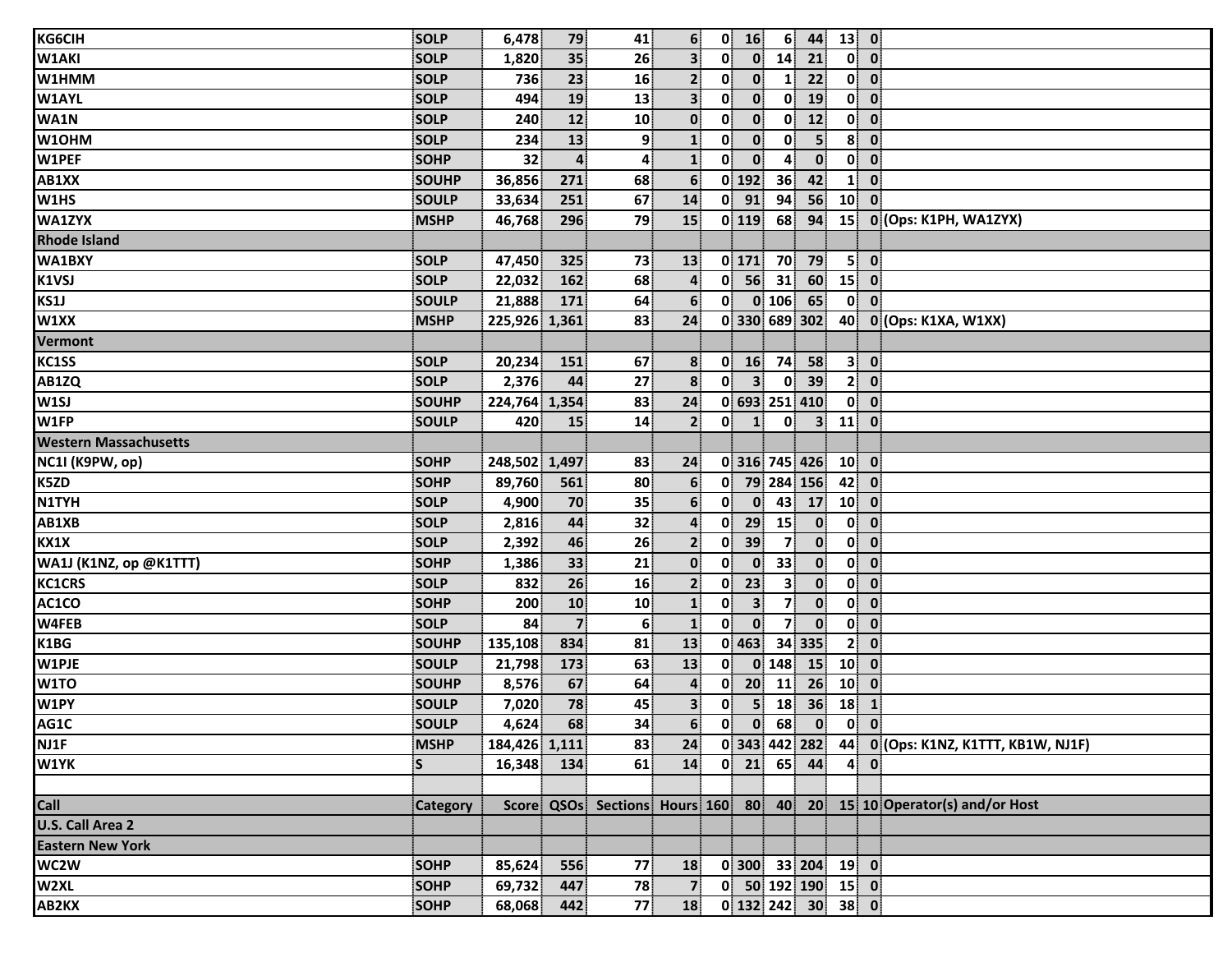| <b>WA2MCR</b>                    | <b>SOLP</b>  | 32,996        | 226              | 73 | 12                      |                          | $0$   118               | 47             | 51                        | $10$ 0                   |                         |
|----------------------------------|--------------|---------------|------------------|----|-------------------------|--------------------------|-------------------------|----------------|---------------------------|--------------------------|-------------------------|
| <b>NT21</b>                      | <b>SOLP</b>  | 25,800        | 215              | 60 | 10                      |                          | $0$ 136                 | 11             | 68                        | 0                        | $\mathbf{0}$            |
| N2MTG                            | <b>SOLP</b>  | 23,432        | 202              | 58 | 9                       | $\mathbf{0}^{\parallel}$ | 99                      | 71             | 24                        | 8 <sup>1</sup>           | $\mathbf{0}$            |
| <b>WB2NVR</b>                    | <b>SOHP</b>  | 19,110        | 147              | 65 | $6 \overline{6}$        | 0                        | 23                      | 48             | 76                        | $\mathbf{0}$             | $\mathbf 0$             |
| WT1L                             | SOHP         | 13,624        | 131              | 52 | 2 <sup>1</sup>          | $\mathbf{0}$             | $\mathbf{0}$            | 41             | 79                        | 11                       | $\mathbf{0}$            |
| <b>K2MK</b>                      | <b>SOHP</b>  | 5,418         | 63               | 43 | $\mathbf{1}$            | 0                        | 23                      | 19             | 21                        | $\mathbf{0}^{\parallel}$ | $\mathbf 0$             |
| <b>KC2RDK</b>                    | <b>SOLP</b>  | 4,284         | 63               | 34 | 9                       | $\mathbf{0}$             | $\overline{2}$          | 39             | 22                        | $\mathbf{0}$             | $\mathbf 0$             |
| AC2MT                            | <b>SOHP</b>  | 3,774         | 51               | 37 | $\boldsymbol{4}$        | $\mathbf{0}$             | $\overline{\mathbf{0}}$ | 19             | 31                        | $\mathbf{1}$             | $\mathbf{0}$            |
| <b>KF3CP</b>                     | <b>SOLP</b>  | 2,560         | 40               | 32 | $\overline{\mathbf{3}}$ | 0                        | 25                      | 8 <sup>1</sup> | $\overline{2}$            | 5                        | $\mathbf 0$             |
| <b>WB2HRK</b>                    | <b>SOLP</b>  | 2,400         | 40               | 30 | $\overline{7}$          | 0                        | 3 <sup>1</sup>          | 11             | 26                        | $\mathbf{0}$             | $\mathbf{0}$            |
| <b>K8LEF</b>                     | <b>SOLP</b>  | 2,106         | 39               | 27 | 2 <sup>1</sup>          | $\mathbf{0}$             | $\mathbf{0}$            | 15             | 24                        |                          | $0\ 0$                  |
| W2DFC                            | <b>SOHP</b>  | 748           | 22               | 17 | $\mathbf{1}$            | $\mathbf{0}$             | $\mathbf{0}$            | $\mathbf{0}$   | 22                        | 0                        | $\mathbf{0}$            |
| <b>KC2TVJ</b>                    | <b>SOHP</b>  | 288           | $12$             | 12 | $\overline{2}$          | $\mathbf{0}$             | $\mathbf{0}$            | $\mathbf{0}$   | 12                        | $\mathbf{0}$             | $\mathbf 0$             |
| W2GDJ                            | <b>SOUHP</b> | 151,890       | 915              | 83 | 21                      |                          |                         |                | 0 448 180 268             | 19                       | $\mathbf{0}$            |
| N2SQW                            | <b>SOULP</b> | 59,840        | 374              | 80 | 18                      |                          |                         | 0 148 126 100  |                           | $\mathbf{0}$             | $\mathbf{0}$            |
| KE1IH                            | <b>SOUHP</b> | 42,432        | 272              | 78 | 14                      |                          | $0$ 118                 | 55             | 88 <sup>3</sup>           | 11                       | $\mathbf{0}$            |
| <b>KM20</b>                      | <b>SOUHP</b> | 24,928        | 164              | 76 | $\overline{7}$          | 0                        | 25                      | 38             | 62                        | 39                       | $\mathbf{0}$            |
| <b>K2CYE</b>                     | <b>SOUHP</b> | 23,652        | 146              | 81 | $\overline{\mathbf{5}}$ | 1                        | 22                      | 79             | 34                        | 10                       | $\mathbf{0}$            |
| N <sub>2</sub> LH                | <b>SOUHP</b> | 18,070        | 139              | 65 | 6 <sup>1</sup>          | $\mathbf{0}$             | $\mathbf{0}$            |                | 35 104                    | $\mathbf{0}$             | $\mathbf{0}$            |
| K <sub>2</sub> QY                | <b>SOUHP</b> | 14,160        | 118              | 60 | $\overline{\mathbf{z}}$ | 0                        | $\mathbf{0}$            | 54             | 54                        | 10 <sup>1</sup>          | $\mathbf 0$             |
| KD2IWW                           | <b>SOUHP</b> | 11,016        | 102              | 54 | $\overline{7}$          | $\mathbf{1}$             | 31                      | 32             | 34                        | $\overline{\mathbf{4}}$  | $\mathbf 0$             |
| <b>WA3AFS</b>                    | <b>SOUHP</b> | 1,058         | 23               | 23 | $\mathbf{1}$            | $\mathbf{0}$             | $\mathbf{0}$            | $\mathbf{0}$   | 20                        | 3                        | $\mathbf{0}$            |
| <b>WA2JQK</b>                    | <b>MSHP</b>  | 77,824        | 512              | 76 | 20                      | $\mathbf{0}$             |                         | 67 140 305     |                           | $\mathbf{0}$             | 0 (Ops: K2JMY, WA2JQK)  |
| KD2OKM                           | <b>MSHP</b>  | 34,506        | 243              | 71 | 12                      | 0                        |                         | 63 144         | 32                        | 4                        | 0 (Ops: KD2IPD, WU2M)   |
| <b>New York City-Long Island</b> |              |               |                  |    |                         |                          |                         |                |                           |                          |                         |
| <b>K2RYD</b>                     | <b>SOHP</b>  | 46,656        | 324              | 72 | 13                      | $\mathbf{0}$             |                         | 56 215         | 48                        | 5                        | $\mathbf 0$             |
| KS2G                             | <b>SOLP</b>  | 34,848        | 242              | 72 | 12                      | 0                        | 91                      | 65             | 74                        | 12                       | $\mathbf 0$             |
| <b>WB2NFL</b>                    | <b>SOHP</b>  | 25,608        | 194              | 66 | 8 <sup>1</sup>          |                          | 0 102                   | 41             | 44                        | $\overline{7}$           | $\mathbf 0$             |
| NB5T                             | <b>SOLP</b>  | 18,900        | 150              | 63 | 13                      | 0                        | 63                      | 58             | 25                        | $\mathbf{A}^{\parallel}$ | $\mathbf{0}$            |
| <b>WA2RXS</b>                    | <b>SOLP</b>  | 9,504         | 99               | 48 | $6 \overline{6}$        | 0                        | $\mathbf{0}$            | 48             | 49                        | 2 <sup>1</sup>           | $\mathbf{0}$            |
| K <sub>2</sub> TV                | <b>SOLP</b>  | 9,494         | 101              | 47 | $\overline{\mathbf{5}}$ | $\mathbf{0}$             | 32                      | 33             | 24                        | 12                       | $\mathbf{0}$            |
| <b>KC2QNK</b>                    | <b>SOLP</b>  | 2,624         | 41               | 32 | 8                       | 0                        | 4                       | 22             | 14                        | $\mathbf{1}$             | $\mathbf 0$             |
| K <sub>2</sub> JF                | <b>SOLP</b>  | 1,518         | 33               | 23 | $\overline{\mathbf{3}}$ | $\mathbf{0}$             | $\mathbf{0}$            | 8              | 25                        | 0                        | $\mathbf 0$             |
| <b>KD2NOU</b>                    | <b>SOLP</b>  | 1,456         | 28               | 26 | $\mathbf{2}$            | $\mathbf{0}$             | $\mathbf{1}$            | 14             | 12                        | $\mathbf{1}$             | $\mathbf{0}$            |
| <b>KA6WBQ</b>                    | <b>SOLP</b>  | 816           | 24               | 17 | 2 <sup>1</sup>          | $\mathbf{0}$             | $\overline{\mathbf{0}}$ | $\mathbf{5}$   | <b>18</b>                 | $\mathbf{1}$             | $\overline{\mathbf{0}}$ |
| AA2VG                            | <b>SOLP</b>  | 312           | 13               | 12 | $\mathbf{1}$            | $\mathbf{0}$             | $\mathbf{0}$            | $\mathbf{0}$   | 6 <sup>1</sup>            |                          | 7 0                     |
| <b>KC2JRQ</b>                    | <b>SOLP</b>  | 192           | 12               | 8  | $\mathbf{1}$            | $\mathbf{0}$             | $\mathbf{0}$            | $\mathbf{0}$   | 10                        | 2 <sup>1</sup>           | $\bullet$               |
| N <sub>2</sub> CSI               | <b>SOHP</b>  | 48            | $6 \overline{6}$ | 4  | $\mathbf{1}$            | $\mathbf{0}$             | $\mathbf{0}$            | $\mathbf{0}$   | 6 <sup>1</sup>            | $\mathbf{0}$             | $\overline{\mathbf{0}}$ |
| <b>KD2RD</b>                     | <b>SOUHP</b> | 199,680 1,248 |                  | 80 | 23                      |                          |                         | 0 411 289 547  |                           | $\mathbf{1}$             | $\mathbf{0}$            |
| <b>N2MUN</b>                     | <b>SOUHP</b> | 44,536        | 293              | 76 | 13                      |                          |                         |                | $\overline{0}$ 52 123 100 | $18$ 0                   |                         |
| <b>K2RB</b>                      | <b>SOUHP</b> | 25,220        | 194              | 65 | 10                      |                          |                         |                | $0$ 44 90 60              | $\mathbf{0}$             | $\mathbf{0}$            |
| <b>WA2CP</b>                     | <b>MSHP</b>  | 54,880        | 343              | 80 | 8                       |                          |                         |                | 4 139 170 29              | $\mathbf{1}$             | 0 (Ops: KB2BSL, KC2GOW) |
| NY6DX                            | <b>MSLP</b>  | 36,354        | 249              | 73 | 19                      |                          |                         | $0$ 102 17     | 89                        | 41                       | 0 (Ops: NY6DX, WE2ASS)  |
| <b>Northern New Jersey</b>       |              |               |                  |    |                         |                          |                         |                |                           |                          |                         |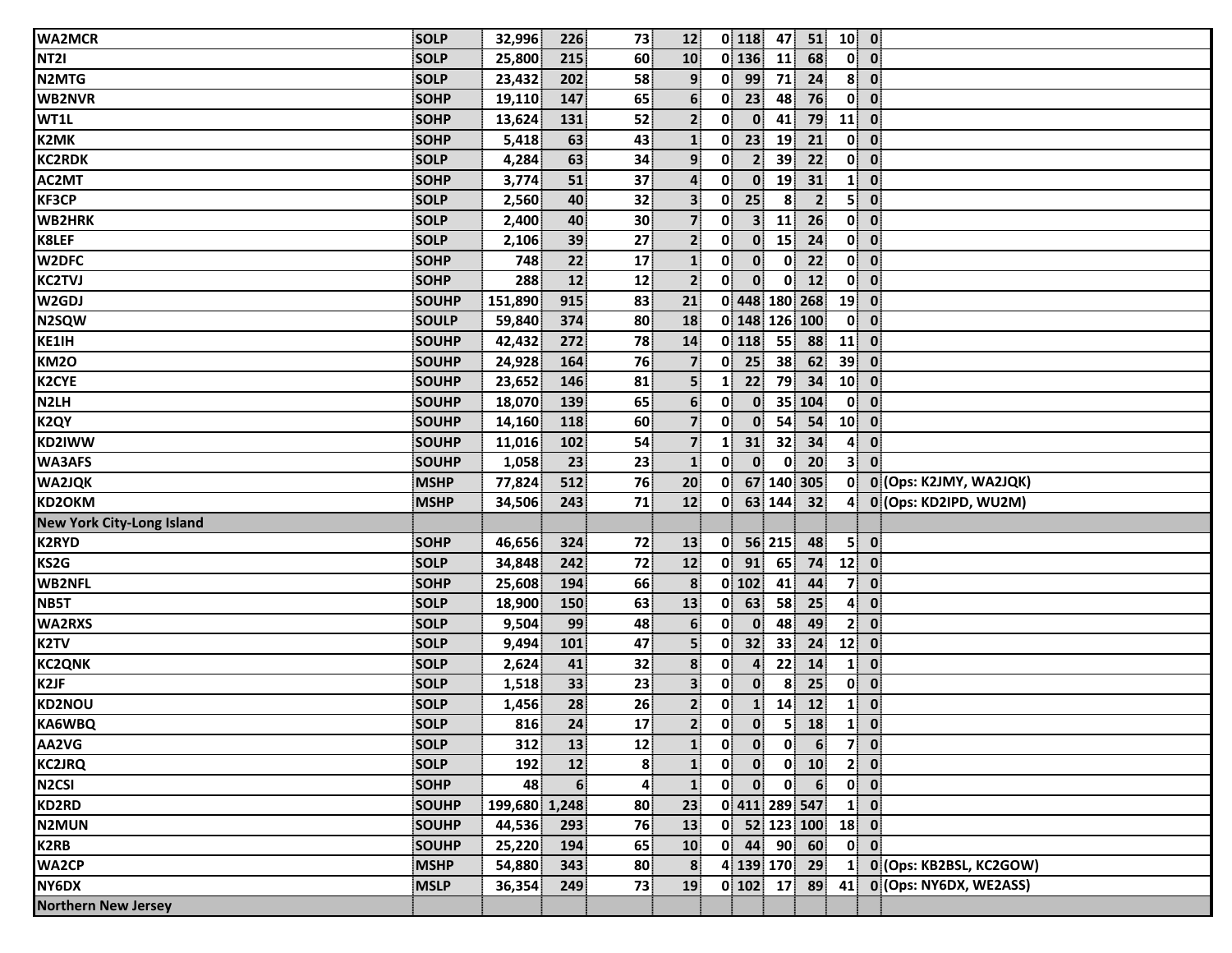| W <sub>2RQ</sub>                                                                       | <b>SOHP</b>  | 217,792 1,312 |     | 83 | 23                      |              |                  |                         | 0 456 369 406        | 81 0                                   |              |                        |
|----------------------------------------------------------------------------------------|--------------|---------------|-----|----|-------------------------|--------------|------------------|-------------------------|----------------------|----------------------------------------|--------------|------------------------|
| N <sub>2</sub> RJ                                                                      | <b>SOHP</b>  | 184,336 1,124 |     | 82 | 24                      |              |                  | 0 454 297 369           |                      | 4                                      | $\mathbf{0}$ |                        |
| NA2AA                                                                                  | <b>SOQRP</b> | 37,050        | 247 | 75 | 13                      | $0$ 120      |                  | 67                      | 45                   | 15                                     | $\mathbf 0$  |                        |
| W2ID                                                                                   | <b>SOLP</b>  | 31,744        | 256 | 62 | 5 <sub>1</sub>          | $0$ 190      |                  | 30 <sup>°</sup>         | 23                   | 13                                     | $\mathbf 0$  |                        |
| N2HMM                                                                                  | <b>SOLP</b>  | 17,936        | 152 | 59 | 7 <sup>1</sup>          | 0            | 76               | 12                      | 49                   | 15                                     | $\mathbf 0$  |                        |
| WA2ZZ                                                                                  | <b>SOLP</b>  | 12,852        | 126 | 51 | 13                      | $\mathbf{0}$ | 84               | 31                      | 8                    | $\mathbf{3}$                           | $\mathbf{0}$ |                        |
| <b>W2UDT</b>                                                                           | <b>SOHP</b>  | 12,540        | 110 | 57 | 5                       | 0            | $\mathbf{0}$     | 46                      | 40                   | 24                                     | $\mathbf 0$  |                        |
| <b>WA2ALY</b>                                                                          | <b>SOLP</b>  | 10,098        | 99  | 51 | 11                      | $\mathbf{0}$ | 29               | 11                      | 53                   | 6                                      | $\mathbf{0}$ |                        |
| K <sub>2EZ</sub>                                                                       | <b>SOHP</b>  | 9,900         | 99  | 50 | $\overline{4}$          | 0            | 53               | 30 <sup>°</sup>         | <b>16</b>            | $\mathbf{0}$                           | $\mathbf{0}$ |                        |
| <b>K2AF</b>                                                                            | <b>SOHP</b>  | 8,330         | 85  | 49 | 6 <sup>1</sup>          | 0            | $\mathbf{0}$     | 52                      | 28                   | 5 <sup>1</sup>                         | $\mathbf{0}$ |                        |
| N2IIE                                                                                  | <b>SOHP</b>  | 6,106         | 71  | 43 | 6 <sup>1</sup>          | $\mathbf{0}$ | $\mathbf{0}$     | 20                      | 47                   | 4                                      | $\mathbf 0$  |                        |
| KJ6GHN                                                                                 | <b>SOLP</b>  | 4,366         | 59  | 37 | $\overline{\mathbf{5}}$ | $\mathbf{0}$ | 12               | 27                      | 19                   | $\mathbf{1}$                           | $\mathbf{0}$ |                        |
| W2JEK                                                                                  | <b>SOQRP</b> | 4,034         | 64  | 33 | $\mathbf{0}$            | 0            | $\mathbf{0}$     | $\mathbf{0}$            | $\mathbf{0}$         | 01                                     | $\mathbf 0$  |                        |
| <b>KC2VPE</b>                                                                          | <b>SOLP</b>  | 2,132         | 41  | 26 | 8                       | $\mathbf{0}$ | $\mathbf{0}$     | 12                      | 25                   | 4                                      | $\mathbf{0}$ |                        |
| W2VQ                                                                                   | <b>SOUHP</b> | 66,258        | 409 | 81 | 11                      | $0$ 309      |                  | 61                      | 26                   | 13                                     | $\mathbf 0$  |                        |
| <b>K2DFC</b>                                                                           | <b>SOULP</b> | 57,072        | 348 | 82 | 18                      | $0$ 146      |                  | 66                      | 85                   | 51                                     | $\mathbf 0$  |                        |
| <b>K2DBK</b>                                                                           | <b>SOULP</b> | 39,456        | 274 | 72 | 9 <sub>1</sub>          | $0$ 168      |                  | 11                      | 79                   | 16                                     | $\mathbf{0}$ |                        |
| N <sub>2ZL</sub>                                                                       | <b>SOUHP</b> | 8,968         | 76  | 59 | $\overline{7}$          | 0            | 18               | 6                       | 45                   | $\overline{7}$                         | $\mathbf 0$  |                        |
| <b>KC2QJB</b>                                                                          | <b>SOULP</b> | 7,260         | 66  | 55 | 10                      | $\mathbf{0}$ | 10               | 25                      | 30                   | $\mathbf{1}$                           | $\mathbf 0$  |                        |
| KD2NXM                                                                                 | <b>SOUHP</b> | 6,232         | 76  | 41 | 9                       | 0            | 5 <sup>1</sup>   | 55                      | 15                   | $\mathbf{1}$                           | $\mathbf{0}$ |                        |
| N <sub>2</sub> N <sub>C</sub>                                                          | <b>MSHP</b>  | 171,810 1,035 |     | 83 | 23                      |              |                  |                         | 0 484 284 244        | 23                                     |              | 0 (Ops: N2NC, WW2Y)    |
| AB2DE                                                                                  | <b>MSHP</b>  | 27,378        | 169 | 81 | 9 <sup>1</sup>          | $\mathbf{0}$ | 40               | 55                      | 70                   | $\mathbf{4}^{\parallel}$               |              | 0 (Ops: AB2DE, KC2AVE) |
|                                                                                        |              |               |     |    |                         |              |                  |                         |                      |                                        |              |                        |
| <b>Northern New York</b>                                                               |              |               |     |    |                         |              |                  |                         |                      |                                        |              |                        |
| NM <sub>20</sub>                                                                       | <b>SOLP</b>  | 81,340        | 581 | 70 | 17                      | 0 415 122    |                  |                         | 31                   | $13$ 0                                 |              |                        |
| AB2ZY                                                                                  | <b>SOHP</b>  | 40,328        | 284 | 71 | 11                      | $\mathbf{0}$ |                  | 32 155                  | 95                   | $\mathbf{2}$                           | $\mathbf 0$  |                        |
| W2XK                                                                                   | <b>SOLP</b>  | 38,624        | 272 | 71 | 13                      | 0            | 57               |                         | 32 182               |                                        | $1 \ 0$      |                        |
| <b>KD2GUD</b>                                                                          | <b>SOLP</b>  | 15,576        | 132 | 59 | 9                       | 0            | 19               | 65                      | 35                   | 13                                     | $\mathbf 0$  |                        |
| NG <sub>2</sub> C                                                                      | <b>SOLP</b>  | 14,630        | 133 | 55 | 10                      | 0            | 43               | 65                      | 25                   | $\mathbf{0}$                           | $\mathbf{0}$ |                        |
| <b>N2ASD</b>                                                                           | <b>SOQRP</b> | 532           | 19  | 14 | $\overline{2}$          | 0            | 14               | 4                       | $\mathbf{1}$         | $\mathbf{0}$                           | $\mathbf 0$  |                        |
| K6DTT                                                                                  | <b>SOUHP</b> | 46,282        | 317 | 73 | 13                      | $0$ 122      |                  | 88                      | 69                   | 38                                     | $\mathbf 0$  |                        |
| N6EE                                                                                   | <b>SOULP</b> | 21,780        | 165 | 66 | $6\phantom{1}$          | $\mathbf{0}$ | 63               | 56                      | 35                   | 11                                     | $\mathbf 0$  |                        |
| NN2DX (W4FS, op)                                                                       | <b>SOULP</b> | 760           | 20  | 19 | $\mathbf{1}$            | 0            | $\mathbf{0}$     | 7 <sup>1</sup>          | 13                   |                                        | $0 \quad 0$  |                        |
| <b>Southern New Jersey</b>                                                             |              |               |     |    |                         |              |                  |                         |                      |                                        |              |                        |
| KZ2I                                                                                   | <b>SOLP</b>  | 110,700       | 675 | 82 | 22                      | 0 363        |                  |                         | 59 198               | $55$ 0                                 |              |                        |
| <b>K2WJL</b>                                                                           | <b>SOLP</b>  | 22,080 184    |     | 60 | 15                      |              |                  |                         | $0$ 66 88 27         | $\overline{\phantom{a}3\phantom{a}}$ 0 |              |                        |
|                                                                                        | <b>SOLP</b>  | 20,130        | 165 | 61 | <b>16</b>               |              |                  |                         | $0$ 106 16 41        |                                        | 2 0          |                        |
|                                                                                        | <b>SOLP</b>  | 14,464        | 113 | 64 | 11                      |              |                  |                         | $0$ 17 36 60         |                                        | $0$ $0$      |                        |
|                                                                                        | <b>SOLP</b>  | 1,188         | 27  | 22 | $\mathbf{2}$            |              |                  | $0$ 5 12                | 6                    |                                        | $4$ 0        |                        |
|                                                                                        | <b>SOHP</b>  | 448           | 16  | 14 | $\mathbf{1}$            | 0            | $6 \overline{6}$ | $\overline{\mathbf{3}}$ | $\overline{7}$       |                                        | $0\quad 0$   |                        |
|                                                                                        | SOUHP        | 202,852 1,222 |     | 83 | 22                      |              |                  |                         | 0 406 392 381        | 43 0                                   |              |                        |
|                                                                                        | <b>SOULP</b> | 146,246       | 881 | 83 | 20 <sup>1</sup>         |              |                  |                         | $0$ 418 332 118 13 0 |                                        |              |                        |
| <b>KB2MMI</b><br>W2TT<br>KF2Y<br>AD3Y<br>N <sub>2</sub> MM<br>WB <sub>2P</sub><br>KE2D | <b>SOULP</b> | 42,432        | 272 | 78 | 12                      |              |                  |                         | $0$ 148 73 41        | $10$ 0                                 |              |                        |
| W2TV                                                                                   | <b>SOUHP</b> | 37,288        | 236 | 79 | 16                      |              |                  |                         | $0$ 103 56 59 18 0   |                                        |              |                        |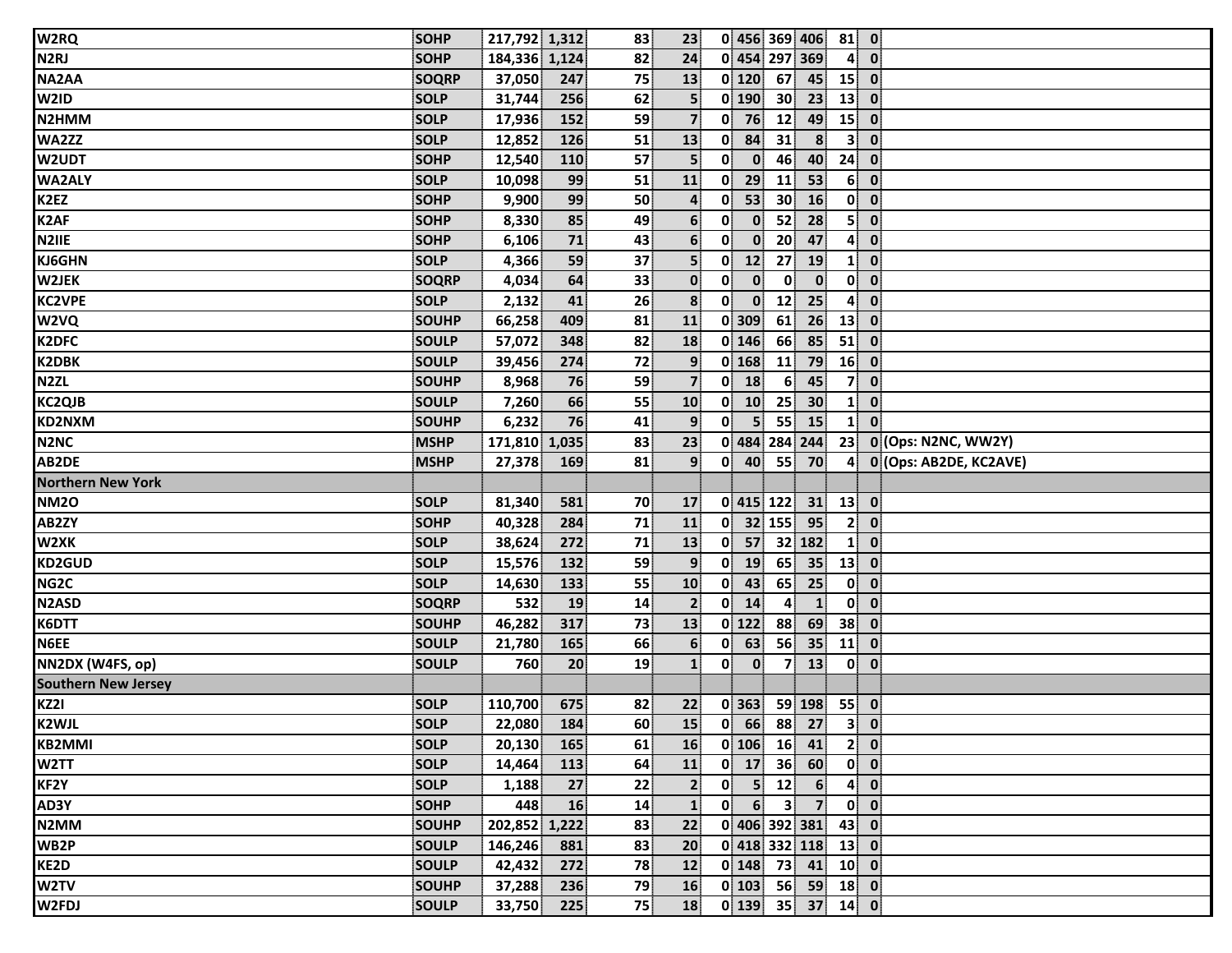| WA2FZB                  | <b>SOUHP</b> | 13,578         | 93             | 73              | 6 <sup>1</sup>          | $\mathbf{0}$ | 40              | 23                | 30 <sup>°</sup> | $0$ $0$                                |                         |                                          |  |
|-------------------------|--------------|----------------|----------------|-----------------|-------------------------|--------------|-----------------|-------------------|-----------------|----------------------------------------|-------------------------|------------------------------------------|--|
| <b>N2OO</b>             | <b>SOUHP</b> | 10,800         | 120            | 45              | $\mathbf{2}$            | 0            | 86              | 34                | $\mathbf{0}$    | 0                                      | $\mathbf 0$             |                                          |  |
| <b>K2MFW</b>            | <b>SOUHP</b> | 6,290          | 85             | 37              | $\overline{\mathbf{a}}$ | $\mathbf{0}$ | $\mathbf{0}$    | $\mathbf{0}$      | 85              | $0$ $0$                                |                         |                                          |  |
|                         |              |                |                |                 |                         |              |                 |                   |                 |                                        |                         | (Ops: AB2VG, K2GW, K2VPX, N3DD, W2ZQ,    |  |
| W2ZQ                    | <b>MSHP</b>  | 54,776         | 334            | 82              | <b>16</b>               |              | 4 112           | 98 117            |                 | 31                                     | 0 WA2TUF)               |                                          |  |
| <b>NNØPE</b>            | <b>MSHP</b>  | 32,376         | 213            | 76              | 10                      |              |                 |                   | $0$ 68 113 19   |                                        |                         | 13 0 (Ops: KA2M, NJ9L)                   |  |
|                         |              |                |                |                 |                         |              |                 |                   |                 |                                        |                         | (Ops: AA2AW, K2BL, K2WB, KD2JPW, KD2LBT, |  |
| <b>K2AA</b>             | <b>MSLP</b>  | 17,500         | 125            | 70              | <b>15</b>               | $\mathbf{0}$ | 35 <sub>1</sub> | 36                | 40              |                                        |                         | 14 0 KD2LBU, KE2D, KH7JO)                |  |
| <b>Western New York</b> |              |                |                |                 |                         |              |                 |                   |                 |                                        |                         |                                          |  |
| AC2RL                   | <b>SOLP</b>  | 39,050         | 275            | 71              | 17                      | $\mathbf{0}$ |                 | 92 105            | 60              | $18$ 0                                 |                         |                                          |  |
| N1NQD                   | <b>SOLP</b>  | 33,796         | 238            | 71              | 22                      | $\mathbf{0}$ |                 | 87 102            | 39              | 10 <sup>1</sup>                        | $\overline{\mathbf{0}}$ |                                          |  |
| <b>WA2QAU</b>           | <b>SOLP</b>  | 26,082         | 189            | 69              | 10                      | $\mathbf{0}$ |                 | $5 \mid 123 \mid$ | 53              | $8$ 0                                  |                         |                                          |  |
| N <sub>2</sub> ZN       | <b>SOHP</b>  | 20,414         | 173            | 59              | $\mathbf{2}$            | 0            |                 | $0$ 109           | 46              | 18                                     | $\mathbf 0$             |                                          |  |
| <b>K2NV</b>             | <b>SOQRP</b> | 19,584         | 153            | 64              | 7 <sup>1</sup>          | 0            | 10              | 75                | 57              | 11                                     | $\mathbf 0$             |                                          |  |
| <b>KC2YEA</b>           | <b>SOLP</b>  | 19,404         | 147            | 66              | $\overline{9}$          |              | $0$ 17          | 80                | 33 <sup>°</sup> | $17$ 0                                 |                         |                                          |  |
| K <sub>2</sub> ZR       | <b>SOLP</b>  | 16,212         | 193            | 42              | $\overline{7}$          |              | $0$ 193         | $\mathbf{0}$      | $\mathbf{0}$    | 0                                      | $\mathbf 0$             |                                          |  |
| W2ROO                   | <b>SOLP</b>  | 14,672         | 131            | 56              | 9 <sup>1</sup>          |              | $0$ 14          | 53                | 56              | 8 <sup>1</sup>                         | $\mathbf 0$             |                                          |  |
| WD2F                    | <b>SOLP</b>  | 12,480         | 120            | 52              | 7 <sup>1</sup>          | $\mathbf{0}$ | 20 <sub>1</sub> | 35                | 58              | 7 <sup>1</sup>                         | $\mathbf 0$             |                                          |  |
| KD2DO                   | <b>SOLP</b>  | 10,058         | 107            | 47              | 11                      | 0            | 8               | 78                | 21              | 0                                      | $\mathbf 0$             |                                          |  |
| <b>WA2CLX</b>           | <b>SOLP</b>  | 8,280          | 90             | 46              | $\overline{7}$          | $\mathbf{0}$ | $\overline{2}$  | 32                | 45              | 11                                     | $\mathbf 0$             |                                          |  |
| <b>KD2KSG</b>           | <b>SOLP</b>  | 4,428          | 54             | 41              | $6 \overline{6}$        | $\mathbf{0}$ | $\mathbf{0}$    | 33                | 21              | $\mathbf{0}$                           | $\mathbf 0$             |                                          |  |
| <b>KD2MKJ</b>           | <b>SOLP</b>  | 4,176          | 72             | 29              | 6 <sup>1</sup>          | 0            | $\mathbf{0}$    | 66                | 6               | 0                                      | $\mathbf 0$             |                                          |  |
| <b>KG2DWS</b>           | <b>SOLP</b>  | 3,876          | 57             | 34              | 6 <sup>1</sup>          | 0            | $\mathbf{0}$    | 28                | 28              | $\mathbf{1}$                           | $\boldsymbol{0}$        |                                          |  |
| <b>KD2KEH</b>           | <b>SOLP</b>  | 3,828          | 58             | 33              | 7 <sup>1</sup>          | 0            | $\mathbf{0}$    | 42                | <b>16</b>       | $\mathbf{0}$                           | $\mathbf 0$             |                                          |  |
| <b>KD2NTF</b>           | <b>SOLP</b>  | 3,780          | 54             | 35              | $\overline{\mathbf{5}}$ | 0            | 2 <sub>1</sub>  | 49                | 3 <sup>1</sup>  | $\mathbf{0}$                           | $\overline{\mathbf{0}}$ |                                          |  |
| WA2GSL                  | <b>SOLP</b>  | 3,468          | 51             | 34              | $\mathbf{4}$            | $\mathbf{0}$ | 9 <sup>1</sup>  | 19                | <b>16</b>       | 7                                      | $\mathbf{0}$            |                                          |  |
| NN2NN                   | <b>SOHP</b>  | 3,420          | 57             | 30 <sup>°</sup> | $\mathbf{2}$            | 0            | $\mathbf{0}$    | 1                 | 56              | $\mathbf{0}$                           | $\overline{\mathbf{0}}$ |                                          |  |
| K2KU                    | <b>SOLP</b>  | 2,496          | 39             | 32              | 3 <sup>1</sup>          | 0            | 24              | 7 <sup>1</sup>    | 8               | $0$ $0$                                |                         |                                          |  |
| KV <sub>2X</sub>        | <b>SOLP</b>  | 2,494          | 43             | 29              | $\mathbf{2}$            | 0            | 33              | 5                 | 5 <sup>1</sup>  | $\mathbf{0}$                           | $\overline{\mathbf{0}}$ |                                          |  |
| W2JAT                   | <b>SOLP</b>  | 2,170          | 35             | 31              | 3 <sup>1</sup>          | 0            | $\mathbf{0}$    | 23                | 12              | $0$ 0                                  |                         |                                          |  |
| W2HRY                   | <b>SOLP</b>  | 2,150          | 43             | 25              | $\mathbf{4}$            | 0            | $\mathbf{0}$    | 31                | 12              | $0$ $0$                                |                         |                                          |  |
| W2RR (WA2AOG, op)       | <b>SOHP</b>  | 1,058          | 23             | 23              | $\mathbf{1}$            | $\mathbf{0}$ | $\mathbf{0}$    | 23                | $\mathbf{0}$    | $\mathbf{0}$                           | $\mathbf 0$             |                                          |  |
| <b>W2PIP</b>            | <b>SOLP</b>  | 442            | 17             | 13              | $\mathbf{1}$            | $\mathbf{0}$ | $\mathbf{0}$    | $\mathbf{0}$      | 17              | 0                                      | $\mathbf 0$             |                                          |  |
| <b>WA2SSJ</b>           | <b>SOLP</b>  | 288            | 12             | 12              | $\mathbf{1}$            | 0            | 4               | 2 <sup>1</sup>    | $\mathbf{2}$    | 4                                      | $\mathbf{0}$            |                                          |  |
| AB2TC                   | <b>SOHP</b>  | 242            | 11             | 11              | $\mathbf{1}$            | ΩÎ           | $\mathbf{0}$    |                   | $0$ 11          | $\overline{0}$ $\overline{0}$          |                         |                                          |  |
| NF <sub>2L</sub>        | <b>SOQRP</b> | 84             | $\overline{7}$ | 6 <sup>1</sup>  | $\mathbf{1}$            | $\mathbf{0}$ | $\mathbf{0}$    | $\mathbf{0}$      | 7 <sup>1</sup>  | $0$ $0$                                |                         |                                          |  |
| N <sub>2JPE</sub>       | <b>SOLP</b>  | 2 <sup>1</sup> | $\mathbf{1}$   | $\mathbf{1}$    | $\mathbf{0}$            | $\mathbf{0}$ | $\mathbf{1}$    | $\mathbf{0}$      | $\mathbf{0}$    | $\begin{bmatrix} 0 \\ 0 \end{bmatrix}$ |                         |                                          |  |
| AB3CX                   | <b>SOUHP</b> | 166,332 1,002  |                | 83              | 19                      |              |                 | 0 295 171 524     |                 | 12                                     | $\overline{\mathbf{0}}$ |                                          |  |
| N <sub>2</sub> IK       | <b>SOULP</b> | 23,040         | 180            | 64              | 16                      | $\mathbf{0}$ | 39              | 89                | 48              | $\mathbf{A}^{\parallel}$               | $\mathbf 0$             |                                          |  |
| NG <sub>2</sub> P       | <b>SOUHP</b> | 22,644         | 153            | 74              | 8                       |              | $0$ 47          | 30 <sup>°</sup>   | 50              | $26$ 0                                 |                         |                                          |  |
| K <sub>2QB</sub>        | <b>SOUHP</b> | 18,224         | 136            | 67              | $\overline{\mathbf{r}}$ | 0            | $\mathbf{0}$    | 78                | 58              | $\mathbf{0}$                           | $\mathbf{0}$            |                                          |  |
| W <sub>2LB</sub>        | <b>SOULP</b> | 13,716         | 127            | 54              | 8                       | $\mathbf{0}$ | 36              | 67                | 24              | $\mathbf{0}$                           | $\mathbf 0$             |                                          |  |
| <b>KB2URI</b>           | <b>SOULP</b> | 4,644          | 54             | 43              | 6 <sup>1</sup>          | $\mathbf{0}$ | $\mathbf{1}$    |                   | 37 10           | 6 0                                    |                         |                                          |  |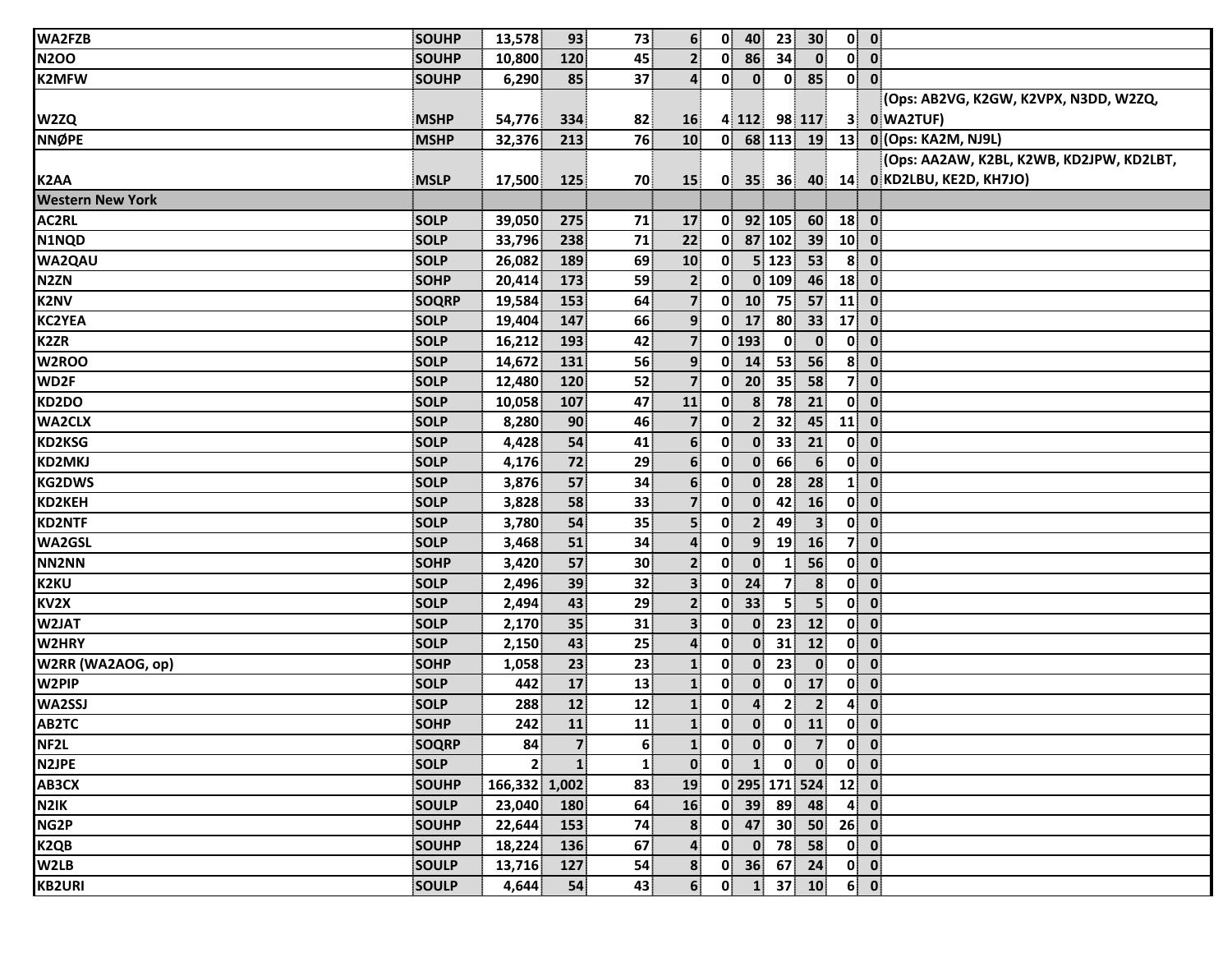|                      |              |               |            |                    |                         |              |                |                |                                                           |                | (Ops: AF2K, KØSM, K2CS, K2DV, N2BEG, N2CK,  |  |
|----------------------|--------------|---------------|------------|--------------------|-------------------------|--------------|----------------|----------------|-----------------------------------------------------------|----------------|---------------------------------------------|--|
|                      |              |               |            |                    |                         |              |                |                |                                                           |                | N2TWI, N2UJN, W2BSN, W2FU, W2TF, W3MJH,     |  |
| W <sub>2R</sub>      | <b>MSHP</b>  | 148,878       | 919        | 81                 | 24                      |              |                |                |                                                           |                | $0$ 265 399 231 24 0 W3OAB)                 |  |
| <b>K2ZWI</b>         | S            | 33,098        | 247        | 67                 | 5 <sup>1</sup>          | $\mathbf{0}$ |                |                | 1 170 70                                                  | 6 <sup>1</sup> | 0 (Ops: NW2K)                               |  |
|                      |              |               |            |                    |                         |              |                |                |                                                           |                |                                             |  |
| Call                 | Category     |               | Score QSOs | Sections Hours 160 |                         |              | 80             | 40             |                                                           |                | 20 15 10 Operator(s) and/or Host            |  |
| U.S. Call Area 3     |              |               |            |                    |                         |              |                |                |                                                           |                |                                             |  |
| <b>Delaware</b>      |              |               |            |                    |                         |              |                |                |                                                           |                |                                             |  |
| N8NA                 | <b>SOLP</b>  | 30,008        | 242        | 62                 | 4                       | 0            |                | 94 108         | 29                                                        | 11             | $\overline{\mathbf{0}}$                     |  |
| WA3ZMH               | <b>SOLP</b>  | 22,496        | 148        | 76                 | 15                      | 0            | 92             | 36             | 13                                                        | 7              | $\mathbf{0}$                                |  |
| <b>KE5NJ</b>         | <b>SOLP</b>  | 1,218         | 29         | 21                 | 3 <sup>1</sup>          | 0            | $\mathbf{0}$   | 29             | $\mathbf{0}$                                              | $0\ 0$         |                                             |  |
| K3LT                 | SOLP         | 494           | 19         | 13                 | $\mathbf{2}$            | $\mathbf{0}$ | $\mathbf{0}$   | $\mathbf{0}$   | <b>19</b>                                                 | $\mathbf{0}$   | $\mathbf{0}$                                |  |
| K3WI                 | <b>SOUHP</b> | 111,192       | 678        | 82                 | 12                      |              |                | 0 207 198 270  |                                                           | $\mathbf{3}$   | $\mathbf{0}$                                |  |
| <b>K9RS</b>          | <b>SOUHP</b> | 31,266        | 193        | 81                 | 6                       | $\mathbf{0}$ |                | 62 107         | 22                                                        | 2 <sup>1</sup> | $\mathbf{0}$                                |  |
| NW3Y                 | SOUHP        | 28,006        | 209        | 67                 | 5                       | 0            | 41             |                | 13 155                                                    | $0$ $0$        |                                             |  |
| AG3Q                 | <b>SOULP</b> | 3,850         | 55         | 35                 | 3 <sup>1</sup>          | $\mathbf{0}$ | $\overline{7}$ | 32             | <b>16</b>                                                 | $\mathbf{0}$   | $\overline{\mathbf{0}}$                     |  |
| NY3C                 | <b>SOUHP</b> | 3,784         | 43         | 44                 | 2 <sup>1</sup>          |              | $0$ 17         | 3 <sup>1</sup> | 23                                                        | $0$ $0$        |                                             |  |
| Eastern Pennsylvania |              |               |            |                    |                         |              |                |                |                                                           |                |                                             |  |
| KD3HN                | <b>SOLP</b>  | 21,120        | 165        | 64                 | $\overline{7}$          | $\mathbf{0}$ | 63             | 59             | 35                                                        | 8 <sup>1</sup> | $\mathbf{0}$                                |  |
| KZ3I                 | SOQRP        | 14,706        | 129        | 57                 | 12                      | $\mathbf{0}$ | 40             | 56             | 29                                                        | $\mathbf{A}$   | $\mathbf 0$                                 |  |
| <b>WA2GBF</b>        | <b>SOLP</b>  | 13,320        | 111        | 60                 | $\overline{7}$          | 0            | $\mathbf{1}$   | 52             | 42                                                        | 16             | $\mathbf{0}$                                |  |
| AC3BQ                | <b>SOLP</b>  | 9,870         | 105        | 47                 | 16                      | 0            | 42             | 35             | 15                                                        | 13             | $\mathbf{0}$                                |  |
| <b>K3RL</b>          | <b>SOLP</b>  | 8,170         | 95         | 43                 | $\overline{\mathbf{4}}$ | 0            | 41             | 46             | $\mathbf{0}$                                              | $\mathbf{8}$   | $\mathbf{0}$                                |  |
| AJ3DI                | <b>SOLP</b>  | 7,654         | 89         | 43                 | $6 \overline{6}$        | $\mathbf{0}$ | 26             | 35             | 28                                                        | $\mathbf{0}$   | $\overline{\mathbf{0}}$                     |  |
| <b>K3JAG</b>         | <b>SOLP</b>  | 5,016         | 66         | 38                 | $\overline{7}$          | $\mathbf{0}$ | 28             | 10             | 20                                                        | 8 <sup>1</sup> | $\mathbf{0}$                                |  |
| W3GY                 | <b>SOLP</b>  | 2,706         | 41         | 33                 | $\overline{\mathbf{3}}$ | $\mathbf{0}$ | 11             | 13             | 10                                                        | 7 <sup>1</sup> | $\mathbf{0}$                                |  |
| W3CJB                | <b>SOLP</b>  | 2,436         | 42         | 29                 | 3 <sup>1</sup>          | 0            | $\mathbf{0}$   | $\mathbf{11}$  | 31                                                        | $\mathbf{0}$   | $\mathbf{0}$                                |  |
| <b>WA1HEW</b>        | <b>SOLP</b>  | 560           | 20         | 14                 | $\mathbf{1}$            |              | $0$ 20         | $\mathbf{0}$   | $\mathbf{0}$                                              | $\mathbf{0}$   | $\overline{\mathbf{0}}$                     |  |
| <b>K2XR</b>          | <b>SOUHP</b> | 156,206       | 941        | 83                 | 16                      |              | $0$ 591        |                | 91 232                                                    | 27             | $\mathbf 0$                                 |  |
| K3MD                 | <b>SOUHP</b> | 113,886       | 703        | 81                 | 20                      |              |                |                | 0 305 100 264                                             | 34             | $\mathbf{0}$                                |  |
| <b>K3WW</b>          | <b>SOUHP</b> | 112,382       | 677        | 83                 | 13                      |              |                |                | 0 233 209 194                                             | 41             | $\mathbf 0$                                 |  |
| <b>W3RGA</b>         | <b>SOULP</b> | 58,940        | 421        | 70                 | 22                      |              |                | 0 109 247      | 65                                                        | $\mathbf{0}$   | $\mathbf{0}$                                |  |
| NF3R                 | <b>SOUHP</b> | 42,752        | 334        | 64                 | 6 <sup>1</sup>          |              |                | $0$ 31 241     | 55                                                        | 7 <sup>1</sup> | $\mathbf{0}$                                |  |
| <b>KD3TB</b>         | <b>SOUHP</b> | 38,654        | 251        | 77                 | 13                      | $\mathbf{0}$ | 52             |                | 48 139                                                    | 12             | $\mathbf 0$                                 |  |
| <b>N3RM</b>          | <b>SOULP</b> | 15,352        | 101        | 76                 | 8 <sup>1</sup>          | $\mathbf{0}$ |                |                | $32 \begin{array}{ c c } \hline 32 & 20 & 37 \end{array}$ | $12$ 0         |                                             |  |
| <b>K3TUF</b>         | SOUHP        | 11,024        | 106        | 52                 | 3 <sup>1</sup>          | $\mathbf{0}$ |                |                | 42 30 28                                                  | 6 0            |                                             |  |
| K3ABE                | <b>SOUHP</b> | 4,602         | 59         | 39                 | 5                       | 0            | $\mathbf{0}$   | 39             | 13                                                        | 7 0            |                                             |  |
| <b>K3WJV</b>         | <b>SOUHP</b> | 2,912         | 56         | 26                 | 3                       | $\mathbf{0}$ | 51             | 5 <sup>1</sup> | $\mathbf{0}$                                              | $0$ $0$        |                                             |  |
|                      |              |               |            |                    |                         |              |                |                |                                                           |                | (Ops: KB3JSV, KC3GVI, KC3IPF, KO3T, WA1HEW, |  |
| W3ZGD                | <b>MSLP</b>  | 40,736        | 268        | 76                 | <b>15</b>               |              |                |                | $0$ 157 16 55                                             |                | 40 0 WS3C)                                  |  |
| W <sub>2DLT</sub>    | <b>MSHP</b>  | 39,150        | 261        | 75                 | 18                      |              |                |                | $0$ 122 55 72 12                                          |                | 0 (Ops: KD2NRS, NP4H, W2DLT)                |  |
| <b>Maryland-DC</b>   |              |               |            |                    |                         |              |                |                |                                                           |                |                                             |  |
| KDAD                 | <b>SOHP</b>  | 234,060 1,410 |            | 83                 | 24                      |              |                |                | $0$ 586 404 358 62 0                                      |                |                                             |  |
| W3GRF (WR3R, op)     | <b>SOLP</b>  | 130,974 789   |            | 83                 | 23                      |              |                |                | $0$ 524 180 75 10 0                                       |                |                                             |  |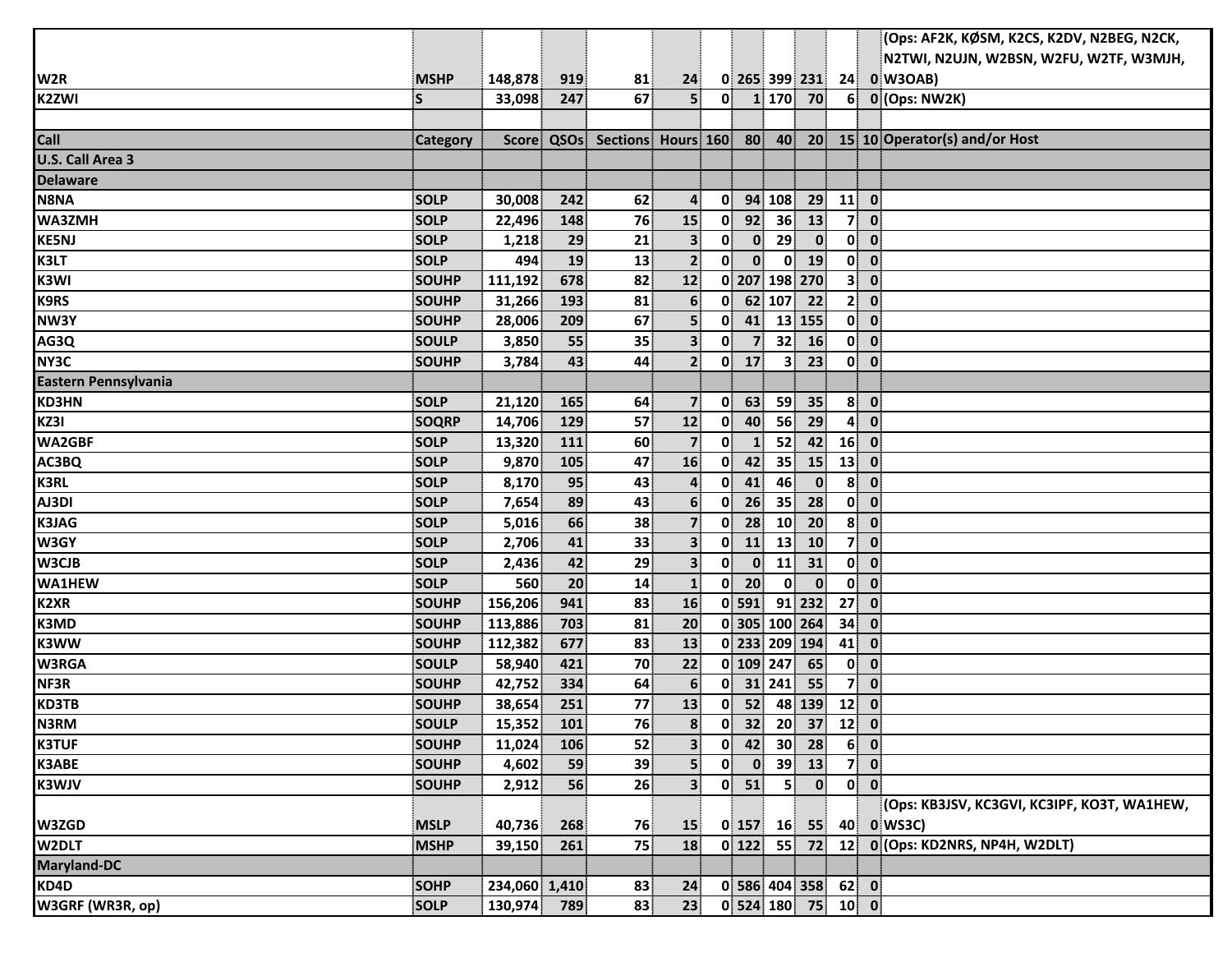| K3ZQ             | <b>SOHP</b>  | 123,680       | 773             | 80 | 13                      | 0 153 350 266                         |                         |                          | $4$ 0        |
|------------------|--------------|---------------|-----------------|----|-------------------------|---------------------------------------|-------------------------|--------------------------|--------------|
| <b>W3MMM</b>     | <b>SOLP</b>  | 97,760        | 611             | 80 | 21                      | 0 302 184                             | 86                      | 39                       | $\mathbf 0$  |
| <b>K3KU</b>      | <b>SOLP</b>  | 54,612        | 369             | 74 | 20                      | $0$   244 <br>71                      | 38                      | 16                       | $\mathbf 0$  |
| <b>K3TM</b>      | <b>SOHP</b>  | 54,208        | 352             | 77 | 12                      | $0$ 195<br>64                         | 62                      | 31                       | $\mathbf 0$  |
| W3MR             | <b>SOLP</b>  | 51,354        | 317             | 81 | 10                      | $0$ 97 101                            | 77                      | 42                       | $\mathbf 0$  |
| <b>NS3T</b>      | <b>SOLP</b>  | 50,312        | 331             | 76 | 15                      | $0$   227<br>42                       | 44                      | 18                       | $\mathbf{0}$ |
| <b>AI1W</b>      | <b>SOLP</b>  | 31,244        | 214             | 73 | 8                       | $\mathbf{0}$<br>39<br>85              | 66                      | 24                       | $\mathbf 0$  |
| <b>N3UR</b>      | <b>SOQRP</b> | 31,098        | 219             | 71 | 14                      | 0 100 <br>28                          | 52                      | $39^{\circ}$             | $\mathbf 0$  |
| <b>KD9QS</b>     | <b>SOLP</b>  | 30,056        | 221             | 68 | 21                      | $0$ 115<br>54                         | 44                      | $\mathbf{8}$             | $\mathbf{0}$ |
| <b>N3DUE</b>     | <b>SOHP</b>  | 28,400        | 200             | 71 | 15                      | $0$ 99<br>39                          | 49                      | 13                       | $\mathbf{0}$ |
| <b>K3EW</b>      | <b>SOLP</b>  | 27,972        | 222             | 63 | 14                      | $0$ 161<br>31                         | 30 <sup>°</sup>         | $\mathbf{0}$             | $\mathbf 0$  |
| K4EET            | <b>SOLP</b>  | 27,040        | 208             | 65 | 13                      | 69 108<br>$\mathbf{0}$                | 21                      | 10 <sup>1</sup>          | $\mathbf 0$  |
| NC3Y             | <b>SOHP</b>  | 24,066        | 200             | 63 | $\mathbf 0$             | 0<br>$\mathbf{0}$<br>$\mathbf{0}$     | $\mathbf{0}$            | $0$ $0$                  |              |
| W3FA             | <b>SOLP</b>  | 23,892        | 181             | 66 | 11                      | 0<br>88<br>49                         | 44                      | $0$ $0$                  |              |
| K3AU (K2YWE, op) | SOHP         | 22,656        | 192             | 59 | 3 <sup>1</sup>          | 80<br>$\mathbf{0}$<br>18              | 94                      | $0$ $0$                  |              |
| <b>N3HU</b>      | <b>SOHP</b>  | 17,980        | 155             | 58 | 7 <sup>1</sup>          | $\mathbf{0}$<br>88<br>25              | 43                      | $-1$                     | $\mathbf 0$  |
| <b>W3FAY</b>     | <b>SOLP</b>  | 16,472        | 142             | 58 | 13                      | 0<br>78<br>46                         | 17                      | $\mathbf{1}$             | $\mathbf 0$  |
| <b>W3IUU</b>     | <b>SOLP</b>  | 16,092        | 149             | 54 | 3                       | 66<br>$\mathbf{0}$<br>44              | 37                      | 2 <sup>1</sup>           | $\mathbf 0$  |
| <b>NF81</b>      | <b>SOLP</b>  | 14,632        | 118             | 62 | 10                      | $\mathbf{0}$<br>52<br>30 <sup>°</sup> | 33                      | 3 <sup>1</sup>           | $\mathbf 0$  |
| <b>W3MBC</b>     | <b>SOLP</b>  | 13,824        | 144             | 48 | 10                      | $0$ 139<br>5 <sup>1</sup>             | $\mathbf{0}$            | $0$ $0$                  |              |
| ND3N             | <b>SOLP</b>  | 10,904        | 116             | 47 | $\overline{\mathbf{5}}$ | 0<br>52<br>52                         | 12                      | $0$ $0$                  |              |
| AE3D             | <b>SOLP</b>  | 10,290        | 105             | 49 | $\overline{7}$          | $\mathbf{0}$<br>82<br>11              | 12                      | $\mathbf{0}$             | $\mathbf 0$  |
| AB3SX            | <b>SOLP</b>  | 9,682         | 103             | 47 | 11                      | 18<br>$\mathbf{0}$<br>57              | 20                      | $8$ 0                    |              |
| NE3K             | <b>SOHP</b>  | 8,874         | 87              | 51 | $\overline{\mathbf{3}}$ | $\mathbf{0}$<br>21<br>30 <sup>°</sup> | 29                      | 7                        | $\mathbf 0$  |
| <b>W3TMS</b>     | <b>SOHP</b>  | 6,996         | 66              | 53 | $\mathbf{4}$            | 27<br>0<br>$\mathbf{0}$               | 32                      | 7                        | $\mathbf 0$  |
| K1EFI            | <b>SOLP</b>  | 6,162         | 79              | 39 | 3 <sup>1</sup>          | 50<br>$\mathbf{0}$<br>$\mathbf{0}$    | 29                      | $0$ $0$                  |              |
| WV3D             | <b>SOLP</b>  | 4,218         | 57              | 37 | $\overline{\mathbf{5}}$ | 0<br>$\mathbf{0}$<br>46               | 11                      | $\mathbf{0}^{\parallel}$ | $\mathbf 0$  |
| W3DAD            | <b>SOHP</b>  | 3,300         | 55              | 30 | 3 <sup>1</sup>          | $\mathbf{0}$<br>26<br>8               | 21                      | $\mathbf{0}$             | $\mathbf 0$  |
| NI3C             | <b>SOQRP</b> | 3,300         | 50              | 33 | 7 <sup>1</sup>          | $\mathbf{0}$<br>$\mathbf{3}$<br>34    | 8                       | 5 <sup>1</sup>           | $\mathbf 0$  |
| N4OC (N4ØC, op)  | <b>SOLP</b>  | 2,128         | 38              | 28 | $\mathbf{1}$            | $\mathbf{0}$<br>$\mathbf{0}$<br>22    | <b>16</b>               | $\mathbf{0}$             | $\mathbf{0}$ |
| <b>KC1CP</b>     | <b>SOLP</b>  | 1,320         | 30 <sup>°</sup> | 22 | $\mathbf{4}$            | 30<br>$\mathbf{0}$<br>$\mathbf{0}$    | $\mathbf{0}$            | $\mathbf{0}$             | $\mathbf{0}$ |
| <b>WA3DMD</b>    | <b>SOLP</b>  | 1,120         | 28              | 20 | 4                       | $\mathbf{0}$<br>$\mathbf{0}$<br>0     | 28                      | $\mathbf{0}$             | $\mathbf 0$  |
| WR3T             | <b>SOLP</b>  | 520           | 20              | 13 | $\mathbf{1}$            | $\mathbf{0}$<br>$\mathbf{0}$<br>16    | $\overline{\mathbf{4}}$ | 0                        | $\mathbf 0$  |
| AJ3U             | <b>SOLP</b>  | 510           | 17              | 15 | $\mathbf{1}$            | $\mathbf{0}$<br>$\mathbf{0}$<br>17    | $\mathbf{0}$            | $\mathbf{0}$             | $\mathbf{0}$ |
| K3MM             | <b>SOUHP</b> | 236,716 1,426 |                 | 83 | 24                      | $0$ 829 219 322 56 0                  |                         |                          |              |
| <b>W3IDT</b>     | <b>SOUHP</b> | 192,394 1,159 |                 | 83 | 24                      | $0$ 428 486 210 35 0                  |                         |                          |              |
| WB4FDT           | <b>SOUHP</b> | 165,240 1,020 |                 | 81 | 24                      | 0 262 473 283                         |                         | $2$ 0                    |              |
| <b>K3AJ</b>      | <b>SOUHP</b> | 154,160       | 940             | 82 | 20 <sup>1</sup>         | $0$ 322 304 263 51 0                  |                         |                          |              |
| <b>WB2ZAB</b>    | <b>SOUHP</b> | 135,622       | 817             | 83 | 17                      | $0$ 240 333 230 14 0                  |                         |                          |              |
| <b>K3DNE</b>     | <b>SOUHP</b> | 131,692       | 803             | 82 | <b>16</b>               | $0$ 330 103 265 105 0                 |                         |                          |              |
| <b>N3HEE</b>     | <b>SOUHP</b> | 126,080       | 788             | 80 | 20 <sup>1</sup>         | $0$ 329 405 38 16 0                   |                         |                          |              |
| <b>W3LL</b>      | <b>SOULP</b> | 116,532       | 702             | 83 | 24                      | $0$ 329 175 170 28 0                  |                         |                          |              |
| <b>W3JX</b>      | <b>SOUHP</b> | 109,388       | 667             | 82 | 20                      | $0$ 181 271 170 45 0                  |                         |                          |              |
| K1RH             | <b>SOUHP</b> | 97,760        | 611             | 80 | 15                      | $0$ 352 16 160 83 0                   |                         |                          |              |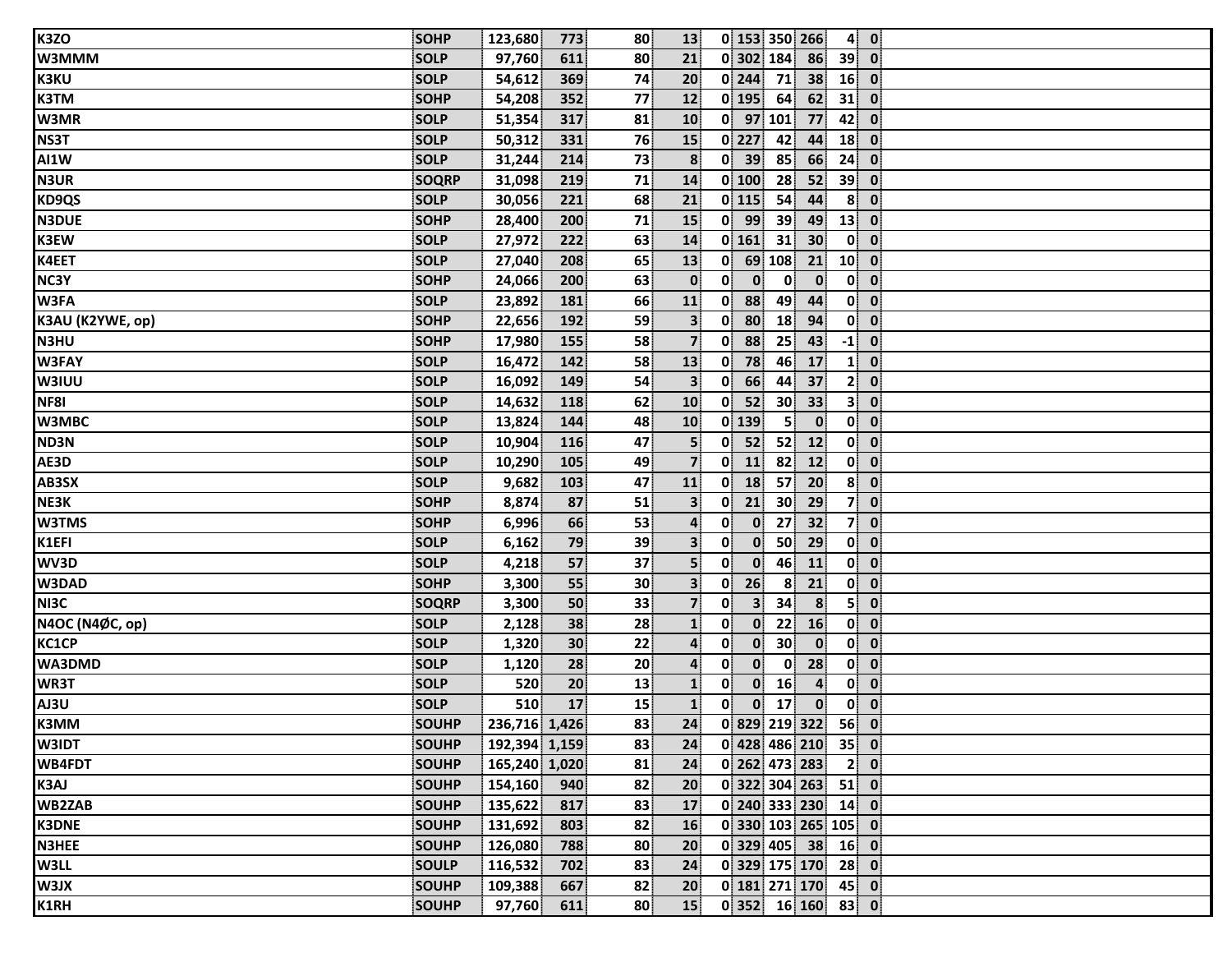| N3QE<br><b>SOUHP</b>              | 93,694         | 593          | 79           | 10 <sup>1</sup> |              |                    |                 | 0 393 128 72               |                 | $0 \quad 0$                                         |
|-----------------------------------|----------------|--------------|--------------|-----------------|--------------|--------------------|-----------------|----------------------------|-----------------|-----------------------------------------------------|
| 4U1WB (AJ3M, op)<br><b>SOUHP</b>  | 92,332         | 563          | 82           | 14              |              | 0 154 189 201      |                 |                            | $19$ 0          |                                                     |
| N <sub>3FJP</sub><br><b>SOUHP</b> | 83,106         | 513          | 81           | 14              |              | 0 225 79 193       |                 |                            | $16$ 0          |                                                     |
| <b>W3UL</b><br><b>SOUHP</b>       | 79,158         | 501          | 79           | 14              |              | 0 224 204          |                 | 68                         | 5 <sup>1</sup>  | $\mathbf{0}$                                        |
| W2CDO<br><b>SOUHP</b>             | 77,760         | 486          | 80           | 11              |              | 0 306 108          |                 | 57                         | 15              | $\mathbf{0}$                                        |
| AA3S<br><b>SOUHP</b>              | 75,050         | 475          | 79           | 18              |              | 0 106 194 164      |                 |                            | 11              | $\mathbf 0$                                         |
| N3AM<br>SOUHP                     | 71,766         | 443          | 81           | 12              |              | 0 184 132 110      |                 |                            | 17              | $\mathbf{0}$                                        |
| <b>K3RA</b><br><b>SOUHP</b>       | 70,224         | 462          | 76           | 6               |              | 0 18 399 39        |                 |                            | 6 <sup>1</sup>  | $\mathbf{0}$                                        |
| W3CB<br><b>SOUHP</b>              | 55,632         | 366          | 76           | 15              |              | $0$   227          | 67              | 66                         | 6 <sup>1</sup>  | $\overline{\mathbf{0}}$                             |
| AB3CV<br><b>SOUHP</b>             | 52,644         | 321          | 82           | 11              |              | 0 31 132 157       |                 |                            | $\mathbf{1}$    | $\mathbf 0$                                         |
| KE3X<br><b>SOUHP</b>              | 51,832         | 341          | 76           | 6 <sup>1</sup>  |              | 0 162              | 84              | 81                         | $14$ 0          |                                                     |
| K3PRC (N3QE, op)<br>SOUHP         | 47,886         | 347          | 69           | 8               |              | $0$   243          | 27              | 77                         | $\mathbf{0}$    | $\mathbf{0}$                                        |
| W2GPS<br><b>SOUHP</b>             | 47,790         | 295          | 81           | 13              | 0            |                    | 80 107          | 85                         | 23              | $\mathbf{0}$                                        |
| <b>N3FM</b><br><b>SOUHP</b>       | 44,550         | 275          | 81           | 14              |              | $0$ 88 106         |                 | 66                         | 15 <sup>1</sup> | $\mathbf 0$                                         |
| <b>WA3AER</b><br><b>SOUHP</b>     | 42,920         | 290          | 74           | 14              |              | $\overline{0}$ 112 |                 | 56 122                     | 0               | $\mathbf{0}$                                        |
| W3OU<br>SOUHP                     | 38,608         | 254          | 76           | 12              |              | $0$ 125            | 47              | 71                         | 11              | $\mathbf{0}$                                        |
| W3GVX<br><b>SOUHP</b>             | 35,850         | 239          | 75           | 8               |              | $0$   175          | 14              | 34                         | 16              | $\overline{\mathbf{0}}$                             |
| W8LYJ<br>SOUHP                    | 31,950         | 213          | 75           | 12              | 0            | 56                 | 84              | 63                         | 10              | $\overline{\mathbf{0}}$                             |
| <b>K3DCW</b><br><b>SOUHP</b>      | 27,974         | 197          | 71           | 9 <sup>1</sup>  |              | $0$ 114            | 52              | 23                         | $\mathbf{8}$    | $\mathbf{0}$                                        |
| <b>K4JDF</b><br><b>SOUHP</b>      | 18,360         | 135          | 68           | 14              | 0            | 13                 | 42              | 52                         | 28              | $\mathbf{0}$                                        |
| <b>W7IGC</b><br><b>SOUHP</b>      | 16,576         | 112          | 74           | 9 <sup>1</sup>  | 0            | 45                 | 43              | 19                         | 5               | $\mathbf{0}$                                        |
| WC3N<br>SOUHP                     | 14,948         | 101          | 74           | $\overline{7}$  | $\mathbf{0}$ | $\mathbf{1}$       | 74              | 15                         | 11              | $\mathbf 0$                                         |
| N8HTG<br>SOUHP                    | 12,920         | 85           | 76           | 6 <sup>1</sup>  | $\mathbf{0}$ | 29                 | 15              | 19                         | 22              | $\overline{\mathbf{0}}$                             |
| NW3DC (N3QE, op)<br><b>SOUHP</b>  | 11,660         | 110          | 53           | 3 <sup>1</sup>  | $\mathbf{0}$ | $\mathbf{0}$       | 39              | 71                         | 0               | $\overline{\mathbf{0}}$                             |
| <b>KA3YJM</b><br><b>SOUHP</b>     | 10,032         | 88           | 57           | $\overline{7}$  | $\mathbf{0}$ | 11                 | 43              | 27                         | 7 <sup>1</sup>  | $\mathbf{0}$                                        |
| <b>K3MAW</b><br><b>SOULP</b>      | 9,976          | 86           | 58           | $\overline{4}$  | 0            | 52                 | 20 <sup>°</sup> | 12                         | 2 <sup>1</sup>  | $\overline{\mathbf{0}}$                             |
| <b>KC3MRT</b><br><b>SOULP</b>     | 9,672          | 93           | 52           | 10              | $\mathbf{0}$ | 27                 | 28              | 23                         | 15              | $\overline{\mathbf{0}}$                             |
| <b>W6YTG</b><br><b>SOULP</b>      | 9,464          | 91           | 52           | 8               | $\mathbf{0}$ | 29                 | $\overline{9}$  | 31                         | 22              | $\mathbf{0}$                                        |
| <b>K3NDM</b><br><b>SOULP</b>      | 9,118          | 97           | 47           | 5 <sup>1</sup>  | $\mathbf{0}$ | 46                 | 33              | 18                         | $\mathbf{0}$    | $\overline{\mathbf{0}}$                             |
| <b>NN3RP</b><br><b>SOUHP</b>      | 7,708          | 82           | 47           | 6 <sup>1</sup>  | $\mathbf{0}$ | $\mathbf{0}$       | 81              | $\mathbf{1}$               |                 | $0 \quad 0$                                         |
| ND3D<br><b>SOULP</b>              | 5,698          | 77           | 37           | 6 <sup>1</sup>  | $\mathbf{0}$ | $\mathbf{0}$       | $\mathbf{0}$    | 74                         | 3 <sup>1</sup>  | $\mathbf{0}$                                        |
| W3BW<br>SOUHP                     | 3,500          | 50           | 35           | $\mathbf{2}$    | 0            | 5 <sup>1</sup>     | 17 <sup>1</sup> | 28                         | 0               | $\mathbf{0}$                                        |
| <b>N3AFT</b><br><b>SOULP</b>      | $\overline{2}$ | $\mathbf{1}$ | $\mathbf{1}$ | $\mathbf{0}$    | 0            | $\mathbf{0}$       | $\mathbf{1}$    | $\mathbf{0}$               | $\mathbf{0}$    | $\mathbf{0}$                                        |
| N3OC<br><b>MSHP</b>               | 215,136 1,296  |              | 83           | 24              |              | 0 462 338 496      |                 |                            |                 | 0 0 (Ops: N3OC, WR3Z)                               |
|                                   |                |              |              |                 |              |                    |                 |                            |                 | (Ops: K3LU, K6ZO, KB3VQC, KG4USN, NG3K, W3FP,       |
| <b>WA3EKL</b><br><b>MSHP</b>      | 110,390        | 665          | 83           | 21              |              |                    |                 |                            |                 | 0 163 219 269 14 0 WA3EKL)                          |
|                                   |                |              |              |                 |              |                    |                 |                            |                 |                                                     |
| <b>N3DPB</b><br><b>MSHP</b>       | 109,726        | 661          | 83           | 23              |              |                    |                 | 0 228 262 149              | 22              | 0 (Ops: KØOO, K3TBD, KC3IZX, KS3O, N3DPB, WT2F)     |
| <b>K3CCR</b><br><b>MSHP</b>       | 101,412        | 626          | 81           | 20              |              |                    |                 | 0 327 143 150              |                 | 6 0 (Ops: N3UM, W3GB)                               |
| WX3B<br><b>MSHP</b>               | 84,480         | 528          | 80           | $\overline{7}$  |              |                    |                 | 0 127 190 211              |                 | $0$ $0$                                             |
| N8IVN<br><b>MSHP</b>              | 52,796         | 394          | 67           | 6 <sup>1</sup>  |              | $0$ 166 228        |                 | $\overline{\phantom{a}}$ 0 |                 | $0\ 0$                                              |
|                                   |                |              |              |                 |              |                    |                 |                            |                 | (Ops: KB3MCP, KB3MCQ, KB3MCS, KB3NRY,               |
|                                   |                |              |              |                 |              |                    |                 |                            |                 | KB3PJD, KC3FYX, KC3FYZ, KC3FZA, KC3FZB,             |
| WN3N<br><b>MSLP</b>               | 38,184         | 258          | 74           | <b>19</b>       |              |                    |                 |                            |                 | 0 107 74 62 15 0 KC3FZC, N3JEM, N3OZS, N3TOH, WN3N) |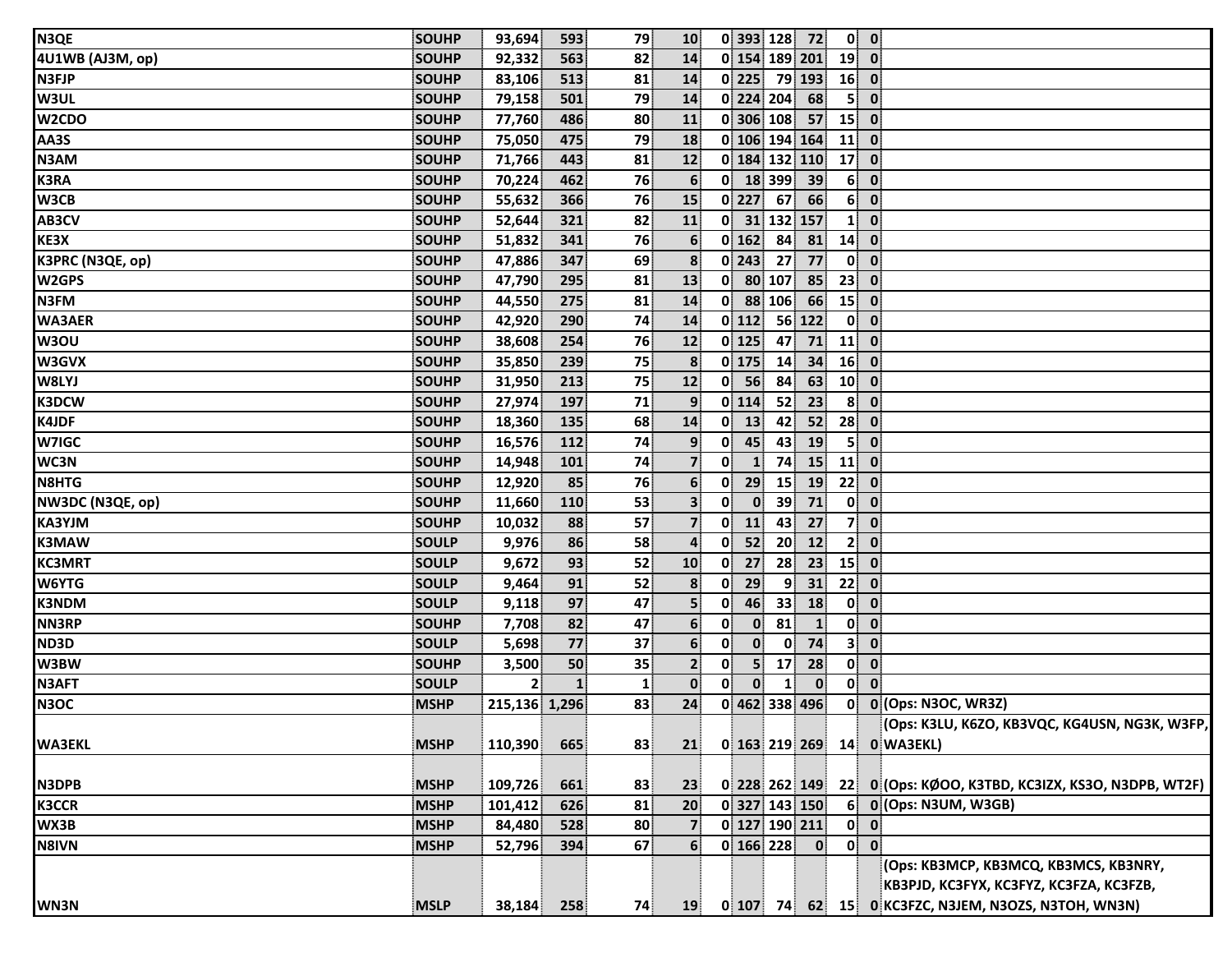| N3GWZ                       | <b>MSLP</b>  | 25,200       | 180 | 70           | 16               | $\mathbf{0}$             | 85             | 53              | 33 <sup>1</sup>         |                 | $9$ 0                                                          |
|-----------------------------|--------------|--------------|-----|--------------|------------------|--------------------------|----------------|-----------------|-------------------------|-----------------|----------------------------------------------------------------|
| <b>W3NFB</b>                | <b>MSLP</b>  | 16,320       | 136 | 60           | 12               | 0                        | $\mathbf{0}$   | 83              | 53                      | $\mathbf{0}$    | 0 (Ops: AD9O, KEØCDQ)                                          |
| <b>W3EAX</b>                | S            | 12,852       | 119 | 54           | $\mathbf{2}$     | $\mathbf{0}^{\parallel}$ | $\mathbf{0}$   | 90 <sup>1</sup> | 27                      | 2 <sup>1</sup>  | 0 (Ops: K3TN)                                                  |
| <b>Western Pennsylvania</b> |              |              |     |              |                  |                          |                |                 |                         |                 |                                                                |
| K3UA                        | <b>SOHP</b>  | 141,532      | 863 | 82           | 13               |                          | $0$ 765        | 49              | 34                      | 15              | $\overline{\mathbf{0}}$                                        |
| W3SO (W3YOZ, op)            | <b>SOHP</b>  | 114,576      | 744 | 77           | 20               |                          |                | 0 442 248       | 36                      | 18              | $\mathbf 0$                                                    |
| N3XF                        | <b>SOHP</b>  | 34,160       | 244 | 70           | 6                | $\mathbf{0}$             |                | 12 162          | 70                      | $\mathbf{0}$    | $\mathbf 0$                                                    |
| NM3A                        | <b>SOLP</b>  | 32,704       | 224 | 73           | 18               | $\mathbf{0}$             | 97             | 60              | 40                      | 27              | $\mathbf{0}$                                                   |
| <b>N3WMC</b>                | <b>SOLP</b>  | 27,648       | 216 | 64           | ${\bf 11}$       | $\mathbf{0}$             |                | 30 117          | 53                      | 16              | $\mathbf 0$                                                    |
| <b>KE3KD</b>                | <b>SOLP</b>  | 16,120       | 130 | 62           | 9                | $\mathbf{0}$             | $\mathbf{0}$   | 72              | 46                      | 12              | $\mathbf 0$                                                    |
| K3FAZ                       | SOLP         | 15,504       | 152 | 51           | 6 <sup>1</sup>   | $\mathbf{0}$             | 67             | 77              | 8 <sup>1</sup>          | $\mathbf{0}$    | $\mathbf 0$                                                    |
| W3BC                        | SOLP         | 12,144       | 132 | 46           | $6 \overline{6}$ | $\mathbf{0}$             | 90             | 34              | $\boldsymbol{8}$        | 0               | $\mathbf 0$                                                    |
| <b>КВЗРСА</b>               | SOLP         | 10,120       | 92  | 55           | 9                | $\mathbf{0}$             | 23             | 61              | $\overline{7}$          | $\mathbf{1}$    | $\mathbf 0$                                                    |
| <b>KC3HEO</b>               | <b>SOLP</b>  | 9,030        | 105 | 43           | 9                | $\mathbf{0}$             | 72             | 20 <sup>1</sup> | 11                      | 2 <sup>1</sup>  | $\mathbf 0$                                                    |
| <b>КСЗТОМ</b>               | SOLP         | 8,736        | 84  | 52           | $6 \overline{6}$ | 0                        | 26             | 35              | 23                      | $\mathbf{0}$    | $\mathbf 0$                                                    |
| <b>K3VED</b>                | <b>SOHP</b>  | 6,992        | 76  | 46           | $\overline{7}$   | 0                        | 16             | 25              | 30                      | 5               | $\mathbf 0$                                                    |
| <b>KB3RH</b>                | <b>SOHP</b>  | 6,336        | 66  | 48           | 3 <sup>1</sup>   | $\mathbf{0}$             | $\mathbf{0}$   | 43              | 23                      | $\mathbf{0}$    | $\mathbf 0$                                                    |
| <b>KB3UVG</b>               | SOLP         | 6,156        | 81  | 38           | $6 \overline{6}$ | $\mathbf{0}$             | 49             | 26              | 4                       | 2 <sup>1</sup>  | $\mathbf 0$                                                    |
| <b>KC3HJP</b>               | <b>SOLP</b>  | 4,680        | 65  | 36           | $6 \overline{6}$ | $\mathbf{0}$             | $\mathbf{0}$   | 30 <sup>°</sup> | 18                      | 17              | $\boldsymbol{0}$                                               |
| W3ZX                        | <b>SOLP</b>  | 3,240        | 60  | 27           | 4                | 0                        | $\mathbf{0}$   | 60              | $\mathbf{0}$            | $\mathbf{0}$    | $\mathbf 0$                                                    |
| <b>N3VFK</b>                | <b>SOLP</b>  | 2,976        | 48  | 31           | 5 <sub>5</sub>   | 0                        | 25             | 13              | 10                      | 0               | $\mathbf 0$                                                    |
| KE3ZT                       | SOLP         | 1,296        | 36  | 18           | $\mathbf{4}$     | $\mathbf{0}$             | $\mathbf{0}$   | $\mathbf{0}$    | $\mathbf{0}$            | 36              | $\mathbf{0}$                                                   |
| <b>KC3GYU</b>               | SOLP         | 390          | 15  | 13           | $\mathbf{1}$     | $\mathbf{0}$             | 5 <sup>1</sup> | 11              | $-1$                    | $\mathbf{0}$    | $\mathbf 0$                                                    |
| <b>КСЗКОК</b>               | <b>SOLP</b>  | 50           | 5   | $\mathsf{s}$ | $\mathbf{1}$     | $\mathbf{0}$             | $\mathbf{0}$   | $\mathbf{0}$    | $\overline{\mathbf{5}}$ | $\mathbf{0}$    | $\mathbf 0$                                                    |
| W3WC                        | SOUHP        | 74,520       | 460 | 81           | 15               |                          |                | 0 178 241       | 23                      | 18              | $\mathbf 0$                                                    |
| W3XOX                       | <b>SOUHP</b> | 55,144       | 452 | 61           | 16               | $\mathbf{0}$             |                | $0$ 443         | 9 <sub>1</sub>          |                 | $0$ 0                                                          |
|                             |              |              |     |              |                  |                          |                |                 |                         |                 |                                                                |
| Call                        | Category     | <b>Score</b> |     |              |                  |                          |                |                 |                         |                 | QSOs Sections Hours 160 80 40 20 15 10 Operator(s) and/or Host |
| U.S. Call Area 4            |              |              |     |              |                  |                          |                |                 |                         |                 |                                                                |
| Alabama                     |              |              |     |              |                  |                          |                |                 |                         |                 |                                                                |
| AB4B                        | <b>SOLP</b>  | 66,424       | 437 | 76           | 10               |                          | $0$ 159        |                 | 82 169                  | 27              | $\mathbf 0$                                                    |
| N6GLI                       | <b>SOLP</b>  | 45,330       | 293 | 81           | $\mathbf 0$      | $\mathbf{0}$             | $\mathbf 0$    | $\mathbf{0}$    | $\mathbf{0}$            | $\mathbf{0}$    | $\mathbf 0$                                                    |
| <b>KC4TEO</b>               | <b>SOLP</b>  | 36,208       | 248 | 73           | 12               | $\mathbf{0}$             | 92             | 97              | 29                      | 30 <sup>1</sup> | $\mathbf 0$                                                    |
| <b>KD4ADC</b>               | SOLP         | 28,840       | 206 | 70           | 12               | $\mathbf{0}$             | 45             | 91              | 46                      | 24              | $\mathbf{0}$                                                   |
| KI4UX                       | <b>SOLP</b>  | 27,588       | 209 | 66           | $\boxed{12}$     | $\overline{\mathbf{0}}$  |                | 37 138 20       |                         |                 | $14$ 0                                                         |
| <b>KJ4RAQ</b>               | SOHP         | 17,466       | 123 | 71           | 10 <sup>1</sup>  | $\mathbf{0}$             | 53             |                 | $25$ 30                 | $15$ 0          |                                                                |
| <b>K4VGL</b>                | <b>SOLP</b>  | 17,052       | 147 | 58           | 8                | $\mathbf{0}$             | $\mathbf{0}$   |                 | 34 110                  |                 | 3 0                                                            |
| KW4J                        | <b>SOHP</b>  | 17,030       | 131 | 65           | 10               | $\mathbf{0}$             | 20             | 44              | 59                      | 8               | $\overline{\mathbf{0}}$                                        |
| <b>KK4PC</b>                | SOHP         | 16,384       | 128 | 64           | 10               |                          | $0$ 20         | 36              | 58                      |                 | $14$ 0                                                         |
| K4ZGB                       | <b>SOLP</b>  | 15,660       | 135 | 58           | 6                |                          | $0$ 19         | 47              | 25                      |                 | $44$ 0                                                         |
| AG3Y                        | <b>SOLP</b>  | 10,504       | 101 | 52           | 9 <sup>1</sup>   | $\mathbf{0}$             | $\mathbf{2}$   | 61              | 38                      |                 | $0$ $0$                                                        |
| KJ4M                        | SOQRP        | 9,604        | 98  | 49           | 8                | $\mathbf{0}$             | $\mathbf{0}$   | 57              | 35                      |                 | $6$ 0                                                          |
| W4RIX                       | <b>SOLP</b>  | 7,200        | 90  | 40           | 8                | $\mathbf{0}$             | $\mathbf{0}$   | 55              | 7 <sup>1</sup>          |                 | $28$ 0                                                         |
| N4BAT                       | <b>SOLP</b>  | 6,708        | 78  | 43           | 11               | 0                        | $\mathbf{0}$   | 53 25           |                         |                 | $\begin{bmatrix} 0 \\ 0 \end{bmatrix}$                         |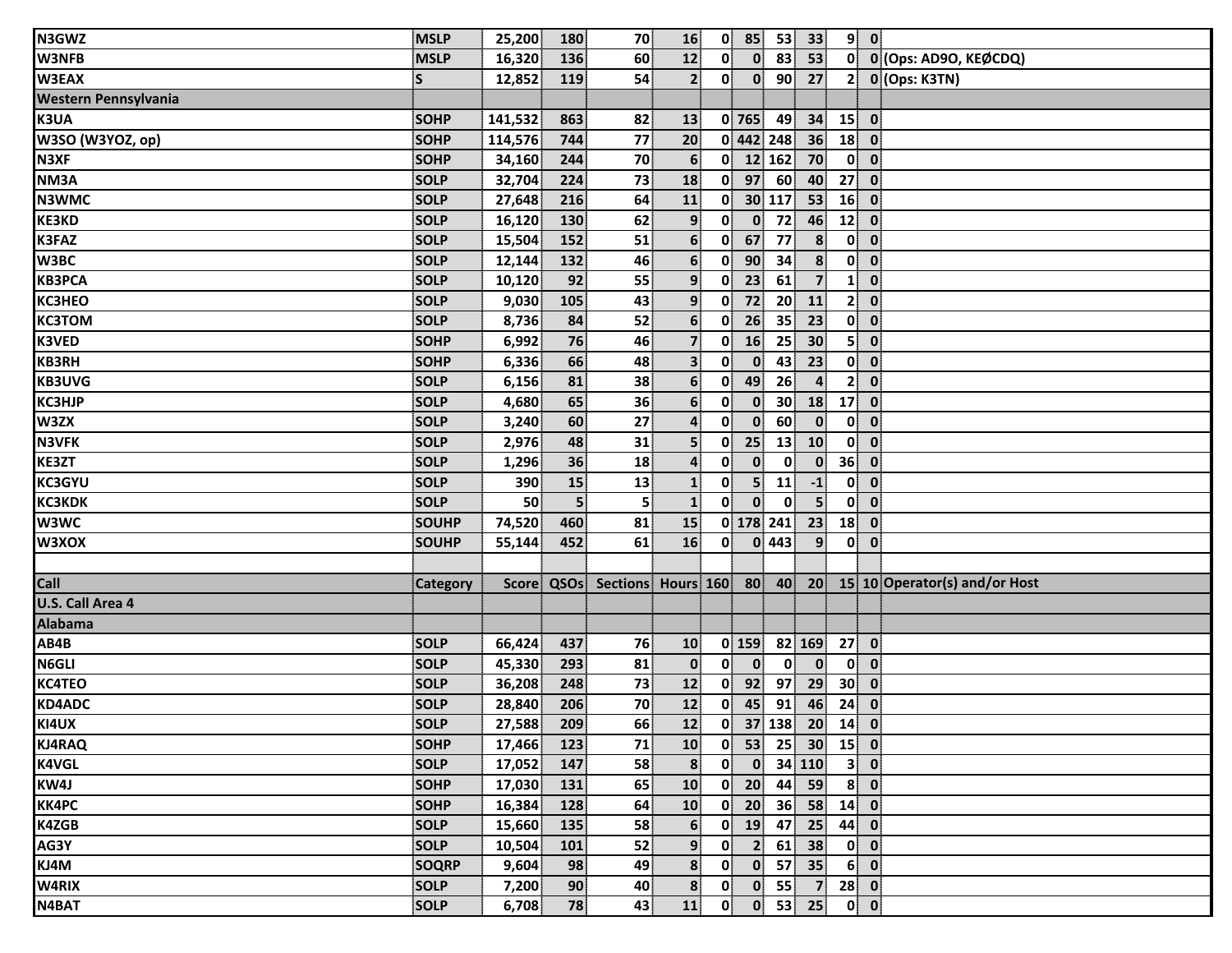| N4GLE             | <b>SOLP</b>  | 6,532          | 71                      | 46           | 7 <sup>1</sup>          | $\mathbf{0}$ |                | 2 <sup>1</sup>   | 21                   | 46              | 2 0               |                                               |
|-------------------|--------------|----------------|-------------------------|--------------|-------------------------|--------------|----------------|------------------|----------------------|-----------------|-------------------|-----------------------------------------------|
| NV4B              | <b>SOLP</b>  | 2,100          | 42                      | 25           | $\mathbf{2}$            | 0            |                | $\mathbf{O}$     | $\mathbf{11}$        | 15              | $16$ 0            |                                               |
| <b>KC4FLT</b>     | <b>SOHP</b>  | 960            | 24                      | 20           | $\overline{2}$          | 0            |                | $\mathbf{0}$     | $\mathbf{1}$         | 23              | $0 \quad 0$       |                                               |
| AK4ME             | <b>SOHP</b>  | 98             | $\overline{7}$          | $\mathbf{7}$ | $\mathbf{0}$            | $\mathbf{0}$ |                | $\mathbf{0}$     | $\mathbf{0}$         | $\overline{7}$  | $0 \quad 0$       |                                               |
| AB4EJ             | SOUHP        | 110,720        | 692                     | 80           | 20                      |              |                |                  | 0 155 207 321        |                 | $9$ 0             |                                               |
| <b>KC4HW</b>      | <b>SOUHP</b> | 92,196         | 591                     | 78           | 9                       |              |                |                  | 0 198 204 189        |                 | $0$ $0$           |                                               |
| K4WI              | SOUHP        | 72,542         | 437                     | 83           | 11                      | $\mathbf{1}$ | 24             |                  | 69 267               |                 | $76$ 0            |                                               |
| N4KC              | <b>SOUHP</b> | 21,608         | 146                     | 74           | 6                       | 0            |                | $\mathbf{0}$     | 54                   | 91              | $\mathbf{1}$      | $\overline{\mathbf{0}}$                       |
| KM4JA             | <b>SOULP</b> | 11,880         | 110                     | 54           | 6 <sup>1</sup>          | 0            |                | 6 <sup>1</sup>   | 30 <sup>°</sup>      | 56              | 18                | $\mathbf{0}$                                  |
| WN1G              | <b>MSLP</b>  | 80,514         | 497                     | 81           | 22                      |              | 0 248 141      |                  |                      | 80              |                   | 28 0 (Ops: KY4F, WN1G)                        |
| NN4SA             | <b>MSLP</b>  | 28,712         | 194                     | 74           | 11                      |              | $0$ 92         |                  | 69                   | 30 <sup>°</sup> | 3 <sup>1</sup>    | 0 (Ops: KB5EZ, KM4WHV, N4JN)                  |
| NX3P              | <b>MSLP</b>  | 12,474         | 99                      | 63           | 8 <sup>1</sup>          | 0            | 32             |                  | 35                   | 28              | $\mathbf{A}$      | $\mathbf{0}$                                  |
| W4UAL             | S            | 34,632         | 222                     | 78           | 15                      | 0            |                | 29 116           |                      | 41              |                   | 36 0 (Ops: AB3ZF, K4CWW, K4GU, K9GJD)         |
| Georgia           |              |                |                         |              |                         |              |                |                  |                      |                 |                   |                                               |
| K4BAI             | <b>SOHP</b>  | 195,696 1,208  |                         | 81           | 23                      |              |                |                  | 0 196 559 448        |                 | $5$ 0             |                                               |
| N4PN              | <b>SOLP</b>  | 178,948 1,078  |                         | 83           | 18                      |              |                |                  | 0376 251 377         |                 | $74$ 0            |                                               |
| KD3GC             | <b>SOLP</b>  | 74,724         | 479                     | 78           | 16                      |              |                |                  | 0 164 167 140        |                 | $8$ 0             |                                               |
| K4BBH             | <b>SOHP</b>  | 40,296         | 292                     | 69           | 12                      | 0            | 88             |                  | 91                   | 93              | 20                | $\overline{\mathbf{0}}$                       |
| K4ELI             | <b>SOLP</b>  | 26,460         | 189                     | 70           | 14                      | $\mathbf{0}$ | 58             |                  | 58                   | 58              | 15                | $\overline{\mathbf{0}}$                       |
| WF4W              | <b>SOHP</b>  | 24,960         | 195                     | 64           | 6                       | 0            | 41             |                  | 81                   | 60              | 13                | $\mathbf 0$                                   |
| NR4N              | <b>SOLP</b>  | 24,522         | 183                     | 67           | 9 <sup>1</sup>          | 0            | 60             |                  | 49                   | 54              | 20                | $\overline{\mathbf{0}}$                       |
| KJ4HZ             | SOLP         | 13,200         | 120                     | 55           | 6 <sup>1</sup>          | 0            | 29             |                  | 40                   | 48              | 3 <sup>1</sup>    | $\mathbf{0}$                                  |
| <b>K4CGA</b>      | <b>SOLP</b>  | 12,688         | 122                     | 52           | 8                       | $\mathbf{0}$ |                | $\boldsymbol{4}$ | 71                   | 47              | $0 \quad 0$       |                                               |
| <b>K8LBQ</b>      | <b>SOLP</b>  | 9,672          | 93                      | 52           | 7 <sup>1</sup>          | $\mathbf{0}$ | 16             |                  | 43                   | 26              | 8                 | $\overline{\mathbf{0}}$                       |
| <b>NØDIM</b>      | SOHP         | 5,896          | 67                      | 44           | $\overline{\mathbf{5}}$ | 0            | 3 <sup>1</sup> |                  | 19                   | 44              | $\mathbf{1}$      | $\overline{\mathbf{0}}$                       |
| AG4YL             | <b>SOLP</b>  | 4,256          | 56                      | 38           | 7 <sup>1</sup>          | $\mathbf{0}$ |                | $\mathbf{0}$     | 18                   | 38              | $0 \quad 0$       |                                               |
| AD4XT             | <b>SOLP</b>  | 2,940          | 49                      | 30           | $\overline{\mathbf{5}}$ | 0            |                | $\mathbf{0}$     | 24                   | 6 <sup>1</sup>  | 19                | $\overline{\mathbf{0}}$                       |
| N <sub>2</sub> WF | <b>SOLP</b>  | 1,550          | 31                      | 25           | $\mathbf{2}$            | $\mathbf{0}$ | 14             | 17               |                      | $\mathbf{0}$    | $\mathbf{0}$      | $\overline{\mathbf{0}}$                       |
| <b>KM4RTP</b>     | <b>SOLP</b>  | 1,176          | 28                      | 21           | 3 <sup>1</sup>          | $\mathbf{0}$ | 15             | 13               |                      | $\mathbf{0}$    | $0 \quad 0$       |                                               |
| AE4LZ             | <b>SOLP</b>  | 828            | 23                      | 18           | 2 <sup>1</sup>          | $\mathbf{0}$ |                | 5 <sup>1</sup>   | 12                   | 5 <sup>1</sup>  | $1 \ 0$           |                                               |
| WB3ILX            | SOLP         | 70             | $\overline{\mathbf{z}}$ | 5            | $\mathbf{1}$            | $\mathbf{0}$ | $\mathbf{0}$   |                  | $\overline{7}$       | $\mathbf{0}$    | $\mathbf{0}$      | $\overline{\mathbf{0}}$                       |
| <b>K4FTP</b>      | SOHP         | $\overline{2}$ | $\mathbf 0$             | $\mathbf{1}$ | $\mathbf{0}$            | $\mathbf{0}$ |                | $\mathbf{0}$     | $\mathbf{0}$         | $\mathbf{0}$    | $\mathbf{0}$      | $\mathbf{0}$                                  |
| N4GG              | <b>SOUHP</b> | 60,590         | 365                     | 83           | 13                      |              | 0 145 134      |                  |                      | 57              | 29                | $\overline{\mathbf{0}}$                       |
| <b>KM4VTE</b>     | <b>SOUHP</b> | 23,316         | 174                     | 67           | 14                      | $\mathbf{0}$ | 44             |                  | 92                   | 30 <sup>°</sup> | 8 <sup>1</sup>    | $\overline{\mathbf{0}}$                       |
| K4LDC             | <b>SOULP</b> | 20,860         | 149                     | 70           | 12                      |              |                |                  | $0$ 41 59 36 13 0    |                 |                   |                                               |
| W4DTO             | <b>SOULP</b> | 19,398         | 159                     | 61           | 11                      |              |                |                  | $0$ 42 56 53         |                 | $8 \overline{0}$  |                                               |
| <b>KM4ZMW</b>     | <b>SOULP</b> | 510            | 17                      | 15           | 3                       | 0            |                | 5 <sup>1</sup>   | 5 <sup>1</sup>       | 6 <sup>1</sup>  | $1 \vert 0 \vert$ |                                               |
| <b>WW4LL</b>      | <b>MSLP</b>  | 211,982 1,277  |                         | 83           | 23                      |              |                |                  |                      |                 |                   | 0 174 885 179 39 0 (Ops: K4NV, NN9DD, WW4LL)  |
| WA1F              | <b>MSLP</b>  | 42,120         | 260                     | 81           | 14                      |              |                |                  |                      |                 |                   | $0$ 60 70 105 25 0 (Ops: WA1F, WA1S)          |
| <b>W4AQL</b>      | <b>S</b>     | 100,764        | 622                     | 81           | 20 <sup>1</sup>         |              |                |                  |                      |                 |                   | 0 24 332 221 45 0 (Ops: KJ4IQA, W4ATL, W8YZH) |
| <b>Kentucky</b>   |              |                |                         |              |                         |              |                |                  |                      |                 |                   |                                               |
| ND4Y              | <b>SOHP</b>  | 204,014 1,229  |                         | 83           | 24                      |              |                |                  | $0$ 618 420 176 15 0 |                 |                   |                                               |
| N4ZY              | <b>SOHP</b>  | 116,276        | 709                     | 82           | 18                      |              |                |                  | $0$ 127 433 89 60 0  |                 |                   |                                               |
| KJ4AOM            | <b>SOLP</b>  | 16,896         | 128                     | 66           | 8                       |              |                |                  | $0$ 14 69 15 30 0    |                 |                   |                                               |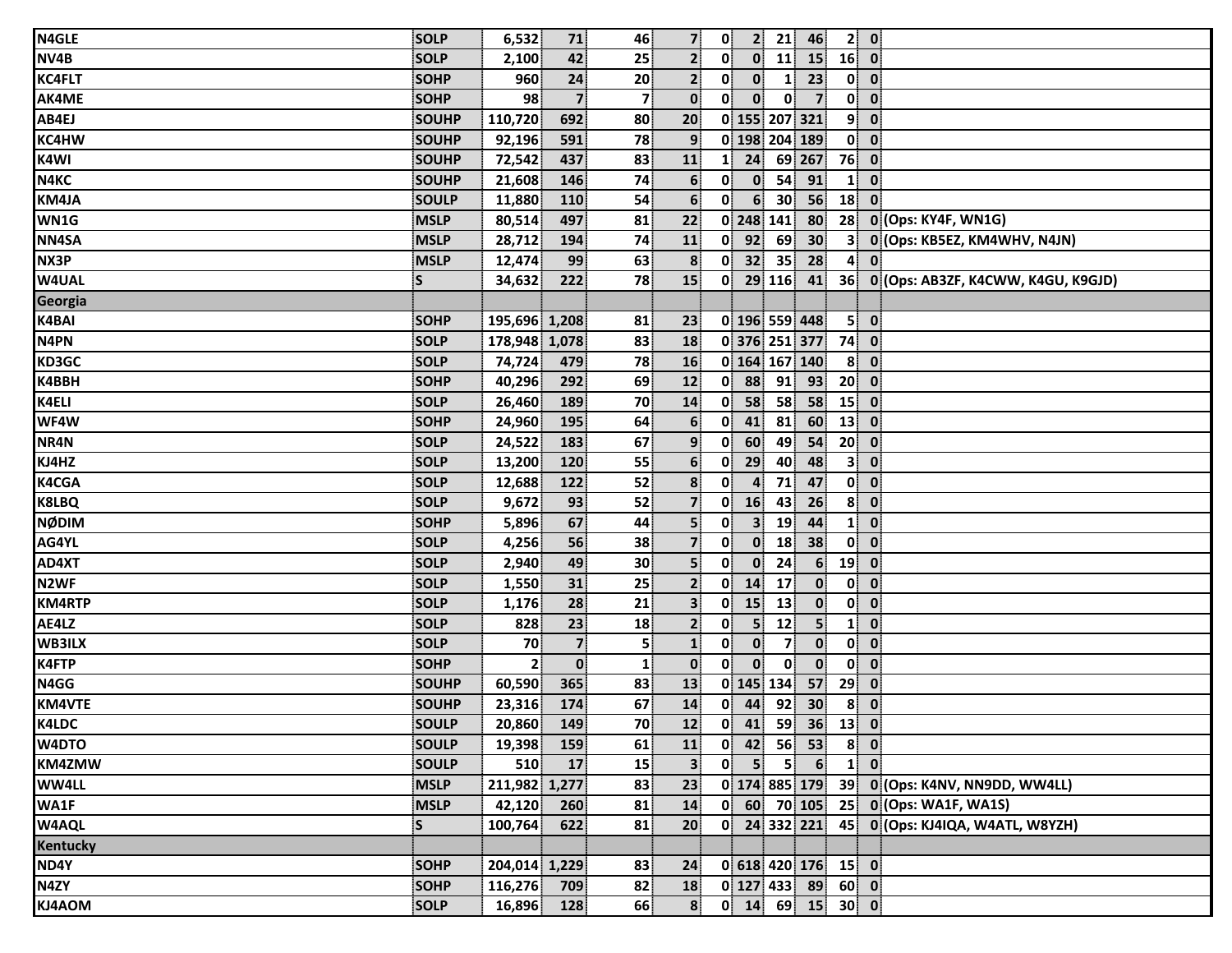| <b>K4FXN</b>          | SOLP         | 16,714  | 137            | 61              | 5 <sup>1</sup>          |              | $0$ 19           | 76                 | 31                                                                           | $11$ 0         |                                        |
|-----------------------|--------------|---------|----------------|-----------------|-------------------------|--------------|------------------|--------------------|------------------------------------------------------------------------------|----------------|----------------------------------------|
| N4XFF                 | <b>SOLP</b>  | 16,640  | 130            | 64              | 12                      | $\mathbf{0}$ | 19               | 80                 | 25                                                                           | 6 <sup>1</sup> | $\overline{\mathbf{0}}$                |
| <b>W4LID</b>          | <b>SOLP</b>  | 15,276  | 134            | 57              | 15                      | 0            |                  | $0$ 105            | 14                                                                           | $15$ 0         |                                        |
| <b>KC4WQ</b>          | <b>SOLP</b>  | 12,166  | 79             | 77              | $\overline{\mathbf{a}}$ | $\mathbf{0}$ | 25               | 25                 | 23                                                                           | 6 <sup>1</sup> | $\mathbf{0}$                           |
| <b>KG4OCJ</b>         | <b>SOLP</b>  | 9,996   | 102            | 49              | $6 \overline{6}$        | 0            | 39               | 44                 | <b>19</b>                                                                    | $\mathbf{0}$   | $\overline{\mathbf{0}}$                |
| <b>K4AKY</b>          | <b>SOLP</b>  | 6,256   | 68             | 46              | 9                       | 0            | 25               | 34                 | 5 <sup>1</sup>                                                               | $\mathbf{A}$   | $\mathbf 0$                            |
| <b>KW4LY</b>          | <b>SOLP</b>  | 2,900   | 50             | 29              | 8 <sup>1</sup>          | 0            | $\mathbf{0}$     | 13                 | 29                                                                           | $\mathbf{8}$   | $\mathbf 0$                            |
| KM4FO                 | <b>SOLP</b>  | 2,464   | 44             | 28              | $\boldsymbol{4}$        | 0            | $\boldsymbol{8}$ | 15                 | 10                                                                           | 11             | $\overline{\mathbf{0}}$                |
| KC4KEZ                | <b>SOLP</b>  | 782     | 23             | 17              | $\mathbf{2}$            | 0            | $\mathbf{0}$     | 1                  | $\overline{7}$                                                               | 15             | $\mathbf{0}$                           |
| N4OJT                 | <b>SOLP</b>  | 140     | 10             | 7 <sup>1</sup>  | $\mathbf{1}$            | $\mathbf{0}$ | $\mathbf{0}$     | 6 <sup>1</sup>     | $\overline{4}$                                                               | $\mathbf{0}$   | $\overline{\mathbf{0}}$                |
| N4YHC                 | <b>SOLP</b>  | 32      | $\overline{a}$ | $\mathbf{A}$    | $\mathbf{1}$            | $\mathbf{0}$ | $\mathbf{0}$     | $\mathbf{0}$       | $\overline{\mathbf{A}}$                                                      | $\mathbf{0}$   | $\mathbf{0}$                           |
| <b>K4WW</b>           | SOUHP        | 65,416  | 442            | 74              | 10                      |              |                  | 0 243 168          | 19                                                                           | 12             | $\mathbf 0$                            |
| KO4OL                 | <b>SOULP</b> | 31,104  | 216            | 72              | 12                      |              | $0$ 127          | 37                 | 40                                                                           | 12             | $\mathbf 0$                            |
| AJ4A                  | <b>SOUHP</b> | 28,372  | 173            | 82              | 11                      |              | $0$ 61           | 68                 | 26                                                                           | 18             | $\mathbf{0}$                           |
| WX4W                  | <b>MSLP</b>  | 77,262  | 489            | 79              | 18                      |              |                  |                    | 0 204 150 116                                                                | 19             | 0 (Ops: KG9X, WX4W)                    |
| <b>North Carolina</b> |              |         |                |                 |                         |              |                  |                    |                                                                              |                |                                        |
| K4CEB                 | <b>SOHP</b>  | 116,964 | 722            | 81              | <b>19</b>               | $\mathbf{0}$ |                  |                    | 2 288 406                                                                    | 26             | $\overline{\mathbf{0}}$                |
| KB1RI                 | <b>SOHP</b>  | 104,400 | 725            | 72              | 23                      |              |                  |                    | 0 366 235 111                                                                | 13             | $\mathbf{0}$                           |
| N4YDU                 | <b>SOHP</b>  | 47,600  | 350            | 68              | $\mathbf{3}$            |              | $0$   221        | 60                 | 69                                                                           | $\mathbf{0}$   | $\mathbf{0}$                           |
| <b>WB4JFS</b>         | <b>SOLP</b>  | 37,268  | 242            | 77              | 16                      |              | $0$ 69           | 85                 | 73                                                                           | 15             | $\mathbf{0}$                           |
| <b>K4OV</b>           | <b>SOHP</b>  | 31,232  | 256            | 61              | $\overline{2}$          |              | $0$   207        | 49                 | $\mathbf{0}$                                                                 | $\mathbf{0}$   | $\overline{\mathbf{0}}$                |
| WM2Z                  | <b>SOHP</b>  | 23,668  | 194            | 61              | 5 <sup>1</sup>          | 0            |                  | $0$ 118            | 76                                                                           | $\mathbf{0}$   | $\mathbf{0}$                           |
| <b>KK4RV</b>          | <b>SOLP</b>  | 23,472  | 163            | 72              | 13                      | 0            | 41               | 63                 | 37                                                                           | 22             | $\overline{\mathbf{0}}$                |
| <b>KK4LH</b>          | SOLP         | 21,120  | 165            | 64              | 9 <sub>1</sub>          |              | $0$ 108          | 36                 | 19                                                                           | 2 <sup>1</sup> | $\mathbf{0}$                           |
| <b>K4WES</b>          | <b>SOHP</b>  | 19,072  | 149            | 64              | 9                       | 0            | 9                | 43                 | 93                                                                           | $\mathbf{A}$   | $\mathbf{0}$                           |
| <b>K4TMC</b>          | <b>SOLP</b>  | 18,788  | 154            | 61              | 12                      | $\mathbf{0}$ | 23               | 75                 | 52                                                                           | 4              | $\mathbf{0}$                           |
| <b>K3YDX</b>          | <b>SOLP</b>  | 16,820  | 145            | 58              | $\overline{7}$          | $\mathbf{0}$ | 57               | 58                 | 25                                                                           | 5 <sup>1</sup> | $\mathbf{0}$                           |
| AE4TI                 | <b>SOLP</b>  | 13,056  | 128            | 51              | 8                       | $\mathbf{0}$ | 30               | 77                 | 21                                                                           | $\mathbf{0}$   | $\overline{\mathbf{0}}$                |
| AI4GR                 | <b>SOLP</b>  | 12,744  | 108            | 59              | 9 <sup>1</sup>          | 0            | 34               | 28 <sup>1</sup>    | 27                                                                           |                | $19$ 0                                 |
| <b>KC4SIT</b>         | <b>SOLP</b>  | 12,210  | 111            | 55              | 8                       | $\mathbf{0}$ | 39               | 54                 | 15                                                                           | 3 <sup>1</sup> | $\mathbf{0}$                           |
| <b>KM4ODS</b>         | <b>SOLP</b>  | 11,136  | 87             | 64              | 9                       | $\mathbf{0}$ | 11               | 41                 | 29                                                                           | 6 <sup>1</sup> | $\mathbf{0}$                           |
| <b>KC4EZN</b>         | <b>SOLP</b>  | 10,560  | 96             | 55              | 8 <sup>1</sup>          | $\mathbf{0}$ | 56               | 19                 | 21                                                                           |                | $0\ 0$                                 |
| K4ME                  | <b>SOLP</b>  | 9,800   | 98             | 50              | $\overline{7}$          | 0            | 48               | 40                 | 10                                                                           |                | $0$ $0$                                |
| <b>KN4EWI</b>         | <b>SOLP</b>  | 9,776   | 104            | 47              | 13                      | 0            |                  | $\mathbf{0}$<br>83 | 21                                                                           | $\mathbf{0}$   | $\mathbf{0}$                           |
| KS4S                  | <b>SOLP</b>  | 9,690   | 95             | $\overline{51}$ | $\overline{\mathbf{3}}$ |              |                  |                    | $\begin{array}{ c c c c c }\n\hline\n0 & 0 & 59 & 36 \\ \hline\n\end{array}$ |                | $\overline{0}$ $\overline{0}$          |
| NC4MI                 | <b>SOLP</b>  | 8,584   | 74             | 58              | 6 <sup>1</sup>          | $\mathbf{0}$ | 30 <sup>°</sup>  | 12                 | 32                                                                           |                | $0$ $0$                                |
| KK6L                  | SOLP         | 5,328   | 72             | 37              | 3 <sup>1</sup>          | 0            | $\mathbf{0}$     | 56                 | 16                                                                           |                | $0$ $0$                                |
| KO9V                  | <b>SOLP</b>  | 4,662   | 63             | 37              | 4                       | $\mathbf{0}$ | 8 <sup>1</sup>   | 40                 | 5 <sup>1</sup>                                                               |                | $10$ 0                                 |
| KD4MXA                | <b>SOLP</b>  | 3,000   | 50             | 30 <sub>1</sub> | 3 <sup>1</sup>          | 0            |                  | $0$ 21             | 29                                                                           |                | $0 \vert 0 \vert$                      |
| <b>KM4FLU</b>         | SOLP         | 2,240   | 40             | 28              | 3 <sup>1</sup>          | 0            |                  | $0$ 17             | 22                                                                           |                | $1 \vert 0 \vert$                      |
| <b>NØKOE</b>          | <b>SOLP</b>  | 2,160   | 40             | 27              | 4                       | $\mathbf{0}$ |                  | $0$ 39             | $\mathbf{1}$                                                                 |                | $0$ $0$                                |
| KM4WII                | <b>SOLP</b>  | 2,100   | 42             | 25              | 5 <sup>1</sup>          | $\mathbf{0}$ |                  | $0$ 27             | 15                                                                           |                | $0\ 0$                                 |
| KM4VCO                | <b>SOHP</b>  | 988     | 26             | 19              | $\mathbf{2}$            | $\mathbf{0}$ | $\mathbf{0}$     | 26                 | $\mathbf{0}$                                                                 |                | $0$ $0$                                |
| <b>KM4RAU</b>         | <b>SOLP</b>  | 870     | 29             | 15              | $\boldsymbol{4}$        |              |                  | $0$ 19 10          | $\mathbf{0}$                                                                 |                | $\begin{bmatrix} 0 \\ 0 \end{bmatrix}$ |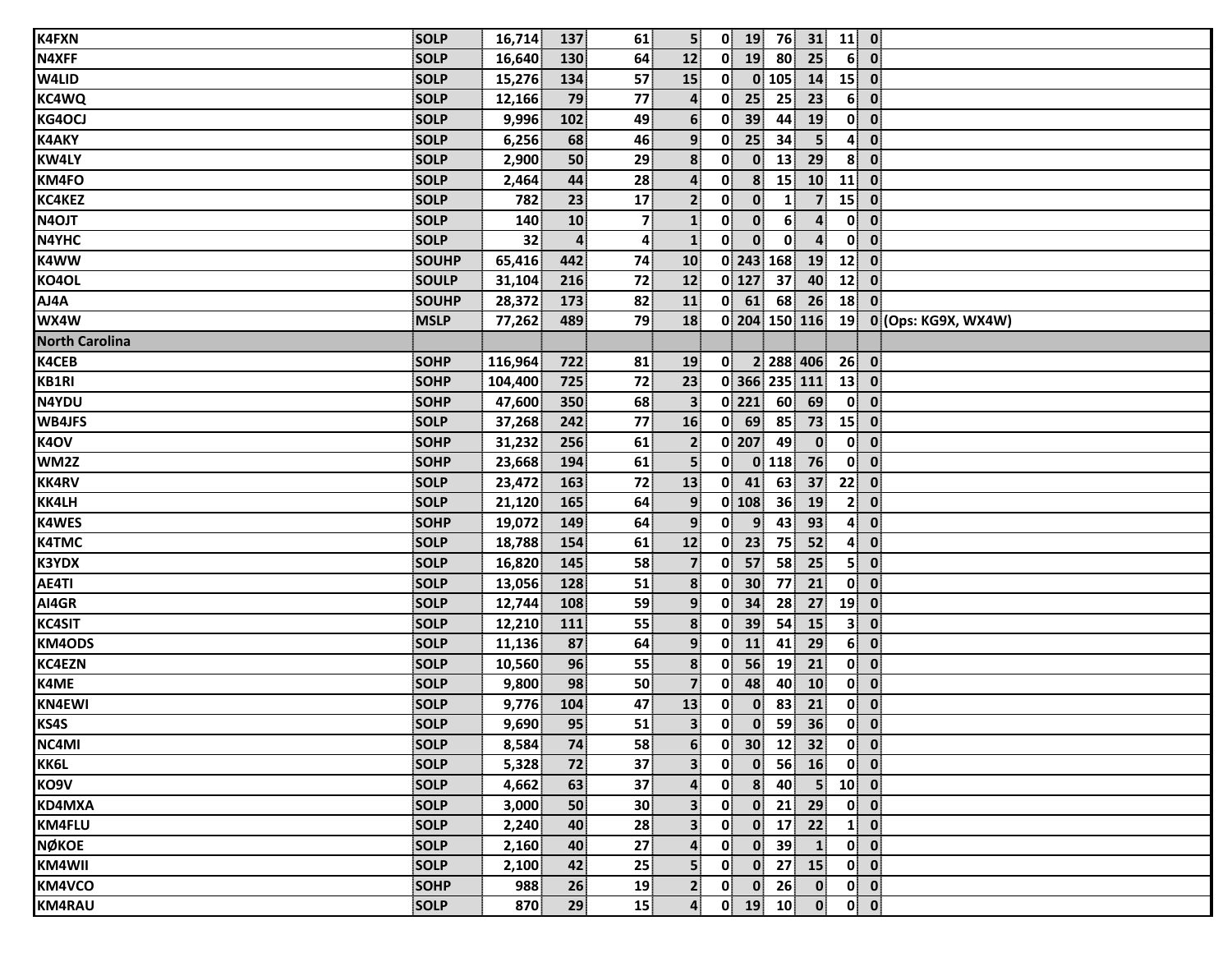| W4GHV                         | <b>SOLP</b>  | 798            | 21           | 19             | 2 <sup>1</sup>          | $\mathbf{0}$ |                  | $0$ 11          | 10             |                | $0$ $0$                     |
|-------------------------------|--------------|----------------|--------------|----------------|-------------------------|--------------|------------------|-----------------|----------------|----------------|-----------------------------|
| <b>K8YC</b>                   | <b>SOHP</b>  | 2              |              | $\mathbf{1}$   | $\mathbf{0}$            | 0            | $\mathbf{0}$     | $\mathbf{0}$    | $\mathbf{0}$   | $\mathbf{1}$   | $\mathbf{0}$                |
| <b>K4IMP</b>                  | <b>SOLP</b>  | 2 <sup>1</sup> | $\mathbf{1}$ | $\mathbf{1}$   | $\mathbf{0}$            | $\mathbf{0}$ | $\mathbf{0}$     | $\mathbf{0}$    | $\mathbf{1}$   | $\mathbf{0}$   | $\mathbf{0}$                |
| W4AAA (KK9A, op)              | <b>SOULP</b> | 185,090 1,115  |              | 83             | 24                      |              |                  | 0 503 333 265   |                | 14             | $\mathbf 0$                 |
| N1LN                          | <b>SOUHP</b> | 159,858        | 963          | 83             | 14                      |              |                  | 0 466 240 236   |                | 21             | $\overline{\mathbf{0}}$     |
| W1AJT (VE3UTT, op)            | SOUHP        | 77,190         | 465          | 83             | 12                      |              |                  | 0 132 198       | 90             | 45             | $\mathbf 0$                 |
| K2AV                          | <b>SOUHP</b> | 72,200         | 475          | 76             | 8                       |              | $0$ 451          | 10 <sup>1</sup> | 14             | $\bullet$      | $\mathbf 0$                 |
| K4QPL                         | <b>SOUHP</b> | 33,654         | 237          | 71             | $\overline{\mathbf{4}}$ |              | $0$ 182          | 36 <sup>1</sup> | 14             | 5 <sup>1</sup> | $\mathbf{0}$                |
| K1ZW                          | <b>SOUHP</b> | 12,672         | 96           | 66             | $6 \overline{6}$        |              | $0$ 38           | 24              | 32             | 2 <sup>1</sup> | $\mathbf 0$                 |
| N <sub>4TL</sub>              | <b>SOUHP</b> | 10,504         | 101          | 52             | 3 <sup>1</sup>          | $\mathbf{0}$ | 17               | 36              | 48             |                | $0\ 0$                      |
| W4CHI                         | <b>SOULP</b> | 9,450          | 105          | 45             | 11                      | 0            | 71               | 12              | 15             | 7 <sup>1</sup> | $\mathbf{0}$                |
| N4UEZ                         | SOUHP        | 5,382          | 69           | 39             | $\mathbf{2}$            | 0            | $\mathbf{0}$     | 37              | 27             | 5 <sup>1</sup> | $\mathbf{0}$                |
| K3TD                          | <b>SOUHP</b> | 4,320          | 60           | 36             | $\overline{2}$          | 0            | 28               | 23              | $\mathbf{3}$   | 6 <sup>1</sup> | $\mathbf{0}$                |
| W4YK                          | <b>MSLP</b>  | 31,602         | 229          | 69             | 21                      |              |                  | $0$ 78 102      | 42             | 7 <sup>1</sup> | $\mathbf{0}$                |
| <b>Northern Florida</b>       |              |                |              |                |                         |              |                  |                 |                |                |                             |
| N <sub>4</sub> OX             | <b>SOHP</b>  | 267,592 1,612  |              | 83             | 24                      |              |                  | 0 139 589 877   |                | 7 <sup>1</sup> | $\mathbf{0}$                |
| <b>K4PV</b>                   | <b>SOHP</b>  | 242,392 1,478  |              | 82             | 23                      |              |                  | 0 123 703 623   |                | 29             | $\mathbf 0$                 |
| <b>K1KNQ</b>                  | <b>SOLP</b>  | 30,498         | 221          | 69             | 8                       | 0            | 60               | 66              | 14             | 81             | $\overline{\mathbf{0}}$     |
| ND4G                          | <b>SOHP</b>  | 18,432         | 144          | 64             | 16                      | $\mathbf{0}$ | $\mathbf{0}$     |                 | 20 101         | 23             | $\mathbf{0}$                |
| <b>K3SEN</b>                  | <b>SOHP</b>  | 18,270         | 145          | 63             | 8                       | 0            | 3 <sup>1</sup>   | 62              | 66             | 14             | $\mathbf{0}$                |
| <b>WA2FTC</b>                 | <b>SOLP</b>  | 8,064          | 63           | 64             | $\overline{7}$          | $\mathbf{0}$ | $\mathbf{0}$     | 20              | 35             | $\mathbf{8}$   | $\mathbf{0}$                |
| K4GOP                         | <b>SOLP</b>  | 2,880          | 45           | 32             | $\overline{4}$          | $\mathbf{0}$ | $\mathbf{0}$     | $\mathbf{0}$    | 37             | 8 <sup>1</sup> | $\mathbf{0}$                |
| K4QR                          | <b>SOLP</b>  | 2,790          | 45           | 31             | 4                       | 0            | $\mathbf{0}$     | 19              | 26             | $\mathbf{0}$   | $\mathbf{0}$                |
| AC2N                          | <b>SOQRP</b> | 2,726          | 47           | 29             | 5                       | $\mathbf{0}$ | $\boldsymbol{8}$ | 23              | $\mathbf{0}$   | 16             | $\mathbf{0}$                |
| K <sub>2</sub> PS             | <b>SOLP</b>  | 1,566          | 29           | 27             | $\mathbf{1}$            | 0            | $\mathbf{0}$     | 21              | 5 <sup>1</sup> | $\mathbf{3}$   | $\mathbf 0$                 |
| W3MY                          | <b>SOLP</b>  | 1,303          | 31           | 22             | $\mathbf{0}$            | $\mathbf{0}$ | $\mathbf{0}$     | $\mathbf{0}$    | $\mathbf{0}$   |                | $0$ $0$                     |
| N4CW                          | <b>SOLP</b>  | 684            | 19           | 18             | 3 <sup>1</sup>          | $\mathbf{0}$ | $\mathbf{0}$     | 13              | 6 <sup>1</sup> | $\mathbf{0}$   | $\mathbf{0}$                |
| KD1XX                         | <b>SOHP</b>  | 364            | 13           | 14             | $\mathbf{2}$            | $\mathbf{0}$ | $\mathbf{0}$     | $\mathbf{3}$    | $\overline{7}$ | $\mathbf{3}$   | $\mathbf 0$                 |
| K <sub>1</sub> H <sub>G</sub> | <b>SOLP</b>  | 264            | 12           | 11             | $\mathbf{1}$            | $\mathbf{0}$ | $\mathbf{0}$     | $\mathbf{0}$    | 9              | 3 <sup>1</sup> | $\mathbf{0}$                |
| <b>KF4LIS</b>                 | <b>SOLP</b>  | 198            | 11           | $\overline{9}$ | 2 <sup>1</sup>          | 0            | $\mathbf{0}$     | $\mathbf{0}$    | 11             | $\mathbf{0}$   | $\mathbf{0}$                |
| N4KXO                         | <b>SOHP</b>  | 6              | $\mathbf{1}$ | $\mathbf{3}$   | $\mathbf{1}$            | $\mathbf{0}$ | $\mathbf{0}$     | $-1$            | $\overline{2}$ | $\mathbf{0}$   | $\mathbf{0}$                |
| KT4Q                          | <b>SOUHP</b> | 156,206        | 941          | 83             | 17                      | $\mathbf{0}$ |                  |                 | 44 440 370     | 87             | $\mathbf 0$                 |
| N4EEB                         | <b>SOUHP</b> | 49,824         | 346          | 72             | 5 <sub>1</sub>          | 0            | $\mathbf{1}$     |                 | 31 311         | $\mathbf{3}$   | $\mathbf 0$                 |
| NF4A                          | <b>SOUHP</b> | 39,450         | 263          | 75             | 5 <sup>1</sup>          |              |                  |                 | $0$ 35 156 39  | 33             | $\mathbf 0$                 |
| WB4OMM                        | <b>SOULP</b> | 35,478         | 219          | 81             | 10                      |              |                  |                 | $0$ 105 47 62  |                | $5$ 0                       |
| <b>K3TW</b>                   | <b>SOUHP</b> | 33,200         | 200          | 83             | 7 <sup>1</sup>          |              |                  |                 | $0$ 25 102 39  | $34$ 0         |                             |
| W4CJB                         | <b>SOULP</b> | 22,348         | 151          | 74             | 15                      | $\mathbf{0}$ | 38               | 67              | 44             |                | 2 0                         |
| K4SBZ                         | <b>SOULP</b> | 12,998         | 97           | 67             | 9                       | 0            | 26               | 42              | 25             | $\mathbf{4}$   | $\mathbf{0}$                |
| N <sub>4</sub> CU             | SOUHP        | 11,628         | 114          | 51             | 14                      | 0            | 42               | 28              | 45             | $-1$           | $\overline{\mathbf{0}}$     |
| KD5M                          | <b>SOUHP</b> | 10,212         | 111          | 46             | $\overline{7}$          | $\mathbf{0}$ | $\mathbf{0}$     | $\mathbf{0}$    |                | $0$ 111 $0$    |                             |
| WB2BTJ                        | <b>SOULP</b> | 10,120         | 92           | 55             | $6 \overline{6}$        | 0            | $\mathbf{0}$     | 38 <sup>1</sup> | 54             |                | $0$ $0$                     |
| <b>K3ORC</b>                  | <b>MSLP</b>  | 21,420         | 170          | 63             | 10                      | $\mathbf{0}$ | 23               | 61              |                |                | 72 14 0 (Ops: K3ORC, K3WTT) |
| KM4ZQE                        | <b>MSHP</b>  | 20,424         | 148          | 69             | 15                      | 0            | $\mathbf{4}$     | 85              | 55             | $\mathbf{4}$   | $\mathbf{0}$                |
| <b>Puerto Rico</b>            |              |                |              |                |                         |              |                  |                 |                |                |                             |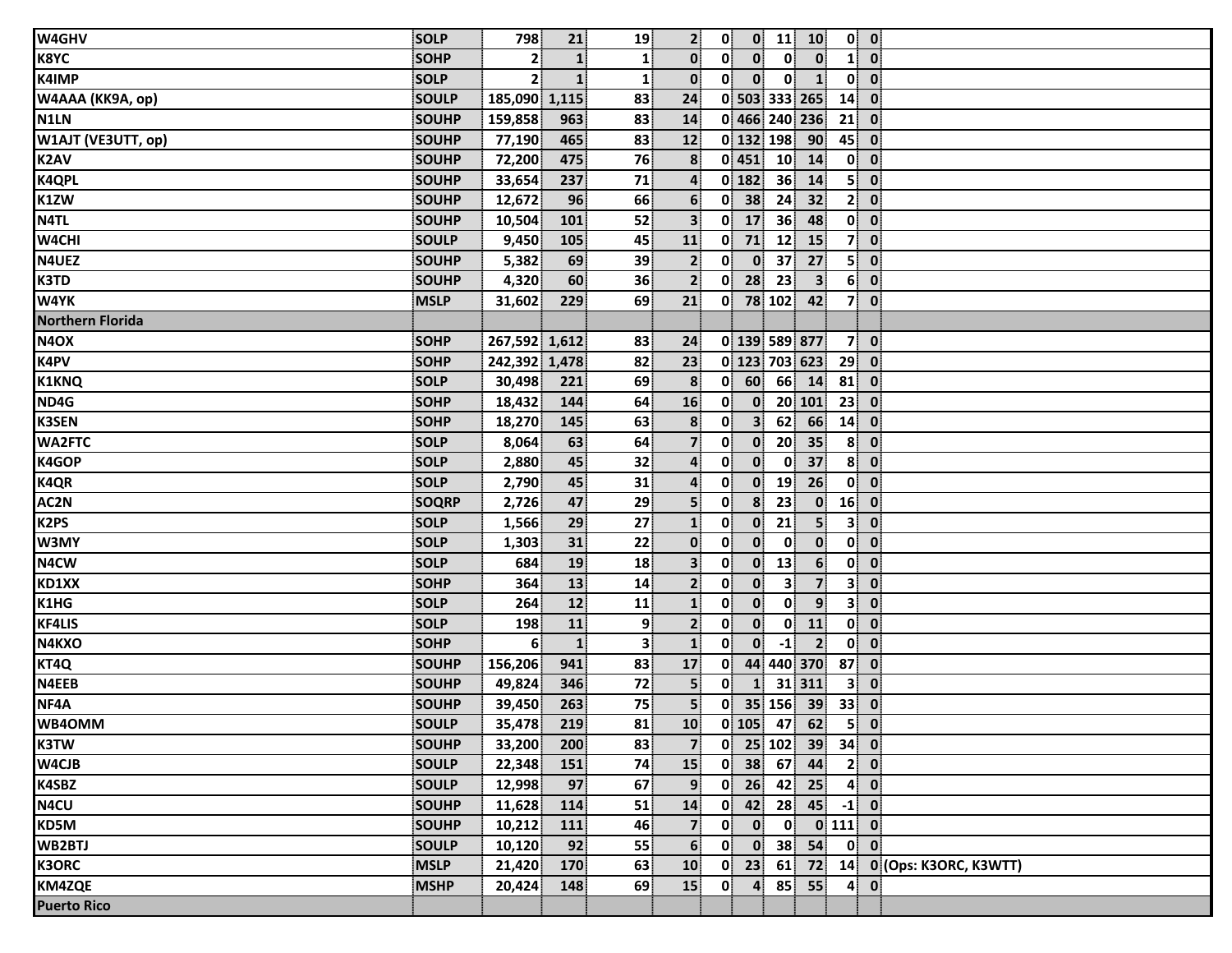| NP4G                    | <b>SOLP</b>  | 10,032         | 114          | 44              | 3 <sup>1</sup>          | $\mathbf{0}$ |                | $9$ 87 17               |                  |                                       | $1 \vert 0 \vert$       |                                            |
|-------------------------|--------------|----------------|--------------|-----------------|-------------------------|--------------|----------------|-------------------------|------------------|---------------------------------------|-------------------------|--------------------------------------------|
| <b>South Carolina</b>   |              |                |              |                 |                         |              |                |                         |                  |                                       |                         |                                            |
| <b>KB4GYT</b>           | <b>SOHP</b>  | 59,200         | 400          | 74              | 8                       |              |                | $0$ 13 346              | 33               |                                       | $8$ 0                   |                                            |
| AJ5E                    | <b>SOLP</b>  | 27,738         | 207          | 67              | 16                      | $\mathbf{0}$ |                | 22 123                  | 57               |                                       | $5$ 0                   |                                            |
| WA2VAX                  | <b>SOLP</b>  | 24,480         | 180          | 68              | 13                      | $\mathbf{0}$ | 50             | 73                      | 45               | $12$ 0                                |                         |                                            |
| NE4EA                   | <b>SOLP</b>  | 16,188         | 142          | 57              | 9 <sup>1</sup>          | $\mathbf{0}$ | 61             | 63                      | 16               | 2 <sup>1</sup>                        | $\overline{\mathbf{0}}$ |                                            |
| <b>W4SLT</b>            | SOHP         | 14,280         | 102          | 70              | $6 \overline{6}$        | $\mathbf{0}$ | 15             | 51                      | $6 \overline{6}$ | 30 <sup>1</sup>                       | $\overline{\mathbf{0}}$ |                                            |
| <b>W4LJS</b>            | SOLP         | 13,068         | 121          | 54              | 5 <sup>1</sup>          | $\mathbf{0}$ | 37             | 44                      | 40               |                                       | $0 \quad 0$             |                                            |
| <b>NC8N</b>             | SOHP         | 12,320         | 110          | 56              | 8 <sup>1</sup>          | $\mathbf{0}$ | 5 <sup>1</sup> | 84                      | 21               | $\mathbf{0}$                          | $\overline{\mathbf{0}}$ |                                            |
| <b>WA8OJR</b>           | <b>SOLP</b>  | 11,424         | 102          | 56              | $\overline{4}$          | 0            | 26             | $\mathbf{0}$            | 65               | $11$ 0                                |                         |                                            |
| KA4FVE                  | SOLP         | 9,490          | 73           | 65              | 11                      | $\mathbf{0}$ | 31             | 16                      | 26               |                                       | $0 \quad 0$             |                                            |
| <b>KK4DDY</b>           | SOLP         | 4,608          | 64           | 36              | $\overline{7}$          | $\mathbf{0}$ | 10             | 36                      | 15               | 3 <sup>1</sup>                        | $\overline{\mathbf{0}}$ |                                            |
| KB1WEZ                  | SOLP         | 2,146          | 37           | 29              | 3 <sup>1</sup>          | $\mathbf{0}$ | $\mathbf{0}$   | 8                       | 28               | $\mathbf{1}$                          | $\mathbf{0}$            |                                            |
| <b>KW4NN</b>            | <b>SOLP</b>  | 714            | 21           | 17              | 3 <sup>1</sup>          | 0            | $\mathbf{1}$   | $\overline{7}$          | 8                |                                       | $5$ 0                   |                                            |
| <b>KN4DNX</b>           | <b>SOLP</b>  | 540            | 18           | 15              | 2 <sup>1</sup>          | $\mathbf{0}$ | $\mathbf{0}$   | 10                      | 6 <sup>1</sup>   | 2 <sup>1</sup>                        | $\overline{\mathbf{0}}$ |                                            |
| <b>KM4QE</b>            | <b>SOHP</b>  | $\overline{2}$ | $\mathbf{1}$ | $\mathbf{1}$    | $\mathbf{0}$            | $\mathbf{0}$ | $\mathbf{0}$   | 1                       | $\mathbf{0}$     |                                       | $0 \quad 0$             |                                            |
| <b>KE4VA</b>            | SOULP        | 39,600         | 275          | 72              | 12                      | $\mathbf{0}$ |                | 44 192                  | 37               |                                       | 2 0                     |                                            |
| <b>KM4AF</b>            | SOULP        | 10,064         | 74           | 68              | $6\phantom{1}$          | $\mathbf{0}$ | 48             | $\overline{\mathbf{5}}$ | 13               | 8                                     | $\overline{\mathbf{0}}$ |                                            |
| <b>WUØB</b>             | SOULP        | 5,456          | 62           | 44              | $\overline{2}$          | $\mathbf{0}$ | $\mathbf{0}$   | $\mathbf{0}$            | 50               | 12                                    | $\overline{\mathbf{0}}$ |                                            |
| W4CAN                   | <b>SOULP</b> | 1,798          | 31           | 29              | $\boldsymbol{4}$        | $\mathbf{0}$ | $\mathbf{0}$   | 15                      | 16               |                                       | $0\ 0$                  |                                            |
| <b>KT400</b>            | <b>SOULP</b> | 988            | 26           | 19              | 3 <sup>1</sup>          | 0            | 7 <sup>1</sup> | $\mathbf{1}$            | 17               | $\mathbf{1}$                          | $\overline{\mathbf{0}}$ |                                            |
| <b>Southern Florida</b> |              |                |              |                 |                         |              |                |                         |                  |                                       |                         |                                            |
| N <sub>4</sub> BP       | <b>SOHP</b>  | 129,976        | 844          | 77              | 11                      | $\mathbf{0}$ | $\mathbf{0}$   |                         | $0$ 725 119 0    |                                       |                         |                                            |
| N <sub>2</sub> JF       | <b>SOLP</b>  | 46,720         | 320          | 73              | 8                       | $\mathbf{0}$ |                | 0 192 127               |                  | $\mathbf{1}$                          | $\overline{\mathbf{0}}$ |                                            |
| AA4NP                   | <b>SOLP</b>  | 38,178         | 303          | 63              | 12                      | 0            |                | 31 261                  | $\mathbf{0}$     | 11                                    | $\overline{\mathbf{0}}$ |                                            |
| <b>KB4MRX</b>           | <b>SOHP</b>  | 37,584         | 232          | 81              | 19                      | $\mathbf{0}$ |                | 17 123                  |                  | 81 11 0                               |                         |                                            |
| N <sub>1</sub> TO       | <b>SOHP</b>  | 12,992         | 116          | 56              | $\overline{4}$          | 0            |                | $0$ 116                 | $\mathbf{0}$     | $\mathbf{0}$                          | $\overline{\mathbf{0}}$ |                                            |
| WA4EMU                  | <b>SOLP</b>  | 11,970         | 95           | 63              | 10                      | 0            | 22             | 37                      | 23               | $13$ 0                                |                         |                                            |
| N4HLN                   | <b>SOLP</b>  | 3,888          | 54           | 36              | 6 <sup>1</sup>          | $\mathbf{0}$ | 2 <sup>1</sup> | 17                      | 31               | $\mathbf{4}$                          | $\overline{\mathbf{0}}$ |                                            |
| N9BPL                   | <b>SOLP</b>  | 2,700          | 45           | 30 <sup>°</sup> | 3 <sup>1</sup>          | $\mathbf{0}$ | $\mathbf{0}$   | 21                      | 24               |                                       | $0 \quad 0$             |                                            |
| W4EE                    | <b>SOULP</b> | 14,630         | 133          | 55              | 12                      | $\mathbf{0}$ | 65             | 35                      | 27               |                                       | $6$ 0                   |                                            |
|                         |              |                |              |                 |                         |              |                |                         |                  |                                       |                         | (Ops: AA4RT, KA3DHV, KD4GLZ, KI1H, KK4YEL, |
| <b>N1KSC</b>            | <b>MSLP</b>  | 23,328         | 162          | 72              | 18                      |              |                |                         |                  |                                       |                         | 0 16 84 51 11 0 WA4ECT, WA4WW)             |
| <b>Tennessee</b>        |              |                |              |                 |                         |              |                |                         |                  |                                       |                         |                                            |
| <b>KØEJ</b>             | SOHP         | 97,736         | 643          | 76              |                         |              |                | 8 0 0 562 4 77 0        |                  |                                       |                         |                                            |
| K3IE                    | <b>SOLP</b>  | 46,472         | 314          | 74              | 9 <sup>1</sup>          |              |                | $0$ 116 157 28 13 0     |                  |                                       |                         |                                            |
| NA4K                    | <b>SOHP</b>  | 37,536         | 272          | 69              | 4                       |              |                | $0$ 53 171 35 13 0      |                  |                                       |                         |                                            |
| <b>K4AFE</b>            | <b>SOLP</b>  | 32,648         | 212          | 77              | 9 <sup>1</sup>          |              |                | $0$ 139 50 22           |                  | $\begin{bmatrix} 1 & 0 \end{bmatrix}$ |                         |                                            |
| AA4HV                   | SOLP         | 25,418         | 179          | 71              | 16                      |              |                | $0$ 27 78 48 26 0       |                  |                                       |                         |                                            |
| K4RO                    | <b>SOHP</b>  | 21,200         | 200          | 53              | $\overline{\mathbf{3}}$ |              |                | $0$ 181 19              | $\mathbf{0}$     |                                       | $0$ $0$                 |                                            |
| <b>KX4FR</b>            | SOLP         | 18,802         | 119          | 79              | 12                      |              |                | $0$ 39 21               |                  | 42 17 0                               |                         |                                            |
| KJ4KKD                  | SOLP         | 14,514         | 123          | 59              | 9                       |              |                | $0$ 47 26               | $25$ 25 0        |                                       |                         |                                            |
| <b>N5WDX</b>            | <b>SOLP</b>  | 13,110         | 115          | 57              | 10                      |              |                | $0$ 23 49               | 39               |                                       | $4$ 0                   |                                            |
| <b>K9UQN</b>            | SOHP         | 13,038         | 123          | 53              | 4                       | $\mathbf{0}$ |                | $0$ 81                  | 42               |                                       | $0$ $0$                 |                                            |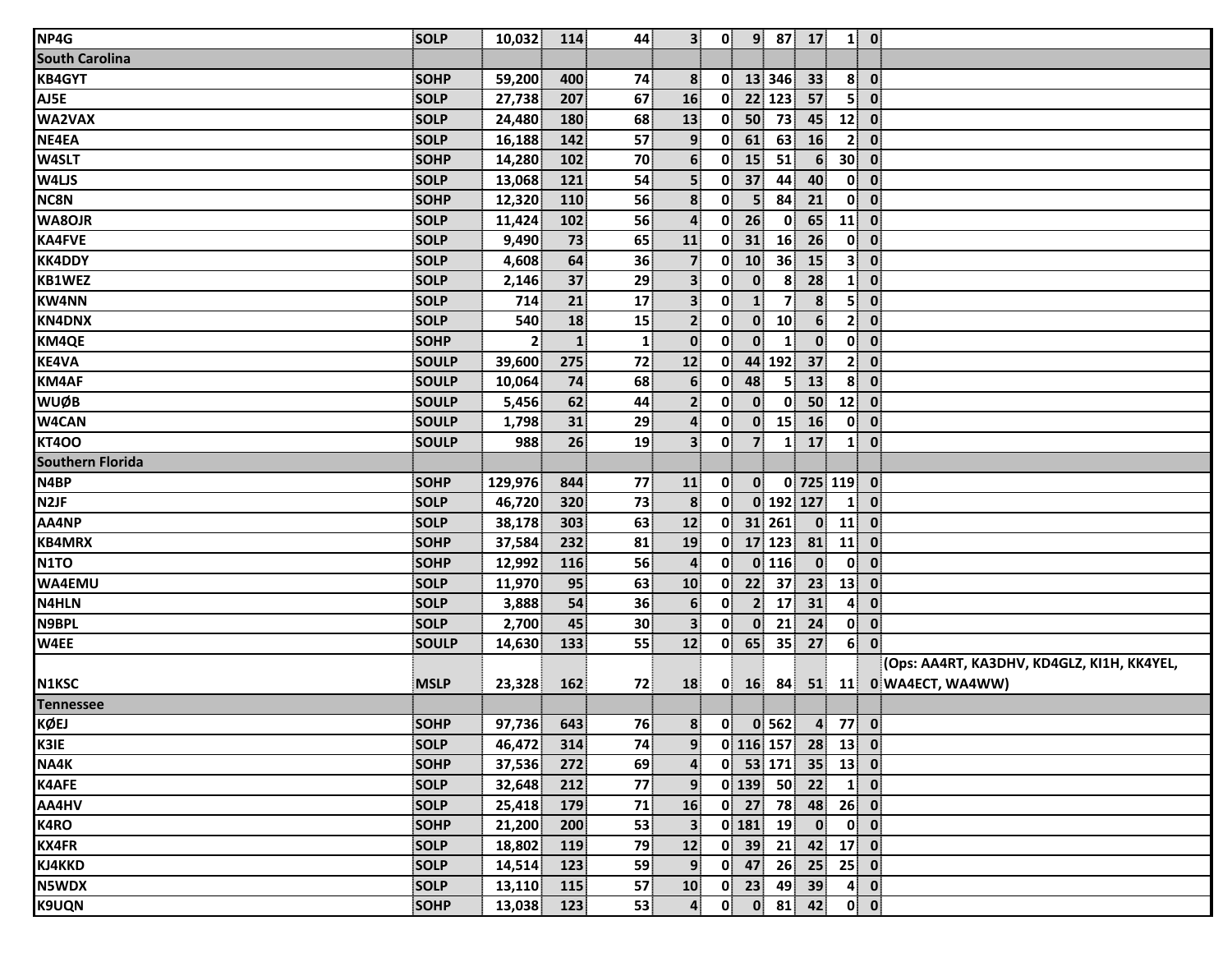| WA4JA                                | <b>SOLP</b>  | 10,780        | 110   | 49 | 5 <sup>1</sup>          | $\mathbf{0}$ | 41                      | 34              | 25             | $10$ 0          |                                        |                                              |  |
|--------------------------------------|--------------|---------------|-------|----|-------------------------|--------------|-------------------------|-----------------|----------------|-----------------|----------------------------------------|----------------------------------------------|--|
| AD4EB                                | <b>SOLP</b>  | 9,936         | 108   | 46 | $\mathbf{2}$            | $\mathbf{0}$ | 58                      | 48              | $\overline{2}$ | $\mathbf{0}$    | $\overline{\mathbf{0}}$                |                                              |  |
| <b>K4LPQ</b>                         | <b>SOLP</b>  | 8,736         | 112   | 39 | 6                       | $\mathbf{0}$ | 13                      | 99              | $\mathbf{0}$   | $\mathbf{0}$    | $\mathbf 0$                            |                                              |  |
| W4DAN                                | <b>SOLP</b>  | 8,256         | 96    | 43 | $\overline{\mathbf{a}}$ | 0            | 69                      | 18              | $\overline{9}$ | $\mathbf{0}$    | $\mathbf{0}$                           |                                              |  |
| <b>KK4VPT</b>                        | <b>SOHP</b>  | 6,600         | 66    | 50 | 6                       | 0            | $\overline{\mathbf{3}}$ | 46              | 17             | $\mathbf{0}$    | $\mathbf{0}$                           |                                              |  |
| KI4FUV                               | <b>SOLP</b>  | 2,632         | 47    | 28 | 3                       | $\mathbf{0}$ | 9                       | 38              | $\mathbf{0}$   | $\mathbf{0}$    | $\mathbf 0$                            |                                              |  |
| <b>KM4HVE</b>                        | SOLP         | 1,000         | 25    | 20 | $\mathbf{3}$            | 0            | 1                       | 22              | $\overline{2}$ | $\mathbf{0}$    | $\mathbf 0$                            |                                              |  |
| N4ZZ                                 | <b>SOULP</b> | 196,046       | 1,181 | 83 | 24                      |              |                         | 0 449 587 131   |                | 14              | $\mathbf 0$                            |                                              |  |
| <b>KC4NX</b>                         | <b>SOUHP</b> | 137,440       | 859   | 80 | 22                      |              |                         | 0 472 201 123   |                | 63              | $\mathbf{0}$                           |                                              |  |
| <b>W4KW</b>                          | <b>SOUHP</b> | 74,196        | 458   | 81 | 19                      |              |                         |                 | $0$ 156 152 78 | 72              | $\mathbf{0}$                           |                                              |  |
| <b>K4AKK</b>                         | <b>SOUHP</b> | 59,532        | 363   | 82 | 24                      |              |                         | 0 121 118 101   |                | 23              | $\mathbf{0}$                           |                                              |  |
| <b>K4EDI</b>                         | <b>SOUHP</b> | 47,360        | 320   | 74 | $\overline{\mathbf{z}}$ | $\mathbf{0}$ |                         | 81 179          | 34             | 26              | $\mathbf 0$                            |                                              |  |
| W4UT                                 | <b>SOUHP</b> | 46,812        | 282   | 83 | 14                      | 0            | 47                      |                 | 29 177         | 29              | $\mathbf 0$                            |                                              |  |
| <b>K4OWR</b>                         | <b>SOUHP</b> | 20,700        | 150   | 69 | 5 <sub>5</sub>          | 0            | 64                      | $\overline{4}$  | 78             | $\overline{4}$  | $\mathbf{0}$                           |                                              |  |
| <b>K4VOZ</b>                         | <b>SOULP</b> | 12,152        | 98    | 62 | $\overline{7}$          | 0            | $\mathbf{0}$            | 36              | 46             | 16              | $\overline{\mathbf{0}}$                |                                              |  |
| <b>K4BGV</b>                         | <b>SOUHP</b> | 2,852         | 46    | 31 | 6 <sup>1</sup>          | $\mathbf{0}$ | $\mathbf{0}$            | 38              | $\overline{7}$ | $\mathbf{0}$    | $\mathbf{1}$                           |                                              |  |
| N4JBN                                | <b>SOULP</b> | 1,728         | 36    | 24 | 2 <sup>1</sup>          | 0            | $\mathbf{0}$            | 17              | $\mathbf{1}$   | 18              | $\mathbf{0}$                           |                                              |  |
| NS4X                                 | <b>SOUHP</b> | 1,564         | 34    | 23 | $\mathbf{2}$            | $\mathbf{0}$ | $\mathbf{1}$            | 11              | 22             | $\mathbf{0}$    | $\mathbf{0}$                           |                                              |  |
| W4CMG                                | <b>SOULP</b> | 1,472         | 32    | 23 | $\mathbf{2}$            | 0            | 15                      | 17              | $\mathbf{0}$   | $\mathbf{0}$    | $\mathbf 0$                            |                                              |  |
| W4TTM                                | <b>SOULP</b> | 714           | 21    | 17 | 2 <sup>1</sup>          | 0            | $\mathbf{1}$            | 2 <sup>1</sup>  | 16             | 2 <sup>1</sup>  | $\mathbf{0}$                           |                                              |  |
|                                      |              |               |       |    |                         |              |                         |                 |                |                 |                                        |                                              |  |
| W4GZX                                | <b>MSLP</b>  | 4,218         | 57    | 37 | 3 <sup>1</sup>          | $\mathbf{0}$ | $\mathbf{0}$            | 16              | 38             | 3 <sup>1</sup>  |                                        | 0 (Ops: AA4RW, KD5UBL, W4GZX, W4JUU, WA4NIV) |  |
|                                      |              |               |       |    |                         |              |                         |                 |                |                 |                                        |                                              |  |
|                                      |              |               |       |    |                         |              |                         |                 |                |                 |                                        |                                              |  |
| <b>US Virgin Islands</b><br>KP2XX    | <b>SOLP</b>  | 101,178       | 657   | 77 | 10                      | $\mathbf{0}$ |                         | 4 613           | 32             | 8 <sup>1</sup>  | $\overline{\mathbf{0}}$                |                                              |  |
|                                      | <b>SOLP</b>  | 62,100        | 414   | 75 | 8                       | $\mathbf{0}$ | $\mathbf{0}$            | 18              |                | 63 333          | $\mathbf 0$                            |                                              |  |
|                                      |              |               |       |    |                         |              |                         |                 |                |                 |                                        |                                              |  |
| <b>Virginia</b><br><b>WØCN</b>       | <b>SOHP</b>  | 213,516 1,318 |       | 81 | 24                      |              |                         | 0 693 228 396   |                | $\mathbf{1}$    | $\mathbf{0}$                           |                                              |  |
|                                      | <b>SOHP</b>  | 128,856       | 826   | 78 | 12                      |              |                         | 0 366 434       | 26             | $\mathbf{0}$    | $\mathbf{0}$                           |                                              |  |
| WP2B<br><b>K4ZW</b>                  | <b>SOHP</b>  | 101,868       | 653   | 78 | <b>18</b>               |              |                         | 0 242 130 276   |                | 5 <sup>1</sup>  | $\mathbf{0}$                           |                                              |  |
| <b>WA2BCK</b>                        | <b>SOHP</b>  | 94,770        | 585   | 81 | 9                       |              |                         | $0$ 64 298 209  |                | 14              | $\mathbf{0}$                           |                                              |  |
|                                      | <b>SOLP</b>  | 81,180        | 495   | 82 | 15                      |              | $0$   298               | 72              | 95             | 30 <sup>°</sup> | $\mathbf 0$                            |                                              |  |
| K7SV                                 | <b>SOHP</b>  | 67,104        | 466   | 72 | 6                       |              | $0$ 465                 | $\mathbf{1}$    | $\mathbf{0}$   | $\mathbf{0}$    | $\mathbf 0$                            |                                              |  |
| KT3Y<br>N <sub>2</sub> YO            | <b>SOHP</b>  | 61,308        | 393   | 78 | 19                      |              | $0$   232               | 69              | 79             | 13              | $\mathbf 0$                            |                                              |  |
| N1WR                                 | <b>SOLP</b>  | 55,500        | 370   | 75 | 18                      |              | $0$   192               | 99              | 74             | 5 <sup>1</sup>  | $\mathbf 0$                            |                                              |  |
| <b>W8RJL</b><br><b>W4WWQ</b>         | <b>SOLP</b>  | 46,170        | 285   | 81 | 13                      |              |                         |                 | $0$ 122 78 77  |                 |                                        |                                              |  |
| W5KL (W4YE, op)                      | <b>SOLP</b>  | 43,950        | 293   | 75 | 11                      |              |                         | $0$ 139 82      | 60             | $12$ 0          | $\overline{8}$ 0                       |                                              |  |
| K2WK                                 | <b>SOHP</b>  | 41,040        | 285   | 72 | 8                       |              | $0$   137               | 90 <sub>1</sub> | 58             |                 | $\begin{bmatrix} 0 \\ 0 \end{bmatrix}$ |                                              |  |
| N4MM                                 | <b>SOHP</b>  | 38,678        | 250   | 81 | $\mathbf{0}$            | $\mathbf{0}$ | $\mathbf{0}$            | $\mathbf{0}$    | $\mathbf{0}$   |                 | $0 \quad 0$                            |                                              |  |
|                                      | <b>SOLP</b>  | 37,728        | 262   | 72 | 12                      |              | $0$   123               | 45              | 57             | 37 <sup>1</sup> | $\overline{\mathbf{0}}$                |                                              |  |
| W4IM                                 | SOQRP        | 33,672        | 244   | 69 | 23                      |              | $0$   132               | 46              | 53             | $13$ 0          |                                        |                                              |  |
|                                      | <b>SOLP</b>  | 33,450        | 223   | 75 | 18                      |              | $0$ 107                 | 65              | 34             | 17              | $\overline{\mathbf{0}}$                |                                              |  |
| <b>K4ORD</b><br>K4BC<br><b>KV4KY</b> | SOLP         | 27,186        | 197   | 69 | 11                      |              |                         | $0$ 95 37       | 46             | $19$ 0          |                                        |                                              |  |
| W4CB (W2RU, op)                      | <b>SOHP</b>  | 27,032        | 218   | 62 | $\mathbf{3}$            | $\mathbf{0}$ |                         |                 | $0$ 179 39     |                 | $\begin{bmatrix} 0 \\ 0 \end{bmatrix}$ |                                              |  |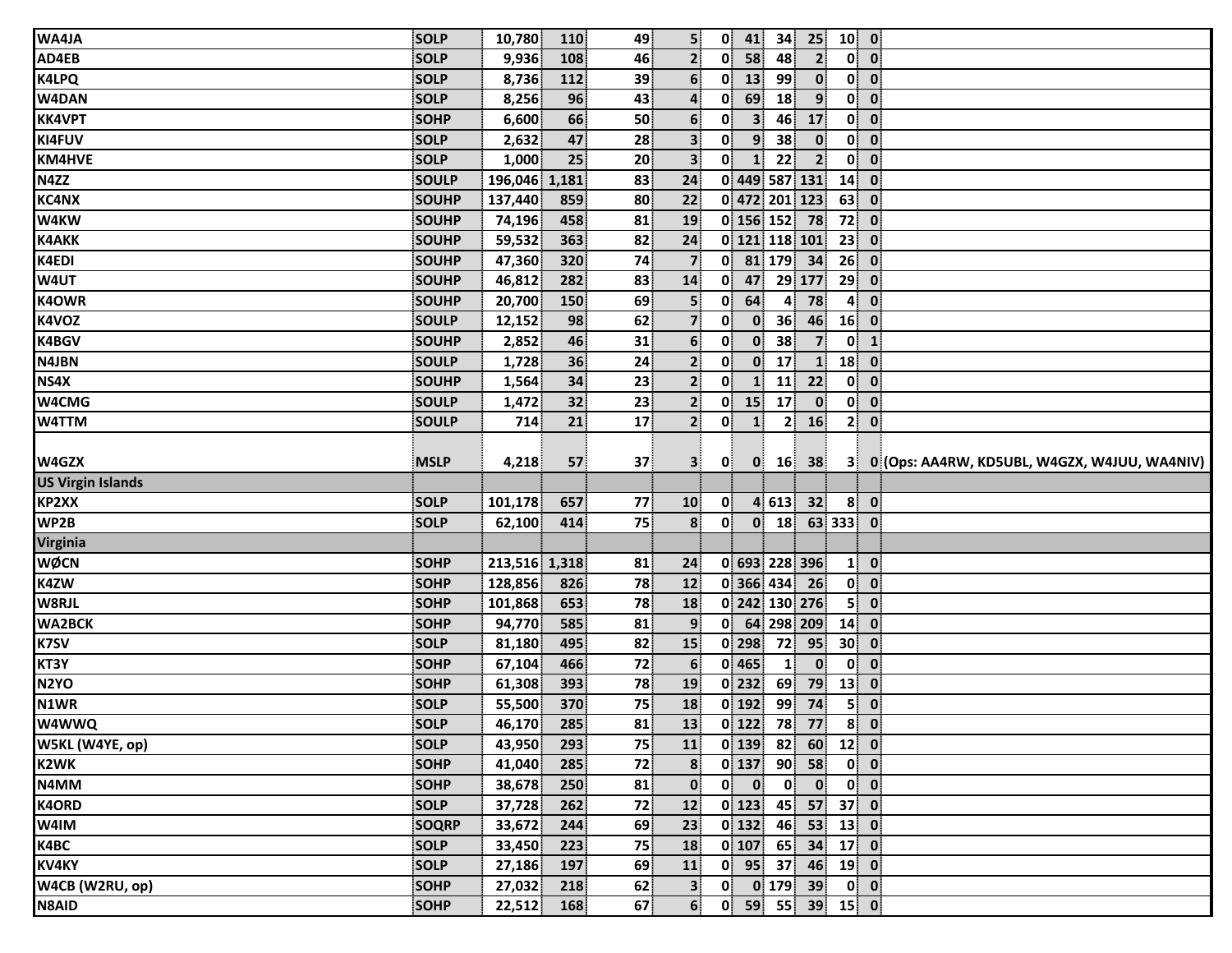| <b>K4FTO</b>     | <b>SOLP</b>  | 20,096        | 157            | 64             | 8 <sup>1</sup>          |                      | $0$ 84         | 24 <sup>1</sup>     |                 | $36$ 13 0                |                         |  |
|------------------|--------------|---------------|----------------|----------------|-------------------------|----------------------|----------------|---------------------|-----------------|--------------------------|-------------------------|--|
| <b>WB4KFO</b>    | <b>SOLP</b>  | 19,488        | 174            | 56             | 14                      | 0                    | 85             | 59                  | 30 <sup>°</sup> |                          | $0$ $0$                 |  |
| <b>WA3RGH</b>    | <b>SOLP</b>  | 19,440        | 162            | 60             | 5 <sup>1</sup>          | 0                    | 44             | 57                  | 53              | $\mathbf{8}$             | $\overline{\mathbf{0}}$ |  |
| <b>KE4VH</b>     | <b>SOLP</b>  | 17,584        | 157            | 56             | 12                      | $\mathbf{0}$         |                | 38 105              | 12              |                          | $2$ 0                   |  |
| <b>KA4GFY</b>    | <b>SOLP</b>  | 17,136        | 136            | 63             | $\overline{\mathbf{z}}$ | 0                    | 74             | $\mathbf{2}$        | 53              | 7 <sup>1</sup>           | $\overline{\mathbf{0}}$ |  |
| <b>WA4EUL</b>    | <b>SOLP</b>  | 15,996        | 129            | 62             | 8                       | $\mathbf{0}$         | 15             | 55                  | 54              | 5 <sup>1</sup>           | $\mathbf{0}$            |  |
| <b>K4FJW</b>     | <b>SOLP</b>  | 15,912        | 153            | 52             | 8 <sup>1</sup>          | $\mathbf{0}$         | 66             | 83                  | $\overline{4}$  |                          | $0$ $0$                 |  |
| WR4I             | <b>SOLP</b>  | 14,260        | 115            | 62             | $\overline{7}$          | 0                    | 63             | 24                  | 20              |                          | $8$ 0                   |  |
| N1QEQ            | <b>SOLP</b>  | 14,190        | 129            | 55             | 9 <sub>1</sub>          | 0                    | 63             | 36                  | 30 <sup>°</sup> |                          | $0$ $0$                 |  |
| W3TB             | <b>SOHP</b>  | 13,090        | 119            | 55             | 6 <sup>1</sup>          | 0                    | 42             | 57                  | 19              |                          | $1 \ 0$                 |  |
| NR4C             | <b>SOHP</b>  | 12,980        | 110            | 59             | 4                       | $\mathbf{0}$         | 55             | 15                  | 36              | $\mathbf{4}^{\parallel}$ | $\mathbf{0}$            |  |
| AE4TH            | <b>SOLP</b>  | 12,276        | 93             | 66             | 9 <sub>l</sub>          | $\mathbf{0}$         | 35             | 25                  | 26              | 7 <sup>1</sup>           | $\mathbf{0}$            |  |
| <b>K4HQK</b>     | <b>SOHP</b>  | 11,730        | 115            | 51             | $\overline{\mathbf{z}}$ | $\mathbf{0}$         | 39             | 59                  | 17              |                          | $0$ $0$                 |  |
| <b>KF4EKA</b>    | <b>SOLP</b>  | 11,092        | 94             | 59             | 13                      | 0                    | 23             | 24                  | 47              |                          | $0$ $0$                 |  |
| <b>K4IVF</b>     | <b>SOHP</b>  | 7,462         | 91             | 41             | $\mathbf{1}$            | 0                    | 90             | 1                   | $\mathbf{0}$    | $\mathbf{0}$             | $\overline{\mathbf{0}}$ |  |
| <b>K4WY</b>      | <b>SOLP</b>  | 4,736         | 64             | 37             | 2 <sup>1</sup>          | $\mathbf{0}$         | $\bullet$      | 40                  | 9 <sup>1</sup>  | 15                       | $\overline{\mathbf{0}}$ |  |
| AJ4LN            | <b>SOLP</b>  | 3,944         | 58             | 34             | $\overline{\mathbf{a}}$ | 0                    | 6 <sup>1</sup> | 19                  | 19              | 14                       | $\overline{\mathbf{0}}$ |  |
| <b>KN4EAR</b>    | <b>SOLP</b>  | 3,648         | 57             | 32             | 5 <sup>1</sup>          | $\mathbf{0}$         | $\mathbf{0}$   | 57                  | $\mathbf{0}$    | $\mathbf{0}$             | $\mathbf{0}$            |  |
| <b>KB8ABJ</b>    | <b>SOLP</b>  | 3,604         | 53             | 34             | 8                       | $\mathbf{0}$         | $\mathbf{0}$   | 13                  | 31              | 9 <sup>1</sup>           | $\mathbf{0}$            |  |
| N4UA             | <b>SOLP</b>  | 3,120         | 52             | 30             | $\mathbf{1}$            | $\mathbf{0}$         | $\mathbf{0}$   | $\mathbf{0}$        | 44              | 8 <sup>1</sup>           | $\overline{\mathbf{0}}$ |  |
| N4WDC            | <b>SOQRP</b> | 2,300         | 50             | 23             | $\overline{a}$          | 0                    | 42             | 6 <sup>1</sup>      | $\overline{2}$  |                          | $0\ 0$                  |  |
| <b>KØZR</b>      | <b>SOLP</b>  | 1,380         | 30             | 23             | $\mathbf{1}$            | $\mathbf{0}$         | 17             | 13                  | $\mathbf{0}$    | $\mathbf{0}$             | $\overline{\mathbf{0}}$ |  |
| W2YE             | <b>SOLP</b>  | 1,276         | 29             | 22             | $\mathbf{1}$            | $\mathbf{0}$         | $\mathbf{0}$   | 16                  | 13              | $\mathbf{0}$             | $\overline{\mathbf{0}}$ |  |
| <b>KR4YO</b>     | <b>SOLP</b>  | 1,160         | 29             | 20             | $\mathbf{2}$            | $\mathbf{0}$         | $\mathbf{0}$   | 1                   | 20              | 8 <sup>1</sup>           | $\overline{\mathbf{0}}$ |  |
| W4VG             | <b>SOLP</b>  | 864           | 27             | 16             | $\mathbf{2}$            | $\mathbf{0}$         | 26             | 1                   | $\mathbf{0}$    | $\mathbf{0}$             | $\overline{\mathbf{0}}$ |  |
| AI4QQ            | <b>SOLP</b>  | 756           | 21             | 18             | 3 <sup>1</sup>          | $\mathbf{0}$         | $\mathbf{0}$   | $\overline{7}$      | $\overline{7}$  |                          | $7$ 0                   |  |
| WC4J             | <b>SOQRP</b> | 308           | 14             | 11             | $\mathbf{1}$            | 0                    | $\mathbf{3}$   | 2                   | 9 <sup>1</sup>  | 0                        | $\overline{\mathbf{0}}$ |  |
| <b>KN4DUF</b>    | <b>SOLP</b>  | 240           | 12             | 10             | $\overline{2}$          | $\mathbf{0}$         | $\overline{7}$ | $\mathbf{3}$        | $\overline{2}$  |                          | $0\ 0$                  |  |
| W9CTJ            | <b>SOHP</b>  | 8             | $\overline{2}$ | 2 <sup>1</sup> | $\mathbf{0}$            | 0                    | $\mathbf{0}$   | $\overline{2}$      | $\mathbf{0}$    |                          | $0$ $0$                 |  |
| W4MYA            | <b>SOUHP</b> | 202,520 1,220 |                | 83             | 20                      |                      |                | 0 658 454 104       |                 | $\mathbf{A}$             | $\mathbf{0}$            |  |
| <b>K4XL</b>      | <b>SOUHP</b> | 127,170       | 785            | 81             | 17                      |                      |                | 0 416 116 247       |                 | 6 <sup>1</sup>           | $\overline{\mathbf{0}}$ |  |
| NN3W             | <b>SOUHP</b> | 121,196       | 739            | 82             | 14                      |                      |                | 0 141 505           | 80              | 13                       | $\overline{\mathbf{0}}$ |  |
| <b>K4GMH</b>     | <b>SOULP</b> | 85,478        | 541            | 79             | 17                      |                      | $0$ 378 97     |                     | 55              | 11                       | $\overline{\mathbf{0}}$ |  |
| K1GG             | <b>SOUHP</b> | 81,340        | 490            | 83             | 17                      |                      |                | 1 243 128           | 89              | 29                       | $\mathbf{0}$            |  |
| N4CF             | <b>SOULP</b> | 69,420 445    |                | 78             |                         | 18 0 246 106 60 33 0 |                |                     |                 |                          |                         |  |
| AI4WU            | <b>SOUHP</b> | 65,096        | 412            | 79             | 11                      |                      |                | $0$ 196 145 39 32 0 |                 |                          |                         |  |
| <b>K5VIP</b>     | <b>SOUHP</b> | 63,910        | 385            | 83             | 16                      |                      |                | $0$ 95 151 116 23 0 |                 |                          |                         |  |
| W1IE             | <b>SOUHP</b> | 60,264        | 372            | 81             | 17 <sup>1</sup>         |                      |                | $0$ 204 65 76 27 0  |                 |                          |                         |  |
| N6DW             | <b>SOULP</b> | 56,160        | 351            | 80             | 18                      |                      |                | $0$ 185 110 44 12 0 |                 |                          |                         |  |
| KE4S             | <b>SOUHP</b> | 53,784        | 332            | 81             | 12                      |                      |                | $0$ 174 19 100 39 0 |                 |                          |                         |  |
| W4JAM            | <b>SOUHP</b> | 52,000        | 325            | 80             | 12 <sup>1</sup>         |                      |                | $0$ 64 173 70 18 0  |                 |                          |                         |  |
| N3JT             | <b>SOUHP</b> | 51,480        | 330            | 78             | 8                       |                      |                | $0$ 66 170 73 21 0  |                 |                          |                         |  |
| N <sub>4FX</sub> | <b>SOUHP</b> | 44,398        | 281            | 79             | 13                      |                      |                | 0 13 147 116        |                 |                          | $5$ 0                   |  |
| N4PD             | <b>SOUHP</b> | 42,812        | 278            | 77             | 10                      |                      |                | $0$ 66 141 63       |                 |                          | $8$ 0                   |  |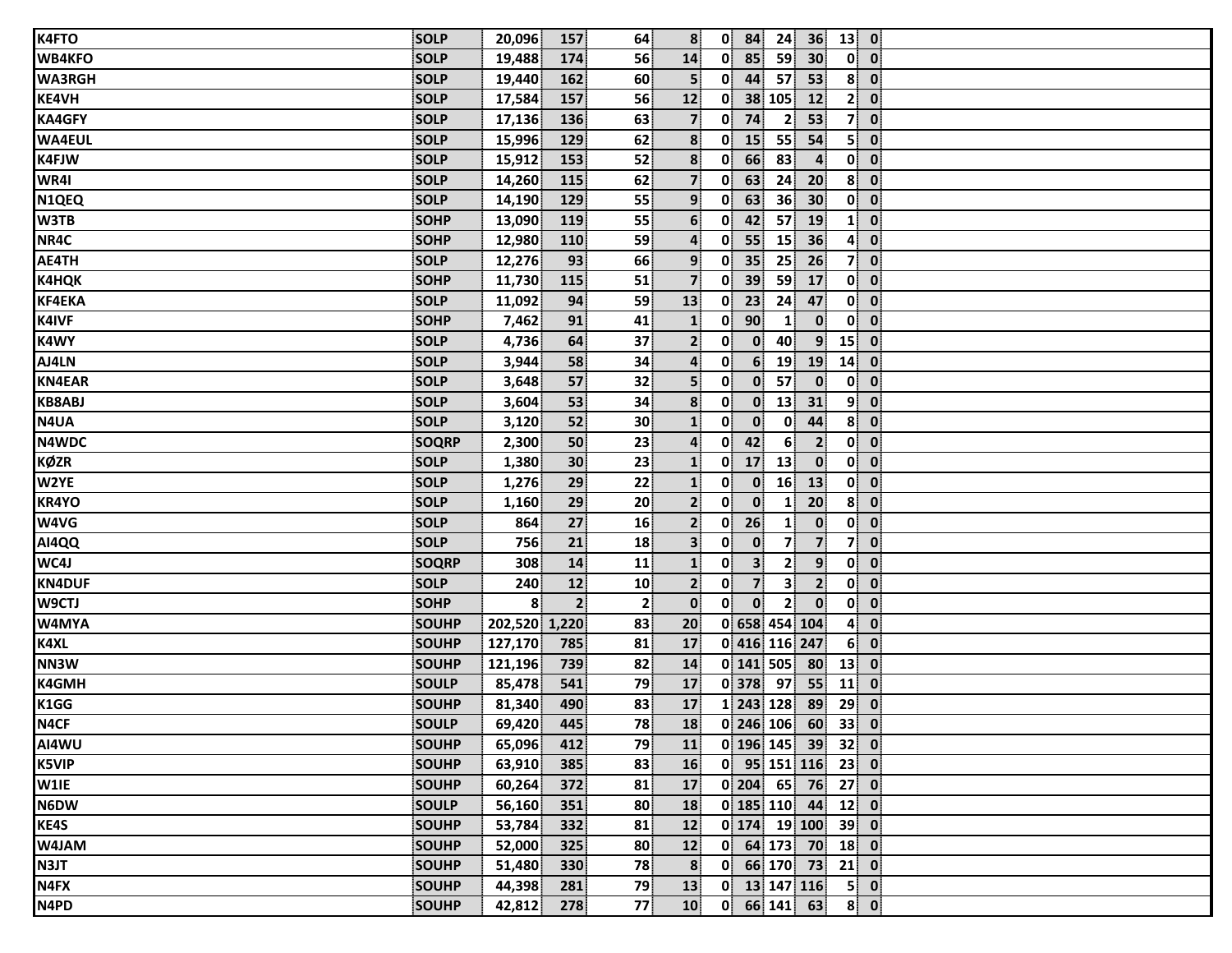| N4VA                     | SOUHP        | 37,268        | 271      | 72 | $\mathbf{0}$            | $\mathbf{0}$            | $\mathbf{0}$   | $\mathbf{0}$   | $\mathbf{0}$                                                                       |                                        | $0$ $0$                                                              |
|--------------------------|--------------|---------------|----------|----|-------------------------|-------------------------|----------------|----------------|------------------------------------------------------------------------------------|----------------------------------------|----------------------------------------------------------------------|
| <b>N3MK</b>              | <b>SOUHP</b> | 32,562        | 201      | 81 | 7 <sup>1</sup>          | 0                       | 75             | 99             | 22                                                                                 | 5 <sup>1</sup>                         | $\overline{\mathbf{0}}$                                              |
| W4VIC                    | <b>SOUHP</b> | 31,974        | 219      | 73 | 8 <sup>1</sup>          | $\mathbf{0}$            | 91             | 41             | 67                                                                                 | 20                                     | $\overline{\mathbf{0}}$                                              |
| <b>KK4XX</b>             | <b>SOULP</b> | 31,326        | 227      | 69 | 14                      |                         | $0$ 149        | 55             | 19                                                                                 | 4                                      | $\mathbf{0}$                                                         |
| N3UA                     | SOUHP        | 30,418        | 227      | 67 | $\overline{\mathbf{a}}$ |                         | $0$ 156        | 4              | 67                                                                                 | $\mathbf{0}$                           | $\overline{\mathbf{0}}$                                              |
| NZ6T                     | <b>SOULP</b> | 24,426        | 177      | 69 | 10                      |                         | $0$ 107        | 38             | 30                                                                                 | 2 <sup>1</sup>                         | $\mathbf{0}$                                                         |
| <b>N3KN</b>              | SOUHP        | 21,632        | 169      | 64 | 6                       | 0                       | 62             | 61             | 40                                                                                 | 6 <sup>1</sup>                         | $\mathbf{0}$                                                         |
| W4NF                     | <b>SOUHP</b> | 20,592        | 198      | 52 | $\overline{2}$          |                         | $0$ 195        | 3 <sup>1</sup> | $\mathbf{0}$                                                                       | $\mathbf{0}$                           | $\mathbf{0}$                                                         |
| KG3V                     | <b>SOULP</b> | 20,538        | 163      | 63 | $\overline{4}$          | 0                       | 74             | 52             | 37                                                                                 | 0                                      | $\mathbf{0}$                                                         |
| <b>KD4LEM</b>            | <b>SOULP</b> | 18,980        | 146      | 65 | 9 <sup>1</sup>          | $\mathbf{0}$            | 53             | 61             | 27                                                                                 | 51                                     | $\mathbf{0}$                                                         |
| KK4BZ                    | SOULP        | 17,408        | 128      | 68 | 11                      | $\mathbf{0}$            | 52             | 61             | 10                                                                                 | 5 <sup>1</sup>                         | $\overline{\mathbf{0}}$                                              |
| <b>KN4KL</b>             | SOUHP        | 16,214        | 121      | 67 | $\boldsymbol{4}$        | $\mathbf{0}$            | 27             | 23             | 71                                                                                 | $\mathbf{0}$                           | $\mathbf{0}$                                                         |
| K4MI                     | <b>SOULP</b> | 14,760        | 123      | 60 | 9 <sup>1</sup>          | $\mathbf{0}$            | 56             | 36             | 19                                                                                 | 12                                     | $\mathbf{0}$                                                         |
| <b>KK4RWB</b>            | <b>SOULP</b> | 12,446        | 127      | 49 | 13                      | 0                       |                | 16 102         | 8                                                                                  | $\mathbf{1}$                           | $\mathbf{0}$                                                         |
| KC4D                     | SOUHP        | 12,348        | 126      | 49 | $\overline{\mathbf{3}}$ |                         | 0 102          | 8 <sup>1</sup> | 16                                                                                 | 0                                      | $\overline{\mathbf{0}}$                                              |
| <b>W4PK</b>              | SOUHP        | 10,856        | 92       | 59 | $\overline{4}$          | 0                       | 13             | 37             | 35                                                                                 | 7 <sup>1</sup>                         | $\mathbf{0}$                                                         |
| W3YY                     | <b>SOUHP</b> | 7,380         | 82       | 45 | 3 <sup>1</sup>          | $\mathbf{0}$            | $\mathbf{0}$   | 82             | $\mathbf{0}$                                                                       | $\mathbf{0}^{\parallel}$               | $\overline{\mathbf{0}}$                                              |
| <b>KK4ODQ</b>            | SOUHP        | 7,138         | 83       | 43 | 2 <sup>1</sup>          | $\mathbf{0}$            | 67             | 16             | $\mathbf{0}$                                                                       | $\mathbf{0}$                           | $\mathbf{0}$                                                         |
| <b>KK4VA</b>             | <b>SOULP</b> | 1,218         | 29       | 21 | $\overline{2}$          | $\mathbf{0}$            | $\mathbf{0}$   | $\mathbf{3}$   | 23                                                                                 | 3 <sup>1</sup>                         | $\mathbf{0}$                                                         |
| NR4M                     | <b>MSHP</b>  | 107,092       | 653      | 82 | 15                      | 0                       | $\overline{7}$ | 388 247        |                                                                                    | 11                                     | 0 (Ops: KE4WKX, NR4M, W4LAN, W6LWG)                                  |
| <b>W4TG</b>              | <b>MSLP</b>  | 56,826        | 369      | 77 | 12                      |                         |                | 0 195 110      | 60                                                                                 | 4                                      | $\mathbf{0}$                                                         |
| KK4R                     | <b>MSLP</b>  | 46,800        | 300      | 78 | $12$                    |                         | $0$ 158        | 69             | 58                                                                                 | 15                                     | 0 (Ops: KF4TMW, KK4R)                                                |
| KC4GIA                   | <b>MSLP</b>  | 30,942        | 191      | 81 | 16                      | $\mathbf{0}$            | 98             | 22             | 41                                                                                 |                                        | 30 0 (Ops: KC4GIA, KF4LGS, KR4DO)                                    |
| <b>K4KDJ</b>             | $\mathsf{S}$ | 572           | 22       | 13 | $\mathbf{2}$            | $\mathbf{0}$            | 6 <sup>1</sup> | 13             | 3 <sup>1</sup>                                                                     | $\mathbf{0}$                           | 0 (Ops: KK4BSM)                                                      |
| West Central Florida     |              |               |          |    |                         |                         |                |                |                                                                                    |                                        |                                                                      |
| <b>K5KG</b>              | <b>SOHP</b>  | 178,524 1,102 |          | 81 | 20                      | $\mathbf{0}$            |                |                | 36 462 511 93                                                                      |                                        | $\bullet$                                                            |
| N9OU                     | <b>SOLP</b>  | 28,368        | 197      | 72 | 18                      | $\mathbf{0}$            |                | $0$ 101        | 96                                                                                 | $\mathbf{0}$                           | $\overline{\mathbf{0}}$                                              |
| W4OEP                    | <b>SOLP</b>  | 16,912        | 151      | 56 | $\overline{\mathbf{z}}$ | 0                       |                | 43 107         | $\mathbf{1}$                                                                       | $\mathbf{0}$                           | $\overline{\mathbf{0}}$                                              |
| NX4N                     | <b>SOHP</b>  | 15,070        | 137      | 55 | 3 <sup>1</sup>          | $\mathbf{0}$            |                | $0$ 102        | 31                                                                                 | 4                                      | $\mathbf{0}$                                                         |
| <b>KK4AND</b>            | <b>SOLP</b>  | 9,702         | 99       | 49 | 15                      | $\mathbf{0}$            | 42             | 16             | $\mathbf{0}$                                                                       | 41                                     | $\overline{\mathbf{0}}$                                              |
| W4MPJ                    | <b>SOHP</b>  | 4,636         | 61       | 38 | 8                       | $\mathbf{0}$            | $\mathbf{0}$   | 18             | 43                                                                                 | $\mathbf{0}$                           | $\mathbf{0}$                                                         |
| <b>K8MR</b>              | <b>SOLP</b>  | 3,200         | 50       | 32 | $\overline{\mathbf{3}}$ | $\mathbf{0}$            | 19             | $\mathbf{3}$   | 19                                                                                 | 9 <sup>1</sup>                         | $\mathbf{0}$                                                         |
| <b>KD4ACG</b>            | <b>SOLP</b>  | 2,668         | 46       | 29 | 3 <sup>1</sup>          | $\mathbf{0}$            | $\mathbf{0}$   | $\mathbf{1}$   | 33                                                                                 | 12                                     | $\overline{\mathbf{0}}$                                              |
| VE3SHO/W4 (VE3SHO, op)   | <b>SOQRP</b> | 680           | 20       | 17 | $\overline{\mathbf{5}}$ | $\mathbf{0}$            | $\mathbf{0}$   | $\mathbf{0}$   | 20                                                                                 | $\mathbf{0}$                           | $\mathbf{0}$                                                         |
| NY4I                     | <b>SOHP</b>  |               | $312$ 13 | 12 | $\mathbf{1}$            | $\overline{\mathbf{0}}$ |                |                | $\begin{array}{ c c c c }\hline \textbf{0} & \textbf{0} & \textbf{10} \end{array}$ | $3$ 0                                  |                                                                      |
| N4TP (W4LT, op)          | SOULP        | 206,874 1,277 |          | 81 | 22                      |                         |                |                | $0$ 34 646 568 29 0                                                                |                                        |                                                                      |
| <b>K3WR</b>              | <b>SOULP</b> | 7,144         | 76       | 47 | 5 <sup>1</sup>          |                         |                |                | $0$ 24 46 6                                                                        | $\begin{bmatrix} 0 \\ 0 \end{bmatrix}$ |                                                                      |
| K4KXX                    | SOUHP        | 1,188         | 33       | 18 | $\mathbf{2}$            |                         |                |                | $0 \t 0 \t 10 \t 23$                                                               |                                        | $\begin{bmatrix} 0 \\ 0 \end{bmatrix}$                               |
| AD4YQ                    | <b>SOULP</b> | 308           | 14       | 11 | $\mathbf{1}$            |                         |                |                | $0$ 11 $0$ $0$                                                                     |                                        | 3 0                                                                  |
| <b>KG4QIV</b>            | <b>MSHP</b>  | 36,010        | 277      | 65 | 15                      |                         |                |                | $0$ 40 52 185                                                                      |                                        | $0$ $0$                                                              |
|                          |              |               |          |    |                         |                         |                |                |                                                                                    |                                        |                                                                      |
| Call<br>U.S. Call Area 5 | Category     |               |          |    |                         |                         |                |                |                                                                                    |                                        | Score QSOs Sections Hours 160 80 40 20 15 10 Operator(s) and/or Host |
|                          |              |               |          |    |                         |                         |                |                |                                                                                    |                                        |                                                                      |
| <b>Arkansas</b>          |              |               |          |    |                         |                         |                |                |                                                                                    |                                        |                                                                      |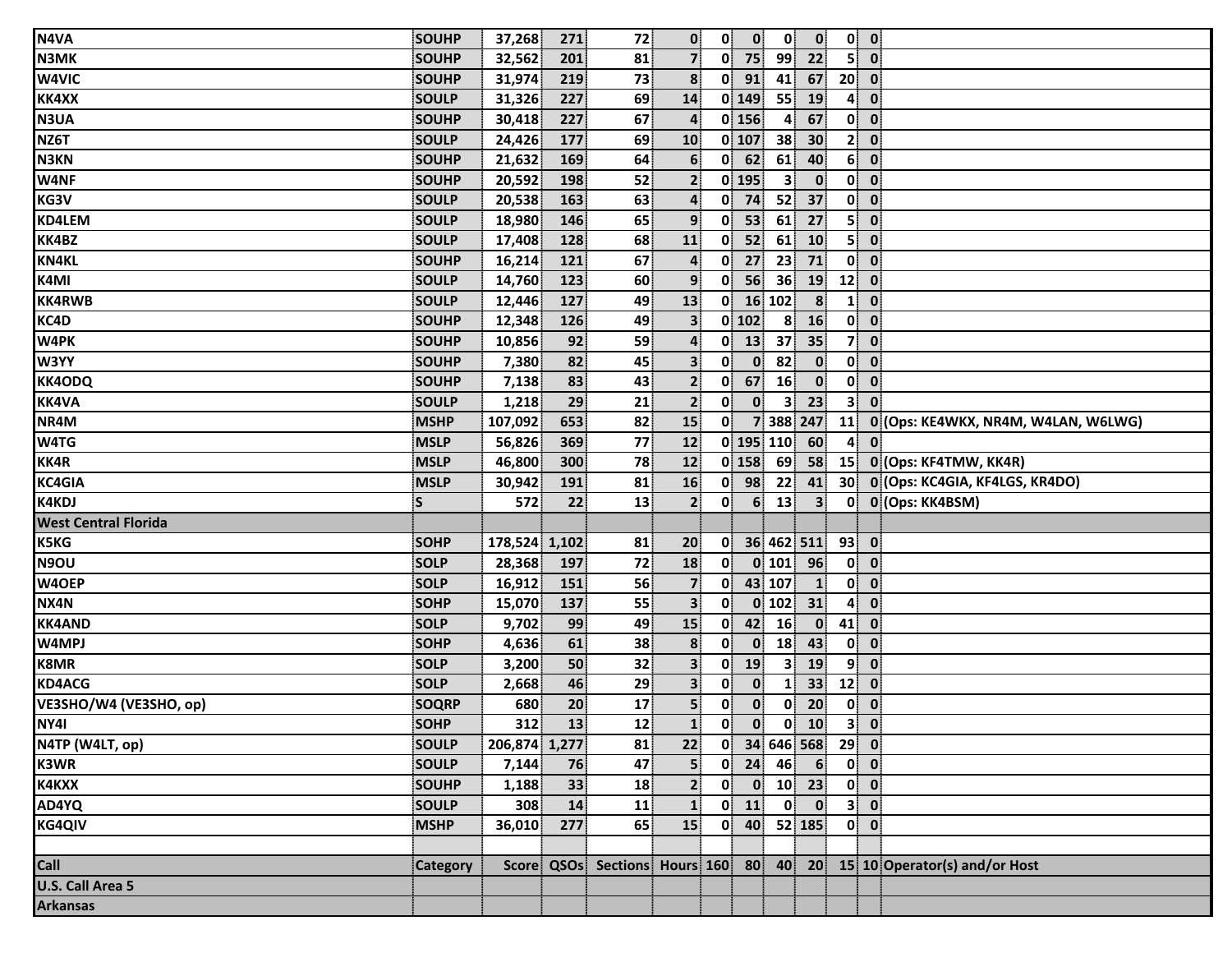| <b>K5FUV</b>      | <b>SOLP</b>  | 58,016        | 392 | 74                     | 10 <sup>1</sup>         | $\mathbf{0}$ |                         |                  | 59 160 102 71 0                                        |                |                         |                                         |
|-------------------|--------------|---------------|-----|------------------------|-------------------------|--------------|-------------------------|------------------|--------------------------------------------------------|----------------|-------------------------|-----------------------------------------|
| <b>N5JLC</b>      | <b>SOHP</b>  | 33,000        | 275 | 60                     | 9 <sup>1</sup>          | 0            | 25                      |                  | 77 173                                                 |                | $0\ 0$                  |                                         |
| NO5F              | <b>SOLP</b>  | 32,548        | 206 | 79                     | 10                      | 0            | 42                      | 49               | 89                                                     | 26             | $\overline{\mathbf{0}}$ |                                         |
| KD5J              | <b>SOLP</b>  | 29,768        | 244 | 61                     | $6 \overline{6}$        | $\mathbf{0}$ |                         | 34 158           | 19                                                     | 33             | $\overline{\mathbf{0}}$ |                                         |
| <b>N5KLE</b>      | <b>SOLP</b>  | 27,792        | 193 | 72                     | 19                      | $\mathbf{0}$ | 96                      | 37               | 60                                                     | $\mathbf{0}$   | $\mathbf{0}$            |                                         |
| WD5HJF            | <b>SOLP</b>  | 14,100        | 94  | 75                     | 10                      | $\mathbf{0}$ | 25                      | 30               | 27                                                     | 12             | $\mathbf 0$             |                                         |
| <b>N5RN</b>       | <b>SOLP</b>  | 10,296        | 99  | 52                     | 5                       | $\mathbf{0}$ | $\mathbf{0}$            | 99               | $\mathbf{0}$                                           | $\mathbf{0}$   | $\mathbf 0$             |                                         |
| <b>W5TCB</b>      | <b>SOHP</b>  | 4,218         | 57  | 37                     | 4                       | 0            | $\mathbf{0}$            | 30 <sup>1</sup>  | 18                                                     | 9 <sup>1</sup> | $\mathbf{0}$            |                                         |
| <b>WBØRUR</b>     | <b>SOULP</b> | 30,888        | 198 | 78                     | $\overline{\mathbf{5}}$ | 0            | 6 <sup>1</sup>          |                  | 21 164                                                 | $\mathbf{7}$   | $\mathbf{0}$            |                                         |
| <b>W5AHS</b>      | <b>MSHP</b>  | 201,556 1,229 |     | 82                     | 23                      |              | $0$ 479                 |                  | 81 658                                                 | 11             |                         | 0 (Ops: K5DB, K5NFS, KF5COP, W5OX)      |
| W5YM              | $\mathsf S$  | 61,146        | 387 | 79                     | 12                      | $\mathbf{0}$ |                         |                  |                                                        |                |                         | 1 140 236 10 0 (Ops: KE5LI, WJ5V)       |
| Louisiana         |              |               |     |                        |                         |              |                         |                  |                                                        |                |                         |                                         |
| N5VU              | <b>SOHP</b>  | 23,120        | 170 | 68                     | 6                       | $\mathbf{0}$ | 21                      | 50               | 99                                                     |                | $0 \quad 0$             |                                         |
| WW5L              | <b>SOLP</b>  | 5,192         | 59  | 44                     | 8                       | 0            | $\mathbf{0}$            | 53               | $6 \overline{6}$                                       |                | $0$ $0$                 |                                         |
| K5VV              | <b>SOLP</b>  | 4,896         | 68  | 36                     | $\mathbf{2}$            | 0            | $\mathbf{0}$            | 24               | 44                                                     |                | $0$ 0                   |                                         |
| KI5EE             | <b>SOLP</b>  | 3,240         | 45  | 36                     | $\mathbf{2}$            | $\mathbf{0}$ | $\mathbf{0}$            | 9                | 28                                                     | 8 <sup>1</sup> | $\mathbf 0$             |                                         |
| AA5UY             | <b>SOLP</b>  | 968           | 22  | 22                     | $\overline{\mathbf{3}}$ | 0            | $\overline{\mathbf{r}}$ | 15               | $\mathbf{0}$                                           | 3 <sup>1</sup> | $\mathbf 0$             |                                         |
| <b>KG5IQU</b>     | <b>SOHP</b>  | $\mathbf{2}$  |     | $\mathbf{1}^{\dagger}$ | $\mathbf{0}$            | $\mathbf{0}$ | $\mathbf{0}$            | $\mathbf{1}$     | $\mathbf{0}$                                           | $\mathbf{0}$   | $\mathbf 0$             |                                         |
| <b>N8OO</b>       | <b>SOUHP</b> | 292,658 1,763 |     | 83                     | 24                      | $\mathbf{0}$ |                         |                  | 61 824 831                                             | 47             | $\mathbf 0$             |                                         |
| KA5M              | <b>SOUHP</b> | 63,516        | 402 | 79                     | 11                      | $\mathbf{0}$ |                         |                  | 26 163 205                                             | $\mathbf{8}$   | $\mathbf{0}$            |                                         |
| AA5UZ             | <b>SOULP</b> | 6,360         | 60  | 53                     | 9                       | $\mathbf{0}$ | 10                      | 20 <sup>1</sup>  | 21                                                     | 9              | $\mathbf{0}$            |                                         |
|                   |              |               |     |                        |                         |              |                         |                  |                                                        |                |                         | (Ops: K5ER, KN5O, W5WZ, W5WZ, WA5VQP,   |
| W5WZ              | <b>MSHP</b>  | 292,576 1,784 |     | 82                     | 24                      |              |                         |                  | 0 261 807 617                                          | 99             |                         | 0 WM5H, @W5WZ)                          |
| <b>K5KU</b>       | <b>MSLP</b>  | 123,836       | 746 | 83                     | 21                      |              |                         |                  | $0$ 71 406 134 135                                     |                | $\overline{\mathbf{0}}$ |                                         |
|                   |              |               |     |                        |                         |              |                         |                  |                                                        |                |                         | (Ops: KC5KWZ, N5HZ, NO5W, W3WGG, W4NDF, |
| <b>W5GAD</b>      | <b>MSLP</b>  | 23,506        | 161 | 73                     | 14                      | 0            | 28                      | 30 <sub>2</sub>  | 94                                                     | 9              |                         | 0 W5CMM, WA5W, WF5O)                    |
| W5YW              | <b>MSLP</b>  | 9,384         | 92  | 51                     | $6 \overline{6}$        | $\mathbf{0}$ | 8                       | 54               | 27                                                     | 3 <sup>1</sup> |                         | 0 (Ops: KG5IQU, KG5IRS)                 |
| <b>K5LSU</b>      | $\mathsf{S}$ | 11,110        | 101 | 55                     | $\overline{\mathbf{z}}$ | $\mathbf{0}$ | $\mathbf{0}$            | 47               | 36                                                     |                |                         | 18 0 (Ops: AD5VC, KG5UIA)               |
| Mississippi       |              |               |     |                        |                         |              |                         |                  |                                                        |                |                         |                                         |
| N4OGW             | <b>SOHP</b>  | 44,640        | 310 | 72                     | 4                       |              | $0$ 198                 | $\boldsymbol{8}$ | 93                                                     | $11$ 0         |                         |                                         |
| WQ5L              | <b>SOHP</b>  | 39,296        | 307 | 64                     | 4                       | 0            |                         | 12 295           | $\mathbf{0}$                                           | $\mathbf{0}$   | $\mathbf{0}$            |                                         |
| KD5UVV            | <b>SOHP</b>  | 32,368        | 238 | 68                     | $\overline{\mathbf{z}}$ | $\mathbf{0}$ |                         | 34 162           | 33                                                     | 9 <sup>1</sup> | $\mathbf 0$             |                                         |
| K5XU              | <b>SOLP</b>  | 30,338        | 197 | 77                     | 12                      | 0            | 44                      | 56               | 55                                                     | $42$ 0         |                         |                                         |
| NA5NN (K2FF, op)  | <b>SOHP</b>  | 7,070         | 101 | 35                     | $\mathbf{1}$            | $\mathbf{0}$ | $\mathbf{5}$            | 10 <sup>1</sup>  | 86                                                     | $\mathbf{0}$   | $\mathbf{0}$            |                                         |
| N5PD              | <b>SOULP</b> | 30,814        | 217 | 71                     | 12                      |              |                         |                  | $0$ 41 114 41                                          | $21$ 0         |                         |                                         |
| <b>KG5UBE</b>     | <b>SOUHP</b> | 18,270        | 145 | 63                     | 8                       |              |                         | $0$ 10 64        | 68                                                     |                | 3 0                     |                                         |
| <b>KF5WVJ</b>     | <b>SOULP</b> | 7,280         | 65  | 56                     | 6 <sup>1</sup>          |              |                         |                  | $0$ 14 14 34                                           |                | 3 0                     |                                         |
| <b>KF8PD</b>      | <b>SOUHP</b> | 5,120         | 64  | 40                     | 3 <sup>1</sup>          | $\mathbf{0}$ |                         | $0 \quad 64$     | $\mathbf{0}$                                           |                | $0 \vert 0 \vert$       |                                         |
| <b>New Mexico</b> |              |               |     |                        |                         |              |                         |                  |                                                        |                |                         |                                         |
| W5IP (AA5B, op)   | <b>SOHP</b>  | 254,810 1,535 |     | 83                     | 24                      |              |                         |                  | 0 178 458 887                                          | $12$ 0         |                         |                                         |
| <b>K5TA</b>       | <b>SOHP</b>  | 254,200 1,550 |     | 82                     | 23                      |              |                         |                  | $\boxed{0}$ 143 617 733 57 0                           |                |                         |                                         |
| K5WO              | <b>SOHP</b>  | 60,522        | 393 | 77                     | 21                      |              |                         |                  | $\begin{bmatrix} 0 & 71 & 212 & 93 & 17 \end{bmatrix}$ |                |                         |                                         |
| <b>K5WY</b>       | <b>SOHP</b>  | 26,264        | 196 | 67                     | 9 <sub>1</sub>          |              |                         |                  | $0$ 75 32 65 24 0                                      |                |                         |                                         |
| W5IV              | <b>SOLP</b>  | 16,456        | 121 | 68                     | 11                      |              |                         |                  | $0$ 2 36 59 24 0                                       |                |                         |                                         |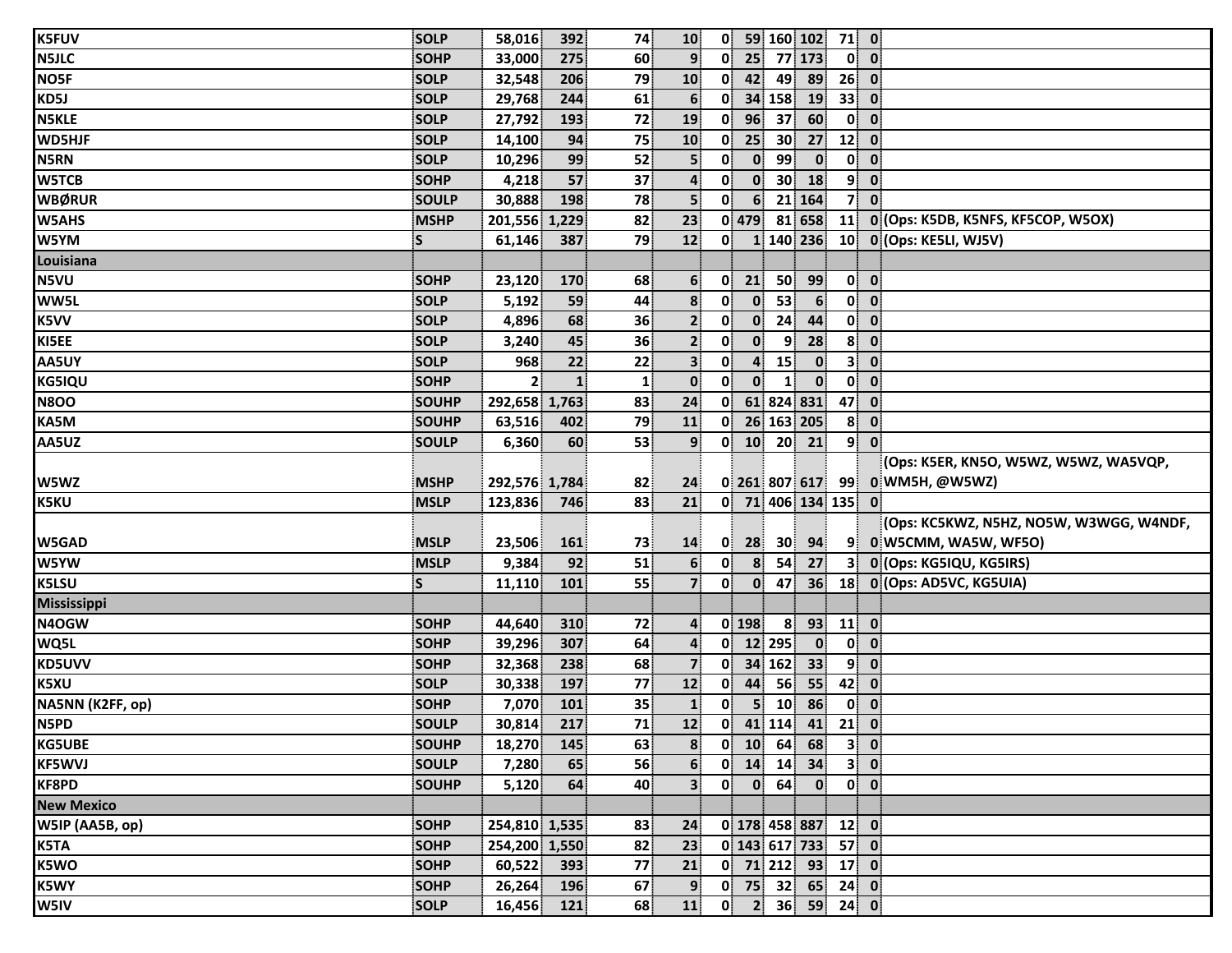| <b>N3MRA</b>       | <b>SOLP</b>  | 9,800         | 98             | 50             | 7 <sup>1</sup>   | $\mathbf{0}$   |                | $0$ 18          | 80                                                          |                         | $0$ $0$                                |
|--------------------|--------------|---------------|----------------|----------------|------------------|----------------|----------------|-----------------|-------------------------------------------------------------|-------------------------|----------------------------------------|
| W5YBT              | <b>SOLP</b>  | 2,262         | 39             | 29             | 8                | 0              | $\mathbf{0}$   | 21              | 9 <sup>1</sup>                                              | 9 <sup>1</sup>          | $\overline{\mathbf{0}}$                |
| <b>N5WMQ</b>       | <b>SOLP</b>  | 1,200         | 25             | 24             | $\overline{4}$   | $\mathbf{0}$   | $\mathbf{0}$   | 12              | 9 <sup>1</sup>                                              | $\mathbf{A}$            | $\mathbf 0$                            |
| KC5RGQ             | <b>SOHP</b>  | 8             | $\overline{2}$ | $\mathbf{2}$   | $\mathbf{0}$     | 0              | $\mathbf{0}$   | $\overline{2}$  | $\mathbf{0}$                                                | $\mathbf{0}$            | $\mathbf{0}$                           |
| K5TQ               | <b>SOUHP</b> | 113,544       | 684            | 83             | 18               |                |                |                 | 0 188 186 239                                               | 71                      | $\mathbf{0}$                           |
| <b>N5HC</b>        | <b>SOUHP</b> | 53,120        | 332            | 80             | 22               |                | $0$ 106        |                 | 90 109                                                      | 27                      | $\mathbf 0$                            |
| W5GZ               | <b>SOULP</b> | 26,400        | 200            | 66             | 13               |                | $0$ 73         | 33              | 76                                                          | 18                      | $\mathbf{0}$                           |
| <b>NN5K</b>        | <b>MSHP</b>  | 187,912       | 1,132          | 83             | 24               |                |                |                 | 0 170 465 437                                               | 60                      | 0 (Ops: KK6MC, NN5K, W7QQ)             |
| <b>K5LRW</b>       | <b>MSLP</b>  | 28,842        | 209            | 69             | 16               | 1 <sup>1</sup> |                | 4 145           | 52                                                          | $\overline{7}$          | 0 (Ops: KB7SQF, KC5RGQ, KG5MXP, N5JDT) |
| <b>KK5OV</b>       | <b>MSLP</b>  | 12,720        | 120            | 53             | 10               | $\mathbf{0}$   | $\mathbf{0}$   | 50              | 70                                                          |                         | 0 0 (Ops: KB5ZSK, KK5OV)               |
| <b>North Texas</b> |              |               |                |                |                  |                |                |                 |                                                             |                         |                                        |
| WD5K               | <b>SOLP</b>  | 128,904       | 786            | 82             | 24               |                |                |                 | $0$ 225 76 381 104                                          |                         | $\mathbf{0}$                           |
| <b>W5NE</b>        | <b>SOHP</b>  | 52,808        | 322            | 82             | 12               | $\mathbf{0}$   |                | 79 120          | 99                                                          | 24                      | $\mathbf{0}$                           |
| <b>K5FO</b>        | <b>SOLP</b>  | 49,140        | 315            | 78             | 13               | 0              |                |                 | 93 120 74                                                   | 28                      | $\mathbf{0}$                           |
| <b>K5KJ</b>        | <b>SOQRP</b> | 34,080        | 240            | 71             | 9                | 0              | 25             |                 | 33 134                                                      | 48                      | $\mathbf{0}$                           |
| <b>NSLFE</b>       | <b>SOLP</b>  | 28,224        | 196            | 72             | 15               | $\mathbf{0}$   | 31             | 86              | 77                                                          | $\mathbf{2}$            | $\mathbf{0}$                           |
| <b>KG5IEE</b>      | <b>SOLP</b>  | 21,504        | 168            | 64             | 13               | 0              |                | $0$ 107         | 57                                                          | $\mathbf{A}$            | $\mathbf 0$                            |
| K5WI               | <b>SOLP</b>  | 18,760        | 134            | 70             | 10               | $\mathbf{0}$   | 51             | 37              | 42                                                          | $\overline{\mathbf{4}}$ | $\mathbf{0}$                           |
| NN5T               | <b>SOLP</b>  | 17,936        | 152            | 59             | 9                | $\mathbf{0}$   | 23             | 40              | 64                                                          | 25                      | $\mathbf{0}$                           |
| <b>KB5GLV</b>      | <b>SOLP</b>  | 16,384        | 128            | 64             | 16               | 0              | 9 <sup>1</sup> | 32              | 75                                                          | 12                      | $\mathbf{0}$                           |
| <b>WB7PVL</b>      | <b>SOLP</b>  | 11,526        | 113            | 51             | $\overline{7}$   | 0              | $\mathbf{0}$   | 15              | 54                                                          | 44                      | $\mathbf 0$                            |
| <b>K5ELF</b>       | <b>SOLP</b>  | 11,424        | 112            | 51             | 6                | $\mathbf{0}$   | 13             | 36              | 17                                                          | 46                      | $\mathbf{0}$                           |
| <b>KF5YAF</b>      | <b>SOLP</b>  | 10,098        | 99             | 51             | 11               | 0              | 23             | 30 <sup>1</sup> | 35                                                          | 11                      | $\mathbf{0}$                           |
| W8FN               | <b>SOHP</b>  | 9,464         | 91             | 52             | $\mathbf{2}$     | $\mathbf{0}$   | 8 <sup>1</sup> | 32              | 51                                                          | $\mathbf{0}$            | $\mathbf 0$                            |
| <b>W5PKK</b>       | <b>SOLP</b>  | 8,100         | 81             | 50             | $\overline{7}$   | $\mathbf{0}$   | 4              | 62              | 11                                                          | $\mathbf{4}$            | $\mathbf{0}$                           |
| AB5GQ              | <b>SOLP</b>  | 7,452         | 81             | 46             | 11               | $\mathbf{0}$   | 15             | 16              | 40                                                          |                         | $10$ 0                                 |
| NW5Q               | <b>SOLP</b>  | 6,966         | 81             | 43             | $6 \overline{6}$ | 0              | $\mathbf{0}$   | $\mathbf{0}$    | 39                                                          | 42                      | $\mathbf{0}$                           |
| <b>N5TJ</b>        | <b>SOLP</b>  | 5,456         | 62             | 44             | $\mathbf{1}$     | $\mathbf{0}$   | $\mathbf{0}$   | 42              | 20                                                          | $\mathbf{0}$            | $\mathbf{0}$                           |
| <b>KAØEGL</b>      | <b>SOLP</b>  | 5,328         | 72             | 37             | 5 <sup>1</sup>   | $\mathbf{0}$   | $\mathbf{0}$   | $\mathbf{0}$    | 61                                                          | 11                      | $\mathbf{0}$                           |
| <b>KC5DCT</b>      | <b>SOLP</b>  | 5,208         | 62             | 42             | 5                | 0              | 18             | 19              | 23                                                          | 2 <sup>1</sup>          | $\mathbf{0}$                           |
| <b>KB6OJE</b>      | <b>SOLP</b>  | 3,100         | 50             | 31             | $\overline{a}$   | $\mathbf{0}$   | $\overline{2}$ | 9               | 32                                                          | $\mathbf{7}$            | $\mathbf{0}$                           |
| <b>W5RIR</b>       | <b>SOHP</b>  | 2,574         | 39             | 33             | 5 <sup>1</sup>   | $\mathbf{0}$   | $\overline{2}$ | 21              | $\mathbf{3}$                                                | 13                      | $\mathbf 0$                            |
| <b>K5HTE</b>       | <b>SOHP</b>  | 2,236         | 43             | 26             | 3 <sup>1</sup>   | 0              | 25             | $\mathbf{2}$    | 12                                                          | $\mathbf{4}$            | $\mathbf 0$                            |
| <b>KE5WOR</b>      | <b>SOLP</b>  | 2,052         | 38             | 27             | $\mathbf{4}$     | 0              | $\mathbf{0}$   | 17              | 21                                                          | $\mathbf{0}$            | $\mathbf{0}$                           |
| AB1BN              | SOLP         | 1,150         | 25             | 23             | 2 <sup>1</sup>   |                |                |                 | $\begin{array}{ c c c c c }\n\hline\n0&0&0&25\n\end{array}$ |                         | $\overline{0}$ $\overline{0}$          |
| KU5Y               | <b>SOLP</b>  | 1,134         | 27             | 21             | 2 <sup>1</sup>   | $\mathbf{0}$   | $\mathbf{0}$   | 27 <sup>1</sup> | $\mathbf{0}$                                                |                         | $0$ $0$                                |
| N5ZT               | <b>SOLP</b>  | 1,044         | 29             | 18             | $\overline{2}$   | $\mathbf{0}$   | $\mathbf{0}$   | $\mathbf{0}$    | 29                                                          |                         | $0$ $0$                                |
| <b>KC5OZT</b>      | <b>SOHP</b>  | 912           | 24             | 19             | 3 <sup>1</sup>   | 0              | $\mathbf{0}$   | $\mathbf{2}$    | 22                                                          |                         | $0 \quad 0$                            |
| NM5M               | <b>SOLP</b>  | 798           | 21             | 19             | $\mathbf{0}$     | 0              | $\overline{4}$ | 11              | 6                                                           |                         | $0 \quad 0$                            |
| <b>K5MBA</b>       | <b>SOLP</b>  | 176           | 11             | 8 <sup>1</sup> | $\mathbf{1}$     | $\mathbf{0}$   |                | $0$ 11          | $\bullet$                                                   |                         | $0$ $0$                                |
| <b>K5RT</b>        | SOUHP        | 276,888 1,668 |                | 83             | 24               |                |                |                 | 0 227 718 586 137 0                                         |                         |                                        |
| <b>WBØTEV</b>      | <b>SOUHP</b> | 161,684       | 974            | 83             | 14               |                |                |                 | 0 197 405 365                                               | 70                      |                                        |
| NT5V               | <b>SOULP</b> | 70,356        | 429            | 82             | 12               |                |                |                 | $0$ 54 208 53 114 0                                         |                         |                                        |
| N5GI               | SOUHP        | 36,188        | 218            | 83             | 12               |                |                |                 | $0$ 77 35 95 11 0                                           |                         |                                        |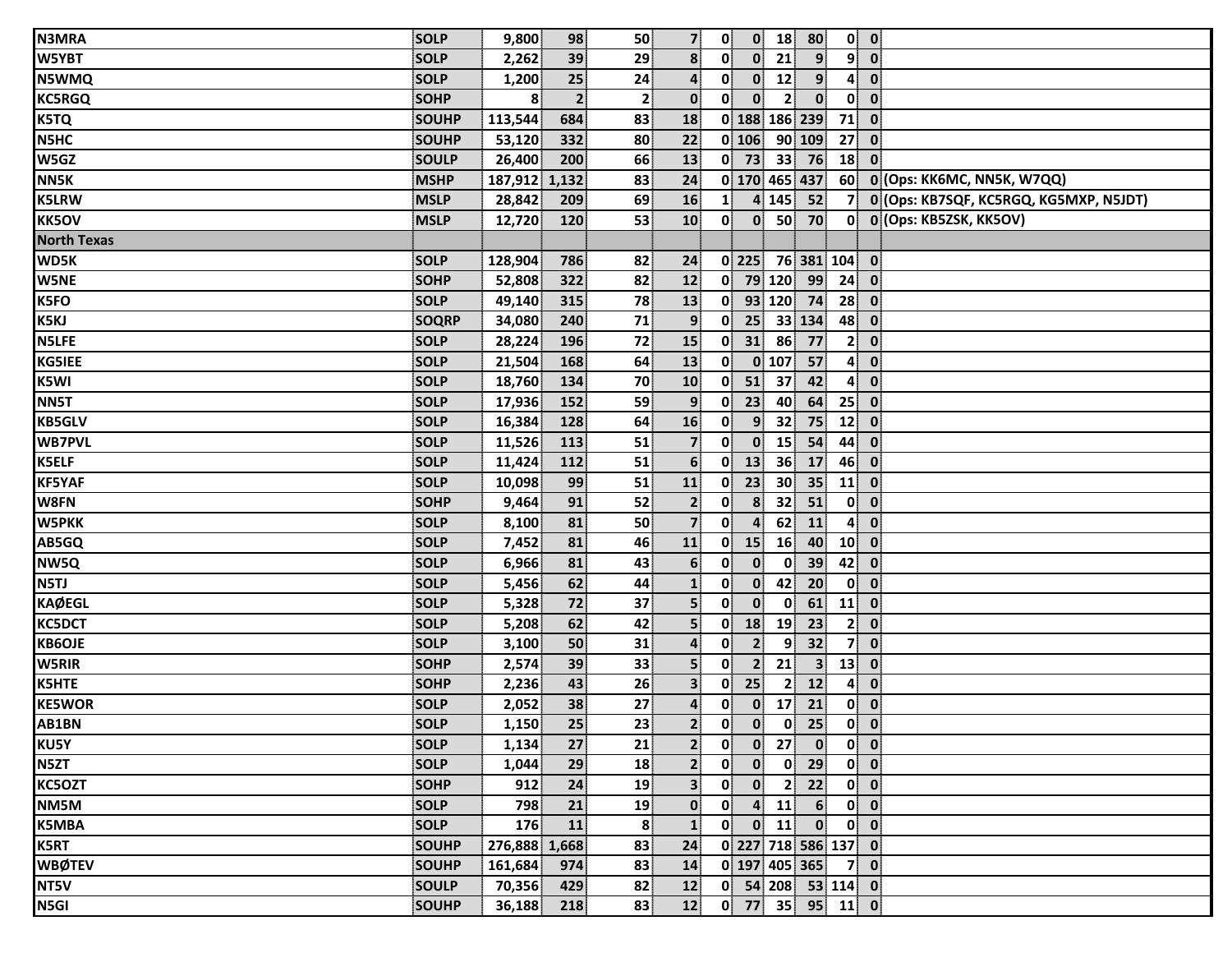| WA8ZBT             | SOULP        | 29,252        | 206             | 71           | 10               |              | $0 \vert 34 \vert$ | 36              | 71                         | $65$ 0          |                         |                                         |
|--------------------|--------------|---------------|-----------------|--------------|------------------|--------------|--------------------|-----------------|----------------------------|-----------------|-------------------------|-----------------------------------------|
| W5GN               | <b>SOUHP</b> | 23,800        | 175             | 68           | $6 \overline{6}$ | 0            |                    | 9 108           | 55                         | 3 <sup>1</sup>  | $\mathbf 0$             |                                         |
| <b>KG5VK</b>       | <b>SOUHP</b> | 15,372        | 126             | 61           | $\overline{7}$   | $\mathbf{0}$ | 13                 | 32              | 81                         | $\mathbf{0}$    | $\mathbf{0}$            |                                         |
| <b>K5LGX</b>       | <b>SOULP</b> | 12,810        | 105             | 61           | $\overline{7}$   | $\mathbf{0}$ | $\mathbf{0}$       | 61              | 44                         | 0               | $\mathbf 0$             |                                         |
| W5CWT              | <b>MSLP</b>  | 18,788        | 154             | 61           | 11               | $\mathbf{0}$ | $\mathbf{1}$       | 94              | 50                         | 9               |                         | 0 (Ops: KC5ERV, W5CWT)                  |
| <b>Oklahoma</b>    |              |               |                 |              |                  |              |                    |                 |                            |                 |                         |                                         |
| <b>W5GFI</b>       | <b>SOHP</b>  | 51,680        | 340             | 76           | 14               |              | $0$ 129            | 64              | 99                         | 48              | $\overline{\mathbf{0}}$ |                                         |
| <b>K5LAD</b>       | <b>SOHP</b>  | 49,434        | 321             | 77           | 19               |              | 0 104              |                 | 57 123                     | 37 <sup>1</sup> | $\mathbf 0$             |                                         |
| <b>N5UM</b>        | <b>SOHP</b>  | 32,368        | 238             | 68           | 5 <sup>1</sup>   |              | $0$ 44             | 81              | 89                         | 24              | $\mathbf{0}$            |                                         |
| <b>N5XTR</b>       | <b>SOLP</b>  | 19,460        | 139             | 70           | 9 <sub>1</sub>   | $\mathbf{0}$ | 10                 | 92              | 37                         | $\mathbf{0}$    | $\mathbf{0}$            |                                         |
| <b>N5UWY</b>       | <b>SOLP</b>  | 15,694        | 133             | 59           | 5                | $\mathbf{0}$ | 30 <sup>°</sup>    | 72              | 26                         | 5               | $\mathbf 0$             |                                         |
| AF5CC              | <b>SOHP</b>  | 14,508        | 117             | 62           | $\boldsymbol{4}$ | $\mathbf{0}$ | 31                 | 30 <sup>°</sup> | 35                         | 21              | $\mathbf 0$             |                                         |
| NQ5M               | <b>SOHP</b>  | 11,660        | 106             | 55           | $6 \overline{6}$ | 0            | 19                 | 45              | 40                         | 2 <sup>1</sup>  | $\mathbf 0$             |                                         |
| <b>KD5QX</b>       | <b>SOLP</b>  | 9,776         | 104             | 47           | 8                | 0            | 4                  | 57              | 37                         | 6 <sup>1</sup>  | $\mathbf 0$             |                                         |
| <b>WDØGTY</b>      | SOHP         | 2,880         | 45              | 32           | $\mathbf{4}$     | 0            | 29                 | 10              | 3 <sup>1</sup>             | 3 <sup>1</sup>  | $\boldsymbol{0}$        |                                         |
| <b>W5MQC</b>       | <b>SOLP</b>  | 2,296         | 41              | 28           | $\mathbf{4}$     | $\mathbf{0}$ | $\mathbf{0}$       | 5 <sup>1</sup>  | 36                         | 0               | $\mathbf 0$             |                                         |
| KR8ZE              | <b>SOLP</b>  | 336           | 14              | 12           | 3 <sup>1</sup>   | 0            | $\mathbf{1}$       | 4               | $\overline{7}$             | 2 <sup>1</sup>  | $\mathbf 0$             |                                         |
| <b>K5YM</b>        | <b>SOLP</b>  | 60            | $6\phantom{1}6$ | $\mathsf{S}$ | $\mathbf{0}$     | $\mathbf{0}$ | $\mathbf{0}$       |                 | $\mathbf{1}$               | $\mathbf{A}$    | $\mathbf 0$             |                                         |
| W5PAA (KF5GTX, op) | <b>SOULP</b> | 30,488        | 206             | 74           | 16               | $\mathbf{0}$ | 80                 | 57              | 67                         | $\mathbf{2}$    | $\mathbf{0}$            |                                         |
| <b>K5AEB</b>       | <b>SOULP</b> | 9,936         | 108             | 46           | 15               | $\mathbf{0}$ | $\mathbf{0}$       | 69              | 39                         | $\mathbf{0}$    | $\mathbf{0}$            |                                         |
| AC5D               | <b>MSLP</b>  | 9,858         | 93              | 53           | 8                | $\mathbf{0}$ | $\overline{a}$     | 17              | 47                         | 25              |                         | 0 (Ops: AC5D, KE5YAC)                   |
|                    |              |               |                 |              |                  |              |                    |                 |                            |                 |                         | (Ops: KE5YZB, KF5JXO, KG5KWJ, KG5KWK,   |
|                    |              |               |                 |              |                  |              |                    |                 |                            |                 |                         | KG5NRD, KG5NRG, KG5RJA, KG5RJB, KG5RJJ, |
| <b>KF5CRF</b>      | S            | 40,080        | 334             | 60           | 6                | $\mathbf{0}$ | $\mathbf{0}$       |                 | $2$ 332                    |                 |                         | 0 0 KG5TIO)                             |
| WD5AGO             | <b>S</b>     | 35,624        | 244             | 73           | 14               | $\mathbf{0}$ | 37                 |                 | 73 118                     |                 |                         | 16 0 (Ops: KG5SSI, KG5SVY, WD5AGO)      |
| <b>South Texas</b> |              |               |                 |              |                  |              |                    |                 |                            |                 |                         |                                         |
| NR5M               | <b>SOHP</b>  | 314,736 1,896 |                 | 83           | 24               |              |                    |                 | 0 134 934 766              | $62$ 0          |                         |                                         |
| K5TR (K5OT, op)    | <b>SOHP</b>  | 269,944       | 1,646           | 82           | 24               | $\mathbf{0}$ |                    |                 | 62 787 571 226             |                 | $\overline{\mathbf{0}}$ |                                         |
| WA2VYA             | <b>SOHP</b>  | 161,514       | 997             | 81           | 24               | $\mathbf{0}$ |                    |                 | 0 645 137 215              |                 | $\overline{\mathbf{0}}$ |                                         |
| K5TU               | <b>SOHP</b>  | 63,992        | 421             | 76           | $6 \overline{6}$ | $\mathbf{0}$ | $\mathbf{0}$       |                 | 22 227 172                 |                 | $\overline{\mathbf{0}}$ |                                         |
| KI5LR              | <b>SOLP</b>  | 62,832        | 408             | 77           | 19               | $\mathbf{0}$ |                    |                 | 1 216 175                  | 16              | $\mathbf 0$             |                                         |
| <b>K5VWW</b>       | <b>SOLP</b>  | 29,784        | 204             | 73           | 13               | $\mathbf{0}$ | $\mathbf{1}$       | 92              | 73                         | 38              | $\mathbf 0$             |                                         |
| <b>KF5ZNQ</b>      | <b>SOLP</b>  | 28,280        | 202             | 70           | 16               | 0            | 20                 | 59              | 90                         | 33              | $\boldsymbol{0}$        |                                         |
| AJ4F               | <b>SOLP</b>  | 28,014        | 203             | 69           | 11               | 0            | 49                 | 34              | 58                         | 62              | $\mathbf 0$             |                                         |
| <b>WA2VJL</b>      | SOLP         | 19,600        | 140             | 70           | 13               |              |                    | $0 \t 0 \t 73$  | $\overline{\phantom{0}}$ 0 | $67$ 0          |                         |                                         |
| <b>KD5QAQ</b>      | <b>SOLP</b>  | 19,468        | 157             | 62           | 9                | $\mathbf{0}$ |                    | 4 101           | 43                         |                 | $9$ 0                   |                                         |
| WA5DSS             | <b>SOLP</b>  | 19,404        | 154             | 63           | 13               | $\mathbf{0}$ | 25                 | 34              | 54                         | $41$ 0          |                         |                                         |
| <b>KT5TE</b>       | <b>SOLP</b>  | 17,010        | 135             | 63           | 13               | 0            | $\mathbf{2}$       | 72              | 53                         | 8 <sup>1</sup>  | $\overline{\mathbf{0}}$ |                                         |
| N5RZ               | <b>SOLP</b>  | 16,912        | 151             | 56           | 4                |              | $0$ 71             | 30 <sup>1</sup> | 50                         |                 | $0$ $0$                 |                                         |
| NO5V               | <b>SOLP</b>  | 14,384        | 116             | 62           | $\overline{7}$   | $\mathbf{0}$ | $\mathbf{1}$       | 73              | 26                         | $16$ 0          |                         |                                         |
| <b>KI5OO</b>       | <b>SOHP</b>  | 12,276        | 99              | 62           | 11               | $\mathbf{0}$ | 7 <sup>1</sup>     | 36              | 56                         |                 | $0 \vert 0 \vert$       |                                         |
| NA5J               | <b>SOLP</b>  | 11,772        | 109             | 54           | 6                | 0            | $\mathbf{0}$       | $\mathbf{3}$    | 75                         | $31$ 0          |                         |                                         |
| <b>KD5FBA</b>      | <b>SOLP</b>  | 10,476        | 97              | 54           | 12               | 0            | $\mathbf{0}$       | 62              | 5 <sup>1</sup>             | $30$ 0          |                         |                                         |
|                    |              |               |                 |              |                  |              |                    |                 |                            |                 |                         |                                         |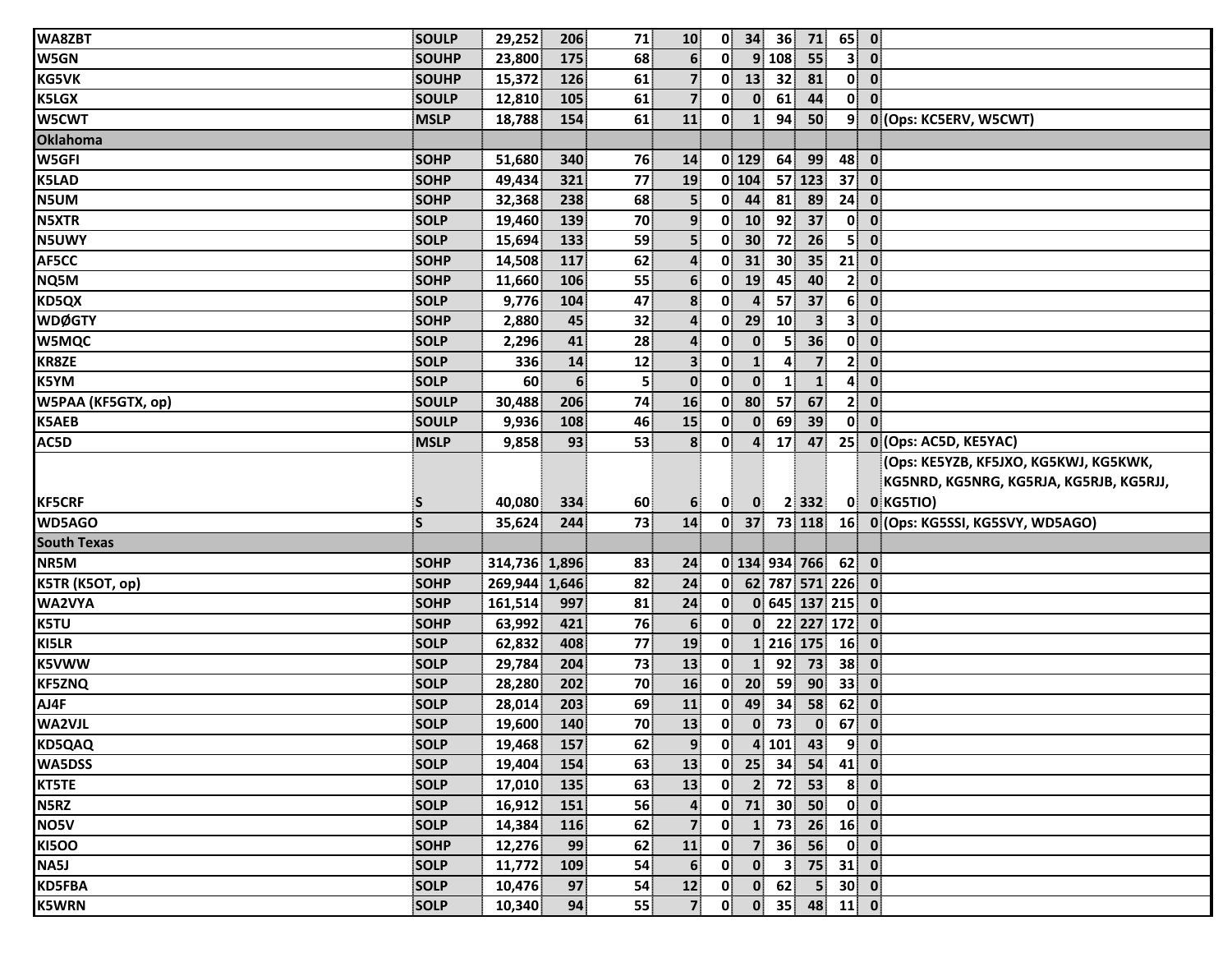| <b>K5DSM</b>            | <b>SOLP</b>     | 9,300          | 93           | 50           | 11                        | $\mathbf{0}$ | $\mathbf{0}$            | 54              | 39                |                 | $0$ $0$                                |                                                                      |
|-------------------------|-----------------|----------------|--------------|--------------|---------------------------|--------------|-------------------------|-----------------|-------------------|-----------------|----------------------------------------|----------------------------------------------------------------------|
| N5KAE                   | <b>SOLP</b>     | 7,600          | 76           | 50           | $\overline{\mathbf{3}}$   | 0            | $\mathbf{0}$            | 5               | 66                | 5 <sup>1</sup>  | $\mathbf 0$                            |                                                                      |
| <b>KA5GIL</b>           | <b>SOHP</b>     | 5,040          | 63           | 40           | 3 <sup>1</sup>            | 0            | $\mathbf{0}$            | 3               | 50                | $10$ 0          |                                        |                                                                      |
| W5XD                    | <b>SOHP</b>     | 3,220          | 46           | 35           | 2 <sup>1</sup>            | 0            | 10 <sup>1</sup>         | 24              | 12                | $\mathbf{0}$    | $\overline{\mathbf{0}}$                |                                                                      |
| N5CWA                   | <b>SOLP</b>     | 3,096          | 43           | 36           | 6 <sup>1</sup>            | $\mathbf{0}$ | $\mathbf{0}$            | $\mathbf{0}$    | 33                | 10              | $\mathbf 0$                            |                                                                      |
| <b>WA5ABR</b>           | <b>SOLP</b>     | 2,268          | 42           | 27           | $\mathbf{2}$              | 0            | $\mathbf{0}$            | 5               | 20 <sup>°</sup>   | 17              | $\mathbf{0}$                           |                                                                      |
| AA5JD                   | <b>SOHP</b>     | 1,872          | 36           | 26           | 5                         | $\mathbf{0}$ | $\mathbf{0}$            | 12              | 24                | $\mathbf{0}$    | $\mathbf{0}$                           |                                                                      |
| <b>KØNM</b>             | <b>SOHP</b>     | 950            | 25           | 19           | $\mathbf{1}$              | $\mathbf{0}$ | $\mathbf{0}$            | $\mathbf{0}$    | 25                | $\mathbf{0}$    | $\overline{\mathbf{0}}$                |                                                                      |
| <b>K5ENG</b>            | <b>SOLP</b>     | 390            | 15           | 13           | 3 <sup>1</sup>            | $\mathbf{0}$ | $\mathbf{0}$            | 5               | $\mathbf{0}$      | 10 <sup>1</sup> | $\overline{\mathbf{0}}$                |                                                                      |
| <b>KF5RUW</b>           | <b>SOLP</b>     | 360            | 15           | 12           | $\mathbf{1}$              | 0            | $\mathbf{0}$            | $\mathbf{0}$    | 15                | $\mathbf{0}$    | $\overline{\mathbf{0}}$                |                                                                      |
| W1BP                    | <b>SOQRP</b>    | 220            | 11           | 10           | $\mathbf{1}$              | $\mathbf{0}$ | $\mathbf{0}$            | $\mathbf{0}$    | 11                | $\mathbf{0}$    | $\mathbf 0$                            |                                                                      |
| <b>K5LGV</b>            | <b>SOHP</b>     | 180            | 9            | 10           | $\mathbf{0}$              | 0            | $\mathbf{0}$            | 9 <sup>1</sup>  | $\mathbf{0}$      | $\mathbf{0}$    | $\mathbf{0}$                           |                                                                      |
| W5FMH (W5HWZ, op)       | <b>SOUHP</b>    | 67,636         | 457          | 74           | 15                        | $\mathbf{0}$ |                         |                 | 73 116 218        | 50              | $\overline{\mathbf{0}}$                |                                                                      |
| N5XZ                    | <b>SOUHP</b>    | 66,400         | 415          | 80           | $6 \overline{6}$          | 0            |                         |                 | 87 215 112        | $\mathbf{1}$    | $\mathbf{0}$                           |                                                                      |
| N5XJ                    | <b>SOUHP</b>    | 36,852         | 249          | 74           | 9                         | $\mathbf{0}$ | $\mathbf{0}$            |                 | 94 107            | 48              | $\mathbf{0}$                           |                                                                      |
| K5PI                    | <b>SOUHP</b>    | 27,936         | 194          | 72           | $\boldsymbol{8}$          | $\mathbf{0}$ | $\mathbf{0}$            |                 | 43 125            | 26              | $\mathbf{0}$                           |                                                                      |
| KJ5Y                    | <b>SOUHP</b>    | 11,342         | 107          | 53           | 5                         | 0            | $\mathbf{0}$            |                 | $0$ 107           | $\mathbf{0}$    | $\overline{\mathbf{0}}$                |                                                                      |
| <b>KE5LQ</b>            | <b>SOULP</b>    | 7,656          | 66           | 58           | 5                         | $\mathbf{0}$ | 25                      | 38              | 1                 | $\mathbf{2}$    | $\mathbf{0}$                           |                                                                      |
| <b>N5RMS</b>            | <b>SOUHP</b>    | 4,788          | 63           | 38           | 6 <sup>1</sup>            | $\mathbf{0}$ | $\mathbf{0}$            | 63              | $\mathbf{0}$      | $\mathbf{0}$    | $\mathbf{0}$                           |                                                                      |
| WV5Y                    | <b>SOUHP</b>    | 1,216          | 32           | 19           | 3                         | $\mathbf{0}$ | $\mathbf{0}$            | 6 <sup>1</sup>  | $\boldsymbol{8}$  | 18              | $\mathbf{0}$                           |                                                                      |
| <b>W5DPT</b>            | <b>SOUHP</b>    | 2 <sup>1</sup> | $\mathbf{1}$ | $\mathbf{1}$ | $\mathbf{0}$              | $\mathbf{0}$ | $\mathbf{0}$            | $\mathbf{0}$    | $\mathbf{1}$      | $\mathbf{0}$    | $\mathbf{0}$                           |                                                                      |
| <b>W5RRR</b>            | <b>MSHP</b>     | 108,230        | 685          | 79           | 16                        | $\mathbf{0}$ |                         |                 | 32 427 198        | 28              | $\mathbf{0}$                           |                                                                      |
| <b>West Texas</b>       |                 |                |              |              |                           |              |                         |                 |                   |                 |                                        |                                                                      |
| <b>KE5OG</b>            | <b>SOLP</b>     | 85,162         | 539          | 79           | 14                        | $\mathbf{0}$ |                         |                 | 43 224 120 152    |                 | $\overline{\mathbf{0}}$                |                                                                      |
| <b>N5LTR</b>            | <b>SOHP</b>     | 6,468          | 77           | 42           | 8 <sup>1</sup>            | $\mathbf{0}$ | $\mathbf{0}$            | 25              | 52                |                 | $0\ 0$                                 |                                                                      |
| N5NA                    | <b>SOUHP</b>    | 62,832         | 408          | 77           | $6 \overline{6}$          | 0            | $\mathbf{0}$            |                 | 25 329            | 54              | $\mathbf{0}$                           |                                                                      |
| K5VI                    | <b>SOULP</b>    | 23,436         | 189          | 62           | $\overline{7}$            | $\mathbf{0}$ |                         | $0$ 184         | 5 <sup>1</sup>    | $\mathbf{0}$    | $\overline{\mathbf{0}}$                |                                                                      |
|                         |                 |                |              |              |                           |              |                         |                 |                   |                 |                                        |                                                                      |
| W5QGG                   | <b>MSLP</b>     | 49,140         | 315          | 78           | 16                        | $\mathbf{0}$ | 34                      |                 | 99 182            |                 |                                        | 0 0 (Ops: KF5PEL, KF5WDJ, N5POB, W5DTB, W5WRL)                       |
| N5ZMP                   | <b>MSLP</b>     | 20,064         | 132          | 76           | 8                         | $\mathbf{0}$ | $\overline{\mathbf{z}}$ | 36              | 87                | $\mathbf{2}$    |                                        | 0 (Ops: N5XXD, N5ZMP)                                                |
|                         |                 |                |              |              |                           |              |                         |                 |                   |                 |                                        |                                                                      |
| <b>Call</b>             | <b>Category</b> |                |              |              |                           |              |                         |                 |                   |                 |                                        | Score QSOs Sections Hours 160 80 40 20 15 10 Operator(s) and/or Host |
| <b>U.S. Call Area 6</b> |                 |                |              |              |                           |              |                         |                 |                   |                 |                                        |                                                                      |
| <b>East Bay</b>         |                 |                |              |              |                           |              |                         |                 |                   |                 |                                        |                                                                      |
| <b>N6JS</b>             | <b>SOHP</b>     | 185,760 1,161  |              |              | 80 23 0 134 208 552 267 0 |              |                         |                 |                   |                 |                                        |                                                                      |
| <b>KO6NO</b>            | <b>SOLP</b>     | 14,640         | <b>120</b>   | 61           | 9 <sup>1</sup>            |              | $0$ 14                  | 43              |                   | $28$ 35 0       |                                        |                                                                      |
| <b>NR5NN</b>            | <b>SOLP</b>     | 11,448         | 106          | 54           | 7 <sup>1</sup>            |              |                         |                 | $0$ 36 34 24 12 0 |                 |                                        |                                                                      |
| KK6ZIZ                  | <b>SOLP</b>     | 9,504          | 108          | 44           | 12                        |              |                         |                 | $0$ 35 20 29 24 0 |                 |                                        |                                                                      |
| WB6BET                  | <b>SOLP</b>     | 8,624          | 88           | 49           | 8                         |              |                         | $0$ 10 29       | 43                |                 | $6$ 0                                  |                                                                      |
| <b>K2GMY</b>            | <b>SOQRP</b>    | 7,310          | 85           | 43           | $\overline{7}$            | $\mathbf{0}$ | 5 <sup>1</sup>          | 24              | 34                | $22$ 0          |                                        |                                                                      |
| NX6D                    | <b>SOHP</b>     | 4,960          | 62           | 40           | $\overline{4}$            | $\mathbf{0}$ | $\mathbf{0}$            | 36 <sup>1</sup> | 26                |                 | $0$ $0$                                |                                                                      |
| N6BHX                   | <b>SOLP</b>     | 3,960          | 60           | 33           | 5                         | $\mathbf{0}$ | $\mathbf{0}$            | 0               |                   | $35$ 25 0       |                                        |                                                                      |
| <b>WB6NER</b>           | <b>SOHP</b>     | 1,776          | 37           | 24           | 5 <sup>1</sup>            | $\mathbf{0}$ |                         |                 | $0$ 18 19         |                 | $\begin{bmatrix} 0 \\ 0 \end{bmatrix}$ |                                                                      |
| AG6JA                   | <b>SOLP</b>     | 768            | 24           | 16           | 2 <sup>1</sup>            | 0            | $\bullet$               |                 | $6 \mid 11 \mid$  |                 | $7$ 0                                  |                                                                      |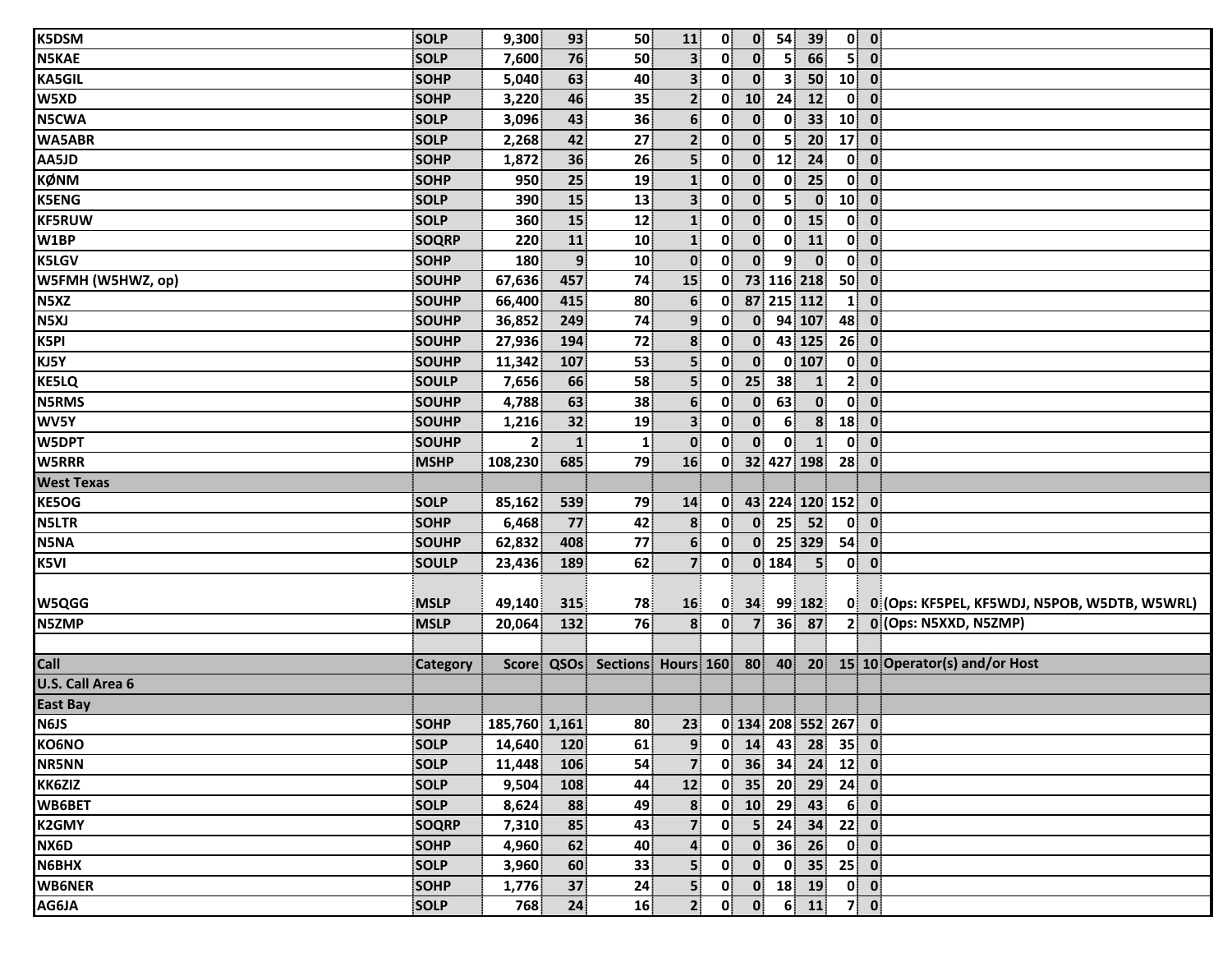| <b>K6OAK</b>             | <b>SOLP</b>  | 736           | 23                      | 16             | 3 <sup>1</sup>          | $\mathbf{0}$ | $\mathbf{0}$    | $\mathbf{4}$   | 13               | 6 <sup>1</sup>  | $\bullet$                                                                                                     |
|--------------------------|--------------|---------------|-------------------------|----------------|-------------------------|--------------|-----------------|----------------|------------------|-----------------|---------------------------------------------------------------------------------------------------------------|
| <b>KF6ZYD</b>            | <b>SOLP</b>  | 450           | 15                      | 15             | 2 <sup>1</sup>          | $\mathbf{0}$ | $\mathbf{0}$    | 5 <sup>1</sup> | 8                | 2 <sup>1</sup>  | $\mathbf{0}$                                                                                                  |
| W6UZ                     | <b>SOHP</b>  | 192           | 12                      | 8              | 2 <sup>1</sup>          | $\mathbf{0}$ | $\mathbf{0}$    | 1              | 10               | $\mathbf{1}$    | $\overline{\mathbf{0}}$                                                                                       |
| <b>K6RDW</b>             | <b>SOLP</b>  | 180           | 10                      | 9 <sup>1</sup> | $\mathbf{1}$            | $\mathbf{0}$ | $\mathbf{0}$    | 8              | $\overline{2}$   | $\mathbf{0}$    | $\mathbf{0}$                                                                                                  |
| KI6CYT                   | <b>SOHP</b>  | 98            | $\overline{\mathbf{z}}$ | $\mathbf{z}$   | $\mathbf{1}$            | $\mathbf{0}$ | $\mathbf{0}$    | $\mathbf{1}$   | $6 \overline{6}$ | $\mathbf{0}$    | $\mathbf{0}$                                                                                                  |
| <b>KD6WKY</b>            | <b>SOULP</b> | 62,832        | 408                     | 77             | 18                      | $\mathbf{0}$ | 93              | 59             |                  | 88 168          | $\mathbf{0}$                                                                                                  |
| K6JAT                    | <b>SOUHP</b> | 47,854        | 337                     | 71             | 11                      | $\mathbf{0}$ | $\mathbf{0}$    |                | 46 196           | 95              | $\overline{\mathbf{0}}$                                                                                       |
| <b>NA60</b>              | SOUHP        | 8,262         | 81                      | 51             | 5 <sup>1</sup>          |              | $0$ 17          | 37             | 19               |                 | $8$ 0                                                                                                         |
| <b>Los Angeles</b>       |              |               |                         |                |                         |              |                 |                |                  |                 |                                                                                                               |
| W6AFA                    | <b>SOHP</b>  | 125,424       | 804                     | 78             | 22                      | $\mathbf{0}$ |                 |                | 12 381 411       |                 | $0$ $0$                                                                                                       |
| <b>WA6URY</b>            | <b>SOHP</b>  | 41,318        | 283                     | 73             | 9 <sub>1</sub>          | 0            | 81              |                | 91 111           | $\mathbf{0}$    | $\overline{\mathbf{0}}$                                                                                       |
| K6MUG                    | <b>SOLP</b>  | 21,710        | 167                     | 65             | 17                      | $\mathbf{0}$ | 10              | 56             | 81               | $20$ 0          |                                                                                                               |
| <b>W6JK</b>              | <b>SOLP</b>  | 19,734        | 143                     | 69             | $\overline{7}$          | 0            | 2 <sup>1</sup>  | 52             | 86               | 3 <sup>1</sup>  | $\overline{\mathbf{0}}$                                                                                       |
| K6VN                     | <b>SOLP</b>  | 17,640        | 140                     | 63             | 10                      | 0            | 30 <sup>1</sup> | 44             | 64               | 2 <sup>1</sup>  | $\mathbf{0}$                                                                                                  |
| W6DPM                    | <b>SOHP</b>  | 12,272        | 104                     | 59             | 11                      | $\mathbf{0}$ | $\mathbf{0}$    | 12             | 86               | 6 <sup>1</sup>  | $\overline{\mathbf{0}}$                                                                                       |
| <b>K6ICS</b>             | <b>SOLP</b>  | 11,118        | 109                     | 51             | 11                      | 0            | 5 <sup>1</sup>  | 43             | 29               | 32              | $\overline{\mathbf{0}}$                                                                                       |
| N6TCZ                    | <b>SOHP</b>  | 2,936         | 53                      | 29             | $\mathbf 0$             | 0            | $\mathbf{0}$    | $\mathbf{0}$   | $\mathbf{0}$     | $\mathbf{0}$    | $\overline{\mathbf{0}}$                                                                                       |
| <b>WA7BNM</b>            | <b>SOLP</b>  | 2,624         | 41                      | 32             | $\mathbf{2}$            | $\mathbf{0}$ | $\mathbf{0}$    | $\mathbf{0}$   | 37               | $\mathbf{4}$    | $\mathbf{0}$                                                                                                  |
| <b>W6KC</b>              | <b>SOUHP</b> | 42,276        | 271                     | 78             | 7 <sup>1</sup>          | $\mathbf{0}$ | 11              |                | 36 146           | 78 0            |                                                                                                               |
| <b>KB6WKT</b>            | <b>SOULP</b> | 14,238        | 113                     | 63             | 8 <sup>1</sup>          | $\mathbf{0}$ | $\mathbf{0}$    | 45             | 61               | 7 <sup>1</sup>  | $\mathbf{0}$                                                                                                  |
| NK6A                     | <b>SOUHP</b> | 8,330         | 85                      | 49             | $\overline{a}$          | $\mathbf{0}$ | $\mathbf{0}$    | 13             | 47               | 25              | $\mathbf 0$                                                                                                   |
| <b>KE6PLA</b>            | <b>SOULP</b> | 242           | 11                      | 11             | 2 <sup>1</sup>          | $\mathbf{0}$ | $\mathbf{0}$    | $\mathbf{0}$   | $\overline{9}$   | 2 <sup>1</sup>  | $\mathbf{0}$                                                                                                  |
| Orange                   |              |               |                         |                |                         |              |                 |                |                  |                 |                                                                                                               |
|                          |              |               |                         |                |                         |              |                 |                |                  |                 |                                                                                                               |
| W6WG                     | <b>SOLP</b>  | 15,776        | 136                     | 58             | 11                      | $\mathbf{0}$ | $\mathbf{1}$    | 40             | 87               | 8 <sup>1</sup>  | $\overline{\mathbf{0}}$                                                                                       |
| K6PGH                    | <b>SOLP</b>  | 9,476         | 103                     | 46             | 8                       | $\mathbf{0}$ | $\mathbf{0}$    | $\mathbf{0}$   | 73               | 30 <sup>1</sup> | $\overline{\mathbf{0}}$                                                                                       |
| W6LU                     | <b>SOLP</b>  | 4,484         | 59                      | 38             | 5 <sup>1</sup>          | $\mathbf{0}$ | $\mathbf{0}$    | 12             | 41               | 6 <sup>1</sup>  | $\overline{\mathbf{0}}$                                                                                       |
| <b>KK6ABZ</b>            | <b>SOQRP</b> | 2,112         | 32                      | 33             | 11                      | $\mathbf{0}$ | $\overline{7}$  | $\overline{2}$ | 23               | $\mathbf{0}$    | $\overline{\mathbf{0}}$                                                                                       |
| AA6OC                    | <b>SOQRP</b> | 1,452         | 33                      | 22             | $\mathbf{2}$            | $\mathbf{0}$ | $\mathbf{0}$    | 12             | 21               |                 | $0$ $0$                                                                                                       |
| N6CTB                    | <b>SOHP</b>  | 1,260         | 30 <sup>2</sup>         | 21             | $\mathbf{3}$            | $\mathbf{0}$ | $\mathbf{0}$    | 21             | $\overline{9}$   | $\mathbf{0}$    | $\overline{\mathbf{0}}$                                                                                       |
| N <sub>6GP</sub>         | <b>SOHP</b>  | 128           | 8                       | 8 <sup>1</sup> | $\mathbf{0}$            | $\mathbf{0}$ | $\mathbf{0}$    | $\mathbf{0}$   | 8 <sup>1</sup>   | $\mathbf{0}$    | $\overline{\mathbf{0}}$                                                                                       |
| <b>WA6KHK</b>            | <b>SOUHP</b> | 148,902       | 897                     | 83             | 24                      | 0            |                 |                | 30 279 571       | 17              | $\overline{\mathbf{0}}$                                                                                       |
| AA6PW                    | <b>SOUHP</b> | 93,960        | 580                     | 81             | 10                      | 0            |                 |                | 95 152 301       | 32              | $\overline{\mathbf{0}}$                                                                                       |
| W6ZL                     | <b>SOULP</b> | 22,196        | 179                     | 62             | 9                       | 0            | $\mathbf{0}$    |                | $0$ 136          | 43              | $\mathbf{0}$                                                                                                  |
| KF6I                     | <b>SOUHP</b> | 16,864        | 136                     | 62             | 7 <sup>1</sup>          | $\mathbf{0}$ | 14              | 55             | 67               |                 | $0$ $0$                                                                                                       |
| <b>Pacific</b>           |              |               |                         |                |                         |              |                 |                |                  |                 |                                                                                                               |
| KH6TU (AD6E, op)         | <b>SOHP</b>  | 37,386        | 279                     | 67             | $\overline{7}$          | $\mathbf{0}$ |                 |                | $0$ 116 93 70 0  |                 |                                                                                                               |
| <b>KH6CJJ</b>            | <b>SOLP</b>  | 30,756        | 233                     | 66             | 8                       | $\mathbf{0}$ |                 |                | 15 32 118 68 0   |                 |                                                                                                               |
| WH7W                     | <b>SOHP</b>  | 16,356        | 141                     | 58             | 3 <sup>1</sup>          | 0            | $\mathbf{0}$    |                | $0$ 72 69 0      |                 |                                                                                                               |
| <b>KH6XL</b>             | <b>SOLP</b>  | 736           | 23                      | 16             | $\overline{\mathbf{3}}$ | 0            | $\mathbf{0}$    |                | $0 \mid 23 \mid$ |                 | $0 \vert 0 \vert$                                                                                             |
| AH7U                     | <b>SOQRP</b> | <b>18</b>     | $\overline{\mathbf{3}}$ | 3 <sup>1</sup> | $\mathbf{0}$            | $\mathbf{0}$ | $\mathbf{0}$    | $\mathbf{0}$   | 3 <sup>1</sup>   |                 | $0$ $0$                                                                                                       |
| <b>KH7XS</b>             | <b>SOUHP</b> | 348,268 2,098 |                         | 83             | 24                      | $\mathbf{0}$ |                 |                | 3 723 675 697 0  |                 |                                                                                                               |
| <b>KH6RS</b>             | <b>MSHP</b>  | 32,518        | 229                     | 71             | 14                      |              |                 |                |                  |                 | $\begin{array}{ c c c c c c c c } \hline 0 & 15 & 45 & 140 & 29 & 0 & \hline \end{array}$ (Ops: NH6Y, WH6FAM) |
| <b>Sacramento Valley</b> |              |               |                         |                |                         |              |                 |                |                  |                 |                                                                                                               |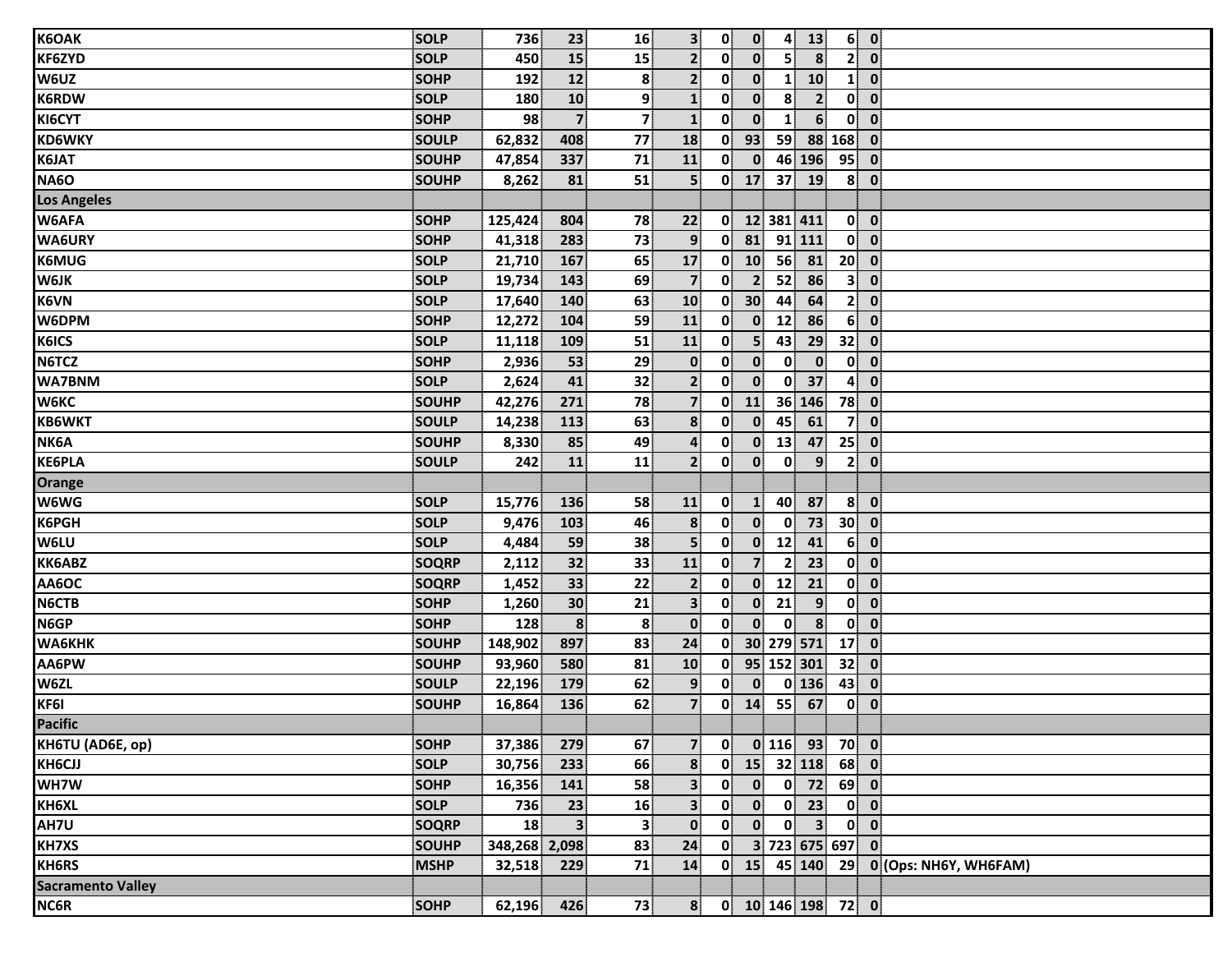| <b>K6LRN</b>         | <b>SOHP</b>  | 54,208        | 352   | 77             | 14                      | $\mathbf{0}$           | 84               |                 |                 | 46 110 112 0                           |                                                                    |
|----------------------|--------------|---------------|-------|----------------|-------------------------|------------------------|------------------|-----------------|-----------------|----------------------------------------|--------------------------------------------------------------------|
| WU6X                 | <b>SOHP</b>  | 48,528        | 337   | 72             | 13                      | $\mathbf{0}$           | 62               |                 | $60$ 156        | 59                                     | $\mathbf{0}$                                                       |
| AI6US                | <b>SOLP</b>  | 38,184        | 258   | 74             | 21                      | $0$ 103                |                  | 70              | 72              | 13                                     | $\mathbf{0}$                                                       |
| <b>KE8FT</b>         | <b>SOLP</b>  | 27,876        | 202   | 69             | 16                      | $\mathbf{0}$           | 40               | 46              | 92              | 24                                     | $\mathbf{0}$                                                       |
| <b>WD6EIW</b>        | <b>SOHP</b>  | 23,530        | 181   | 65             | 14                      | 0                      | 8                | 39              | 94              | 40                                     | $\overline{\mathbf{0}}$                                            |
| K6BEW                | <b>SOHP</b>  | 19,950        | 175   | 57             | 12                      | 0                      | 77               | 28              | 59              | $\mathbf{11}$                          | $\mathbf{0}$                                                       |
| WB6CZG               | <b>SOQRP</b> | 15,048        | 132   | 57             | 14                      | $\mathbf{0}$           | 24               | 46              | 34              | 28                                     | $\mathbf{0}$                                                       |
| <b>K6KNS</b>         | <b>SOHP</b>  | 11,124        | 103   | 54             | 6 <sup>1</sup>          | 0                      | 13               | $\overline{7}$  | 55              | 28                                     | $\mathbf 0$                                                        |
| K6AAM                | <b>SOHP</b>  | 6,384         | 76    | 42             | 8                       | 0                      | $\mathbf{0}$     | 41              | 19              | 16                                     | $\mathbf{0}$                                                       |
| <b>KN6MK</b>         | <b>SOLP</b>  | 3,080         | 44    | 35             | $6 \overline{6}$        | $\mathbf{0}$           | 11               | 12              | 19              | 2 <sup>1</sup>                         | $\mathbf{0}$                                                       |
| <b>K6MCS</b>         | <b>SOLP</b>  | 2,430         | 45    | 27             | $\mathbf{3}$            | $\mathbf{0}$           | $\mathbf{0}$     | $\mathbf{2}$    | 20 <sup>2</sup> | 23                                     | $\mathbf{0}$                                                       |
| AI6IN                | <b>SOLP</b>  | 2,392         | 46    | 26             | $\overline{\mathbf{3}}$ | $\mathbf{0}$           | 12               | $\mathbf{0}$    | $\overline{7}$  | 27                                     | $\mathbf{0}$                                                       |
| KM6DQD               | <b>SOLP</b>  | 2,262         | 39    | 29             | 4                       | $\mathbf{0}$           | 5 <sup>1</sup>   | 18              | 12              | $\mathbf{4}$                           | $\mathbf{0}$                                                       |
| K6MBD                | <b>SOLP</b>  | 308           | 14    | 11             | $\mathbf{1}$            | 0                      | $\overline{7}$   | 6               |                 | $\mathbf{0}$                           | $\mathbf{0}$                                                       |
| W1SRD                | SOUHP        | 236,882       | 1,427 | 83             | 23                      |                        |                  |                 |                 | 0 115 548 631 133                      | $\mathbf{0}$                                                       |
| N6JV                 | <b>SOUHP</b> | 142,884       | 882   | 81             | 20                      |                        |                  |                 |                 | 0 175 159 258 290                      | $\overline{\mathbf{0}}$                                            |
| K6IJ                 | <b>SOUHP</b> | 90,948        | 583   | 78             | 14                      |                        | $0$   137        |                 |                 | 51 159 236                             | $\overline{\mathbf{0}}$                                            |
| W7TR (KH2TJ, op)     | <b>SOULP</b> | 32,224        | 212   | 76             | 13                      | $\mathbf{0}$           | 72               | 46              | 67              | 27                                     | $\mathbf{0}$                                                       |
| <b>K6RC</b>          | <b>SOUHP</b> | 32,000        | 250   | 64             | 4                       | 0                      | $\mathbf{0}$     |                 | 12 163          | 75                                     | $\mathbf{0}$                                                       |
| <b>W6RKC</b>         | <b>SOUHP</b> | 24,382        | 167   | 73             | 5 <sup>1</sup>          | $\mathbf{0}$           | 55               | 24              | 50 <sup>1</sup> | 38                                     | $\mathbf 0$                                                        |
| <b>K6NV</b>          | <b>SOUHP</b> | 19,840        | 160   | 62             | 11                      | $\mathbf{0}$           | 41               | 21              | 81              | 17                                     | $\mathbf{0}$                                                       |
| W1RH                 | <b>MSHP</b>  | 152,848       | 932   | 82             | 23                      |                        |                  |                 |                 | 0 120 423 225 164                      | 0 (Ops: K6TLR, W1RH)                                               |
| <b>K1KMC</b>         | <b>MSHP</b>  | 11,286        | 99    | 57             | 11                      | $\mathbf{0}$           | $\boldsymbol{8}$ | 39              | 37              | $15$ 0                                 |                                                                    |
| NM6K                 | <b>MSHP</b>  | 6,966         | 81    | 43             | 5                       | $\mathbf{0}$           | $\mathbf{0}$     | $\mathbf{0}$    | 81              | $\mathbf{0}$                           | $\overline{\mathbf{0}}$                                            |
| <b>San Diego</b>     |              |               |       |                |                         |                        |                  |                 |                 |                                        |                                                                    |
| <b>WN6K</b>          | <b>SOLP</b>  | 103,356       | 638   | 81             | 22                      | $\mathbf{0}$           |                  |                 |                 | 0 238 199 201                          | $\overline{\mathbf{0}}$                                            |
| AA6EE                | <b>SOLP</b>  | 16,380        | 134   | 64             | $\mathbf{0}$            | 0                      | $\mathbf{0}$     | $\mathbf{0}$    | $\mathbf{0}$    | $\mathbf{0}$                           | $\mathbf{0}$                                                       |
| <b>W6JBR</b>         | <b>SOHP</b>  | 10,918        | 103   | 53             | 5                       | $\mathbf{0}$           | $\mathbf{0}$     | 13              | 85              | 5                                      | $\mathbf{0}$                                                       |
| NJ6Q                 | <b>SOLP</b>  | 4,200         | 60    | 35             | 6 <sup>1</sup>          | $\mathbf{0}$           | $\mathbf{0}$     | 14              | 34              | 12                                     | $\mathbf{0}$                                                       |
| KJ6RMM               | <b>SOLP</b>  | 1,496         | 34    | 22             | 4                       | $\mathbf{0}$           | $\mathbf{1}$     | 11              | 18              | $\mathbf{4}$                           | $\mathbf{0}$                                                       |
| W6MZ                 | <b>SOQRP</b> | 48            | 6     | $\overline{4}$ | $\mathbf{0}$            | $\mathbf{0}$           | $\mathbf{1}$     | $\mathbf{0}$    | 5 <sup>1</sup>  | $\mathbf{0}$                           | $\mathbf{0}$                                                       |
| NX6T (KK6NON, op)    | <b>SOUHP</b> | 209,990 1,265 |       | 83             | 23                      |                        |                  |                 |                 | 0 102 605 454 104                      | $\mathbf 0$                                                        |
| WB6NJA               | <b>SOUHP</b> | 12,768        | 84    | 76             | 8                       |                        | $0$ 16           | 20 <sup>1</sup> | 40              | 8 <sup>1</sup>                         | $\mathbf 0$                                                        |
|                      |              |               |       |                |                         |                        |                  |                 |                 |                                        |                                                                    |
| W6YI                 | <b>MSHP</b>  | 306,602 1,847 |       | 83             |                         |                        |                  |                 |                 |                                        | 24 0 184 681 697 285 0 (Ops: K6AM, N6AN, N6KI, N6WIN, W2PWS, W6YI) |
| AG6IT                | <b>MSLP</b>  | 24,978        | 181   | 69             | 20 <sup>1</sup>         | 0                      |                  |                 | $0$ 77 104      |                                        | 0 0 (Ops: AG6IT, WA6AUP)                                           |
| <b>San Francisco</b> |              |               |       |                |                         |                        |                  |                 |                 |                                        |                                                                    |
| N6ZFO                | <b>SOHP</b>  | 127,680       | 798   | 80             | <b>15</b>               |                        |                  |                 |                 | $0$ 163 163 246 226 0                  |                                                                    |
| <b>N6YEU</b>         | <b>SOLP</b>  | 26,334        | 231   | 57             | 6                       | $\mathbf{0}^{\dagger}$ |                  |                 |                 | $0$ 16 49 166 0                        |                                                                    |
| AA6DX                | <b>SOHP</b>  | 12,190        | 115   | 53             | 10                      |                        |                  |                 | $0$ 25 20 70    | $\begin{bmatrix} 0 \\ 0 \end{bmatrix}$ |                                                                    |
| AE6YB                | <b>SOLP</b>  | 8,554         | 91    | 47             | $\overline{7}$          | $\mathbf{0}$           |                  |                 |                 | $5$ 58 15 13 0                         |                                                                    |
| <b>W6VH</b>          | <b>SOQRP</b> | 4,680         | 65    | 36             | 9 <sub>1</sub>          | $\mathbf{0}$           |                  |                 |                 | $1 \mid 17 \mid 18 \mid 29 \mid 0$     |                                                                    |
| K6JS                 | <b>SOUHP</b> | 10,816        | 104   | 52             | $\overline{7}$          | $\mathbf{0}$           |                  |                 |                 | 4 36 39 25 0                           |                                                                    |
| W6PZ                 | <b>MSHP</b>  | 205,010 1,235 |       | 83             | 23                      |                        |                  |                 |                 |                                        | 0 113 305 680 137 0 (Ops: K6SRZ, KU6F)                             |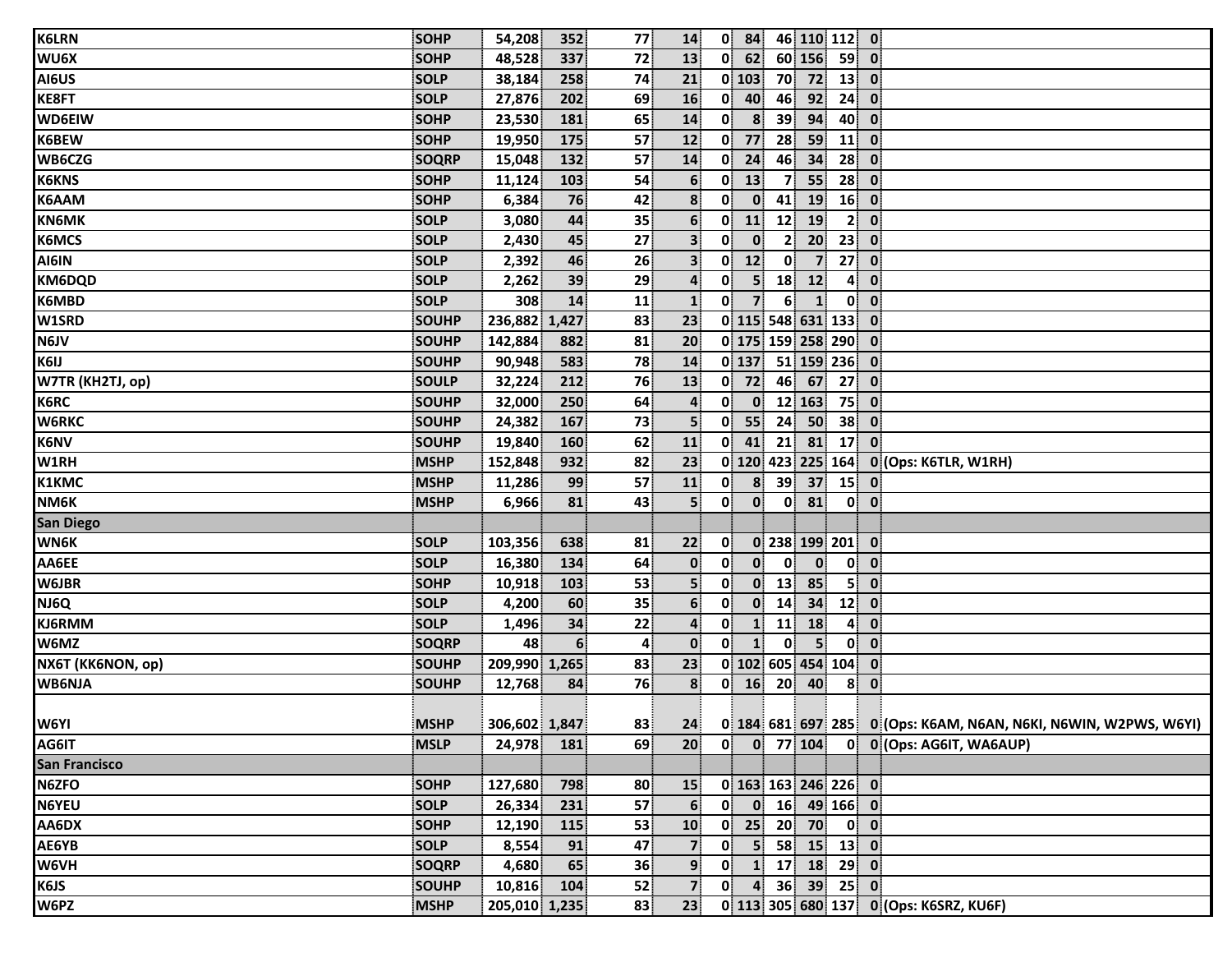| W6ZZK                         | <b>MSLP</b>  | 7,544   | 82              | 46             | 13                      | $\mathbf{0}$ |                | $0 \quad 36$            | 41                     |                         | 5 0                                    |                      |
|-------------------------------|--------------|---------|-----------------|----------------|-------------------------|--------------|----------------|-------------------------|------------------------|-------------------------|----------------------------------------|----------------------|
| <b>San Joaquin Valley</b>     |              |         |                 |                |                         |              |                |                         |                        |                         |                                        |                      |
| WC6H                          | <b>SOHP</b>  | 269,452 | 1,643           | 82             | 24                      |              |                |                         | 0 128 712 730          | $73$ 0                  |                                        |                      |
| NJ6G                          | <b>SOLP</b>  | 78,526  | 497             | 79             | 20                      |              | $0$ 118        |                         | 75 128 176 0           |                         |                                        |                      |
| WA6ZTY                        | <b>SOHP</b>  | 14,586  | 143             | 51             | 5 <sup>1</sup>          | $\mathbf{0}$ | $\mathbf{0}$   |                         | $0$ 143                | $\mathbf{0}$            | $\overline{\mathbf{0}}$                |                      |
| <b>KG6SVF</b>                 | <b>SOHP</b>  | 10,200  | 102             | 50             | $\overline{\mathbf{z}}$ | 0            | $\mathbf{1}$   | $\mathbf{3}$            | 82                     | 16                      | $\mathbf{0}$                           |                      |
| N6AJ                          | <b>SOLP</b>  | 8,556   | 93              | 46             | 9 <sup>1</sup>          | 0            | $\mathbf{0}$   | $\bf{0}$                | 62                     | 31                      | $\mathbf 0$                            |                      |
| N6IV                          | <b>SOLP</b>  | 5,084   | 62              | 41             | 6 <sup>1</sup>          | $\mathbf{0}$ | 2 <sup>1</sup> | 16                      | 26                     | 18                      | $\mathbf 0$                            |                      |
| AG6TS                         | <b>SOLP</b>  | 3,584   | 56              | 32             | $\overline{\mathbf{5}}$ | $\mathbf{0}$ | $\mathbf{1}$   | $\mathbf{0}$            | 40                     | 15                      | $\mathbf 0$                            |                      |
| <b>K6CSL</b>                  | <b>SOLP</b>  | 3,430   | 49              | 35             | $\overline{7}$          | 0            | 2 <sup>1</sup> | 23                      | 20                     | $\overline{\mathbf{4}}$ | $\mathbf{0}$                           |                      |
| AI6MQ                         | <b>SOQRP</b> | 1,200   | 30 <sup>°</sup> | 20             | 3 <sup>1</sup>          | $\mathbf{0}$ | $\mathbf{0}$   | $\mathbf{0}$            | 10 <sup>1</sup>        | 20 <sup>1</sup>         | $\mathbf{0}$                           |                      |
| <b>KK6VZI</b>                 | <b>SOLP</b>  | 920     | 23              | 20             | $\overline{\mathbf{5}}$ | 0            | 2 <sup>1</sup> | $\overline{9}$          | 12                     | $\mathbf{0}$            | $\mathbf{0}$                           |                      |
| KI6IPO                        | <b>SOHP</b>  | 612     | 18              | 17             | 2 <sup>1</sup>          | 0            | $\mathbf{1}$   | 10                      | $\overline{7}$         | $\mathbf{0}$            | $\mathbf{0}$                           |                      |
| W6ZAR                         | <b>SOHP</b>  | 60      | 6               | 5 <sup>1</sup> | $\mathbf{1}$            | $\mathbf{0}$ | $\mathbf{0}$   | $\overline{\mathbf{5}}$ | $\mathbf{1}$           | $\mathbf{0}$            | $\mathbf{0}$                           |                      |
| W6SX                          | SOUHP        | 24,940  | 215             | 58             | 6 <sup>1</sup>          | $\mathbf{0}$ | 37             | 27                      | 64                     | 87                      | $\mathbf{0}$                           |                      |
| N <sub>2</sub> N <sub>S</sub> | SOUHP        | 16,872  | 148             | 57             | 3 <sup>1</sup>          | $\mathbf{0}$ | $\mathbf{0}$   | 30 <sup>°</sup>         | 70                     | 48                      | $\mathbf 0$                            |                      |
| N6GEO                         | <b>SOUHP</b> | 7,380   | 90              | 41             | 6 <sup>1</sup>          | $\mathbf{0}$ | 31             | 38                      | 21                     | $\mathbf{0}$            | $\mathbf{0}$                           |                      |
| <b>K6CDJ</b>                  | SOUHP        | 1,682   | 29              | 29             | $\mathbf{1}$            | 0            | $\mathbf{0}$   | $\mathbf{0}$            | 29                     | $\mathbf{0}$            | $\mathbf 0$                            |                      |
| <b>N6ACL</b>                  | <b>MSLP</b>  | 16,610  | 151             | 55             | 9 <sup>1</sup>          | 0            | 54             | 38                      | 57                     | $\mathbf{2}$            |                                        | 0 (Ops: N6ACL, NZ6Q) |
| Santa Barbara                 |              |         |                 |                |                         |              |                |                         |                        |                         |                                        |                      |
| N6ZE                          | <b>SOLP</b>  | 16,440  | 137             | 60             | 10                      | 0            | 33             | 41                      | 55                     | 8 <sup>1</sup>          | $\mathbf{0}$                           |                      |
| K6JTA                         | SOLP         | 6,314   | 77              | 41             | 10                      | $\mathbf{0}$ | $\mathbf{0}$   | 30 <sup>°</sup>         | 47                     | 0                       | $\mathbf{0}$                           |                      |
| AG6AG                         | <b>SOLP</b>  | 4,060   | 58              | 35             | 5 <sup>1</sup>          | $\mathbf{0}$ | $\overline{7}$ | 51                      | $\mathbf{0}$           | 0                       | $\mathbf{0}$                           |                      |
| <b>N6REK</b>                  | <b>SOLP</b>  | 3,710   | 53              | 35             | $\overline{\mathbf{5}}$ | 0            | $\overline{9}$ | 5                       | 33                     | 6 <sup>1</sup>          | $\mathbf{0}$                           |                      |
| <b>N7AJF</b>                  | <b>SOLP</b>  | 864     | 24              | 18             | 3 <sup>1</sup>          | $\mathbf{0}$ | $\mathbf{0}$   | 24                      | $\mathbf{0}$           | $\mathbf{0}$            | $\mathbf{0}$                           |                      |
| W6GL                          | <b>SOQRP</b> | 800     | 20 <sup>°</sup> | 20             | $\mathbf{1}$            | 0            | $\mathbf{0}$   | $6 \overline{6}$        | 14                     | $\mathbf{0}$            | $\overline{\mathbf{0}}$                |                      |
| AE6PL                         | <b>SOLP</b>  | 648     | 18              | 18             | $\overline{2}$          | $\mathbf{0}$ | $\mathbf{0}$   | $\mathbf{0}$            | 18                     | $\mathbf{0}$            | $\mathbf{0}$                           |                      |
| <b>K6DPD</b>                  | <b>SOLP</b>  | 264     | 12              | 11             | 2 <sup>1</sup>          | $\mathbf{0}$ | $\mathbf{0}$   | $\mathbf{0}$            | 12                     | 0                       | $\mathbf{0}$                           |                      |
| <b>W6TK</b>                   | SOUHP        | 24,320  | 190             | 64             | 3 <sup>1</sup>          | 0            | 3 <sup>1</sup> |                         | 38 101                 | 48                      | $\mathbf{0}$                           |                      |
| N6MW                          | SOUHP        | 9,248   | 68              | 68             | 7 <sup>1</sup>          | $\mathbf{0}$ | 9 <sup>1</sup> | 30 <sup>7</sup>         | 12                     | 17                      | $\mathbf{0}$                           |                      |
| <b>W6JWP</b>                  | SOULP        | 2,820   | 47              | 30             | $\overline{4}$          | 0            | $\overline{9}$ | 8                       | 30 <sup>2</sup>        | $\mathbf{0}$            | $\mathbf{0}$                           |                      |
| <b>W6RFU</b>                  | $\mathsf{s}$ | 43,792  | 322             | 68             | 6 <sup>1</sup>          | $\mathbf{0}$ | 80             |                         | 34 208                 | $\mathbf{0}$            |                                        | 0 (Ops: W6AAF)       |
| <b>Santa Clara Valley</b>     |              |         |                 |                |                         |              |                |                         |                        |                         |                                        |                      |
| AE6Y                          | <b>SOHP</b>  | 130,708 | 797             | 82             | 15                      |              |                |                         | 0 138 198 182 279 0    |                         |                                        |                      |
| K2YY                          | <b>SOHP</b>  | 95,432  | 604             | 79             | 10                      |              |                |                         | $0$ $0$ $89$ 331 184 0 |                         |                                        |                      |
| <b>KØAU</b>                   | <b>SOHP</b>  | 82,384  | 542             | 76             | 12                      |              |                |                         | $0$ 13 154 224 151 0   |                         |                                        |                      |
| KW6S                          | <b>SOHP</b>  | 47,570  | 335             | 71             | 18                      | $\mathbf{0}$ |                |                         | $9$ 29 130 167 0       |                         |                                        |                      |
| <b>N6NF</b>                   | <b>SOHP</b>  | 46,200  | 308             | 75             | 12                      |              |                |                         | $0$ 113 120 38 37 0    |                         |                                        |                      |
| W6JCW (K6XN, op)              | <b>SOLP</b>  | 13,566  | 119             | 57             | $6 \overline{6}$        | 0            |                |                         | $0$ 14 100             |                         | 5 0                                    |                      |
| W6EZE                         | <b>SOHP</b>  | 12,744  | 108             | 59             | 8                       |              |                |                         | $0$ 33 22 33           | $20$ 0                  |                                        |                      |
| <b>N2CJN</b>                  | <b>SOLP</b>  | 5,328   | 72              | 37             | 5 <sup>1</sup>          | $\mathbf{0}$ |                |                         | $0$ 36 32              |                         | $4 \mid 0$                             |                      |
| K6WV                          | SOHP         | 3,536   | 52              | 34             | $\overline{4}$          | $\mathbf{0}$ | $\mathbf{0}$   |                         | $5 \mid 47 \mid$       |                         | 0 0                                    |                      |
| N6BCT                         | <b>SOLP</b>  | 800     | 20              | 20             | 5                       | $\mathbf{0}$ | $1\vert$       | $\mathbf{4}$            | 15                     |                         | $\begin{bmatrix} 0 \\ 0 \end{bmatrix}$ |                      |
| NF6Q                          | <b>SOHP</b>  | 352     | 16              | 11             | 2 <sup>1</sup>          | $\mathbf{0}$ | $\mathbf{0}$   | $\mathbf{1}$            | 15                     |                         | $\mathbf{0}$ $\mathbf{0}$              |                      |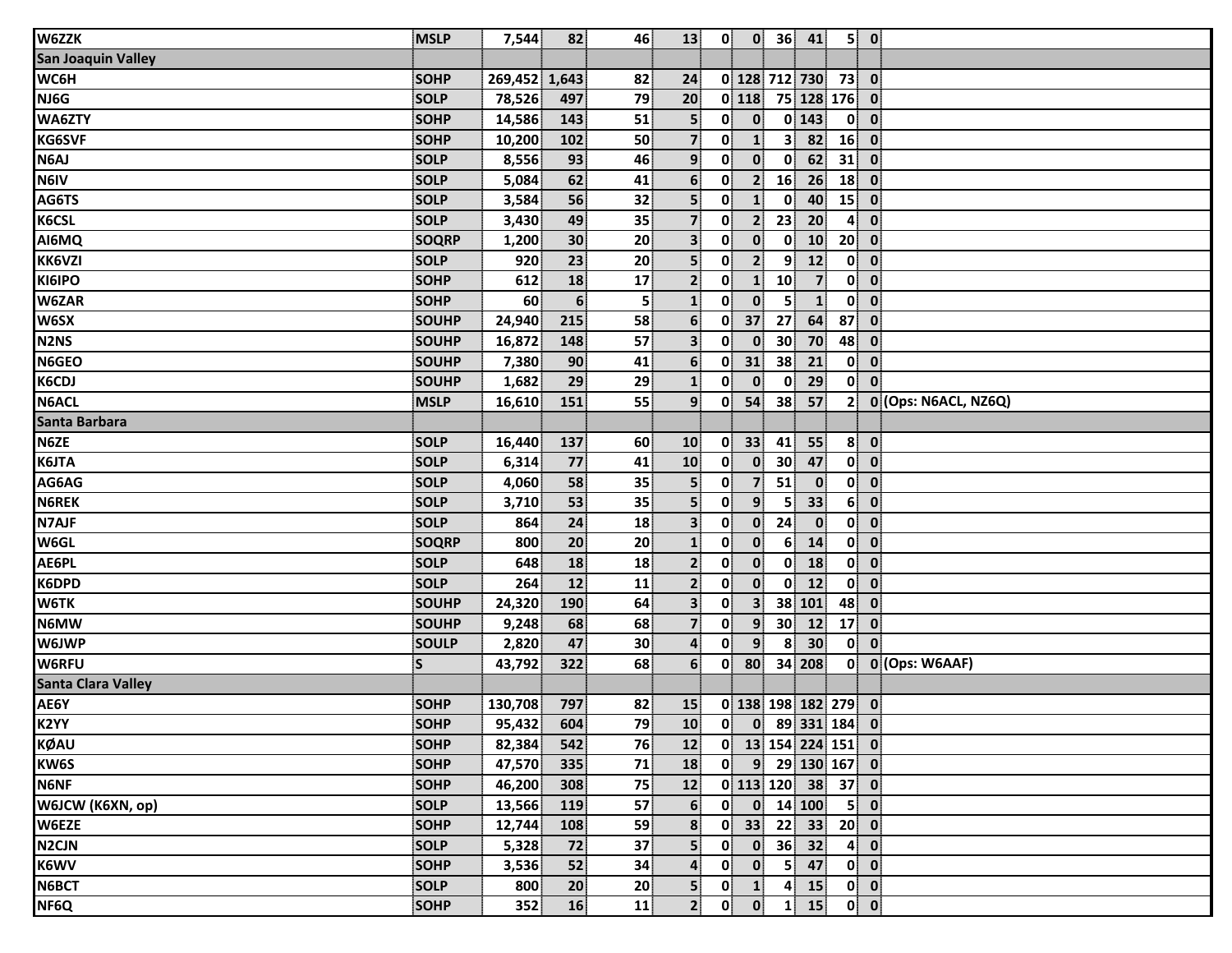| W6IPA                   | SOHP            | 308            | 14                      | 11              | $\mathbf{2}$            | $\mathbf{0}$ | $\mathbf{0}$            | 4               | 10                                                                 |                 | $0$ $0$                                                   |
|-------------------------|-----------------|----------------|-------------------------|-----------------|-------------------------|--------------|-------------------------|-----------------|--------------------------------------------------------------------|-----------------|-----------------------------------------------------------|
| <b>KE8AQW</b>           | <b>SOLP</b>     | 260            | 13                      | 10              | 2 <sup>1</sup>          | 0            | 0                       | 13              | $\mathbf{0}$                                                       |                 | $0\ 0$                                                    |
| WB6HVW                  | <b>SOHP</b>     | 70             | $\overline{\mathbf{z}}$ | 5               | $\mathbf{1}$            | $\mathbf{0}$ | $\mathbf{0}$            | 5.              | 2 <sup>1</sup>                                                     |                 | $0\ 0$                                                    |
| <b>K6KQV</b>            | <b>SOLP</b>     | 2              | $\mathbf{1}$            |                 | $\mathbf{0}$            | $\mathbf{0}$ | $\mathbf{0}$            | $\mathbf{0}$    | $\mathbf{1}$                                                       | $\mathbf{0}$    | $\overline{\mathbf{0}}$                                   |
| K6PDL                   | <b>SOHP</b>     | $\overline{2}$ | $\mathbf 1$             | $\mathbf{1}$    | $\mathbf{0}$            | $\mathbf{0}$ | $\mathbf{0}$            | $\mathbf{1}$    | $\mathbf{0}$                                                       | $\mathbf{0}$    | $\overline{\mathbf{o}}$                                   |
| NW6P (W9KKN, op)        | <b>SOUHP</b>    | 177,448        | 1,082                   | 82              | 24                      |              |                         |                 | 0 122 325 421 214                                                  |                 | $\overline{\mathbf{0}}$                                   |
| W6YX (N7MH, op)         | <b>SOUHP</b>    | 123,714        | 783                     | 79              | 12                      |              |                         |                 | 0 109 392 148 134                                                  |                 | $\overline{\mathbf{0}}$                                   |
| N6XI                    | SOUHP           | 85,772         | 523                     | 82              | 6 <sup>1</sup>          |              | $0$ 58                  |                 | 49 332                                                             | 84              | $\mathbf{0}$                                              |
| K6GHA                   | <b>SOULP</b>    | 73,720         | 485                     | 76              | 24                      |              | $0$ 106                 |                 | 59 214 106                                                         |                 | $\overline{\mathbf{0}}$                                   |
| W6OAT                   | <b>SOULP</b>    | 48,506         | 307                     | 79              | 9 <sup>1</sup>          | 0            |                         | 67 123          | 61                                                                 | 56              | $\overline{\mathbf{0}}$                                   |
| W6FB                    | SOUHP           | 36,068         | 254                     | 71              | 17                      | $\mathbf{0}$ | 60                      | 56              | 98                                                                 | 40              | $\mathbf{0}$                                              |
| AA6W                    | <b>SOULP</b>    | 3,100          | 50                      | 31              | $\overline{2}$          | $\mathbf{0}$ | $\mathbf{0}$            | 19              | 25                                                                 | 6 <sup>1</sup>  | $\bullet$                                                 |
| KM6I                    | <b>SOUHP</b>    | 1,672          | 38                      | 22              | $\overline{2}$          | 0            | 24                      | 12 <sup>1</sup> | 2 <sup>1</sup>                                                     | $\mathbf{0}$    | $\mathbf{0}$                                              |
| <b>N6NU</b>             | <b>MSHP</b>     | 152,280        | 940                     | 81              | 21                      | $\mathbf{0}$ |                         |                 |                                                                    |                 | 25 284 505 126 0 (Ops: K6WS, N6NU, N6WM)                  |
| W6DR                    | <b>MSHP</b>     | 130,572        | 806                     | 81              | 23                      |              |                         |                 |                                                                    |                 | 0 111 313 149 233 0 (Ops: KJ6GMT, N9YS, W6DR, W6WS)       |
| K6MM                    | <b>MSHP</b>     | 127,980        | 790                     | 81              | 24                      |              |                         |                 |                                                                    |                 | 0 108 184 294 204 0 (Ops: K6MM, N3ZZ)                     |
|                         |                 |                |                         |                 |                         |              |                         |                 |                                                                    |                 |                                                           |
| Call                    | <b>Category</b> | <b>Score</b>   | QSOs                    |                 |                         |              |                         |                 |                                                                    |                 | Sections Hours 160 80 40 20 15 10 Operator(s) and/or Host |
| <b>U.S. Call Area 7</b> |                 |                |                         |                 |                         |              |                         |                 |                                                                    |                 |                                                           |
| <b>Alaska</b>           |                 |                |                         |                 |                         |              |                         |                 |                                                                    |                 |                                                           |
| <b>KL7SB</b>            | <b>SOHP</b>     | 101,324        | 694                     | 73              | 12                      | 0            | 2 <sub>1</sub>          |                 | 57 234 401 0                                                       |                 |                                                           |
| NL7V                    | <b>SOHP</b>     | 91,612         | 619                     | 74              | 14                      | $\mathbf{0}$ | $\mathbf{0}$            |                 | 15 568                                                             |                 | $36$ 0                                                    |
| AL1G                    | <b>SOHP</b>     | 8,362          | 113                     | 37              | $\overline{\mathbf{3}}$ | $\mathbf{0}$ | $\mathbf{0}$            |                 | $0$ 113                                                            | $\mathbf{0}$    | $\overline{\mathbf{0}}$                                   |
| KL4SD                   | <b>MSLP</b>     | 29,568         | 224                     | 66              | 10                      | 0            | $\mathbf{0}$            | 8               |                                                                    | $44$ 172        | 0 (Ops: KL7TH, WL7BDO, WL7F)                              |
|                         |                 |                |                         |                 |                         |              |                         |                 |                                                                    |                 | (Ops: AL7L, KL3JM, KL4FQ, KL4HO, KL4OB,                   |
| <b>KL7JRC</b>           | <b>MSHP</b>     | 6,068          | 74                      | 41              | 8                       | $\mathbf{0}$ |                         |                 | $2 \quad 10 \quad 62$                                              |                 | 0 0 KL7HAO, KL7IWC, KL7JJB)                               |
| <b>Arizona</b>          |                 |                |                         |                 |                         |              |                         |                 |                                                                    |                 |                                                           |
| K9WZB                   | <b>SOLP</b>     | 136,800        | 855                     | 80              | 24                      | $\mathbf{0}$ |                         |                 | 2 372 419                                                          |                 | $62$ 0                                                    |
| <b>WA7NB</b>            | <b>SOHP</b>     | 124,998        | 753                     | 83              | 9 <sub>1</sub>          | $\mathbf{0}$ |                         |                 | 6 375 352                                                          | 20 <sub>l</sub> | $\overline{\mathbf{0}}$                                   |
| <b>KE2VB</b>            | <b>SOHP</b>     | 39,054         | 283                     | 69              | 5 <sup>1</sup>          | $\mathbf{0}$ |                         | 20 102          | 93                                                                 | 68              | $\overline{\mathbf{0}}$                                   |
| <b>WA7NWL</b>           | <b>SOLP</b>     | 26,412         | 213                     | 62              | 9                       | $\mathbf{0}$ | 53                      | 85              | 64                                                                 | 11              | $\bullet$                                                 |
| <b>K7HKR</b>            | <b>SOHP</b>     | 24,978         | 181                     | 69              | 17                      | 0            | 44                      | 75              | 38                                                                 | 24              | $\overline{\mathbf{0}}$                                   |
| <b>KD7RCJ</b>           | SOLP            | 19,964         | 161                     | 62              | 19                      | 0            | $\mathbf{0}$            | 55              | 89                                                                 | 17              | $\mathbf{0}$                                              |
| WA7AN (K9DR, op)        | <b>SOLP</b>     | 14,022         | 123                     | 57              | 3 <sup>1</sup>          | 0            | $\overline{\mathbf{a}}$ | 25              | 39                                                                 | 55              | $\overline{\mathbf{0}}$                                   |
| KT7AZ                   | <b>SOLP</b>     | $12, 154$ 103  |                         | 59              | $\overline{7}$          |              |                         |                 | $\begin{array}{ c c c c c }\n\hline\n0 & 0 & 48 & 53\n\end{array}$ |                 | $\begin{bmatrix} 2 & 0 \\ 0 & 1 \end{bmatrix}$            |
| WA8WZG                  | <b>SOHP</b>     | 11,232         | 104                     | 54              | 5 <sup>1</sup>          | $\mathbf{0}$ | 78                      | 0               | 26                                                                 |                 | $\begin{bmatrix} 0 \\ 0 \end{bmatrix}$                    |
| K7JQ                    | <b>SOHP</b>     | 10,486         | 107                     | 49              | $\overline{\mathbf{a}}$ | 0            | $\mathbf{0}$            | 40              |                                                                    | $39$ 28 0       |                                                           |
| W7WIA                   | <b>SOLP</b>     | 7,040          | 80                      | 44              | 10                      | 0            | $\mathbf{2}$            | 54              | 21                                                                 |                 | 3 0                                                       |
| <b>KG7NAD</b>           | <b>SOLP</b>     | 6,720          | 80                      | 42              | 10                      | 0            |                         | $0 \quad 40$    |                                                                    | $26$ 14 0       |                                                           |
| <b>WØBF</b>             | <b>SOLP</b>     | 5,612          | 61                      | 46              | 5                       | $\mathbf{0}$ | $\mathbf{0}$            | 6 <sup>1</sup>  | 42                                                                 |                 | $13$ 0                                                    |
| <b>AB7YQ</b>            | <b>SOLP</b>     | 5,396          | 71                      | 38              | $\mathbf{0}$            | $\mathbf{0}$ | $\mathbf{0}$            |                 | $0$ 42 29 0                                                        |                 |                                                           |
| NG7Z                    | SOLP            | 4,662          | 63                      | 37              | 4                       | $\mathbf{0}$ | $\mathbf{0}$            | 13              | 48                                                                 |                 | 2 0                                                       |
| <b>WA7DHQ</b>           | <b>SOLP</b>     | 4,104          | 57                      | 36              | 6 <sup>1</sup>          | $\mathbf{0}$ | $\mathbf{0}$            | $\mathbf{4}$    |                                                                    | $35$ 18 0       |                                                           |
| <b>KM7N</b>             | <b>SOLP</b>     | 3,776          | 59                      | 32 <sub>1</sub> | $\overline{4}$          | 0            |                         |                 | $0$ 10 37 12 0                                                     |                 |                                                           |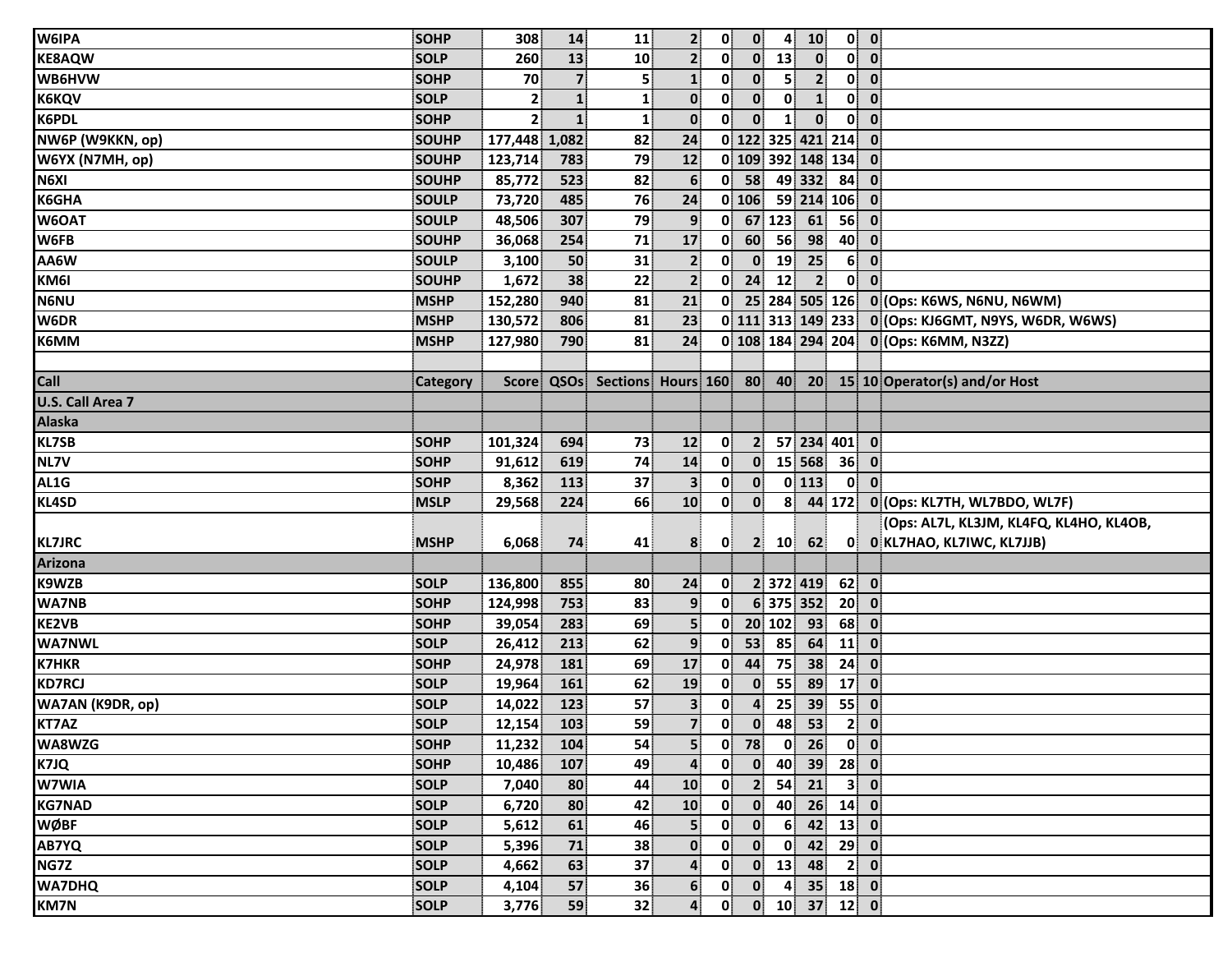| <b>KE7TM</b>              | <b>SOLP</b>  | 2,552         | 44             | 29             | 5 <sup>1</sup>          | $\mathbf{0}$             | $\mathbf{0}$            | $\mathbf{0}$ |                                                                                                                                                 | $28$ 16 0                |                         |                               |
|---------------------------|--------------|---------------|----------------|----------------|-------------------------|--------------------------|-------------------------|--------------|-------------------------------------------------------------------------------------------------------------------------------------------------|--------------------------|-------------------------|-------------------------------|
| <b>KE7GKI</b>             | <b>SOLP</b>  | 1,820         | 35             | 26             | $6 \overline{6}$        | $\mathbf{0}$             | $\mathbf{0}$            | 23           | 12                                                                                                                                              | $\mathbf{0}$             | $\overline{\mathbf{0}}$ |                               |
| K7HI                      | <b>SOHP</b>  | 880           | 22             | 20             | $\overline{\mathbf{3}}$ | $\mathbf{0}$             | 4                       | 5            | 13                                                                                                                                              | $\mathbf{0}$             | $\overline{\mathbf{0}}$ |                               |
| N6HI                      | <b>SOQRP</b> | 60            |                | 6              | $\mathbf{1}$            | $\mathbf{0}$             | $\mathbf{0}$            | 0            | 5 <sup>1</sup>                                                                                                                                  | $\mathbf{0}$             | $\overline{\mathbf{0}}$ |                               |
| <b>AB7WP</b>              | <b>SOLP</b>  | 40            |                | 5 <sup>1</sup> | $\mathbf{1}$            | $\mathbf{0}$             | $\mathbf{0}$            | 4            | $\mathbf{0}$                                                                                                                                    | $\mathbf{0}$             | $\mathbf 0$             |                               |
| NY7N                      | SOUHP        | 202,048 1,232 |                | 82             | 22                      |                          |                         |              | 0 237 260 540 195                                                                                                                               |                          | $\mathbf{0}$            |                               |
| W6RW                      | <b>SOUHP</b> | 156,480       | 978            | 80             | 21                      |                          |                         |              | 0 12 161 805                                                                                                                                    | $\mathbf{0}$             | $\mathbf 0$             |                               |
| <b>KK7AC</b>              | SOULP        | 111,132       | 686            | 81             | 22                      |                          |                         |              | 0 154 112 232 188                                                                                                                               |                          | $\overline{\mathbf{0}}$ |                               |
| KY7M                      | <b>SOUHP</b> | 67,360        | 421            | 80             | $6 \overline{6}$        | $\mathbf{0}$             | 92                      |              | 82 159                                                                                                                                          | 88                       | $\mathbf 0$             |                               |
| <b>KØRG</b>               | <b>SOULP</b> | 48,640        | 320            | 76             | 10                      | $\mathbf{0}^{\parallel}$ | 81                      |              | 70 70 99                                                                                                                                        |                          | $\overline{\mathbf{0}}$ |                               |
| N9NA                      | SOUHP        | 32,944        | 232            | 71             | $6 \overline{6}$        | 0                        | 30 <sup>°</sup>         |              | 32 155                                                                                                                                          | 15                       | $\overline{\mathbf{0}}$ |                               |
| <b>KF7DUR</b>             | <b>SOULP</b> | 28,860        | 195            | 74             | 14                      | $\mathbf{0}$             | 56                      | 51           | 76                                                                                                                                              | 12                       | $\overline{\mathbf{0}}$ |                               |
| <b>K6WSC</b>              | <b>SOULP</b> | 20,860        | 149            | 70             | $6 \overline{6}$        | $\mathbf{0}$             | $\mathbf{0}$            | 57           | 59                                                                                                                                              | 33                       | $\mathbf 0$             |                               |
| <b>K3WYC</b>              | <b>SOULP</b> | 11,904        | 93             | 64             | $\overline{9}$          | $\mathbf{0}$             | $\overline{\mathbf{3}}$ | 29           | 53                                                                                                                                              | 8 <sup>1</sup>           | $\overline{\mathbf{0}}$ |                               |
| AC7JM                     | <b>SOULP</b> | 10,400        | 104            | 50             | 5 <sup>1</sup>          | $\mathbf{0}$             | 5 <sup>1</sup>          | 42           | 49                                                                                                                                              | 8 <sup>1</sup>           | $\mathbf{0}$            |                               |
| <b>K2KR</b>               | <b>MSHP</b>  | 54,208        | 352            | 77             | 16                      | 0                        | 33                      |              | 56 249                                                                                                                                          | 14                       |                         | 0 (Ops: K2KR, KCØINX, KCØMOM) |
| <b>Eastern Washington</b> |              |               |                |                |                         |                          |                         |              |                                                                                                                                                 |                          |                         |                               |
| <b>KC7ITP</b>             | <b>SOLP</b>  | 17,920        | 160            | 56             | 14                      | $\mathbf{0}$             | $\mathbf{1}$            | 74           | 50                                                                                                                                              | 35                       | $\mathbf{0}$            |                               |
| <b>K7STO</b>              | <b>SOHP</b>  | 12,870        | 117            | 55             | 12                      | $\mathbf{0}$             | 44                      | 27           | 3 <sup>1</sup>                                                                                                                                  | 43                       | $\mathbf 0$             |                               |
| AD7XG                     | <b>SOHP</b>  | 5,168         | 68             | 38             | 5 <sup>1</sup>          | $\mathbf{0}$             | 18                      | 3            | 42                                                                                                                                              | 5 <sup>1</sup>           | $\mathbf 0$             |                               |
| <b>KK7VL</b>              | <b>SOQRP</b> | 1,836         | 34             | 27             | $\overline{\mathbf{5}}$ | $\mathbf{0}$             | $\mathbf{0}$            | $\mathbf{0}$ | 34                                                                                                                                              |                          | $0$ $0$                 |                               |
| <b>KI7DG</b>              | SOHP         | 646           | 19             | 17             | $\mathbf{1}$            | $\mathbf{0}$             | 6 <sup>1</sup>          | 1            | 12                                                                                                                                              | $\mathbf{0}$             | $\mathbf 0$             |                               |
| <b>KB7HDX</b>             | <b>SOULP</b> | 41,144        | 278            | 74             | 14                      | 0                        | 28                      |              | 38 205                                                                                                                                          | 7 <sup>1</sup>           | $\mathbf 0$             |                               |
| Idaho                     |              |               |                |                |                         |                          |                         |              |                                                                                                                                                 |                          |                         |                               |
| <b>AA7UN</b>              | <b>SOLP</b>  | 107,092       | 653            | 82             | 19                      | $\mathbf{0}$             | 35                      |              | 97 391 130 0                                                                                                                                    |                          |                         |                               |
| <b>W7ZRC</b>              | <b>SOLP</b>  | 18,656        | 176            | 53             | $\overline{\mathbf{3}}$ | 0                        | $\mathbf{0}$            |              | 16 123 37 0                                                                                                                                     |                          |                         |                               |
| <b>KBØNHW</b>             | <b>SOLP</b>  | 9,212         | 98             | 47             | $\overline{9}$          | $\mathbf{0}$             | 10                      | 34           | 52                                                                                                                                              | 2 <sup>1</sup>           | $\mathbf 0$             |                               |
| <b>KF6CRW</b>             | <b>SOQRP</b> | 2,494         | 43             | 29             | $\overline{\mathbf{z}}$ | 0                        | $\mathbf 0$             | 5            | 38                                                                                                                                              | $\mathbf{0}$             | $\overline{\mathbf{0}}$ |                               |
| WB7CYO                    | <b>SOQRP</b> | 1,176         | 28             | 21             | $\overline{\mathbf{a}}$ | $\mathbf{0}$             | $\mathbf{0}$            | 3            | 17                                                                                                                                              |                          | $8$ 0                   |                               |
| <b>K7ETE</b>              | <b>SOLP</b>  | 1,058         | 23             | 23             | $\overline{\mathbf{3}}$ | $\mathbf 0$              | $\overline{7}$          | 11           | 5 <sup>1</sup>                                                                                                                                  | $\mathbf{0}$             | $\mathbf 0$             |                               |
| AG7CC                     | <b>SOLP</b>  | 242           | 11             | 11             | $\mathbf{2}$            | $\mathbf{0}$             | $\mathbf{0}$            | 0            | 11                                                                                                                                              | $\mathbf{0}$             | $\mathbf 0$             |                               |
| <b>KK7A</b>               | <b>SOQRP</b> | 72            | 6              | 6              | $\mathbf 0$             | 0                        | $\mathbf{0}$            | $\mathbf{0}$ | 6 <sup>1</sup>                                                                                                                                  | $\mathbf{0}^{\parallel}$ | $\mathbf 0$             |                               |
| AF7LZ                     | <b>SOLP</b>  | 8             | $\overline{2}$ | $\mathbf{2}$   | $\mathbf{0}$            | 0                        | $\mathbf{0}$            | $\mathbf{1}$ | $\mathbf{1}$                                                                                                                                    | 0                        | $\mathbf 0$             |                               |
| <b>KV7N</b>               | <b>SOUHP</b> | 97,524        | 602            | 81             | 14                      |                          |                         |              | $0$ 12 109 191 290 0                                                                                                                            |                          |                         |                               |
| KØIP                      | <b>MSHP</b>  | 94,608        | 584            | 81             | 14                      |                          |                         |              | 0 168 91 188 137 0                                                                                                                              |                          |                         |                               |
| <b>Montana</b>            |              |               |                |                |                         |                          |                         |              |                                                                                                                                                 |                          |                         |                               |
| <b>N9RV</b>               | <b>SOHP</b>  | 217,792 1,328 |                | 82             | <b>11</b>               |                          |                         |              | $0$ 61 411 545 311 0                                                                                                                            |                          |                         |                               |
| <b>KS7T</b>               | <b>SOHP</b>  | 70,448        | 476            | 74             | 19                      |                          |                         |              | $0$ 116 52 191 117 0                                                                                                                            |                          |                         |                               |
| AE7AP                     | <b>SOLP</b>  | 61,050        | 407            | 75             | 21                      |                          |                         |              | $\begin{array}{ c c c c c c c c } \hline \textbf{0} & \textbf{51} & \textbf{72} & \textbf{94} & \textbf{190} & \textbf{0} \ \hline \end{array}$ |                          |                         |                               |
| <b>N7FLT</b>              | <b>SOQRP</b> | 24,684        | 187            | 66             | 9                       | $\mathbf{0}$             |                         |              | $\begin{array}{ c c c c c c } \hline \textbf{0} & \textbf{53} & \textbf{109} & \textbf{25} & \textbf{0} \end{array}$                            |                          |                         |                               |
| <b>AA7TV</b>              | <b>SOLP</b>  | 23,472        | 163            | 72             | 16                      |                          | $0$ 67                  |              | 34 46 16 0                                                                                                                                      |                          |                         |                               |
| <b>AF7TR</b>              | <b>SOLP</b>  | 21,384        | 162            | 66             | 13                      |                          |                         | $0$ 16 26    |                                                                                                                                                 | 80 40 0                  |                         |                               |
| <b>K1AUS</b>              | <b>SOLP</b>  | 3,432         | 52             | 33             | $\overline{7}$          | $\mathbf{0}$             | $\mathbf{0}$            | $\vert$ 3    | 42                                                                                                                                              |                          | 70                      |                               |
| N7MSI                     | <b>SOLP</b>  | 2,132         | 41             | 26             | $\mathbf{4}$            | $\mathbf{0}$             | $\mathbf{0}$            | $\mathbf{1}$ |                                                                                                                                                 | $8$ 32 0                 |                         |                               |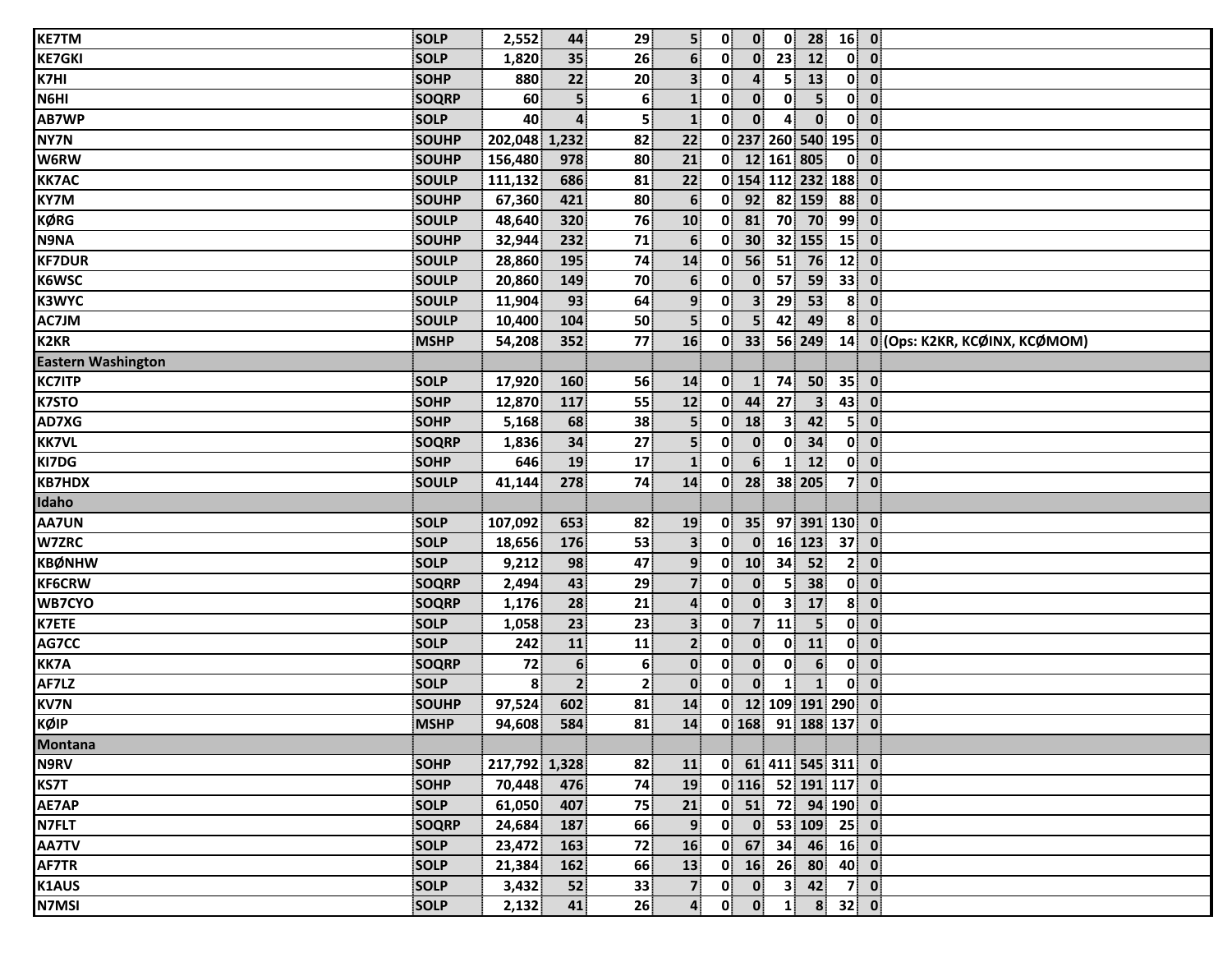| <b>K7QA</b>      | <b>SOULP</b> | 1,840         | 40                      | 23           | 3 <sup>1</sup>          | $\mathbf{0}$             | 40                      | $\mathbf{0}$    | $\mathbf{0}$                                                    |                | $0$ $0$                                |                                                 |
|------------------|--------------|---------------|-------------------------|--------------|-------------------------|--------------------------|-------------------------|-----------------|-----------------------------------------------------------------|----------------|----------------------------------------|-------------------------------------------------|
| <b>Nevada</b>    |              |               |                         |              |                         |                          |                         |                 |                                                                 |                |                                        |                                                 |
| <b>K7XC</b>      | <b>SOHP</b>  | 131,528       | 802                     | 82           | 11                      |                          |                         | 0 11 112 631    |                                                                 | 48             | $\bullet$                              |                                                 |
| <b>W6US</b>      | <b>SOLP</b>  | 37,084        | 254                     | 73           | 19                      | $\mathbf{0}$             | 31                      |                 | 66 127                                                          | $30$ 0         |                                        |                                                 |
| <b>K7WLX</b>     | <b>SOLP</b>  | 32,850        | 225                     | 73           | 18                      | $\mathbf{0}$             | 43                      |                 | 32 119                                                          | 31             | $\overline{\mathbf{0}}$                |                                                 |
| KT9X             | <b>SOLP</b>  | 8,536         | 97                      | 44           | $\overline{7}$          | $\mathbf{0}$             | $\mathbf{0}$            |                 | 95                                                              | $\mathbf{1}$   | $\mathbf{0}$                           |                                                 |
| W7FD             | <b>SOLP</b>  | 1,968         | 41                      | 24           | 4                       | $\mathbf{0}$             | $\mathbf{0}$            | 7               | 18                                                              | 16             | $\mathbf 0$                            |                                                 |
| NB6C             | <b>SOLP</b>  | 1,950         | 39                      | 25           | 4                       | $\mathbf{0}$             | $\mathbf{0}$            | 5               | 23                                                              | 11             | $\mathbf 0$                            |                                                 |
| W1RO             | <b>SOLP</b>  | 308           | 14                      | 11           | $\mathbf{1}$            | 0                        | $\mathbf{0}$            | $\mathbf{8}$    | 6 <sup>1</sup>                                                  | $\mathbf{0}$   | $\mathbf 0$                            |                                                 |
| <b>KM6CQ</b>     | SOQRP        | 264           | 12                      | 11           | 3 <sup>1</sup>          | $\mathbf{0}$             | $\overline{a}$          | 6 <sup>1</sup>  | $\mathbf{1}$                                                    | $\mathbf{1}$   | $\mathbf 0$                            |                                                 |
| W7RN (WX5S, op)  | SOUHP        | 286,350 1,725 |                         | 83           | 24                      |                          |                         |                 | 0 178 644 808                                                   | 95             | $\mathbf 0$                            |                                                 |
| K6ST             | <b>SOULP</b> | 8,190         | 91                      | 45           | 8                       | 0                        | $\mathbf{0}$            | 26              | 56                                                              | 9              | $\mathbf 0$                            |                                                 |
| Oregon           |              |               |                         |              |                         |                          |                         |                 |                                                                 |                |                                        |                                                 |
| K7RAT (N6TR, op) | <b>SOHP</b>  | 280,276 1,709 |                         | 82           | 23                      |                          |                         |                 | 0 153 532 760 264                                               |                | $\mathbf{0}$                           |                                                 |
| <b>AF7NX</b>     | <b>SOLP</b>  | 15,876        | 126                     | 63           | 12                      | 0                        | 43                      | 19              | 57                                                              | 7 <sup>1</sup> | $\mathbf 0$                            |                                                 |
| K6UM             | <b>SOHP</b>  | 14,868        | 118                     | 63           | 3 <sup>1</sup>          | $\mathbf{0}$             | 47                      | 23              | 48                                                              | $\mathbf{0}$   | $\mathbf 0$                            |                                                 |
| <b>KW7WP</b>     | <b>SOLP</b>  | 10,600        | 100                     | 53           | 8 <sup>1</sup>          | $\mathbf{0}^{\parallel}$ | $\overline{\mathbf{0}}$ | 14              | 69                                                              | 17             | $\mathbf 0$                            |                                                 |
| AD7Z             | SOLP         | 6,048         | 84                      | 36           | 9 <sub>1</sub>          | $\mathbf{0}$             | 46                      | 11              | 13                                                              | 14             | $\mathbf 0$                            |                                                 |
| WB7WOF           | <b>SOHP</b>  | 4,290         | 55                      | 39           | 6 <sup>1</sup>          | $\mathbf{0}$             | 20                      | 34              | $\mathbf{1}$                                                    | $\mathbf{0}$   | $\boldsymbol{0}$                       |                                                 |
| KI7N             | <b>SOLP</b>  | 2,784         | 48                      | 29           | 4                       | $\mathbf{0}$             | 13                      | 12              | 10                                                              | 13             | $\mathbf 0$                            |                                                 |
| N7JI             | SOQRP        | 2,784         | 48                      | 29           | $\overline{\mathbf{a}}$ | $\mathbf{0}$             | $\overline{4}$          | 13              | 17                                                              | 14             | $\mathbf 0$                            |                                                 |
| <b>KC7BD</b>     | <b>SOLP</b>  | 1,872         | 36                      | 26           | 5 <sup>1</sup>          | $\mathbf{0}$             | $\mathbf{0}$            | 23              | 13                                                              | $\mathbf{0}$   | $\mathbf{0}$                           |                                                 |
| <b>KE7WNB</b>    | <b>SOLP</b>  | 1,472         | 32                      | 23           | 5 <sub>1</sub>          | $\mathbf{0}$             | $\mathbf{0}$            | 13              | 6 <sup>1</sup>                                                  | 13             | $\mathbf 0$                            |                                                 |
| <b>K7JKM</b>     | <b>SOLP</b>  | 1,260         | 30                      | 21           | 2 <sup>1</sup>          | $\mathbf{0}$             | 3 <sup>1</sup>          | 13              | 14                                                              | $\mathbf{0}$   | $\mathbf 0$                            |                                                 |
| WQ3U             | SOLP         | 660           | 22                      | 15           | $\mathbf{2}$            | $\mathbf{0}$             | $\mathbf{0}$            |                 | 21                                                              | $\mathbf{0}$   | $\mathbf{0}$                           |                                                 |
| <b>KI7CAA</b>    | <b>SOLP</b>  | 504           | 18                      | 14           | $\mathbf{2}$            | $\mathbf{0}$             | $\mathbf{0}$            | $\mathbf{0}$    | 12                                                              | 6 <sup>1</sup> | $\mathbf 0$                            |                                                 |
| AG7RT            | <b>SOHP</b>  | 220           | 11                      | 10           | $\mathbf{1}$            | $\mathbf{0}$             | 2 <sup>1</sup>          | $\mathbf{0}$    | $\overline{9}$                                                  | $\mathbf{0}$   | $\mathbf{0}$                           |                                                 |
| KA6BIM           | <b>SOUHP</b> | 95,904        | 592                     | 81           | 20                      |                          |                         |                 | 0 160 121 225                                                   | 86             | $\mathbf 0$                            |                                                 |
| N6YMM            | SOUHP        | 27,456        | 208                     | 66           | 11                      | 0                        | 1                       |                 | 48 106                                                          | 53             | $\mathbf 0$                            |                                                 |
| <b>K7VIT</b>     | SOUHP        | 8             | $\overline{\mathbf{2}}$ | $\mathbf{2}$ | $\mathbf{0}$            | $\mathbf{0}$             | $\mathbf{0}$            | $\mathbf{1}$    | $\mathbf{1}$                                                    | $\mathbf{0}$   | $\mathbf 0$                            |                                                 |
| NK7J             | <b>MSHP</b>  | 153,668       | 937                     | 82           | 18                      |                          |                         |                 | 0 191 147 381 218                                               |                |                                        | 0 (Ops: NK7J, W7SMF)                            |
| W7KNX            | <b>MSHP</b>  | 91,798        | 581                     | 79           | 18                      |                          | $0$ 75                  |                 |                                                                 |                |                                        | 79 128 299 0 (Ops: K7GT, N5EG, W7KNX)           |
| Utah             |              |               |                         |              |                         |                          |                         |                 |                                                                 |                |                                        |                                                 |
| K4UB             | <b>SOLP</b>  | 45,150        | 301                     | 75           | 16                      | $\mathbf{0}$             |                         |                 | 6 140 139                                                       | $16$ 0         |                                        |                                                 |
| NN7ZZ (N5LZ, op) | <b>SOLP</b>  | 19,712        | 176                     | 56           | 2 <sup>1</sup>          |                          |                         |                 | $\begin{array}{ c c c }\n\hline\n0 & 0 & 44 & 132\n\end{array}$ |                | $\begin{bmatrix} 0 \\ 0 \end{bmatrix}$ |                                                 |
| <b>KB6UNC</b>    | <b>SOLP</b>  | 14,410        | 131                     | 55           | 10                      | $\mathbf{0}$             | 9 <sup>1</sup>          | 74              | 42                                                              | 6 <sup>1</sup> | $\overline{\mathbf{0}}$                |                                                 |
| <b>WØJTC</b>     | <b>SOLP</b>  | 12,720        | 120                     | 53           | 11                      | 0                        | $\mathbf{0}$            | 28 <sup>1</sup> | 80 <sup>3</sup>                                                 | 12             | $\overline{\mathbf{0}}$                |                                                 |
| <b>K7DBN</b>     | SOLP         | 7,832         | 89                      | 44           | $\overline{7}$          | $\mathbf{0}$             | 0                       | 51              | 38                                                              | $\mathbf{0}$   | $\mathbf 0$                            |                                                 |
| <b>K7DLX</b>     | SOQRP        | 7,200         | 80                      | 45           | 5 <sup>1</sup>          | $\mathbf{0}$             | 5 <sup>1</sup>          | 50              | 25                                                              |                | $0$ $0$                                |                                                 |
| <b>WAØPFC</b>    | <b>SOHP</b>  | 3,584         | 56                      | 32           | 5                       | 0                        | $\mathbf{0}$            | 5 <sup>1</sup>  | 51                                                              |                | $0 \quad 0$                            |                                                 |
| WB1KE            | <b>SOLP</b>  | 60            | 6                       | 5            | $\mathbf{0}$            | $\mathbf{0}$             | $\mathbf{0}$            | $\mathbf{0}$    | 6 <sup>1</sup>                                                  |                | $0$ 0                                  |                                                 |
| <b>K7UT</b>      | SOUHP        | 146,246       | 881                     | 83           | 16                      |                          | $0$   183               |                 | 59 388 251 0                                                    |                |                                        |                                                 |
|                  |              |               |                         |              |                         |                          |                         |                 |                                                                 |                |                                        |                                                 |
| W7IVM            | <b>MSHP</b>  | 1,058         | 23                      | 23           | $\mathbf{2}$            | 0                        | $\mathbf{2}$            | $\mathbf{A}$    | 17                                                              |                |                                        | 0 0 (Ops: AC7II, KB7WYO, KG7YKZ, KI7ROE, N7UWX) |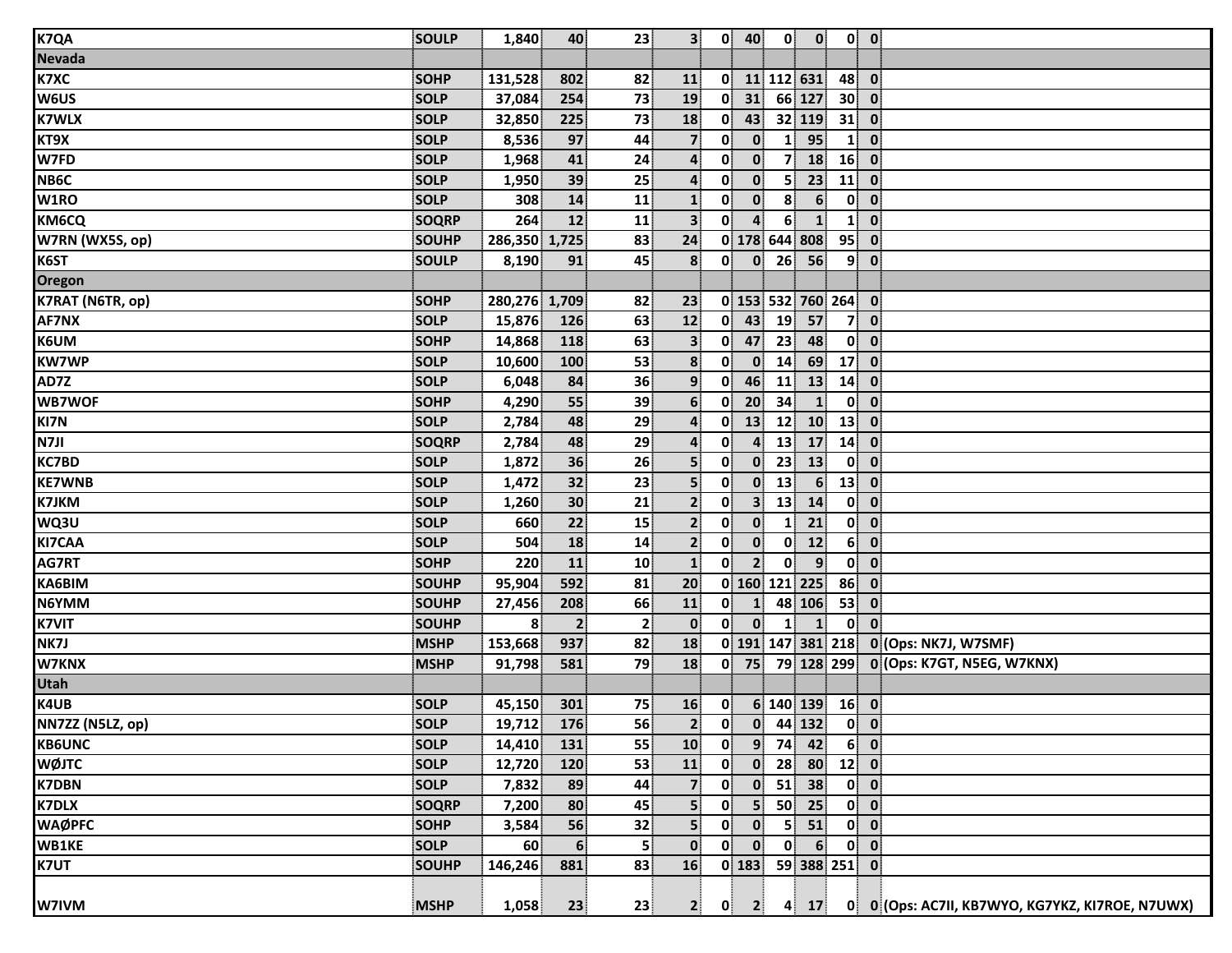| <b>Western Washington</b> |                 |               |                         |                |                         |              |                         |                  |                     |                |                         |                                                                      |
|---------------------------|-----------------|---------------|-------------------------|----------------|-------------------------|--------------|-------------------------|------------------|---------------------|----------------|-------------------------|----------------------------------------------------------------------|
| W7WA                      | <b>SOHP</b>     | 330,838 1,993 |                         | 83             | 24                      |              |                         |                  | 5 176 661 971 180   |                | $\bullet$               |                                                                      |
| WZ8T                      | <b>SOLP</b>     | 92,340        | 570                     | 81             | 18                      | $\mathbf{0}$ | 57                      |                  | 59 352 102 0        |                |                         |                                                                      |
| N7LOX                     | <b>SOLP</b>     | 89,224        | 587                     | 76             | 15                      | $\mathbf{0}$ | 26                      |                  | 61 183 317 0        |                |                         |                                                                      |
| <b>N7RVD</b>              | <b>SOHP</b>     | 59,592        | 382                     | 78             | 13                      | $\mathbf{0}$ | 14                      |                  | 42 255              | 71             | $\overline{\mathbf{0}}$ |                                                                      |
| W7PU                      | <b>SOHP</b>     | 28,566        | 207                     | 69             | 11                      | $\mathbf{0}$ | $\overline{2}$          |                  | 44 161              | $\mathbf{0}$   | $\bullet$               |                                                                      |
| <b>WB7BBQ</b>             | <b>SOHP</b>     | 25,344        | 176                     | 72             | 10                      | $\mathbf{0}$ | 35                      | 33               | 93                  | 15             | $\bullet$               |                                                                      |
| WG7X                      | SOHP            | 23,520        | 168                     | 70             | 10                      | 0            | 39                      | 14               | 49                  | 66             | $\overline{\mathbf{0}}$ |                                                                      |
| W7WEC                     | <b>SOLP</b>     | 15,372        | 126                     | 61             | 12                      | 0            | 6 <sup>1</sup>          | $\mathbf{11}$    | 98                  | $\mathbf{11}$  | $\overline{\mathbf{0}}$ |                                                                      |
| <b>KG7P</b>               | <b>SOHP</b>     | 15,006        | 123                     | 61             | 11                      | $\mathbf{0}$ | $\overline{\mathbf{3}}$ | 21               | 77                  | 22             | $\mathbf{0}$            |                                                                      |
| W8BFX                     | SOLP            | 13,328        | 119                     | 56             | 11                      | $\mathbf{0}$ | 32                      | 6 <sup>1</sup>   | 52                  | 29             | $\overline{\mathbf{0}}$ |                                                                      |
| <b>KD6TR</b>              | SOLP            | 11,172        | 98                      | 57             | $\overline{7}$          | $\mathbf{0}$ | $\mathbf{0}$            | 5 <sup>1</sup>   | 93                  | $\mathbf{0}$   | $\bullet$               |                                                                      |
| <b>K7ASQ</b>              | <b>SOLP</b>     | 10,710        | 105                     | 51             | 9 <sup>1</sup>          | 0            | $\overline{\mathbf{4}}$ | 27               | 74                  | $\mathbf{0}$   | $\overline{\mathbf{0}}$ |                                                                      |
| <b>KC7FCW</b>             | <b>SOLP</b>     | 7,520         | 80                      | 47             | 12                      | $\mathbf{0}$ | $\overline{7}$          | 17               | 56                  |                | $0\ 0$                  |                                                                      |
| KI7CKE/AE                 | SOHP            | 6,804         | 81                      | 42             | 6 <sup>1</sup>          | 0            | $\mathbf{0}$            | $\mathbf{0}$     | 81                  |                | $0$ $0$                 |                                                                      |
| W7TAO                     | <b>SOHP</b>     | 4,484         | 59                      | 38             | $\overline{2}$          | 0            | 12                      | 5 <sup>1</sup>   | 30 <sup>°</sup>     | 12             | $\overline{\mathbf{0}}$ |                                                                      |
| W7GFW                     | <b>SOLP</b>     | 4,130         | 59                      | 35             | 8 <sup>1</sup>          | $\mathbf{0}$ | $\mathbf{0}$            | 8 <sup>1</sup>   | 51                  |                | $0$ $0$                 |                                                                      |
| N7AME                     | <b>SOLP</b>     | 3,570         | 51                      | 35             | $\overline{\mathbf{3}}$ | $\mathbf{0}$ | $\mathbf{0}$            | $\mathbf{9}$     | 32                  | 10             | $\bullet$               |                                                                      |
| NN7SS (K6UFO, op)         | <b>SOQRP</b>    | 2,436         | 42                      | 29             | $\overline{2}$          | $\mathbf{0}$ | $\mathbf{0}$            | 8 <sup>1</sup>   | 20 <sub>2</sub>     | 14             | $\bullet$               |                                                                      |
| <b>K7TMT</b>              | <b>SOHP</b>     | 570           | 19                      | 15             | $\mathbf{1}$            | $\mathbf{0}$ | $\mathbf{0}$            | $\mathbf{0}$     | 19                  | $\mathbf{0}$   | $\bullet$               |                                                                      |
| N7QMT                     | <b>SOLP</b>     | 360           | 15                      | 12             | $\mathbf{1}$            | $\mathbf{0}$ | $\mathbf{0}$            | 5 <sup>1</sup>   | 10                  | $\mathbf{0}$   | $\bullet$               |                                                                      |
| <b>N6LB</b>               | <b>SOLP</b>     | 338           | 13                      | 13             | $\overline{2}$          | $\mathbf{0}$ | $\mathbf{0}$            | $\mathbf{1}$     | 12                  | $\mathbf{0}$   | $\bullet$               |                                                                      |
| <b>KG7SXH</b>             | <b>SOLP</b>     | 286           | 13                      | 11             | $\mathbf{2}$            | $\mathbf{0}$ | 5 <sup>1</sup>          | 4                | $\mathbf{1}$        | 3 <sup>1</sup> | $\mathbf{0}$            |                                                                      |
| K7JSG                     | <b>SOLP</b>     | 112           | 8                       | 7 <sup>1</sup> | $\mathbf{1}$            | $\mathbf{0}$ | $\mathbf{0}$            | $\mathbf{0}$     | 8                   | $\mathbf{0}$   | $\overline{\mathbf{0}}$ |                                                                      |
| KI7MZH                    | <b>SOLP</b>     | 94            | $\overline{\mathbf{z}}$ | 7 <sup>1</sup> | $\mathbf{0}$            | $\mathbf{0}$ | $\mathbf{0}$            | $\mathbf{0}$     | $\mathbf{0}$        | 0              | $\overline{\mathbf{0}}$ |                                                                      |
| <b>WA7CPA</b>             | <b>SOLP</b>     | 50            | 5                       | 5 <sup>1</sup> | $\mathbf{1}$            | $\mathbf{0}$ | $\mathbf{0}$            | $\mathbf{0}$     | 4                   | $\mathbf{1}$   | $\bullet$               |                                                                      |
| <b>K7RI</b>               | SOUHP           | 175,152       | 1,068                   | 82             | 17                      | $\mathbf{0}$ |                         |                  | 66 179 762          | 61             | $\overline{\mathbf{0}}$ |                                                                      |
| <b>K7RL</b>               | SOUHP           | 79,772        | 518                     | 77             | $6 \overline{6}$        | $\mathbf{0}$ | 65                      |                  | 43 181 229          |                | $\overline{\mathbf{0}}$ |                                                                      |
| K7SS                      | SOUHP           | 70,560        | 441                     | 80             | 8 <sup>1</sup>          | 5            | 27                      |                  | 48 254 107          |                | $\overline{\mathbf{0}}$ |                                                                      |
| W7ZZ                      | SOUHP           | 40,870        | 335                     | 61             | 6 <sup>1</sup>          | $\mathbf{0}$ |                         |                  | 2 118 110 105       |                | $\mathbf{0}$            |                                                                      |
| W7PT                      | SOULP           | 27,186        | 197                     | 69             | 17                      | $\mathbf{0}$ | 30 <sup>°</sup>         |                  | 32 112              | 23             | $\overline{\mathbf{0}}$ |                                                                      |
| <b>KB7KYK</b>             | SOUHP           | 11,322        | 111                     | 51             | 8                       | $\mathbf{0}$ | 35                      | 29               | 38                  | 9 <sup>1</sup> | $\overline{\mathbf{0}}$ |                                                                      |
| <b>K7BAB</b>              | <b>SOUHP</b>    | 3,500         | 50                      | 35             | 8                       | 0            | $\mathbf{0}$            | 14               | 36                  | $\mathbf{0}$   | $\bullet$               |                                                                      |
| K9QJS                     | <b>SOUHP</b>    | 1,540         | 35                      | 22             | 3 <sup>1</sup>          | 0            | $\mathbf{0}$            | $\boldsymbol{4}$ | 31                  | $\mathbf{0}$   | $\bullet$               |                                                                      |
| Wyoming                   |                 |               |                         |                |                         |              |                         |                  |                     |                |                         |                                                                      |
| N7MZW                     | <b>SOLP</b>     | 89,550        | 597                     | 75             | 23                      |              |                         |                  | $0$ 94 215 278 10 0 |                |                         |                                                                      |
| <b>WB7S</b>               | <b>SOHP</b>     | 19,312        | 142                     | 68             | 9                       | $\mathbf{0}$ | 19                      |                  | $62$ 51 10 0        |                |                         |                                                                      |
| <b>N7NAV</b>              | <b>SOQRP</b>    | 5,320         | 70                      | 38             | 5 <sup>1</sup>          | 0            | $\mathbf{0}$            | 7 <sup>1</sup>   | 58                  | 5 <sup>1</sup> | $\bullet$               |                                                                      |
| КСФТВО                    | <b>SOQRP</b>    | 8             | $\overline{2}$          | $\mathbf{2}$   | $\mathbf{0}$            | $\mathbf{0}$ | $\mathbf{0}$            | 2 <sup>1</sup>   | $\mathbf{0}$        |                | $0$ $0$                 |                                                                      |
| <b>KF4LAR</b>             | <b>SOULP</b>    | 2,706         | 41                      | 33             | 5 <sup>1</sup>          | 0            |                         |                  | $0$ 21 16           | $\mathbf{4}$   | $\overline{\mathbf{0}}$ |                                                                      |
| N7QAX                     | <b>SOULP</b>    | 1,350         | 27                      | 25             | 3 <sup>1</sup>          | 0            | 8 <sup>1</sup>          | 2 <sup>1</sup>   | 14                  |                | 3 0                     |                                                                      |
|                           |                 |               |                         |                |                         |              |                         |                  |                     |                |                         |                                                                      |
| Call<br>U.S. Call Area 8  | <b>Category</b> |               |                         |                |                         |              |                         |                  |                     |                |                         | Score QSOs Sections Hours 160 80 40 20 15 10 Operator(s) and/or Host |
|                           |                 |               |                         |                |                         |              |                         |                  |                     |                |                         |                                                                      |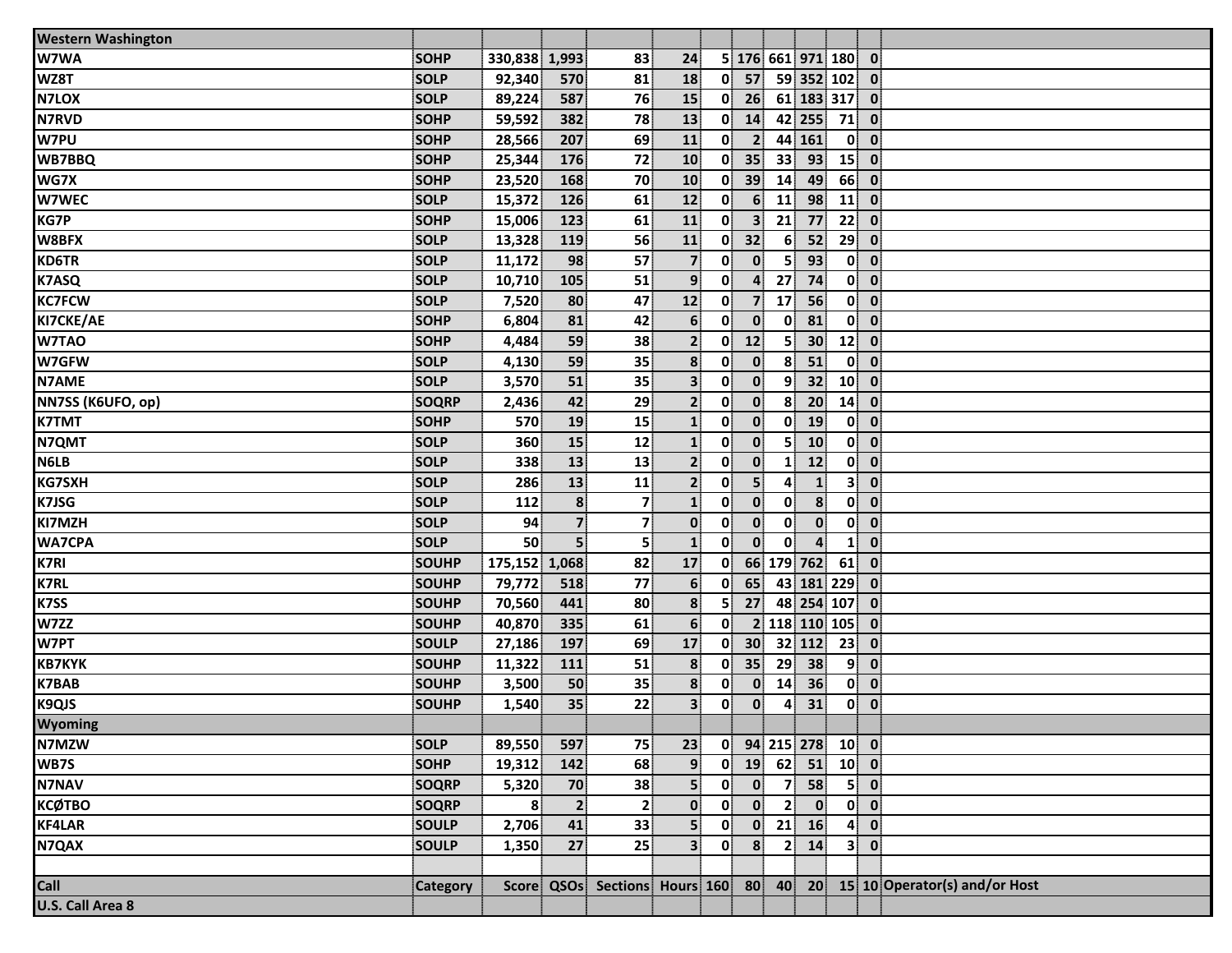| <b>Michigan</b>         |              |               |            |    |                         |                      |                              |                              |                          |                                        |
|-------------------------|--------------|---------------|------------|----|-------------------------|----------------------|------------------------------|------------------------------|--------------------------|----------------------------------------|
| W8PSP                   | <b>SOHP</b>  | 132,516       | 818        | 81 | 17                      |                      |                              | 0 194 254 242 128            |                          | $\mathbf 0$                            |
| <b>WB8WKQ</b>           | <b>SOLP</b>  | 122,766       | 777        | 79 | 23                      |                      | 0 283 372                    | 44                           | 78                       | $\mathbf 0$                            |
| NA8V                    | <b>SOHP</b>  | 111,192       | 678        | 82 | 11                      | $0$ 484              | 85                           | 98                           | 11                       | $\mathbf 0$                            |
| <b>K8BKM</b>            | <b>SOHP</b>  | 89,920        | 562        | 80 | 10                      |                      | 0 231 228                    | 97                           | 6 <sup>1</sup>           | $\mathbf 0$                            |
| W8GX                    | <b>SOLP</b>  | 56,640        | 354        | 80 | 20                      | $\overline{0}$ 143   | 98                           | 62                           | 51                       | $\mathbf 0$                            |
| K8AO                    | <b>SOHP</b>  | 42,588        | 338        | 63 | $\overline{\mathbf{z}}$ | $\mathbf{0}$         | 57 281                       | $\mathbf{0}$                 | $\mathbf{0}$             | $\mathbf 0$                            |
| AC8WP (AC8WP KG8HZ, op) | <b>SOHP</b>  | 33,136        | 218        | 76 | 20                      | 90 <sup>1</sup><br>0 | 71                           | 24                           | 33                       | $\mathbf 0$                            |
| <b>KA8SMA</b>           | <b>SOQRP</b> | 33,086        | 233        | 71 | 17                      | 0<br>72              | 84                           | 54                           | 23                       | $\mathbf 0$                            |
| <b>K7TH</b>             | <b>SOLP</b>  | 31,200        | 240        | 65 | 10                      | $\mathbf{0}$         | 40 173                       | 27                           | $\mathbf{0}$             | $\mathbf 0$                            |
| <b>K7DR</b>             | <b>SOLP</b>  | 24,440        | 188        | 65 | 10                      | $\mathbf{0}$<br>63   | 65                           | 26                           | 34                       | $\mathbf 0$                            |
| W8JMZ                   | <b>SOLP</b>  | 18,018        | 143        | 63 | 14                      | 0<br>15              | 97                           | 5 <sub>1</sub>               | 26                       | $\mathbf 0$                            |
| NF8M                    | <b>SOLP</b>  | 17,732        | 143        | 62 | 5 <sub>5</sub>          | 0<br>98              | 26                           | 15                           | 4                        | $\mathbf 0$                            |
| <b>W8KRS</b>            | <b>SOLP</b>  | 16,720        | 152        | 55 | 15                      | 42<br>0              | 91                           | 19                           | $\mathbf{0}$             | $\mathbf 0$                            |
| W8TFI                   | <b>SOHP</b>  | 14,250        | 125        | 57 | 11                      | 0<br>56              | 28                           | 36                           | 5 <sup>1</sup>           | $\mathbf 0$                            |
| <b>KE8UM</b>            | <b>SOLP</b>  | 13,200        | 110        | 60 | $\overline{7}$          | 44<br>0              | 37                           | 26                           | 3 <sup>1</sup>           | $\boldsymbol{0}$                       |
| <b>KD8BXE</b>           | <b>SOHP</b>  | 12,528        | 116        | 54 | 9 <sup>1</sup>          | 43<br>$\mathbf{0}$   | 20                           | 37                           | 16                       | $\mathbf 0$                            |
| KØTWB                   | <b>SOLP</b>  | 11,660        | 110        | 53 | 10                      | $\mathbf{0}$         | $\overline{7}$<br>74         | 29                           | $\mathbf{0}$             | $\mathbf 0$                            |
| <b>WN8QGV</b>           | <b>SOHP</b>  | 8,832         | 69         | 64 | 8                       | $\mathbf{0}$         | $\mathbf{0}$<br>52           | 12                           | 5 <sup>1</sup>           | $\boldsymbol{0}$                       |
| <b>N8SBE</b>            | <b>SOLP</b>  | 3,710         | 53         | 35 | $\overline{\mathbf{3}}$ | 20<br>$\mathbf{0}$   | 14                           | 15                           | $\mathbf{4}$             | $\mathbf 0$                            |
| <b>N8HKU</b>            | <b>SOLP</b>  | 3,640         | 52         | 35 | $\overline{\mathbf{3}}$ | $\mathbf{0}$         | $\overline{7}$<br>9          | 29                           | 7                        | $\mathbf 0$                            |
| <b>K8JEH</b>            | <b>SOLP</b>  | 3,366         | 51         | 33 | $\mathbf{4}$            | 0                    | $\overline{4}$<br>24         | 23                           | 0                        | $\mathbf 0$                            |
| N8XX                    | <b>SOQRP</b> | 3,008         | 47         | 32 | $\mathbf{4}$            | 0                    | 2 <sup>1</sup><br>23         | $\overline{4}$               | 18                       | $\mathbf 0$                            |
| WA8TM                   | <b>SOHP</b>  | 2,816         | 44         | 32 | 3 <sup>1</sup>          | $\mathbf{0}$         | $\mathbf{0}$<br>$\mathbf{0}$ | 23                           | 21                       | $\mathbf 0$                            |
| AB3DC                   | <b>SOLP</b>  | 2,408         | 43         | 28 | $\mathbf{4}$            | $\mathbf{0}$         | $\mathbf{0}$<br>13           | <b>16</b>                    | 14                       | $\mathbf 0$                            |
| N8NX                    | <b>SOLP</b>  | 1,680         | 35         | 24 | $\overline{2}$          | 10 <sup>1</sup><br>0 | 19                           | $\mathbf{1}$                 | 5 <sup>1</sup>           | $\mathbf 0$                            |
| <b>N8PVL</b>            | <b>SOLP</b>  | 1,288         | 28         | 23 | 2 <sup>1</sup>          | 0                    | 3 <sup>1</sup><br>12         | 12                           | $\mathbf{1}$             | $\mathbf 0$                            |
| N9UXU                   | <b>SOQRP</b> | 1,120         | 28         | 20 | $\overline{\mathbf{3}}$ | $\mathbf{0}$         | $\mathbf{0}$<br>$\mathbf 0$  | 28                           | $\mathbf{0}$             | $\mathbf 0$                            |
| <b>N5MKY</b>            | <b>SOLP</b>  | 646           | 19         | 17 | $\overline{\mathbf{3}}$ | $\mathbf{0}$         | 7 <sup>1</sup><br>$\bf{0}$   | 4                            | 8                        | $\mathbf 0$                            |
| <b>KB3EHW</b>           | <b>SOLP</b>  | 608           | 19         | 16 | $\mathbf{1}$            | $\mathbf{0}$         | 6 <sup>1</sup>               | 9<br>$\mathbf{0}$            | $\mathbf{A}^{\parallel}$ | $\mathbf 0$                            |
| AB8XU                   | <b>SOLP</b>  | 162           | 9          | 9  | $\mathbf{0}$            | 0                    | $\mathbf{0}$<br>$\mathbf{0}$ | 4                            | 5 <sup>1</sup>           | $\mathbf 0$                            |
| W8MJ                    | <b>SOUHP</b> | 203,682 1,227 |            | 83 | 20                      |                      |                              | 0 426 486 201 114            |                          | $\mathbf 0$                            |
| КØАСР                   | <b>SOULP</b> | 57,186        | 353        | 81 | 18                      | $0$ 198              | 76                           | 41                           | $38^{\circ}$             | $\boldsymbol{0}$                       |
| N8FYL                   | <b>SOULP</b> | 50,666        | 329        | 77 | 17                      |                      | $0$ 112 164                  | 45                           | 8 <sup>1</sup>           | $\mathbf 0$                            |
| N8GAS                   | <b>SOUHP</b> | 39,712        | 272        | 73 | 13                      |                      |                              | $0$ 84 121 46 21 0           |                          |                                        |
| <b>KD8EDC</b>           | <b>SOULP</b> | 17,958        | 123        | 73 | 15                      | $0$ 26               | 40                           | 53                           |                          | $4$ 0                                  |
| N8EA                    | <b>SOULP</b> | 15,904        | 142        | 56 | $\boldsymbol{4}$        | $0$ 33               | 90 <sup>1</sup>              | 12                           |                          | 7 0                                    |
| K8TS                    | <b>SOULP</b> | 13,216        | <b>112</b> | 59 | 13                      | $0$ 10               | 58                           | 29                           | $15$ 0                   |                                        |
| <b>K8STL</b>            | <b>SOULP</b> | 9,720         | 81         | 60 | 12                      | $\mathbf{0}$         | $6 \overline{6}$<br>48       | 21                           |                          | $5 \mid 1$                             |
| <b>KD8QYE</b>           | SOUHP        | 9,648         | 72         | 67 | 8                       | $0$ 29               |                              | $17$ 15                      | $11$ 0                   |                                        |
| <b>K8ERS</b>            | <b>SOULP</b> | 9,028         | 74         | 61 | 7 <sup>1</sup>          | $\mathbf{0}$         | $\overline{2}$               | 55 17                        |                          | $0 \quad 0$                            |
| <b>K8EOD</b>            | <b>SOULP</b> | 7,200         | 75         | 48 | 8 <sup>1</sup>          | $0 \quad 7$          |                              | $58$ 10                      |                          | $0$ $0$                                |
| W8DW                    | <b>SOULP</b> | 6,248         | 71         | 44 | $\mathbf{4}$            | $0$ 23               | 44                           | $\mathbf{4}$                 |                          | $\begin{bmatrix} 0 \\ 0 \end{bmatrix}$ |
| <b>KD8CAO</b>           | <b>SOULP</b> | 2,838         | 43         | 33 | 2 <sub>1</sub>          | $0$ 43               |                              | $\mathbf{0}$<br>$\mathbf{0}$ |                          | $\begin{bmatrix} 0 \\ 0 \end{bmatrix}$ |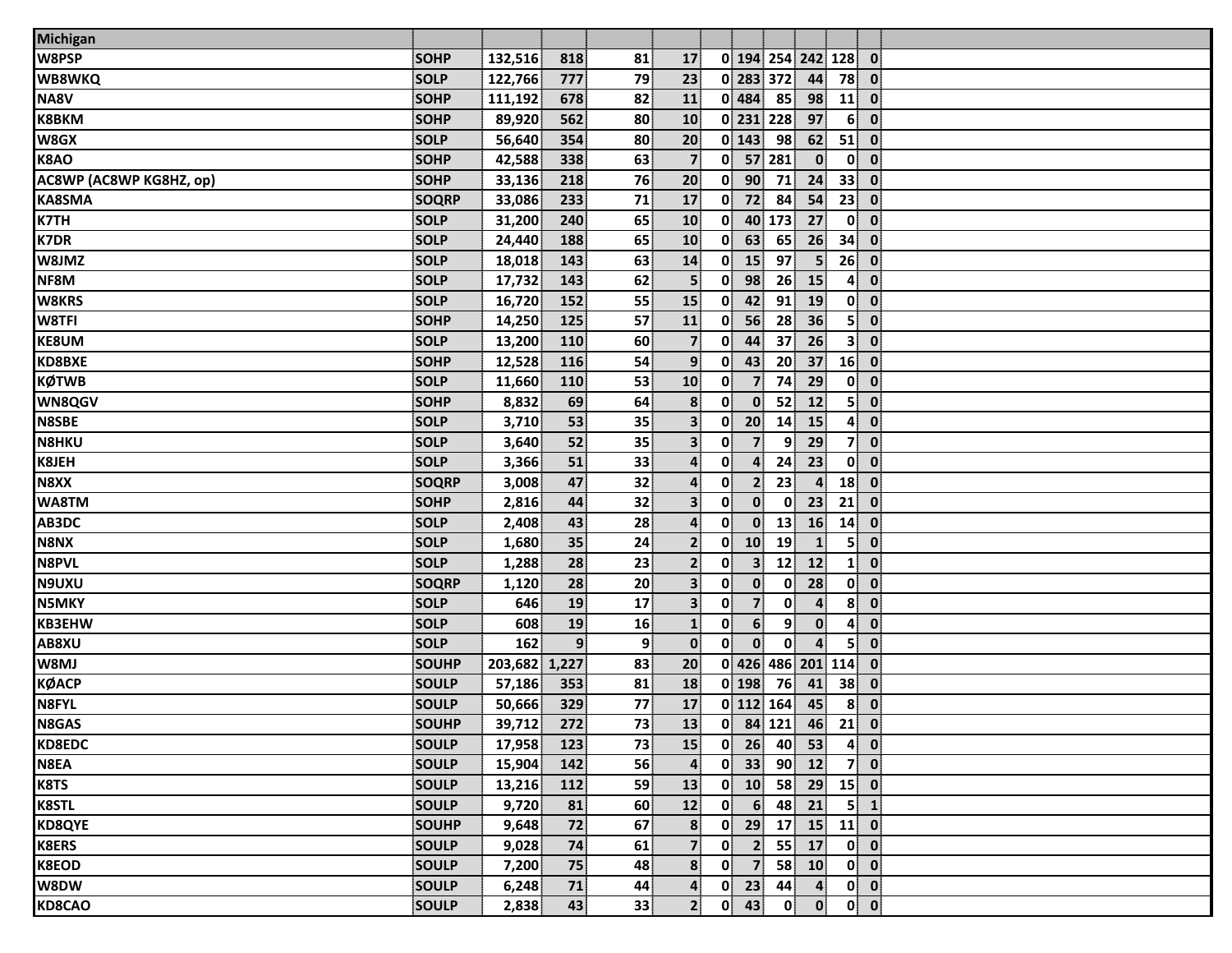| K8GT            | <b>SOULP</b> | 408           | 17              | 12 | $\mathbf{1}$            | $\mathbf{0}$             | 3 <sup>1</sup>          | 10              | 2 <sup>1</sup>             |                          | $2$ 0                                  |                                            |
|-----------------|--------------|---------------|-----------------|----|-------------------------|--------------------------|-------------------------|-----------------|----------------------------|--------------------------|----------------------------------------|--------------------------------------------|
| K8CC            | <b>MSHP</b>  | 204,672 1,248 |                 | 82 | 24                      |                          |                         |                 | 0 374 521 170 183          |                          |                                        | 0 (Ops: K8CC, KE8OC, WD8S)                 |
| <b>KB8ZGL</b>   | <b>MSHP</b>  | 122,508       | 738             | 83 | 19                      |                          |                         |                 | 0 62 450 179 47            |                          |                                        | 0 (Ops: KB8ZGL, KD8GGA, KD8SLH, KE8CPD)    |
| NT8V            | <b>MSHP</b>  | 61,008        | 372             | 82 | 19                      | $\mathbf{0}$             |                         | 76 155          |                            | 39 102                   |                                        | 0 (Ops: AC8W, K8WMW, KE8BIT, NT8V)         |
| N8YXR           | <b>MSLP</b>  | 40,040        | 260             | 77 | 18                      | $\mathbf{0}$             |                         | 8 144           |                            | $73$ 35                  |                                        | 0 (Ops: KCØRBV, N8YXR)                     |
|                 |              |               |                 |    |                         |                          |                         |                 |                            |                          |                                        | (Ops: K8EO, K8RO, KD8LLT, N8GEO, N8PYN,    |
| K8EO            | <b>MSHP</b>  | 32,100        | 214             | 75 | 14                      |                          | $0$   157               | 36 <sup>1</sup> | <b>18</b>                  |                          |                                        | 3 0 N8REZ, WA8AII, WB8NXR)                 |
|                 |              |               |                 |    |                         |                          |                         |                 |                            |                          |                                        | (Ops: AD8AC, KD8PUZ, KD8VHV, KE8HVI, KI8W, |
| W8DC            | <b>MSHP</b>  | 23,936        | 187             | 64 | <b>18</b>               |                          | $0$ 108                 | 18              | 35                         | 26                       |                                        | 0 N8DGD)                                   |
| <b>K8DDT</b>    | <b>MSLP</b>  | 7,632         | 72              | 53 | 10                      |                          | $0$ 41                  | 22              | 10 <sup>1</sup>            | $-1$                     |                                        | 0 (Ops: K8DDT, KI4VUO)                     |
| Ohio            |              |               |                 |    |                         |                          |                         |                 |                            |                          |                                        |                                            |
| <b>KW8N</b>     | <b>SOHP</b>  | 266,596 1,606 |                 | 83 | 24                      |                          |                         |                 | 0324 987 252               | 43                       | $\overline{\mathbf{0}}$                |                                            |
| K8AZ (K5TR, op) | <b>SOHP</b>  | 250,992 1,512 |                 | 83 | 24                      |                          |                         | 0 444 889 164   |                            | 15                       | $\mathbf 0$                            |                                            |
| <b>K10U</b>     | <b>SOHP</b>  | 106,650       | 675             | 79 | 12                      |                          |                         | 0 261 363       | 34                         | $17$ 0                   |                                        |                                            |
| W8MET           | <b>SOLP</b>  | 85,020        | 545             | 78 | 13                      |                          |                         | 0 129 343       | 49                         | 24                       | $\overline{\mathbf{0}}$                |                                            |
| N8PE            | <b>SOLP</b>  | 58,344        | 374             | 78 | 15                      | $\mathbf{0}$             |                         | $0$ 315         | 45                         | 14                       | $\overline{\mathbf{0}}$                |                                            |
| <b>KB8UUZ</b>   | <b>SOLP</b>  | 39,852        | 246             | 81 | 15                      | $\mathbf{0}^{\parallel}$ |                         | 45 132          | 59                         | $10$ 0                   |                                        |                                            |
| W8PEN           | <b>SOLP</b>  | 35,728        | 308             | 58 | $\overline{\mathbf{z}}$ |                          | 0 196 101               |                 | 11                         | $\mathbf{0}$             | $\mathbf 0$                            |                                            |
| AB8OU           | <b>SOLP</b>  | 29,088        | 202             | 72 | 15                      | $\mathbf{1}$             | 64                      | 98              | 32                         | 7 <sup>1</sup>           | $\mathbf{0}$                           |                                            |
| KD8MQ           | <b>SOLP</b>  | 28,700        | 205             | 70 | 9                       | $\mathbf{0}$             | 73                      | 91              | 28                         | 13                       | $\mathbf 0$                            |                                            |
| <b>K8RGI</b>    | <b>SOLP</b>  | 26,666        | 199             | 67 | 13                      |                          | $0$ 101                 | 51              | 42                         | 5 <sup>1</sup>           | $\mathbf 0$                            |                                            |
| N8PPF           | <b>SOLP</b>  | 25,984        | 203             | 64 | 11                      | 0                        | 93                      | 74              | 29                         | 7                        | $\mathbf{0}$                           |                                            |
| AF8C            | <b>SOLP</b>  | 23,920        | 184             | 65 | 12                      | $\mathbf{0}$             |                         | $0$ 155         | 13                         | 16                       | $\mathbf 0$                            |                                            |
| W8KIW           | <b>SOLP</b>  | 19,584        | 144             | 68 | $\overline{9}$          | $\mathbf{0}^{\parallel}$ | 41                      | 54              | 49                         | $\mathbf{0}^{\parallel}$ | $\mathbf{0}$                           |                                            |
| WT8E            | <b>SOLP</b>  | 16,576        | 112             | 74 | 10                      | $\mathbf{0}$             | 27                      | 55              | 19                         | 11                       | $\mathbf 0$                            |                                            |
| N8XTH           | <b>SOLP</b>  | 16,348        | 122             | 67 | 8                       | $\mathbf{0}$             | 52                      | 56              | 10                         | 4                        | $\overline{\mathbf{0}}$                |                                            |
| <b>KB8SHE</b>   | <b>SOLP</b>  | 16,170        | 147             | 55 | 9                       | 0                        | $\overline{\mathbf{a}}$ | 72              | 71                         |                          | $0\ 0$                                 |                                            |
| KE8HEA          | <b>SOLP</b>  | 16,016        | 143             | 56 | 12                      | $\mathbf{0}$             | 41                      | 64              | 25                         | $13$ 0                   |                                        |                                            |
| K9NW            | <b>SOLP</b>  | 15,552        | 144             | 54 | $\overline{\mathbf{r}}$ | 0                        |                         | $0$ 126         | 6 <sup>1</sup>             | 12                       | $\bf{0}$                               |                                            |
| NC5T            | <b>SOHP</b>  | 15,276        | 134             | 57 | $\mathbf{7}$            | $\mathbf{0}$             |                         | $0$ 111         | 23                         |                          | $0\ 0$                                 |                                            |
| <b>KE8EAS</b>   | <b>SOLP</b>  | 14,400        | 120             | 60 | $\mathbf{6}$            | $\mathbf{0}$             | 19                      | 60              | 28                         | 13                       | $\mathbf 0$                            |                                            |
| <b>KE8BWA</b>   | <b>SOLP</b>  | 13,310        | 121             | 55 | $\overline{7}$          | $\mathbf{0}$             | $\overline{\mathbf{4}}$ | 83              | 23                         | 11                       | $\mathbf{0}$                           |                                            |
| <b>KA8SBI</b>   | <b>SOLP</b>  | 13,216        | 118             | 56 | $\overline{7}$          | $\mathbf{0}$             | 60                      | 32              | 26                         |                          | $0$ $0$                                |                                            |
| WO3X            | <b>SOLP</b>  | 12,540        | 110             | 57 | 10                      | $\mathbf{0}$             | 27                      | 42              | 34                         | 7 <sup>1</sup>           | $\mathbf 0$                            |                                            |
| N8BV            | <b>SOLP</b>  | 11,900        | 119             | 50 | $\mathbf{4}$            |                          |                         | $0$ 98 21       | $\overline{\phantom{a}}$ 0 |                          | $\begin{bmatrix} 0 \\ 0 \end{bmatrix}$ |                                            |
| <b>N8NFE</b>    | <b>SOLP</b>  | 11,880        | 108             | 55 | 9 <sup>1</sup>          | $\mathbf{0}$             | 24                      | <b>36</b>       |                            | $30$ 18 0                |                                        |                                            |
| <b>N8GLS</b>    | <b>SOLP</b>  | 10,368        | 72              | 72 | 10                      | 0                        | 15                      | 34 <sup>1</sup> | 13                         | $10$ 0                   |                                        |                                            |
| N8IPO           | <b>SOLP</b>  | 10,302        | 101             | 51 | $\overline{7}$          | $\mathbf{0}$             | $\mathbf{0}$            | 65              | 36                         |                          | $0 \quad 0$                            |                                            |
| <b>WA8YVF</b>   | <b>SOLP</b>  | 8,640         | 90 <sup>°</sup> | 48 | 6                       | $\mathbf{0}$             | 39                      | 13              | 25                         | $13$ 0                   |                                        |                                            |
| K8ISS           | <b>SOLP</b>  | 8,010         | 89              | 45 | $\overline{7}$          | 0                        | 14                      | 33              | 42                         |                          | $0 \quad 0$                            |                                            |
| <b>KE8ERN</b>   | <b>SOLP</b>  | 7,800         | 65              | 60 | 10                      | $\mathbf{0}$             |                         | $30$ 11         | 24                         |                          | $0 \quad 0$                            |                                            |
| AF8A            | <b>SOLP</b>  | 7,056         | 84              | 42 | $\mathbf{3}$            | $\mathbf{0}$             | $\mathbf{0}$            | 84              | $\mathbf{0}$               |                          | $0\ 0$                                 |                                            |
| AA8DC           | SOHP         | 5,740         | 70              | 41 | 3 <sup>1</sup>          | $\mathbf{0}$             | 7 <sup>1</sup>          | 6 <sup>1</sup>  | 35                         | $22$ 0                   |                                        |                                            |
| <b>KC8YVP</b>   | <b>SOHP</b>  | 5,360         | 67              | 40 | $\mathsf{S}$            | $\mathbf{0}$             |                         | $0$ 67          | $\mathbf{0}$               |                          | $0$ $0$                                |                                            |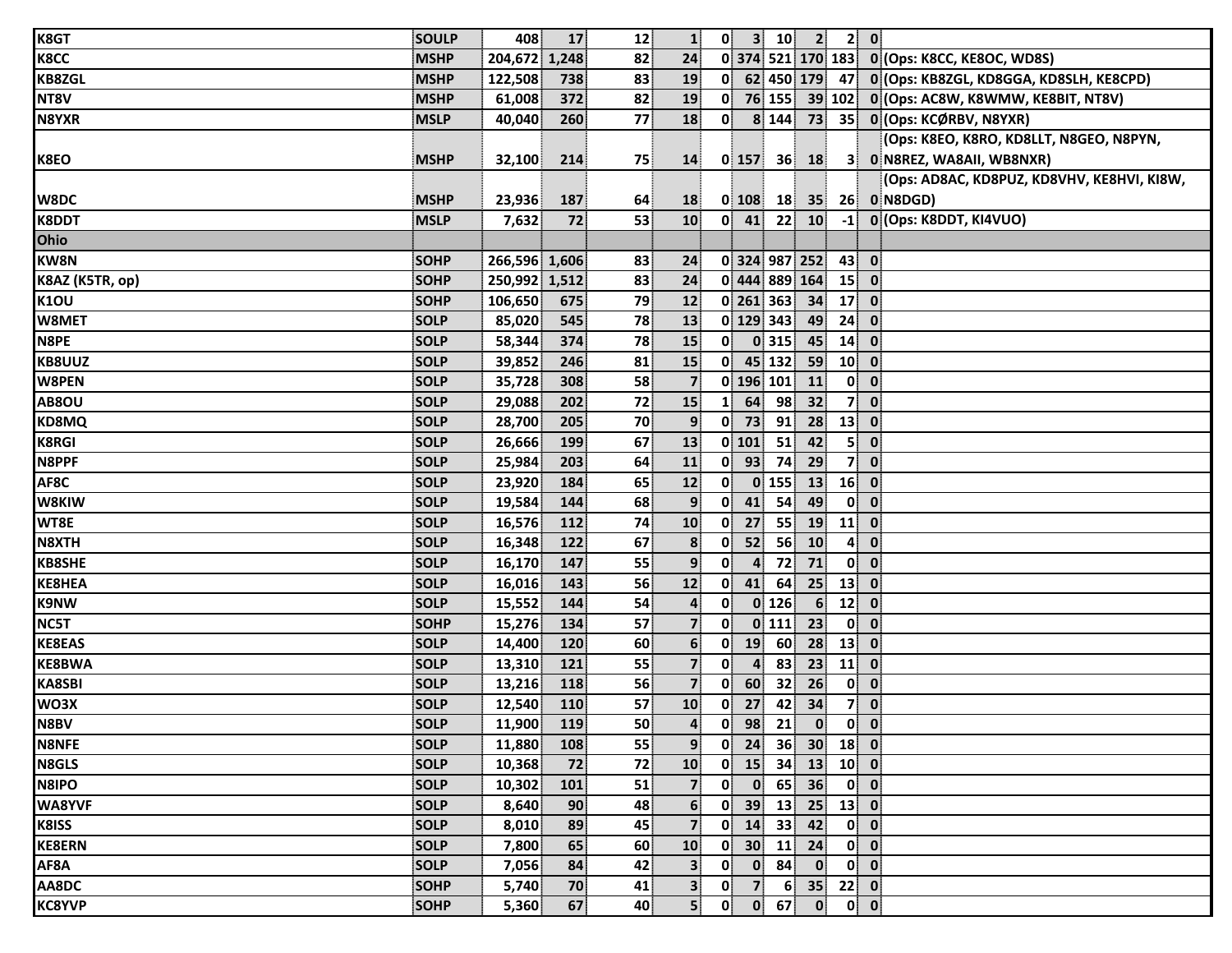| WB8LCD               | <b>SOLP</b>  | 4,018          | 49              | 41             | $\overline{4}$          | $\mathbf{0}$ | 3 <sup>1</sup> | 30 <sup>°</sup> | 16                                      |                          | $0$ $0$                                     |
|----------------------|--------------|----------------|-----------------|----------------|-------------------------|--------------|----------------|-----------------|-----------------------------------------|--------------------------|---------------------------------------------|
| K8ZR                 | <b>SOQRP</b> | 3,720          | 62              | 30             | $\mathbf{3}$            | 0            | $\mathbf{0}$   | 62              | $\mathbf{0}$                            | $\mathbf{0}$             | $\overline{\mathbf{0}}$                     |
| W8WTS                | <b>SOLP</b>  | 3,072          | 64              | 24             | $\mathbf{1}$            | 0            | 64             |                 | $\mathbf{0}$<br>$\mathbf{0}$            | $\mathbf{0}$             | $\overline{\mathbf{0}}$                     |
| <b>K8JAG</b>         | <b>SOLP</b>  | 1,600          | 32              | 25             | 2 <sup>1</sup>          | $\mathbf{0}$ | 3 <sup>1</sup> | 14              | 15                                      |                          | $0$ $0$                                     |
| N8BAG                | <b>SOLP</b>  | 1,452          | 33              | 22             | $\boldsymbol{4}$        | $\mathbf{0}$ | 5 <sup>1</sup> | 20              | 8                                       | $\mathbf{0}$             | $\mathbf 0$                                 |
| W8AHT                | <b>SOLP</b>  | 1,380          | 30 <sup>2</sup> | 23             | 4                       | $\mathbf{0}$ | $\mathbf{0}$   | 23              | 5 <sup>1</sup>                          | $\mathbf{2}^{\parallel}$ | $\mathbf 0$                                 |
| K8ZT                 | <b>SOQRP</b> | 1,334          | 29              | 23             | $\mathbf{1}$            | $\mathbf{0}$ | 27             |                 | $\mathbf{0}$<br>$\mathbf{0}$            | 2 <sup>1</sup>           | $\overline{\mathbf{0}}$                     |
| <b>N8TCP</b>         | SOLP         | 1,200          | 24              | 25             | $\overline{\mathbf{3}}$ | $\mathbf{0}$ | $\mathbf{0}$   |                 | 15<br>$\mathbf{9}$                      | 0                        | $\mathbf 0$                                 |
| <b>W8AKR</b>         | <b>SOQRP</b> | 1,120          | 28              | 20             | 3 <sup>1</sup>          | 0            | 8              | 20              | $\mathbf{0}$                            | $\mathbf{0}$             | $\mathbf 0$                                 |
| W1NN                 | <b>SOLP</b>  | 1,116          | 31              | 18             | $\mathbf{1}$            | $\mathbf{0}$ | 31             |                 | $\mathbf{0}$<br>$\mathbf{0}$            |                          | $0$ $0$                                     |
| <b>N8GBU</b>         | <b>SOLP</b>  | 840            | 21              | 20             | $\overline{\mathbf{3}}$ | 0            | $\mathbf{0}$   | 15              | 6 <sup>1</sup>                          | 0                        | $\overline{\mathbf{0}}$                     |
| <b>KC8UIQ</b>        | <b>SOLP</b>  | 546            | 21              | 13             | $\mathbf{2}$            | $\mathbf{0}$ | 19             | $\mathbf{1}$    | $\mathbf{1}$                            | $\mathbf{0}$             | $\overline{\mathbf{o}}$                     |
| <b>WB8SDA</b>        | <b>SOLP</b>  | 494            | 19              | 13             | $\mathbf{3}$            | 0            | $\mathbf{0}$   | 19              | $\mathbf{0}$                            | $\mathbf{0}$             | $\bullet$                                   |
| KF8MZ                | <b>SOLP</b>  | 220            | 11              | 10             | $\mathbf{1}$            | 0            | $\mathbf{0}$   |                 | $\mathbf{2}$<br>3 <sup>1</sup>          | 6 <sup>1</sup>           | $\overline{\mathbf{0}}$                     |
| AD8Y                 | <b>SOLP</b>  | 126            | 9               | $\overline{7}$ | $\mathbf{0}$            | $\mathbf{0}$ | 9 <sup>1</sup> |                 | $\mathbf{0}$<br>$\mathbf{0}$            | 0                        | $\mathbf 0$                                 |
| W8KNO                | <b>SOLP</b>  | 40             | $\overline{4}$  | 5 <sup>1</sup> | $\mathbf{0}$            | $\mathbf{0}$ | $\overline{2}$ |                 | $\mathbf{0}$<br>$\mathbf{2}$            | $\mathbf{0}$             | $\overline{\mathbf{0}}$                     |
| <b>KEØJMK</b>        | <b>SOLP</b>  | 32             | 4               | 4              | $\mathbf{0}$            | $\mathbf{0}$ | $\mathbf{0}$   |                 | $\mathbf{0}$<br>$\overline{\mathbf{4}}$ | 0                        | $\mathbf 0$                                 |
| NA8N                 | <b>SOHP</b>  | 2 <sup>1</sup> | $\mathbf 0$     | $\mathbf{0}$   | $\mathbf{0}$            | $\mathbf{0}$ | $\mathbf{0}$   |                 | $\mathbf{0}$<br>$\mathbf{0}$            | $\mathbf{0}$             | $\mathbf{0}$                                |
| ND8L                 | <b>SOUHP</b> | 68,640         | 429             | 80             | 13                      |              |                |                 | 0 136 170 100                           | 23                       | $\mathbf{0}$                                |
| <b>N8PCN</b>         | <b>SOUHP</b> | 42,828         | 258             | 83             | 10                      |              | 0 120          | 70              | 44                                      | 24                       | $\mathbf 0$                                 |
| <b>WS6K</b>          | <b>SOULP</b> | 33,072         | 212             | 78             | 18                      | $\mathbf{0}$ | 71             | 83              | 38                                      | 20 <sup>1</sup>          | $\mathbf 0$                                 |
| <b>N8IVE</b>         | <b>SOUHP</b> | 23,068         | 158             | 73             | 11                      | $\mathbf{0}$ | 38             | 82              | 17                                      | 21                       | $\mathbf 0$                                 |
| <b>KC8YDS</b>        | <b>SOULP</b> | 21,744         | 151             | 72             | 14                      | $\mathbf{0}$ | 48             | 70              | 24                                      | 9 <sup>1</sup>           | $\mathbf 0$                                 |
| AA8OY                | <b>SOULP</b> | 21,460         | 145             | 74             | 8                       | $\mathbf{0}$ | 67             | 29              | 47                                      | 2 <sup>1</sup>           | $\overline{\mathbf{0}}$                     |
| W8UF                 | <b>SOUHP</b> | 18,768         | 136             | 69             | 13                      | $\mathbf{0}$ | 41             | 44              | 28                                      | 23                       | $\mathbf 0$                                 |
| N8VV                 | <b>SOULP</b> | 18,496         | 136             | 68             | 4                       | $\mathbf{0}$ | 25             | 69              | 42                                      | $\mathbf{0}$             | $\mathbf{0}$                                |
| K1LT                 | <b>SOUHP</b> | 16,226         | 133             | 61             | $\overline{\mathbf{3}}$ | $\mathbf{0}$ | 64             | 21              | 36                                      | 12                       | $\mathbf 0$                                 |
| KD8ZCH               | <b>SOUHP</b> | 14,112         | 98              | 72             | 12                      | $\mathbf{0}$ | 46             | 20              | 27                                      | 51                       | $\mathbf 0$                                 |
| <b>KC8QDQ</b>        | <b>SOUHP</b> | 13,588         | 86              | 79             | 6 <sup>1</sup>          | $\mathbf{0}$ | 29             | 26              | 22                                      | 9 <sup>1</sup>           | $\overline{\mathbf{0}}$                     |
| AC8RJ                | <b>SOULP</b> | 11,564         | 98              | 59             | $\overline{7}$          | $\mathbf{0}$ | 57             | 39              | $\mathbf{0}$                            | 2 <sup>1</sup>           | $\mathbf 0$                                 |
| AA8GP                | <b>SOUHP</b> | 10,248         | 84              | 61             | 6 <sup>1</sup>          | $\mathbf{0}$ | 10             | 53              | 21                                      | 0                        | $\mathbf 0$                                 |
| W8EH                 | <b>SOULP</b> | 1,040          | 26              | 20             | $\mathbf{1}$            | $\mathbf{0}$ | $\mathbf{0}$   | 26              | $\mathbf{0}$                            | $\mathbf{0}$             | $\overline{\mathbf{0}}$                     |
| N8JDM                | <b>SOULP</b> | 720            | 20              | 18             | $\mathbf{1}$            | $\mathbf{0}$ | 6 <sup>1</sup> |                 | 6 <sup>1</sup><br>5 <sup>1</sup>        | 3 <sup>1</sup>           | $\mathbf{0}$                                |
| ND8DX                | <b>MSHP</b>  | 226,258 1,363  |                 | 83             | 24                      |              |                |                 |                                         |                          | 0 679 505 163 16 0 (Ops: ND8DX, WV8SW)      |
| WZ8P                 | <b>MSLP</b>  | 177,120 1,080  |                 | 82             |                         |              |                |                 | 24 0 424 465 140 51 0                   |                          |                                             |
|                      |              |                |                 |                |                         |              |                |                 |                                         |                          | (Ops: AC4XS, K4BRI, KB8MYC, KD8OOB, KD8SOH, |
|                      |              |                |                 |                |                         |              |                |                 |                                         |                          | KF4AV, KG8AP, KJ4ZKC, N8JTP, N8YC, W8TDA,   |
| <b>K8SCH</b>         | <b>MSLP</b>  | 20,320         | 127             | 80             | 12                      |              |                |                 |                                         |                          | 0 68 16 15 28 0 WA6EZV, WB4SUV)             |
|                      |              |                |                 |                |                         |              |                |                 |                                         |                          | (Ops: KB8HGW, KD8RLA, KE8HSB, N8KYX,        |
| W8AJT                | <b>MSHP</b>  | 13,110         | 95              | 69             | 10                      | $\mathbf{0}$ |                |                 | $27$ 53 14                              |                          | 1 0 WB8TCB)                                 |
| N8RB                 | <b>MSLP</b>  | 8,568          | 102             | 42             | 5 <sup>1</sup>          | 0            |                |                 | $0$ 89 13                               |                          | $0\quad 0$                                  |
| W8EDU                | $\mathsf S$  | 61,776         | 396             | 78             | 22                      |              |                |                 | $0$ 92 227 69                           |                          | $8$ 0 (Ops: AD8Y)                           |
| <b>West Virginia</b> |              |                |                 |                |                         |              |                |                 |                                         |                          |                                             |
| N8II                 | <b>SOLP</b>  | 171,708 1,047  |                 | 82             | 16                      |              |                |                 | $0$ 494 193 325 35 0                    |                          |                                             |
|                      |              |                |                 |                |                         |              |                |                 |                                         |                          |                                             |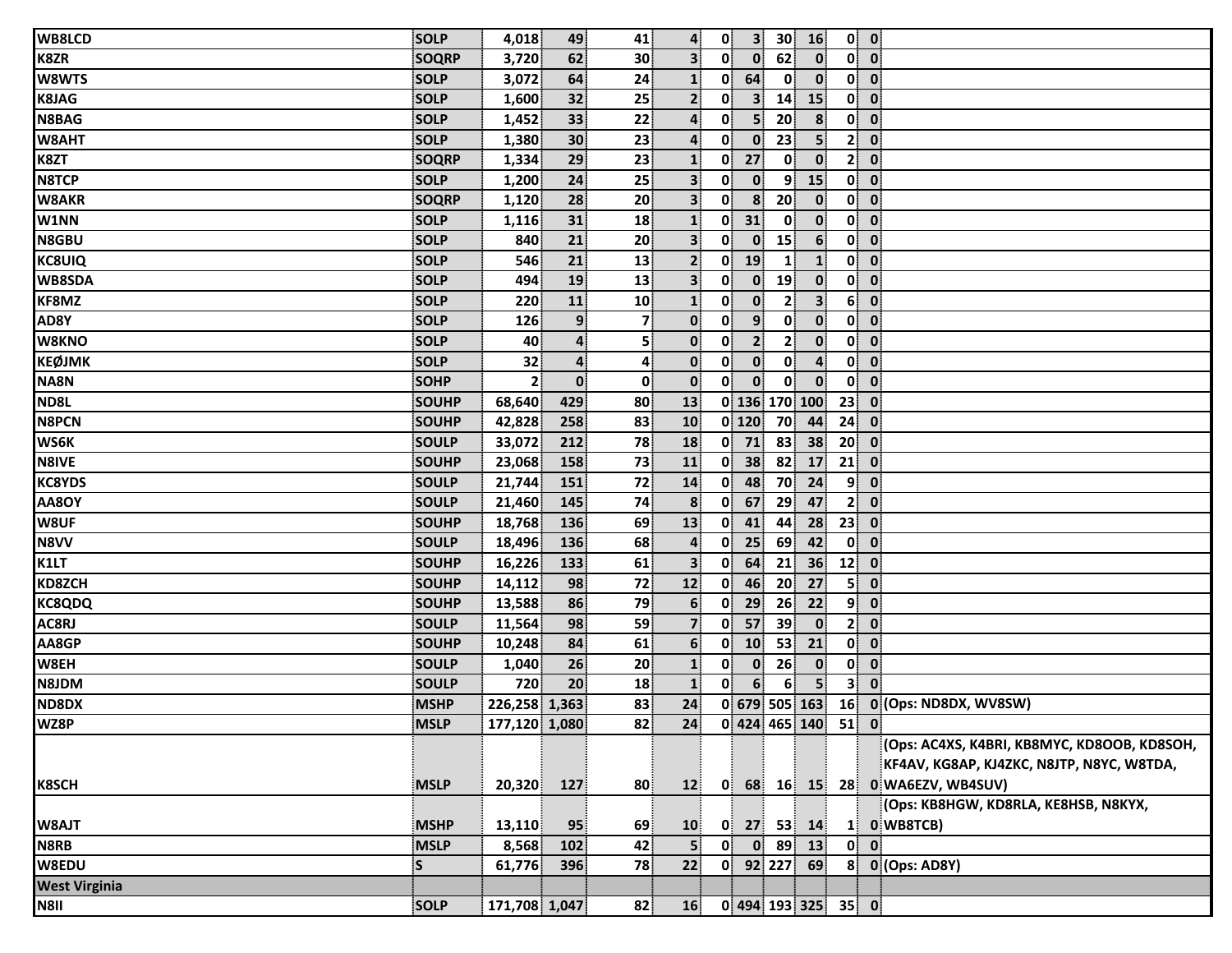| K3JT             | SOHP            | 60,214        | 391        | 77 | 9 <sup>1</sup>          | 0                       |                         | $0$ 202         |                         | 56 133 0       |                                        |                                                           |
|------------------|-----------------|---------------|------------|----|-------------------------|-------------------------|-------------------------|-----------------|-------------------------|----------------|----------------------------------------|-----------------------------------------------------------|
| WV8SM            | <b>SOHP</b>     | 35,216        | 284        | 62 | 13                      |                         | $0$   249               | 17              | 18                      | $\mathbf{0}$   | $\mathbf{0}$                           |                                                           |
| N4RA             | <b>SOLP</b>     | 18,998        | 161        | 59 | $6\phantom{1}$          | 0                       | 68                      | 49              | 16                      | 28             | $\mathbf 0$                            |                                                           |
| W8ZA             | <b>SOHP</b>     | 11,340        | 105        | 54 | 7 <sup>1</sup>          | $\mathbf{0}$            | 32                      | 73              | $\mathbf{0}$            | 0              | $\mathbf 0$                            |                                                           |
| <b>K8WV</b>      | <b>SOLP</b>     | 10,320        | 120        | 43 | $\overline{7}$          |                         | $0$   101               | 13              | $\overline{\mathbf{4}}$ | $\mathbf{2}$   | $\mathbf 0$                            |                                                           |
| K3ZJ             | <b>SOHP</b>     | 1,800         | 36         | 25 | $\mathbf{2}$            | $\mathbf{0}$            | 6                       | 20              | 10                      | $\mathbf{0}$   | $\mathbf 0$                            |                                                           |
| <b>KD8UWF</b>    | <b>SOLP</b>     | 880           | 22         | 20 | 3 <sup>1</sup>          | $\mathbf{0}$            | $\mathbf{2}$            | 20              | $\mathbf{0}$            | $\mathbf{0}$   | $\mathbf 0$                            |                                                           |
| <b>NWØG</b>      | <b>MSHP</b>     | 126,444       | 771        | 82 | 22                      |                         |                         | 0 287 327 150   |                         | 7              |                                        | 0 (Ops: NWØG, NW8U, W8AT)                                 |
|                  |                 |               |            |    |                         |                         |                         |                 |                         |                |                                        |                                                           |
| Call             | <b>Category</b> |               | Score QSOs |    |                         |                         |                         |                 |                         |                |                                        | Sections Hours 160 80 40 20 15 10 Operator(s) and/or Host |
| U.S. Call Area 9 |                 |               |            |    |                         |                         |                         |                 |                         |                |                                        |                                                           |
| <b>Illinois</b>  |                 |               |            |    |                         |                         |                         |                 |                         |                |                                        |                                                           |
| K9ZO             | <b>SOLP</b>     | 171,644 1,034 |            | 83 | 24                      |                         |                         | 0 483 407       | 73                      | 71             | $\overline{\mathbf{0}}$                |                                                           |
| WS9V             | <b>SOLP</b>     | 127,756       | 779        | 82 | 12                      |                         |                         | 0 353 236       |                         | 89 101         | $\mathbf{0}$                           |                                                           |
| KD9GY            | <b>SOLP</b>     | 39,216        | 258        | 76 | 14                      |                         | $0$ 76                  | 77              | 66                      | $39^{\circ}$   | $\mathbf{0}$                           |                                                           |
| <b>WB9HFK</b>    | <b>SOLP</b>     | 34,018        | 233        | 73 | 10                      | $\mathbf{0}$            | 89                      | 59              | 45                      | 40             | $\mathbf 0$                            |                                                           |
| <b>KD9MS</b>     | <b>SOLP</b>     | 33,750        | 225        | 75 | 10                      | 0                       | 96                      | 61              | 42                      | 26             | $\mathbf 0$                            |                                                           |
| KC9IL            | <b>SOLP</b>     | 27,264        | 213        | 64 | 5                       | $\mathbf{0}$            |                         | 1 172           | 33                      | $\overline{7}$ | $\mathbf 0$                            |                                                           |
| K9OR             | <b>SOLP</b>     | 19,530        | 155        | 63 | $\overline{\mathbf{5}}$ | $\mathbf{0}$            | 81                      | 51              | $\overline{7}$          | 16             | $\mathbf 0$                            |                                                           |
| N9UPG            | <b>SOLP</b>     | 18,744        | 142        | 66 | 14                      | 0                       | 3 <sup>1</sup>          | 73              | 59                      | 7              | $\mathbf{0}$                           |                                                           |
| WQ9T             | <b>SOLP</b>     | 14,514        | 123        | 59 | $\overline{\mathbf{z}}$ | $\mathbf{0}$            | $\mathbf{2}$            | 50              | 39                      | 32             | $\mathbf 0$                            |                                                           |
| N9XP             | <b>SOLP</b>     | 14,396        | 118        | 61 | $\mathbf{5}$            | $\mathbf{0}$            | 15                      | 53              | 37                      | 13             | $\mathbf 0$                            |                                                           |
| W9WJ             | <b>SOLP</b>     | 14,375        | 106        | 71 | $\mathbf{0}$            | 0                       | $\mathbf{0}$            | $\mathbf{0}$    | $\mathbf{0}$            | $\mathbf{0}$   | $\mathbf 0$                            |                                                           |
| <b>KEØL</b>      | <b>SOHP</b>     | 13,770        | 135        | 51 | $\mathbf{2}$            |                         | $0$ 102                 | 33              | $\mathbf{0}$            | $\mathbf{0}$   | $\mathbf 0$                            |                                                           |
| AB9YG            | <b>SOLP</b>     | 13,440        | 112        | 60 | 9 <sub>1</sub>          | $\mathbf{0}$            | 8                       | 71              | 24                      | 9              | $\mathbf 0$                            |                                                           |
| NR9K             | <b>SOLP</b>     | 12,760        | 116        | 55 | 10                      | $\mathbf{0}$            | $\overline{7}$          | 50              | 40                      | 19             | $\overline{\mathbf{0}}$                |                                                           |
| WB8BZK           | <b>SOLP</b>     | 11,440        | 110        | 52 | $\overline{\mathbf{a}}$ | 0                       | 57                      | 14              | 20                      | 19             | $\mathbf 0$                            |                                                           |
| <b>KG9N</b>      | <b>SOHP</b>     | 10,530        | 117        | 45 | $\mathbf{1}$            |                         | $0$ 116                 | 1               | $\mathbf{0}$            | $\mathbf{0}$   | $\mathbf 0$                            |                                                           |
| KV3T             | <b>SOHP</b>     | 10,146        | 89         | 57 | 6 <sup>1</sup>          | $\mathbf{0}$            | $\mathbf{0}$            | 48              | 39                      | 2 <sup>1</sup> | $\mathbf 0$                            |                                                           |
| <b>WD9HBC</b>    | <b>SOLP</b>     | 9,690         | 95         | 51 | $\overline{\mathbf{5}}$ | $\mathbf{0}$            | $\mathbf{0}$            | 22              | 57                      | 16             | $\mathbf 0$                            |                                                           |
| W9JPR            | <b>SOLP</b>     | 9,312         | 97         | 48 | $\overline{\mathbf{5}}$ | 0                       | $\overline{7}$          | 72              | 18                      | $\mathbf{0}$   | $\mathbf 0$                            |                                                           |
| <b>K9PMV</b>     | <b>SOLP</b>     | 8,084         | 94         | 43 | 5 <sub>1</sub>          | $\mathbf{0}$            | 61                      | 0               | 28                      | 5 <sup>1</sup> | $\mathbf 0$                            |                                                           |
| <b>KB9WQJ</b>    | <b>SOLP</b>     | 7,476         | 89         | 42 | $\overline{\mathbf{5}}$ | $\mathbf{0}$            | $\overline{4}$          | 53              | 32                      | 0              | $\mathbf 0$                            |                                                           |
| W9ILY            | <b>SOLP</b>     | 6,768         | 72         | 47 | $\mathbf{2}$            | $\mathbf{0}$            | $\mathbf{0}$            | 10 <sup>1</sup> | 48                      | 14             | $\mathbf{0}$                           |                                                           |
| WI9B             | <b>SOLP</b>     | 6,536         | 86         | 38 | $\overline{6}$          | $\overline{\mathbf{0}}$ | $\overline{\mathbf{0}}$ |                 | $1 \mid 47$             | $38$ 0         |                                        |                                                           |
| NX9Y             | <b>SOLP</b>     | 4,970         | 71         | 35 | 6 <sup>1</sup>          | $\mathbf{0}$            | $\mathbf{0}$            | 26              | 16                      | $29$ 0         |                                        |                                                           |
| КØТОТ            | <b>SOLP</b>     | 2,900         | 50         | 29 | $\mathbf{4}$            | $\mathbf{0}$            | $\mathbf{0}$            | 40              | $\boldsymbol{4}$        |                | $6$ 0                                  |                                                           |
| AA9IL            | <b>SOLP</b>     | 2,720         | 40         | 34 | 4                       | $\mathbf{0}$            | $\mathbf{0}$            | 25              | $\mathbf{1}$            | $14$ 0         |                                        |                                                           |
| <b>W8NWG</b>     | <b>SOLP</b>     | 2,550         | 51         | 25 | 5 <sup>1</sup>          | 0                       | $\mathbf{0}$            | 19              | 15                      | $17$ 0         |                                        |                                                           |
| <b>N9WKZ</b>     | <b>SOHP</b>     | 2,542         | 41         | 31 | 5 <sup>1</sup>          | 0                       | $\mathbf{4}$            | 19              | 14                      |                | $4$ 0                                  |                                                           |
| <b>KC9GF</b>     | <b>SOLP</b>     | 2,494         | 43         | 29 | $\overline{\mathbf{5}}$ | $\mathbf{0}$            | $\mathbf{0}$            | 25              | 18                      |                | $0 \quad 0$                            |                                                           |
| AI9K             | SOQRP           | 2,436         | 42         | 29 | $\mathbf{4}$            | $\mathbf{0}$            | $\mathbf{0}$            | 10              | 21                      | $11$ 0         |                                        |                                                           |
| W9WB             | SOQRP           | 2,100         | 42         | 25 | $\overline{\mathbf{5}}$ | $\mathbf{0}$            | 20 <sup>°</sup>         | 10              | $\overline{\mathbf{3}}$ |                | $9$ 0                                  |                                                           |
| <b>KA9CAR</b>    | <b>SOHP</b>     | 1,820         | 35         | 26 | 2 <sup>1</sup>          | $\mathbf{0}$            | $\mathbf{0}$            | 0               | 35                      |                | $\begin{bmatrix} 0 \\ 0 \end{bmatrix}$ |                                                           |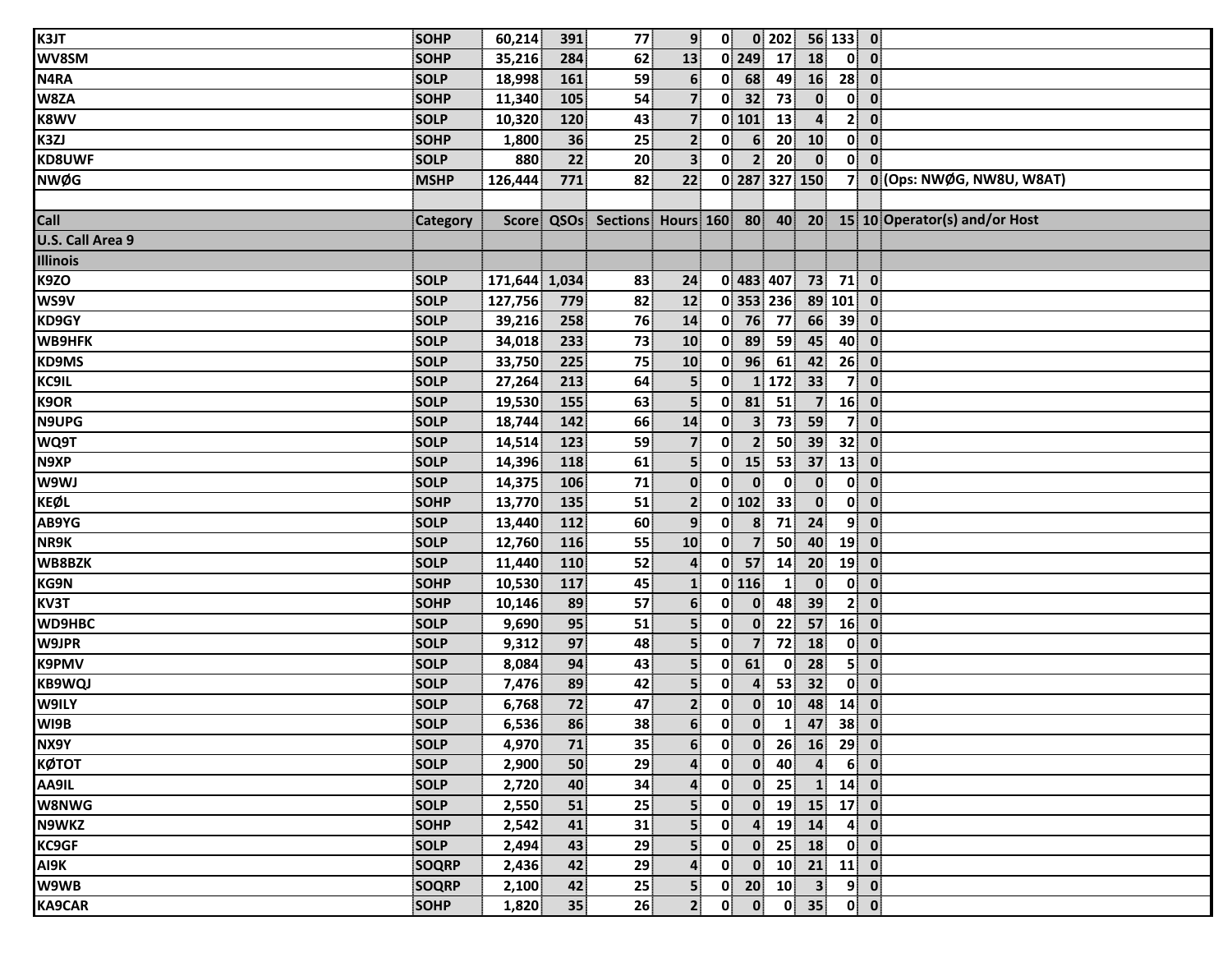| <b>KD9BNQ</b>    | <b>SOLP</b>  | 1,092         | 26             | 21             | 2 <sup>1</sup>           | $\mathbf{0}$ |                  | $0$ 11                 | 12                  |                         | $3$ 0                                      |
|------------------|--------------|---------------|----------------|----------------|--------------------------|--------------|------------------|------------------------|---------------------|-------------------------|--------------------------------------------|
| <b>KC9AMM</b>    | <b>SOQRP</b> | 1,050         | 25             | 21             | $\overline{\mathbf{3}}$  | $\mathbf{0}$ | $\mathbf{0}$     | 2                      | 23                  | $\mathbf{0}$            | $\overline{\mathbf{0}}$                    |
| AB9M             | <b>SOLP</b>  | 924           | 21             | 22             | 2 <sup>1</sup>           | $\mathbf{0}$ | $\mathbf{0}$     | 21                     | $\mathbf{0}$        |                         | $0\ 0$                                     |
| <b>K9BBQ</b>     | <b>SOLP</b>  | 792           | 22             | 18             | 2 <sup>1</sup>           | $\mathbf{0}$ | $\overline{7}$   | 5 <sup>1</sup>         | 10                  |                         | $0\ 0$                                     |
| <b>KC9RGW</b>    | <b>SOLP</b>  | 570           | 19             | 15             | $\mathbf{1}$             | 0            | $\mathbf{0}$     | 19                     | $\mathbf{0}$        | $\mathbf{0}$            | $\overline{\mathbf{0}}$                    |
| <b>KEØDIT</b>    | <b>SOLP</b>  | 312           | 13             | 12             | $\mathbf{1}$             | $\mathbf{0}$ | $\mathbf{0}$     | $\mathbf{0}$           | 13                  | 0                       | $\mathbf{0}$                               |
| K9GY             | <b>SOLP</b>  | 48            | 6              | 4              | $\mathbf{0}$             | $\mathbf{0}$ | $\mathbf{0}$     | 6                      | $\mathbf{0}$        | $\mathbf{0}$            | $\overline{\mathbf{0}}$                    |
| K9EL             | <b>SOLP</b>  | 20            | 5              | $\mathbf{2}$   | $\mathbf{1}$             | 0            | $\boldsymbol{4}$ | $\mathbf{1}$           | $\mathbf{0}$        | 0                       | $\mathbf{0}$                               |
| <b>W9CDK</b>     | <b>SOHP</b>  | 8             | $\overline{2}$ | 2 <sup>1</sup> | $\mathbf{0}$             | $\mathbf{0}$ | $\mathbf{0}$     | $\mathbf{0}$           | 2 <sup>1</sup>      | $\mathbf{0}$            | $\mathbf{0}$                               |
| K9CT             | SOUHP        | 287,180 1,730 |                | 83             | 24                       |              |                  |                        | 0 375 887 448       | 20 <sup>1</sup>         | $\overline{\mathbf{0}}$                    |
| N <sub>2BJ</sub> | <b>SOUHP</b> | 167,992 1,012 |                | 83             | 16                       |              |                  |                        | 0 241 546 203       | 22                      | $\overline{\mathbf{0}}$                    |
| ND9G             | <b>SOUHP</b> | 130,310       | 785            | 83             | 21                       |              |                  |                        | 0 317 198 239       | 31                      | $\mathbf{0}$                               |
| W9QL             | <b>SOULP</b> | 83,040        | 519            | 80             | 17                       |              | $0$ 275 97       |                        | 85                  | 62                      | $\mathbf{0}$                               |
| N9LQ             | <b>SOUHP</b> | 70,218        | 423            | 83             | 12                       |              | $0$   207        |                        | $\overline{72}$ 114 | 30                      | $\overline{\mathbf{0}}$                    |
| <b>NA9RB</b>     | <b>SOUHP</b> | 61,560        | 380            | 81             | 14                       |              |                  | $\overline{0}$ 156 156 | 54                  | 14                      | $\mathbf{0}$                               |
| K3WA             | <b>SOUHP</b> | 57,288        | 372            | 77             | 8                        |              | $0$ 186          | 98                     | 56                  | 32                      | $\overline{\mathbf{0}}$                    |
| KG9X             | <b>SOULP</b> | 51,240        | 366            | 70             | $6 \overline{6}$         |              | 0 162 142        |                        | 33                  | 29                      | $\overline{\mathbf{0}}$                    |
| NQ6N             | <b>SOUHP</b> | 45,648        | 317            | 72             | 5 <sup>1</sup>           |              | $0$   255        | 41                     | 21                  | $\mathbf{0}$            | $\mathbf{0}$                               |
| NE9M (N9TF, op)  | <b>SOULP</b> | 44,080        | 290            | 76             | 13                       |              | $0$ 101          | 86                     | 81                  | 22                      | $\mathbf{0}$                               |
| NY9X             | <b>SOULP</b> | 34,632        | 222            | 78             | 14                       | $\mathbf{0}$ | 58               | 81                     | 62                  | 21                      | $\mathbf{0}$                               |
| KC9K             | <b>SOUHP</b> | 27,974        | 197            | 71             | $\overline{7}$           | $\mathbf{0}$ | 25               | 73                     | 80                  | 19                      | $\overline{\mathbf{0}}$                    |
| <b>N9GUN</b>     | <b>SOUHP</b> | 27,440        | 196            | 70             | $\overline{\mathbf{4}}$  | $\mathbf{0}$ |                  | $0$ 153                | 35                  | 8 <sup>1</sup>          | $\mathbf{0}$                               |
| N9WEW            | <b>SOULP</b> | 27,302        | 187            | 73             | 12                       | $\mathbf{0}$ | 85               | 69                     | 28                  | $\overline{\mathbf{5}}$ | $\mathbf{0}$                               |
| N9IO             | <b>SOULP</b> | 24,702        | 179            | 69             | 9 <sub>1</sub>           | 0            | 88               | 27                     | 33                  | 31                      | $\mathbf{0}$                               |
| <b>K9MMS</b>     | <b>SOUHP</b> | 19,200        | 120            | 80             | $\overline{7}$           | 0            | 27               | 49                     | 37                  | 7 <sup>1</sup>          | $\mathbf{0}$                               |
| W9GIG            | SOUHP        | 19,200        | 120            | 80             | 10                       | $\mathbf{0}$ | 5 <sup>1</sup>   | 62                     | 47                  | 6 <sup>1</sup>          | $\mathbf{0}$                               |
| K9YX             | <b>SOUHP</b> | 18,396        | 126            | 73             | $6 \overline{6}$         | $\mathbf{0}$ | $\mathbf{0}$     | 70                     | 52                  | 4                       | $\mathbf{0}$                               |
| W9EBK            | <b>SOULP</b> | 18,176        | 142            | 64             | 8                        | 0            | $\mathbf{0}$     | 98                     | 44                  | $\mathbf{0}$            | $\overline{\mathbf{0}}$                    |
| NT9E             | <b>SOUHP</b> | 17,760        | 120            | 74             | 10                       | $\mathbf{0}$ | 58               | 26                     | 31                  | 5 <sup>1</sup>          | $\mathbf{0}$                               |
| WA9KIA           | <b>SOUHP</b> | 17,582        | 149            | 59             | 12                       |              | $0$ 103          | 8                      | 8 <sup>1</sup>      | 30 <sup>°</sup>         | $\overline{\mathbf{0}}$                    |
| <b>KC9UJS</b>    | <b>SOULP</b> | 16,416        | 114            | 72             | $\overline{7}$           | $\mathbf{0}$ | 21               | 37                     | 50                  | 6 <sup>1</sup>          | $\mathbf{0}$                               |
| <b>KC9EE</b>     | <b>SOUHP</b> | 13,312        | 128            | 52             | 3 <sup>1</sup>           | 0            | 85               | $\overline{9}$         | 24                  | 10 <sup>1</sup>         | $\overline{\mathbf{0}}$                    |
| <b>K9PG</b>      | <b>SOULP</b> | 13,122        | 81             | 81             | 6 <sup>1</sup>           | 0            | 10               | 32                     | 26                  | $\mathbf{13}$           | $\mathbf{0}$                               |
| AB9YC            | <b>SOULP</b> | 12,614        | 119            | 53             | 3 <sup>1</sup>           | $\mathbf{0}$ | 25               | 58                     | 20 <sub>1</sub>     | 16                      | $\mathbf{0}$                               |
| WT2P             | <b>SOUHP</b> | 12,036        | 118            | 51             | $\overline{\phantom{0}}$ |              |                  |                        | $0$ 68 43 5 2 0     |                         |                                            |
| <b>KØPG</b>      | <b>SOULP</b> | 11,172        | 114            | 49             | 8 <sup>1</sup>           | $\mathbf{0}$ | $\mathbf{0}$     | 45                     |                     | $48$ 21 0               |                                            |
| W9YS             | <b>SOULP</b> | 10,302        | 101            | 51             | 5.                       | $\mathbf{0}$ |                  | 14 39                  |                     | $24$ 24 0               |                                            |
| <b>WA9LEY</b>    | <b>SOULP</b> | 3,300         | 50             | 33             | $\mathbf{2}$             | $\mathbf{0}$ |                  | $0$ 50                 | $\bullet$           |                         | $0$ $0$                                    |
| <b>KC9BG</b>     | <b>SOULP</b> | 2,184         | 42             | 26             | 4                        | 0            |                  | 8 18                   |                     | $5$ 11 0                |                                            |
| W9VA             | <b>SOUHP</b> | 392           | 14             | 14             | $\mathbf{0}$             | $\mathbf{0}$ | $\mathbf{0}$     |                        | $0 \mid 14$         |                         | $0$ $0$                                    |
| NV9L             | <b>MSHP</b>  | 247,340 1,490 |                | 83             | 24                       |              |                  |                        |                     |                         | 0 554 588 243 105 0 (Ops: NV9L, WB9Z)      |
| <b>N9SJ</b>      | <b>MSHP</b>  | 188,436 1,149 |                | 82             | 24                       |              |                  |                        | 0 345 635 160       |                         | 9 0 (Ops: N9SJ, WD9CIR)                    |
|                  |              |               |                |                |                          |              |                  |                        |                     |                         | (Ops: AC9QS, K9KE, KC9AMY, KC9KJE, KC9UIU, |
| K9KE             | <b>MSLP</b>  | 113,816       | 694            | 82             | 24                       |              |                  |                        |                     |                         | 0 272 204 181 37 0 W9YK)                   |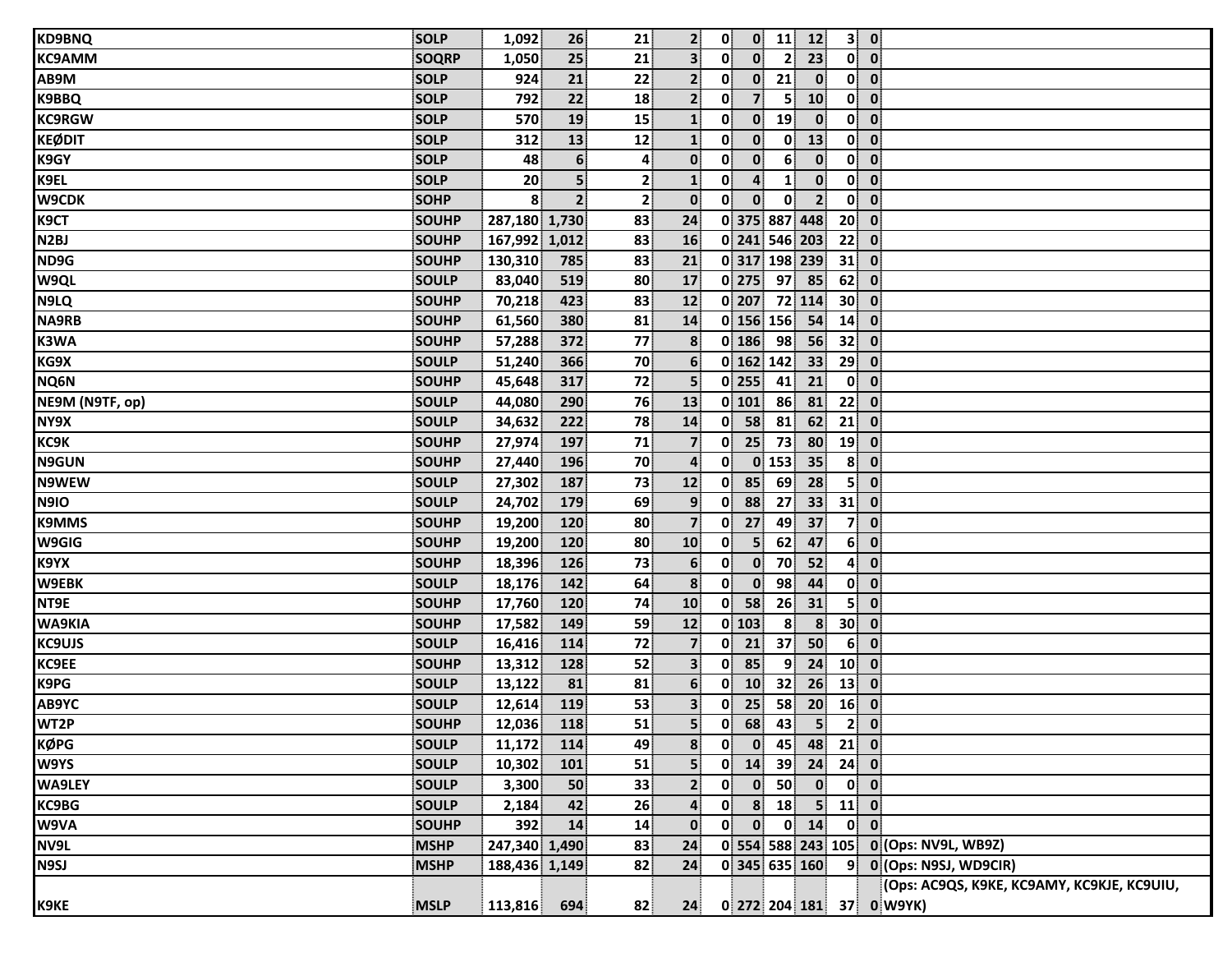| <b>K9TMS</b>             | <b>MSLP</b>  | 8,568         | 84               | 51           | 8                       | $0$ 17                         |                                | $31 \mid 15 \mid$       |                 | <b>21</b> 0                                  |
|--------------------------|--------------|---------------|------------------|--------------|-------------------------|--------------------------------|--------------------------------|-------------------------|-----------------|----------------------------------------------|
| K9HA                     | <b>MSLP</b>  | 4,514         | 61               | 37           | 7 <sup>1</sup>          | $\mathbf{0}$                   | $\mathbf{0}$<br>$\mathbf{0}$   | 56                      | 5 <sup>1</sup>  | 0 (Ops: K9HA, W1MRK)                         |
|                          |              |               |                  |              |                         |                                |                                |                         |                 | (Ops: KD9ERP, KD9EVJ, KD9HAR, KD9HZV, W9JWC, |
| W9JWC                    | S            | 33,796        | 238              | 71           | 19                      | 0                              | 39 140                         | 56                      | 3 <sup>1</sup>  | O W9YES)                                     |
| <b>W9GRS</b>             | $\mathsf{s}$ | 23,048        | 172              | 67           | 9 <sup>1</sup>          | 0 100  61                      |                                | 11                      |                 | 0 0 (Ops: W9KVR)                             |
| Indiana                  |              |               |                  |              |                         |                                |                                |                         |                 |                                              |
| W9RE                     | <b>SOHP</b>  | 41,890        | 295              | 71           | $\mathbf{2}$            | $0$ 100                        | 98                             | 97                      | $\mathbf{0}$    | $\overline{\mathbf{0}}$                      |
| N9DR                     | <b>SOLP</b>  | 41,800        | 275              | 76           | 18                      | $0$ 105 116                    |                                | 29                      | 25              | $\overline{\mathbf{0}}$                      |
| <b>WØZP</b>              | <b>SOHP</b>  | 25,956        | 206              | 63           | 5 <sup>1</sup>          | $0$ 134                        | 51                             | 16                      | 5 <sup>1</sup>  | $\mathbf{0}$                                 |
| N9KR                     | <b>SOHP</b>  | 13,530        | 123              | 55           | $\overline{7}$          | $\mathbf{0}^{\parallel}$<br>51 | 56                             | 16                      | $\mathbf{0}$    | $\mathbf{0}$                                 |
| <b>K9SE</b>              | <b>SOQRP</b> | 13,416        | 129              | 52           | 11                      | $\mathbf{0}$<br>40             | 42                             | 13                      | 34              | $\overline{\mathbf{0}}$                      |
| <b>KB9ORH</b>            | <b>SOHP</b>  | 12,896        | 124              | 52           | $\mathbf{8}$            | $\mathbf{0}$<br>19             | 64                             | 15                      | 26              | $\overline{\mathbf{0}}$                      |
| <b>W9TC</b>              | <b>SOLP</b>  | 12,432        | 111              | 56           | $\overline{4}$          | 79<br>0                        | 19                             | 13                      | $\mathbf{0}$    | $\mathbf{0}$                                 |
| KJ9C                     | <b>SOHP</b>  | 10,388        | 98               | 53           | 3 <sup>1</sup>          | $\mathbf{0}$<br>24             | 54                             | 14                      | 6 <sup>1</sup>  | $\overline{\mathbf{0}}$                      |
| <b>KC9OYE</b>            | <b>SOHP</b>  | 4,876         | 53               | 46           | 7 <sup>1</sup>          | 0<br>$\overline{7}$            | 41                             | 5 <sup>1</sup>          | $\mathbf{0}$    | $\mathbf 0$                                  |
| K9ZX                     | <b>SOLP</b>  | 4,864         | 76               | 32           | $\overline{\mathbf{5}}$ | 0<br>10                        | 48                             | 11                      | 71              | $\mathbf 0$                                  |
| <b>K8VGL</b>             | <b>SOLP</b>  | 4,104         | 54               | 38           | 3 <sup>1</sup>          | $\mathbf{0}$<br>13             | 11                             | 30 <sup>°</sup>         |                 | $0$ $0$                                      |
| <b>K9WPV</b>             | <b>SOLP</b>  | 2,820         | 47               | 30           | 6 <sup>1</sup>          | 0                              | 6 <sup>1</sup><br>21           | 7 <sup>1</sup>          | 13              | $\mathbf 0$                                  |
| <b>K9KJ/M (K9KJ, op)</b> | <b>SOLP</b>  | 836           | 22               | 19           | $\mathbf{1}$            | 0                              | $\mathbf{0}$<br>$\mathbf{0}$   | 22                      | $\mathbf{0}$    | $\overline{\mathbf{0}}$                      |
| <b>KC9PKF</b>            | <b>SOLP</b>  | 630           | 21               | 15           | $\mathbf{2}$            | $\mathbf{0}$                   | 14<br>$\overline{4}$           | $\overline{\mathbf{3}}$ | $\mathbf{0}$    | $\overline{\mathbf{0}}$                      |
| W9GND                    | <b>SOLP</b>  | 570           | 19               | 15           | 3 <sup>1</sup>          | 0                              | $\mathbf{0}$<br>19             | $\mathbf{0}$            | 0               | $\mathbf 0$                                  |
| <b>KC9CND</b>            | <b>SOLP</b>  | 128           | $\pmb{8}$        | 8            | $\mathbf{1}$            | 0                              | $\mathbf{0}$<br>5 <sup>1</sup> | $\overline{\mathbf{3}}$ | $\mathbf{0}$    | $\overline{\mathbf{0}}$                      |
| N9JTB                    | <b>SOHP</b>  | 72            | $6 \overline{6}$ | 6            | $\mathbf{0}$            | $\mathbf{0}$                   | $\mathbf{0}$<br>4              | $\overline{2}$          |                 | $0$ $0$                                      |
| W9EEU                    | <b>SOLP</b>  | 40            | 5                | 4            | $\mathbf{0}$            | $\mathbf{0}$                   | $\mathbf{0}$<br>$\mathbf{0}$   | 5 <sup>1</sup>          | $\mathbf{0}$    | $\mathbf 0$                                  |
| WT9U                     | <b>SOUHP</b> | 159,080       | 970              | 82           | 14                      | 0 422 466                      |                                | 72                      | 10 <sup>1</sup> | $\overline{\mathbf{0}}$                      |
| W9IU                     | <b>SOUHP</b> | 110,888       | 668              | 83           | 14                      | 0 170 413                      |                                | 35                      |                 | 50 0                                         |
| <b>KC9QQ</b>             | <b>SOUHP</b> | 52,480        | 320              | 82           | 13                      | $\mathbf{0}^{\dagger}$<br>63   | 80                             |                         | 70 107          | $\mathbf 0$                                  |
| W9YB (KA9NOH, op)        | SOUHP        | 40,754        | 287              | 71           | $\boldsymbol{8}$        | $\mathbf{0}$                   | 53 233                         | $\mathbf{1}$            | $\mathbf{0}$    | $\mathbf 0$                                  |
| <b>K9DUR</b>             | <b>SOUHP</b> | 35,720        | 235              | 76           | 9 <sup>1</sup>          | $\mathbf{0}$                   | 34 144                         | 46                      | 11              | $\mathbf 0$                                  |
| K9HMX                    | <b>SOULP</b> | 13,054        | 107              | 61           | 11                      | $\mathbf{0}$                   | $\mathbf{0}$<br>71             | 22                      | 14              | $\overline{\mathbf{0}}$                      |
| <b>KA9GDW</b>            | SOULP        | 11,340        | 90               | 63           | 11                      | 13<br>0                        | 51                             | 22                      | 4               | $\mathbf{0}$                                 |
| AE9LL                    | <b>SOULP</b> | 7,644         | 78               | 49           | 4                       | 0<br>$\mathbf{0}$              | 30 <sup>°</sup>                | 17                      | 31              | $\mathbf 0$                                  |
| NM9P                     | <b>SOULP</b> | 4,410         | 63               | 35           | 2 <sup>1</sup>          | 29<br>$\mathbf{0}$             | $\mathbf{0}$                   | 34                      | $\mathbf{0}$    | $\overline{\mathbf{0}}$                      |
| <b>KB9OZI</b>            | <b>SOULP</b> | 4,240         | 53               | 40           | 5 <sup>1</sup>          | 0<br>12                        | 20                             | 19                      | 2 <sup>1</sup>  | $\mathbf{0}$                                 |
| NA9VY                    | SOULP        | 874           | 23               | 19           | $\mathbf{1}$            | $\boxed{6}$<br>$\mathbf{0}$    | 9                              | $\overline{\mathbf{z}}$ |                 | $1 \vert 0 \vert$                            |
| W9PA                     | SOUHP        | 184           | 23               | $\mathbf{4}$ | $\mathbf{1}$            | $0$ 13                         |                                | $9 \quad 1$             |                 | 0 <sub>0</sub>                               |
| K9DA                     | <b>MSLP</b>  | 58,712        | 358              | 82           | 17                      | $1 126 140 $ 49                |                                |                         |                 | 42 0 (Ops: K9DA, KF8VS)                      |
| KK9V                     | <b>MSHP</b>  | 27,724        | 239              | 58           | $\mathbf{2}$            | $0$   231                      | 8 <sup>1</sup>                 | $\overline{\mathbf{0}}$ |                 | 0 0 (Ops: KD9BVD, KK9V)                      |
| <b>N9VI</b>              | <b>MSLP</b>  | 23,868        | 153              | 78           | 18                      | $0$ 54 32 40 27 0              |                                |                         |                 |                                              |
| <b>KC8PKY</b>            | <b>MSLP</b>  | 14,000        | 125              | 56           | 12                      | $0$ 39 44                      |                                |                         |                 | 26 16 0 (Ops: KC8OBH, KC8PKY)                |
|                          |              |               |                  |              |                         |                                |                                |                         |                 | (Ops: K7JOE, KD9DAB, KD9GTU, N9VKU, NQ9L,    |
| K9IU                     | S,           | 38,544        | 264              | 73           | 14                      | $\mathbf{0}$                   | $0$ 209                        | 48                      |                 | 7 0 WB9VPG)                                  |
| Wisconsin                |              |               |                  |              |                         |                                |                                |                         |                 |                                              |
| <b>KØPJ</b>              | <b>SOHP</b>  | 216,298 1,303 |                  | 83           | 24                      | $0$ 417 592 165 129 0          |                                |                         |                 |                                              |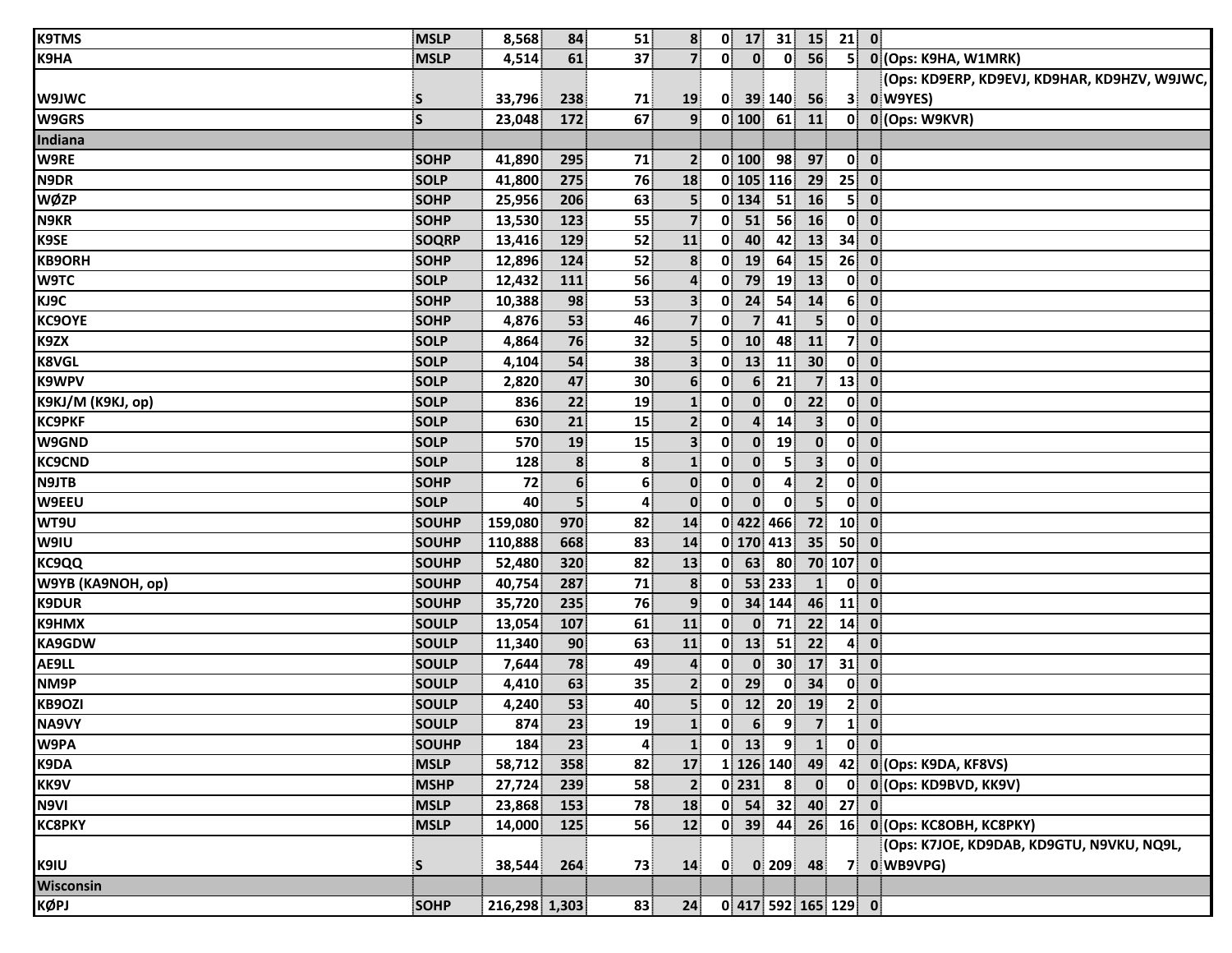| NØIJ                    | <b>SOHP</b>  | 93,940        | 610        | 77                    | 9 <sup>1</sup>          |                         |                  |                         | 0 101 134 369        |                          | 6 0                                    |                                  |
|-------------------------|--------------|---------------|------------|-----------------------|-------------------------|-------------------------|------------------|-------------------------|----------------------|--------------------------|----------------------------------------|----------------------------------|
| <b>KF9US</b>            | <b>SOHP</b>  | 70,980        | 455        | 78                    | 15                      |                         |                  |                         | 0 51 258 109         | 37                       | $\overline{\mathbf{0}}$                |                                  |
| WE9V                    | <b>SOHP</b>  | 66,900        | 446        | 75                    | $\overline{\mathbf{4}}$ |                         |                  |                         | 0 181 110 155        | $\mathbf{0}$             | $\overline{\mathbf{0}}$                |                                  |
| <b>N9CK</b>             | <b>SOLP</b>  | 53,352        | 342        | 78                    | 11                      |                         |                  | 0 128 105               | 66                   | 43                       | $\mathbf 0$                            |                                  |
| <b>KC9NZZ</b>           | <b>SOLP</b>  | 34,648        | 244        | 71                    | 21                      |                         |                  | $0$ 67 115              | 58                   | $\mathbf{A}^{\parallel}$ | $\mathbf{0}$                           |                                  |
| N9EAX                   | <b>SOLP</b>  | 31,376        | 212        | 74                    | 13                      | $\overline{\mathbf{0}}$ | 32               | 87                      | 58                   | 35                       | $\mathbf{0}$                           |                                  |
| ND9Z                    | <b>SOHP</b>  | 31,220        | 223        | 70                    | 10                      | 0                       | 65               | 89                      | 50                   | 19                       | $\mathbf 0$                            |                                  |
| <b>K9ARF</b>            | <b>SOQRP</b> | 19,698        | 147        | 67                    | 12                      | 0                       | 60 <sup>1</sup>  | 41                      | 35                   | 11                       | $\mathbf{0}$                           |                                  |
| WB9BWP                  | <b>SOLP</b>  | 18,724        | 151        | 62                    | 10                      | 0                       | 48               | 30 <sup>°</sup>         | 52                   | 21                       | $\mathbf 0$                            |                                  |
| N <sub>9GH</sub>        | <b>SOLP</b>  | 16,992        | 144        | 59                    | $\overline{7}$          | $\mathbf{0}$            | 47               | 53                      | 28                   | 16                       | $\mathbf{0}$                           |                                  |
| <b>W9WS</b>             | <b>SOHP</b>  | 10,296        | 99         | 52                    | 6 <sup>1</sup>          | $\mathbf{0}$            | $\mathbf{0}$     | 64                      | 35                   |                          | $0$ $0$                                |                                  |
| KØCD                    | <b>SOLP</b>  | 8,736         | 91         | 48                    | $\overline{\mathbf{3}}$ | $\mathbf{0}$            | 22               | 25                      | 44                   | $\mathbf{0}$             | $\mathbf 0$                            |                                  |
| <b>WB9TFF</b>           | <b>SOHP</b>  | 5,002         | 61         | 41                    | 9 <sup>1</sup>          | 0                       | 4                | 16                      | 35                   | 6 <sup>1</sup>           | $\mathbf 0$                            |                                  |
| KG9JP                   | <b>SOLP</b>  | 2,090         | 55         | 19                    | 3 <sup>1</sup>          | 0                       | $\mathbf{0}$     | $\mathbf{0}$            | $\mathbf{0}$         | 55                       | $\mathbf{0}$                           |                                  |
| <b>KB9S</b>             | <b>SOLP</b>  | 1,740         | 30         | 29                    | $\overline{2}$          | 0                       | $\mathbf{0}$     | 6                       | 20                   | 4                        | $\mathbf 0$                            |                                  |
| AF9J                    | <b>SOQRP</b> | 1,350         | 27         | 25                    | $\overline{2}$          |                         | $0$ 10           | $\overline{\mathbf{3}}$ | 11                   | 3 <sup>1</sup>           | $\mathbf 0$                            |                                  |
| N9SD                    | <b>SOULP</b> | 85,050        | 525        | 81                    | 11                      |                         |                  |                         | 0 116 227 150        | 32 <sup>1</sup>          | $\overline{\mathbf{0}}$                |                                  |
| W9XT                    | <b>SOULP</b> | 58,968        | 378        | 78                    | 11                      |                         |                  | 0 151 136               | 40                   | 51                       | $\mathbf 0$                            |                                  |
| WW9R                    | <b>SOUHP</b> | 23,320        | 220        | 53                    | $\overline{\mathbf{3}}$ |                         | $0$ 141          | 79                      | $\mathbf{0}$         | $\mathbf{0}$             | $\boldsymbol{0}$                       |                                  |
| <b>KA9FOX</b>           | <b>SOUHP</b> | 10,192        | 104        | 49                    | $\mathbf{1}$            |                         | $0 \quad 34$     | 67                      | $\mathbf{1}$         | 2 <sup>1</sup>           | $\mathbf{0}$                           |                                  |
| W9ET                    | <b>MSLP</b>  | 86,184        | 532        | 81                    | 24                      |                         |                  | 0 167 256               | 88                   | 21                       |                                        | 0 (Ops: KCØWKP, N9UDO, WB9SBD)   |
| W9FZ                    | <b>MSLP</b>  | 45,582        | 321        | 71                    | 17                      |                         | 0 142 111        |                         | 44                   | 24                       |                                        | 0 (Ops: KA9VVQ, W9FZ)            |
| N9GTC                   | <b>MSLP</b>  | 7,614         | 81         | 47                    | 6                       | 0                       | $\boldsymbol{4}$ | 31                      | 28                   | 18                       | $\mathbf{0}$                           |                                  |
|                         |              |               |            |                       |                         |                         |                  |                         |                      |                          |                                        |                                  |
| Call                    | Category     |               | Score QSOs | Sections Hours 160 80 |                         |                         |                  | 40                      |                      |                          |                                        | 20 15 10 Operator(s) and/or Host |
| <b>Canada</b>           |              |               |            |                       |                         |                         |                  |                         |                      |                          |                                        |                                  |
| <b>Alberta</b>          |              |               |            |                       |                         |                         |                  |                         |                      |                          |                                        |                                  |
| VE6EX                   | <b>SOQRP</b> | 51,198        | 371        | 69                    | 14                      | $\mathbf{0}$            | 4                | 16                      |                      | 86 265 0                 |                                        |                                  |
| <b>VE6RAC</b>           | <b>SOHP</b>  | 7,614         | 81         | 47                    | $6 \overline{6}$        | $\mathbf{0}$            | 3 <sup>1</sup>   | 6                       | 51                   | 21                       | $\mathbf 0$                            |                                  |
| VE6FT                   | <b>SOHP</b>  | 2,200         | 44         | 25                    | $\mathbf{3}$            | 0                       | $\overline{4}$   | 19                      | 21                   | $\mathbf{0}$             | $\mathbf 0$                            |                                  |
| VE6FRD                  | <b>SOHP</b>  | 1,632         | 34         | 24                    | $\overline{\mathbf{5}}$ | $\mathbf{0}$            | $\mathbf{0}$     | 16                      | 18                   | $\mathbf{0}$             | $\mathbf{0}$                           |                                  |
| VE6SV (VE4GV, op)       | <b>SOUHP</b> | 251,412 1,533 |            | 82                    | 21                      |                         |                  |                         | $0$ 120 286 513 614  |                          | $\overline{\mathbf{0}}$                |                                  |
| <b>VE6CSX</b>           | <b>SOULP</b> | 7,744         | 88         | 44                    | 9                       | 0                       | $\overline{9}$   | 19                      | 55                   | 5                        | $\mathbf{0}$                           |                                  |
| CG6AO                   | <b>MSHP</b>  | 196,480 1,228 |            | 80                    | 16                      | 0                       |                  |                         | 0 258 970            |                          |                                        | 0 0 (Ops: VE6TC)                 |
| <b>British Columbia</b> |              |               |            |                       |                         |                         |                  |                         |                      |                          |                                        |                                  |
| <b>VA7RR</b>            | <b>SOLP</b>  | 191,224 1,166 |            | 82                    | 23 <sup>3</sup>         |                         |                  |                         | $0$ 72 173 745 176 0 |                          |                                        |                                  |
| VE7SZ                   | <b>SOHP</b>  | 105,490       | 685        | 77                    | 8                       | 0                       |                  |                         | 0 282 348            | $55$ 0                   |                                        |                                  |
| <b>VA7ST</b>            | <b>SOHP</b>  | 54,150        | 361        | 75                    | 14                      | 01                      | 67               |                         | 63 193               | 38 0                     |                                        |                                  |
| <b>CF7XNL</b>           | <b>SOHP</b>  | 12,096        | 108        | 56                    | 8                       |                         | $0$ 41           | 3 <sup>1</sup>          | 64                   |                          | $0\vert 0\vert$                        |                                  |
| VE7CKZ                  | <b>SOLP</b>  | 8,352         | 87         | 48                    | 5 <sup>1</sup>          | 0                       | $\overline{a}$   | 17 <sup>1</sup>         | 43                   | $23$ 0                   |                                        |                                  |
| VE7PT                   | <b>SOLP</b>  | 5,840         | 73         | 40                    | 8                       | $\mathbf{0}$            | $\mathbf{0}$     | 8 <sup>1</sup>          | 55                   | $10$ 0                   |                                        |                                  |
| <b>VE7BEF</b>           | <b>SOHP</b>  | 748           | 22         | $17 \overline{ }$     | $\mathbf{4}$            | $\mathbf{0}$            | $\mathbf{0}$     |                         | $10$ $12$            |                          | $0$ $0$                                |                                  |
| VA7XZZ                  | <b>SOLP</b>  | 448           | 16         | 14                    | $\mathbf{1}$            | $\mathbf{0}$            | $\mathbf{0}$     | $\mathbf{2}$            | 14                   |                          | $\begin{bmatrix} 0 \\ 0 \end{bmatrix}$ |                                  |
| <b>VE7KCY</b>           | <b>SOLP</b>  | 32            | 4          | 4                     | $\mathbf{0}$            | 0                       | $\mathbf{0}$     | $\mathbf{0}$            | $\overline{a}$       |                          | $0$ $0$                                |                                  |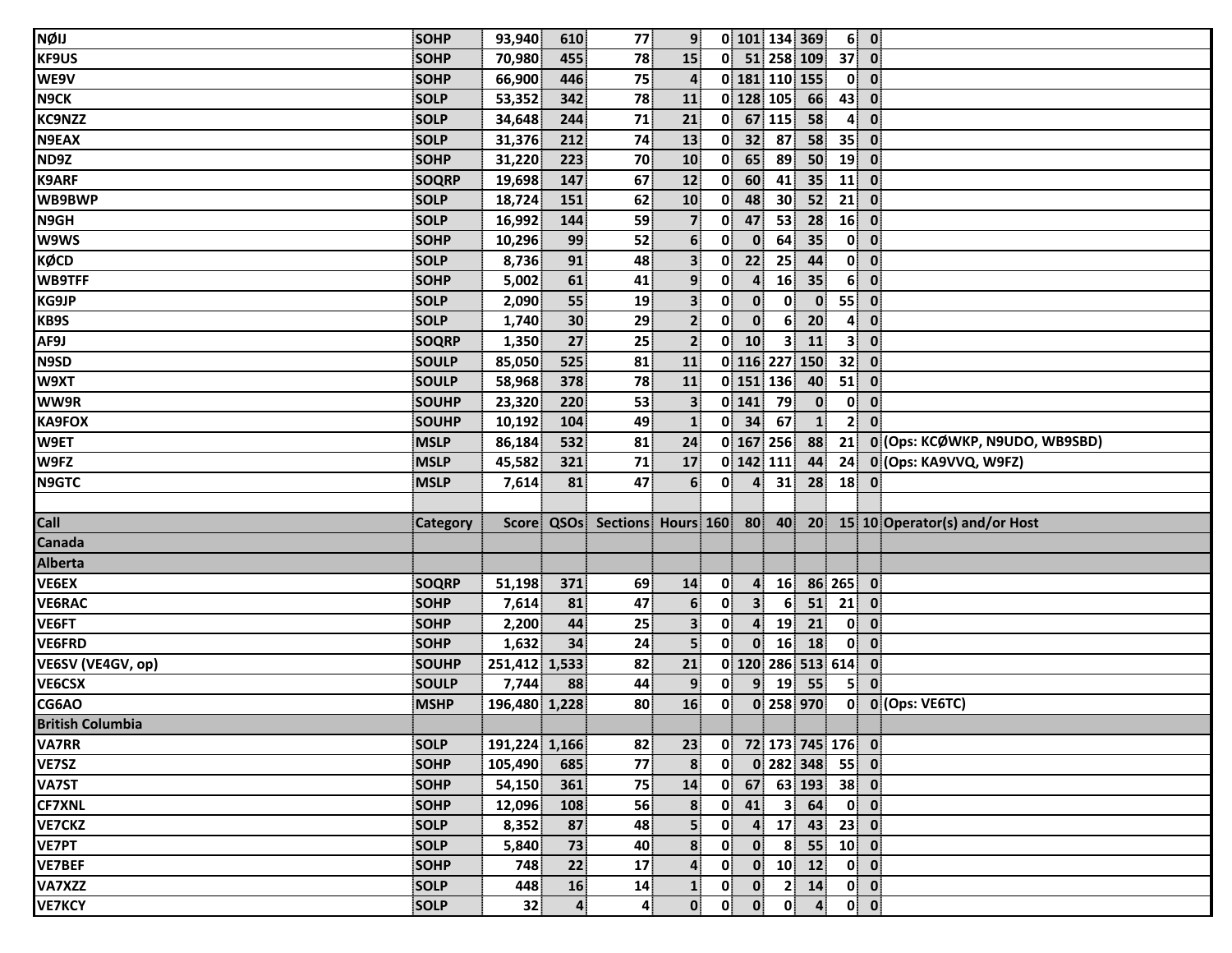| <b>VE7KW</b>                | SOUHP        | 21,352        | 157                     | 68             | 8                | $\mathbf{0}$           | $\overline{2}$   |                         | 19 110          | $26$ 0                   |                         |                                               |
|-----------------------------|--------------|---------------|-------------------------|----------------|------------------|------------------------|------------------|-------------------------|-----------------|--------------------------|-------------------------|-----------------------------------------------|
| <b>VE7NA</b>                | <b>MSLP</b>  | 11,232        | 108                     | 52             | 11               | $\mathbf{0}$           | 9 <sup>1</sup>   | 7                       | 58              | 34                       |                         | 0 (Ops: VE7BGP, VE7GDE, VE7IAD)               |
| <b>VE7DB</b>                | <b>MSLP</b>  | 1,200         | 30                      | 20             | 3 <sup>1</sup>   | $\mathbf{0}$           | $\mathbf{0}$     | $\mathbf{0}$            | 30 <sup>2</sup> | $\mathbf{0}$             |                         | 0 (Ops: VA7NX, VE7FFT, VE7OM, VE7UVL)         |
| <b>Greater Toronto Area</b> |              |               |                         |                |                  |                        |                  |                         |                 |                          |                         |                                               |
| <b>VE3TW</b>                | <b>SOHP</b>  | 77,816        | 548                     | 71             | <b>15</b>        |                        |                  | 0 118 364               | 65              | $\mathbf{1}$             | $\overline{\mathbf{0}}$ |                                               |
| VE3BR                       | <b>SOHP</b>  | 40,650        | 271                     | 75             | 14               |                        | $0$ 155          | 37                      | 71              | 8 <sup>1</sup>           | $\mathbf{0}$            |                                               |
| <b>VE3HG</b>                | <b>SOQRP</b> | 17,980        | 145                     | 62             | 10               | 0                      | $6 \overline{6}$ | 86                      | 47              | 6 <sup>1</sup>           | $\mathbf 0$             |                                               |
| <b>VE3SST</b>               | <b>SOLP</b>  | 17,664        | 138                     | 64             | 12               | $\mathbf{0}$           | 74               | 14                      | 32              | 18                       | $\mathbf{0}$            |                                               |
| <b>VA3TTB</b>               | <b>SOLP</b>  | 15,428        | 133                     | 58             | 9 <sup>1</sup>   | $\mathbf{0}$           | 88               | 31                      | 11              | 3 <sup>1</sup>           | $\mathbf{0}$            |                                               |
| VE3PYJ                      | <b>SOLP</b>  | 2,548         | 49                      | 26             | 3 <sup>1</sup>   | $\mathbf{0}$           | $\mathbf{0}$     | 49                      | $\mathbf{0}$    | $\mathbf{0}$             | $\mathbf{0}$            |                                               |
| <b>VA3ASE</b>               | <b>SOLP</b>  | 84            | $\overline{\mathbf{z}}$ | 6 <sup>1</sup> | $\mathbf{0}$     | $\mathbf{0}$           | $\mathbf{0}$     | $\overline{\mathbf{3}}$ | $\mathbf{0}$    | $\mathbf{A}^{\parallel}$ | $\mathbf{0}$            |                                               |
| <b>VE3AYR</b>               | <b>SOLP</b>  | 32            | $\overline{a}$          | $\overline{4}$ | $\mathbf{1}$     | $\mathbf{0}$           | $\overline{2}$   | 3 <sup>1</sup>          | $-1$            | $\mathbf{0}$             | $\overline{\mathbf{0}}$ |                                               |
| <b>Manitoba</b>             |              |               |                         |                |                  |                        |                  |                         |                 |                          |                         |                                               |
| <b>VE4ET</b>                | <b>SOHP</b>  | 61,308        | 393                     | 78             | 12               | 0                      | 43               |                         | 36 312          | 2 <sup>1</sup>           | $\overline{\mathbf{0}}$ |                                               |
| <b>VE4EV</b>                | <b>SOLP</b>  | 23,496        | 178                     | 66             | 10               | $\mathbf{0}$           | 5 <sup>1</sup>   |                         | 41 120          | $12$ 0                   |                         |                                               |
| CG4VJR                      | <b>SOLP</b>  | 12,852        | 119                     | 54             | 8                | $\mathbf{0}$           | 22               | 35                      | 62              |                          | $0$ $0$                 |                                               |
| VA4CQ                       | <b>SOLP</b>  | 5,840         | 73                      | 40             | $6 \overline{6}$ | $\mathbf{0}$           | $\mathbf{0}$     | 18                      | 56              | $-1$                     | $\overline{\mathbf{0}}$ |                                               |
| VE4AHW                      | <b>SOLP</b>  | 2,436         | 42                      | 29             | 6 <sup>1</sup>   | $\mathbf{0}$           | $\mathbf{0}$     | 6                       | 31              | 5 <sup>1</sup>           | $\mathbf{0}$            |                                               |
| VE4VT (VE4EAR, op)          | <b>SOUHP</b> | 214,812 1,326 |                         | 81             | 24               |                        |                  |                         | 0 169 490 657   | 10 <sup>1</sup>          | $\overline{\mathbf{0}}$ |                                               |
| VE4XT                       | <b>SOUHP</b> | 18,632        | 137                     | 68             | 6                |                        | $0$ 11           |                         | 36 88           |                          | 2 0                     |                                               |
| <b>Maritime</b>             |              |               |                         |                |                  |                        |                  |                         |                 |                          |                         |                                               |
| VE9OA                       | <b>SOLP</b>  | 63,936        | 432                     | 74             | 12               |                        | $0$ 72           |                         | 20 287          | 53                       | $\mathbf{0}$            |                                               |
| <b>VE1AOE</b>               | <b>SOLP</b>  | 11,000        | 110                     | 50             | $\boldsymbol{8}$ | $\mathbf{0}$           | $\mathbf{0}$     | 26                      | 70              | 14                       | $\mathbf{0}$            |                                               |
| VE9MWA                      | <b>MSLP</b>  | 11,564        | 118                     | 49             | $\overline{9}$   | $\mathbf{0}$           | $\mathbf{0}$     | 39                      | 73              | 6 <sup>1</sup>           |                         | 0 (Ops: VE9FM, VE9MWA)                        |
|                             |              |               |                         |                |                  |                        |                  |                         |                 |                          |                         |                                               |
|                             |              |               |                         |                |                  |                        |                  |                         |                 |                          |                         | (Ops: CG9EX, VE9BWB, VE9DOY, VE9EN, VE9FQU,   |
| <b>VE9UNB</b>               | S            | 8,600         | 100                     | 43             | <b>11</b>        |                        |                  | $0$ 13 60               |                 |                          |                         | 9 18 0 VE9IDK, VE9KH, VE9PLS, VE9SEC, VO1RCH) |
| Newfoundland/Labrador       |              |               |                         |                |                  |                        |                  |                         |                 |                          |                         |                                               |
| VO1KVT                      | <b>SOHP</b>  | 37,346        | 263                     | 71             | 6                | $\mathbf{0}^{\dagger}$ | $\mathbf{0}$     |                         | $10$ 156        | $97$ 0                   |                         |                                               |
| VO <sub>1</sub> BQ          | <b>SOHP</b>  | 1,224         | 34                      | 18             | 2 <sup>1</sup>   | 0                      | 30 <sup>2</sup>  | $\overline{\mathbf{A}}$ | $\mathbf{0}$    | $\mathbf{0}$             | $\mathbf{0}$            |                                               |
| CH2AC (VE3FU, op)           | <b>SOULP</b> | 13,362        | 131                     | 51             | 8 <sup>1</sup>   | $\mathbf{0}$           | 1                | $\overline{7}$          | 99              | 24                       | $\mathbf 0$             |                                               |
| VO2RAC (VO2NS, op)          | <b>SOUHP</b> | 11,040        | 115                     | 48             | $6 \overline{6}$ | $\mathbf{0}$           | 5 <sup>1</sup>   |                         | 7 103           |                          | $0 \vert 0 \vert$       |                                               |
| <b>Northern Territories</b> |              |               |                         |                |                  |                        |                  |                         |                 |                          |                         |                                               |
| VY1AAA (VE1RM, op)          | <b>SOHP</b>  | 61,932        | 397                     | 78             | 11               | $\mathbf{0}$           | 32               |                         | $16$ 325        | $24$ 0                   |                         |                                               |
| <b>Ontario East</b>         |              |               |                         |                |                  |                        |                  |                         |                 |                          |                         |                                               |
| <b>VE3WRL</b>               | <b>SOLP</b>  | 62,928        | 456                     | 69             | <b>16</b>        |                        |                  | $0$ 163 267             | 25              | $\mathbf{1}$             | $\mathbf{0}$            |                                               |
| VE3SD                       | <b>SOLP</b>  | 43,216        | 292                     | 74             | 13               |                        |                  | $0$ 110 115             | 55              | 10 <sup>1</sup>          | $\overline{2}$          |                                               |
| VA3QWW                      | <b>SOLP</b>  | 4,902         | 57                      | 43             | 4                | 01                     | $\mathbf{0}$     | 21                      | 32              | $\mathbf{A}$             | $\mathbf{0}$            |                                               |
| <b>VE3RR</b>                | <b>SOLP</b>  | 4,032         | 56                      | 36             | 4                | $\mathbf{0}$           |                  | $23$ 11                 | 22              | $\mathbf{0}$             | $\mathbf 0$             |                                               |
| VA3FV                       | <b>SOHP</b>  | 2,860         | 55                      | 26             | $\mathbf{1}$     | 0                      |                  | $0$ 55                  | $\mathbf{0}$    |                          | $0$ $0$                 |                                               |
| VE3VN                       | <b>SOLP</b>  | 2,400         | 48                      | 25             | $\mathbf{1}$     | $\mathbf{0}$           | $\mathbf{0}$     | 48                      | $\mathbf{0}$    | $\mathbf{0}$             | $\mathbf{0}$            |                                               |
| <b>VA3MYC</b>               | SOQRP        | 874           | 23                      | 19             | 3                | 0                      | 6 <sup>1</sup>   | 17                      | $\mathbf{0}$    | $\mathbf{0}$             | $\overline{\mathbf{0}}$ |                                               |
| VA3BAH                      | <b>SOLP</b>  | 18            | $\overline{\mathbf{3}}$ | $\mathbf{3}$   | $\mathbf{0}$     | 0                      | 3 <sup>1</sup>   | $\mathbf{0}$            | $\mathbf{0}$    | $\mathbf{0}$             | $\overline{\mathbf{0}}$ |                                               |
| <b>VA3TIC</b>               | SOUHP        | 60,676        | 394                     | 77             | 14               |                        |                  |                         | 0 149 117 124   |                          | $4$ 0                   |                                               |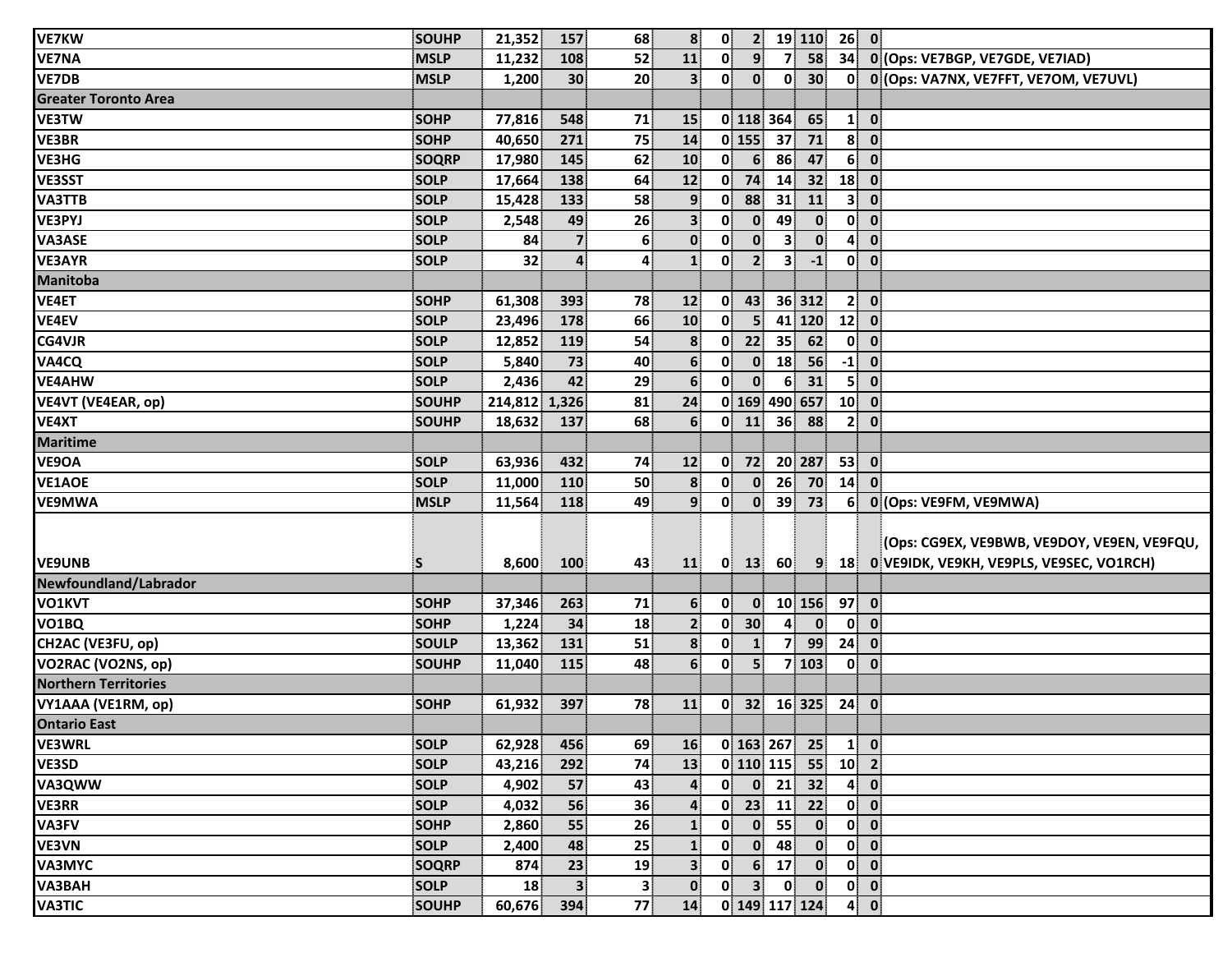| <b>VE3TM</b>         | <b>SOULP</b> | 21,420      | 170            | 63              | 8                       | $\mathbf{0}$             | 5 <sup>1</sup> | 67                                            | 91              |                 | $7$ 0                   |                                   |
|----------------------|--------------|-------------|----------------|-----------------|-------------------------|--------------------------|----------------|-----------------------------------------------|-----------------|-----------------|-------------------------|-----------------------------------|
| VE3LGD (VA5LD, op)   | <b>SOULP</b> | 14,208      | 111            | 64              | $\overline{9}$          | 0                        | 22             | 52                                            | 30              | 7               | $\mathbf{0}$            |                                   |
| VE3HED               | <b>SOUHP</b> | 6,380       | 58             | 55              | 6 <sup>1</sup>          | $\mathbf{0}$             | 19             | $\overline{9}$                                | 19              | 11              | $\overline{\mathbf{0}}$ |                                   |
| <b>VE3SCN</b>        | <b>SOULP</b> | 6,048       | 72             | 42              | $\mathbf{z}$            | $\mathbf{0}$             | $\mathbf{0}$   | 57 <sup>1</sup>                               | 12              | 3 <sup>1</sup>  | $\mathbf 0$             |                                   |
| VE3PJ                | <b>SOULP</b> | 456         | 19             | 12              | $\mathbf{1}$            | $\mathbf{0}$             | $\mathbf{0}$   | $\bf{0}$                                      | 19              | $\mathbf{0}$    | $\mathbf{0}$            |                                   |
| VA3NW                | <b>MSLP</b>  | 20,944      | 154            | 68              | 17                      | 0                        | 86             | 38                                            | 26              | 4               |                         | 0 (Ops: VA3NW, VE3RVZ)            |
| <b>Ontario North</b> |              |             |                |                 |                         |                          |                |                                               |                 |                 |                         |                                   |
| <b>VE3RX</b>         | <b>SOHP</b>  | 93,694      | 593            | 79              | 12                      |                          | $0$ 339        |                                               | 41 159          | $54$ 0          |                         |                                   |
| <b>VE3CX</b>         | <b>SOUHP</b> | 197,802     | 1,221          | 81              | 18                      |                          |                | 0 266 378 504                                 |                 | 73 0            |                         |                                   |
| <b>VE3RUA</b>        | <b>SOULP</b> | 42,588      | 273            | 78              | 12                      |                          | $0$ 70         |                                               | 97 91           | $15$ 0          |                         |                                   |
| <b>VE3MXJ</b>        | <b>SOULP</b> | 15,982      | 131            | 61              | $\overline{7}$          | $\mathbf{0}$             | 24             |                                               | $0$ 104         | 3 <sup>1</sup>  | $\mathbf 0$             |                                   |
| <b>Ontario South</b> |              |             |                |                 |                         |                          |                |                                               |                 |                 |                         |                                   |
| <b>VE3YT</b>         | <b>SOHP</b>  | 111,188     | 722            | 77              | 21                      |                          |                | 0 432 123 164                                 |                 | 3 <sup>1</sup>  | $\overline{\mathbf{0}}$ |                                   |
| <b>VE3MH</b>         | <b>SOHP</b>  | 15,618      | 137            | 57              | 8                       | $\mathbf{0}$             | 52             | 31                                            | 38              | 16              | $\overline{\mathbf{0}}$ |                                   |
| <b>VE3RCN</b>        | <b>SOLP</b>  | 15,128      | 124            | 61              | $\overline{\mathbf{5}}$ | $\mathbf{0}$             | 52             | 30 <sup>°</sup>                               | 32              | 10 <sup>1</sup> | $\mathbf{0}$            |                                   |
| VE3EJ                | <b>SOHP</b>  | 11,484      | 99             | 58              | 2 <sub>1</sub>          | $\mathbf{0}$             | 31             | 25                                            | 36              | 7 <sup>1</sup>  | $\mathbf 0$             |                                   |
| VE3PQ                | <b>SOLP</b>  | 10,296      | 99             | 52              | $\overline{9}$          | $\mathbf{0}$             | $\mathbf{0}$   | 45                                            | 39              | 15              | $\mathbf 0$             |                                   |
| <b>VE3NIS</b>        | <b>SOLP</b>  | 3,672       | 51             | 36              | 6 <sup>1</sup>          | $\mathbf{0}$             | 19             | 16                                            | 14              | $\mathbf{2}$    | $\mathbf{0}$            |                                   |
| <b>VE3TU</b>         | <b>SOLP</b>  | 3,008       | 47             | 32              | $\overline{\mathbf{5}}$ | $\mathbf{0}$             | 8              | $\mathbf{0}$                                  | 33              | 6 <sup>1</sup>  | $\mathbf 0$             |                                   |
| <b>VE3QEE</b>        | <b>SOLP</b>  | 874         | 23             | 19              | $\mathbf{2}$            | 0                        | 6 <sup>1</sup> | 14                                            | 3 <sup>1</sup>  | 0               | $\mathbf{0}$            |                                   |
| <b>VA3EEB</b>        | <b>SOLP</b>  | 750         | 25             | 15              | $\overline{2}$          | $\mathbf{0}$             | $\mathbf{0}$   | 15                                            | 10              | $\mathbf{0}$    | $\mathbf{0}$            |                                   |
| <b>VE3VSM</b>        | <b>SOHP</b>  | 128         | 8              | 8               | $\mathbf{0}$            | 0                        | 8              | $\mathbf{0}$                                  | $\mathbf{0}$    | $\mathbf{0}$    | $\mathbf 0$             |                                   |
| VA3DF                | <b>SOULP</b> | 99,548      | 607            | 82              | 20                      |                          |                | 0 271 194                                     | 63              | 79              | $\overline{\mathbf{0}}$ |                                   |
| <b>VE3KTB</b>        | <b>SOUHP</b> | 60,426      | 373            | 81              | 15                      |                          | $0$   203      | 95                                            | 68              | $\overline{7}$  | $\mathbf{0}$            |                                   |
| <b>VA3PC</b>         | <b>SOUHP</b> | 28,512      | 198            | 72              | 8                       | $\mathbf{0}$             | $\mathbf{0}$   | 93                                            | 73              | 32              | $\overline{\mathbf{0}}$ |                                   |
| <b>VA3KVI</b>        | <b>SOULP</b> | 24,978      | 181            | 69              | 16                      |                          | $0$ 102        | 47                                            | 27              | 5 <sup>1</sup>  | $\mathbf{0}$            |                                   |
| VE3SV                | <b>SOULP</b> | 16,320      | 136            | 60              | ${\bf 11}$              | 0                        | 37             | 75                                            | 20              | 4               | $\mathbf 0$             |                                   |
| <b>VE3BM</b>         | <b>SOULP</b> | 1,782       | 33             | 27              | $\overline{2}$          | $\mathbf{0}^{\parallel}$ | $\mathbf{0}$   | 33                                            | $\mathbf{0}$    | $\mathbf{0}$    | $\mathbf 0$             |                                   |
| <b>VE3MGY</b>        | <b>MSLP</b>  | 64,970      | 445            | 73              | 17                      |                          |                | 0 277 142                                     | 12              | 14              | $\mathbf{0}$            |                                   |
| VE3UZ                | <b>MSLP</b>  | 17,892      | 142            | 63              | 9 <sup>1</sup>          | $\mathbf{0}$             | 16             | 52                                            | 51              | 23              |                         | 0 (Ops: VE3GYL, VE3UZ)            |
| <b>VE3HOR</b>        | <b>MSLP</b>  | 17,050      | 155            | 55              | 12                      | $\mathbf{0}$             |                | $0$ 137                                       | 18              | $\mathbf{0}$    |                         | 0 (Ops: VA3AHQ, VE3ACW, VE3HOR)   |
| <b>CG3LON</b>        | <b>MSLP</b>  | 9,020       | 82             | 55              | 11                      |                          |                | $0$ 22 28                                     | 26 <sup>2</sup> |                 |                         | 6 0 (Ops: VA3AHQ, VE3ACW, VE3XCN) |
| <b>Quebec</b>        |              |             |                |                 |                         |                          |                |                                               |                 |                 |                         |                                   |
| VE2HIT               | <b>SOLP</b>  | 25,216      | 197            | 64              | 15                      |                          |                | $0$ 108 51                                    | 32              |                 | $6$ 0                   |                                   |
| <b>VE2TSM</b>        | <b>SOHP</b>  | 14,840 140  |                | $\overline{53}$ |                         |                          |                |                                               |                 |                 |                         |                                   |
| VE <sub>2</sub> GT   | <b>SOHP</b>  | 11,752      | 113            | 52              | 11                      | $\mathbf{0}$             | 44             | 24                                            | 43              |                 | $2$ 0                   |                                   |
| VE <sub>2</sub> QV   | <b>SOHP</b>  | 198         | 11             | 9               | $\mathbf{1}$            | $\mathbf{0}$             | $\mathbf{0}$   | $\mathbf{2}$                                  | 9 <sup>1</sup>  |                 | $0$ $0$                 |                                   |
| VA2BN                | <b>SOLP</b>  | 80          | 8 <sup>1</sup> | 5               | $\mathbf{1}$            | $\mathbf{0}$             | 8 <sup>1</sup> | $\mathbf{0}$                                  | $\mathbf{0}$    |                 | $0$ $0$                 |                                   |
| VA2QR                | <b>SOUHP</b> | 5,152       | 56             | 46              | $\overline{4}$          | $\mathbf{0}$             |                | $0$ 28 19                                     |                 |                 | $9$ 0                   |                                   |
| VA2HKR               | <b>SOULP</b> | 1,344       | 28             | 24              | 5 <sup>1</sup>          | $\mathbf{0}$             | $\mathbf{0}$   |                                               | $11$ 17         |                 | $0 \quad 0$             |                                   |
| VA2CZ                | <b>MSLP</b>  | 65,676      | 421            | 78              | 21                      |                          |                | $0$ 168 15 189                                |                 | 49 0            |                         |                                   |
| <b>VE2CUR</b>        | <b>MSHP</b>  | 13,392      | 124            | 54              | 15                      |                          | $0 \quad 64$   |                                               | 27 33           |                 | $0\ 0$                  |                                   |
| Saskatchewan         |              |             |                |                 |                         |                          |                |                                               |                 |                 |                         |                                   |
| <b>VE5SF</b>         | <b>SOLP</b>  | 123,520 772 |                | 80              | 22                      |                          |                | $1 \mid 66 \mid 205 \mid 319 \mid 181 \mid 0$ |                 |                 |                         |                                   |